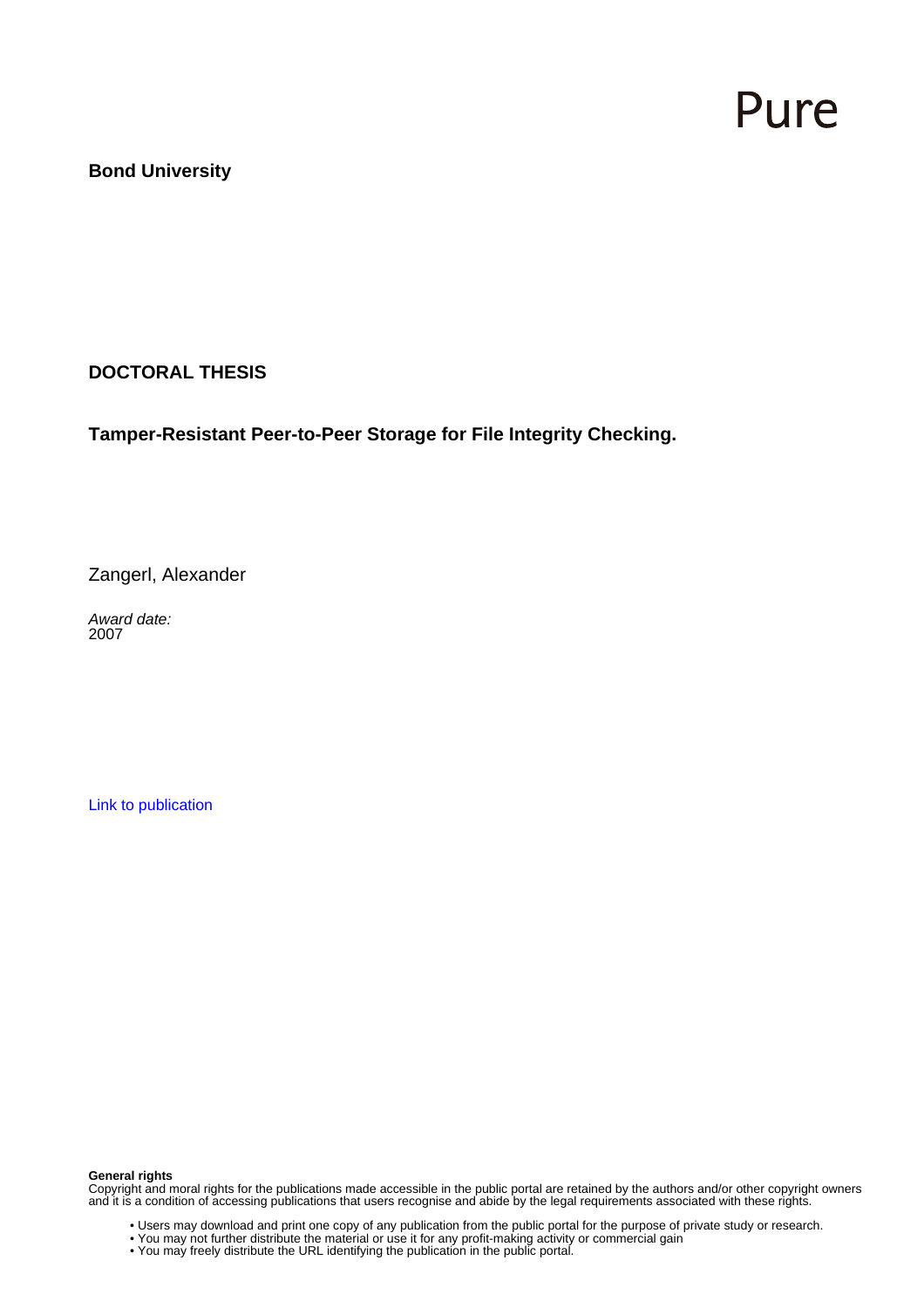#### Tamper-resistant Peer-to-Peer Storage for File Integrity Checking

Alexander Zangerl Dipl.-Ing. (TU Wien, Austria)

A thesis submitted for the degree of Doctor of Philosophy at Bond University School of Information Technology

August 2006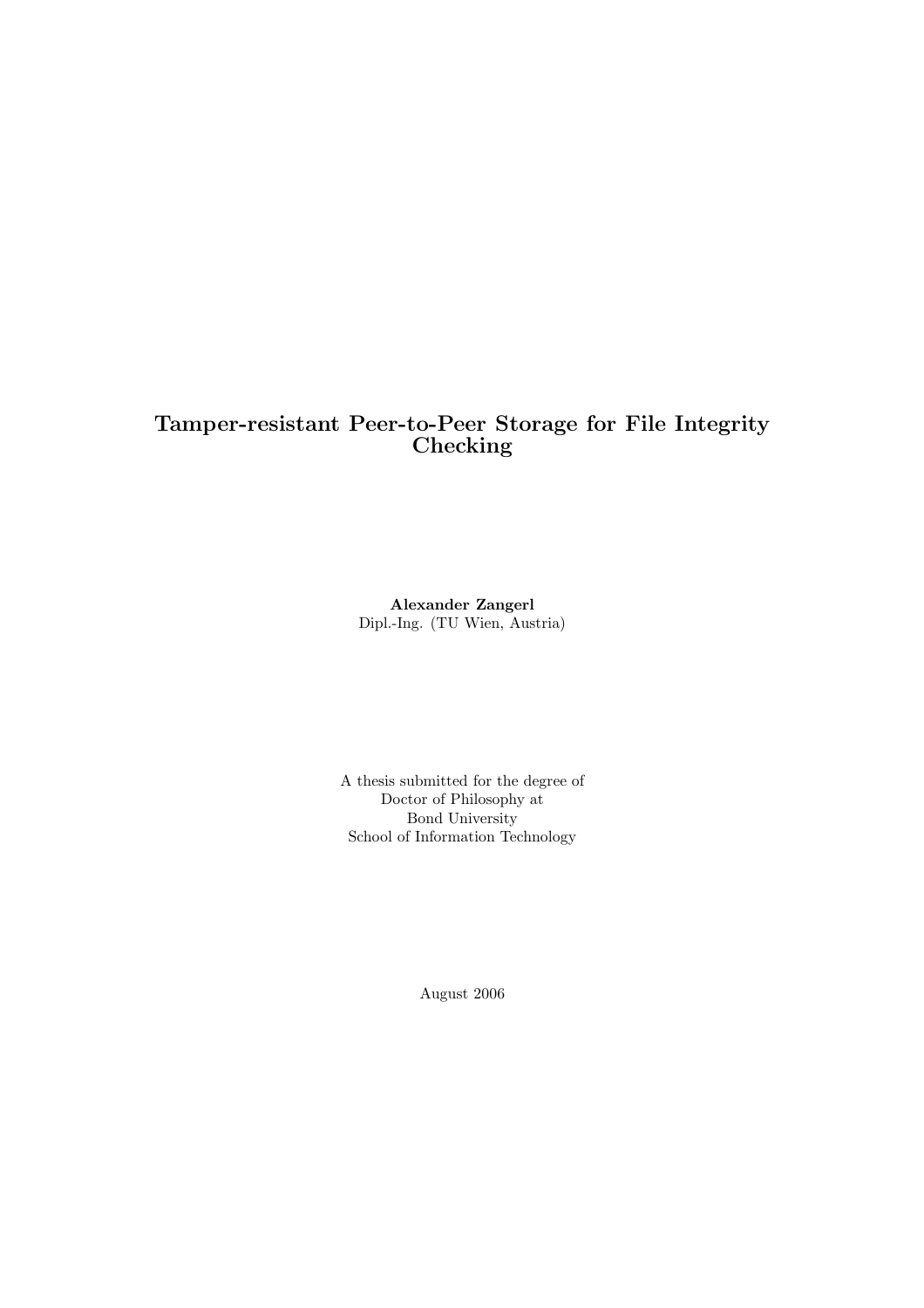"... oba es gibt kan Kompromiß, zwischen ehrlich sein und link, a wann's no so afoch ausschaut,  $und$  wann's noch so  $üblich$  is  $\ldots$ " — Wolfgang Ambros, 1975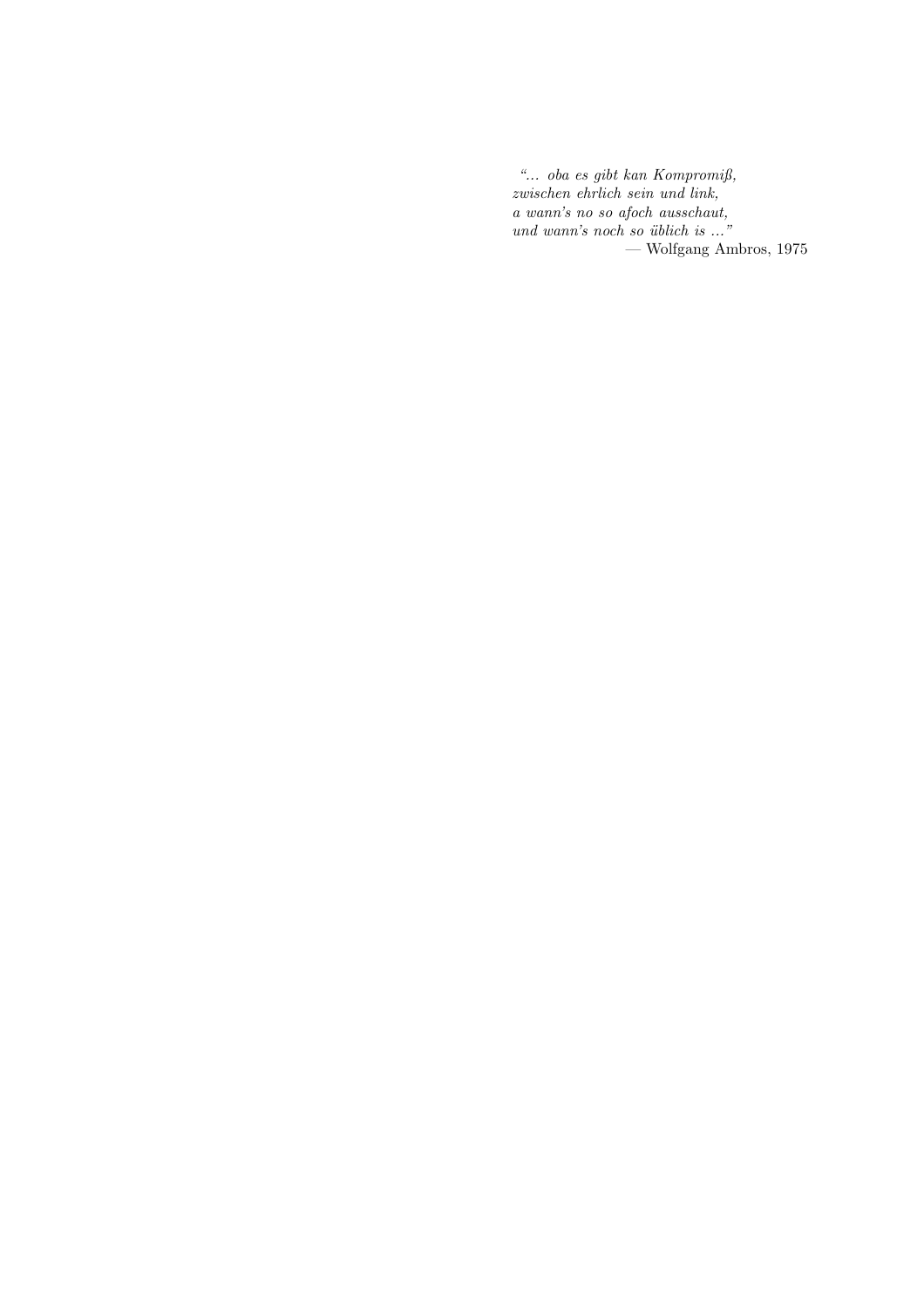## Abstract

One of the activities of most successful intruders of a computer system is to modify data on the victim, either to hide his/her presence and to destroy the evidence of the break-in, or to subvert the system completely and make it accessible for further abuse without triggering alarms.

File integrity checking is one common method to mitigate the effects of successful intrusions by detecting the changes an intruder makes to files on a computer system. Historically file integrity checking has been implemented using tools that operate locally on a single system, which imposes quite some restrictions regarding maintenance and scalability. Recent improvements for large scale environments have introduced trusted central servers which provide secure fingerprint storage and logging facilities, but such centralism presents some new shortcomings.

This thesis describes an alternative, decentralised approach where peer-to-peer mechanisms are used to provide fingerprint storage for file integrity checking with more flexibility and scalability than offered by currently available systems. A research implementation has been developed to verify the approach as viable and practical, and experimental results obtained with that prototype are discussed.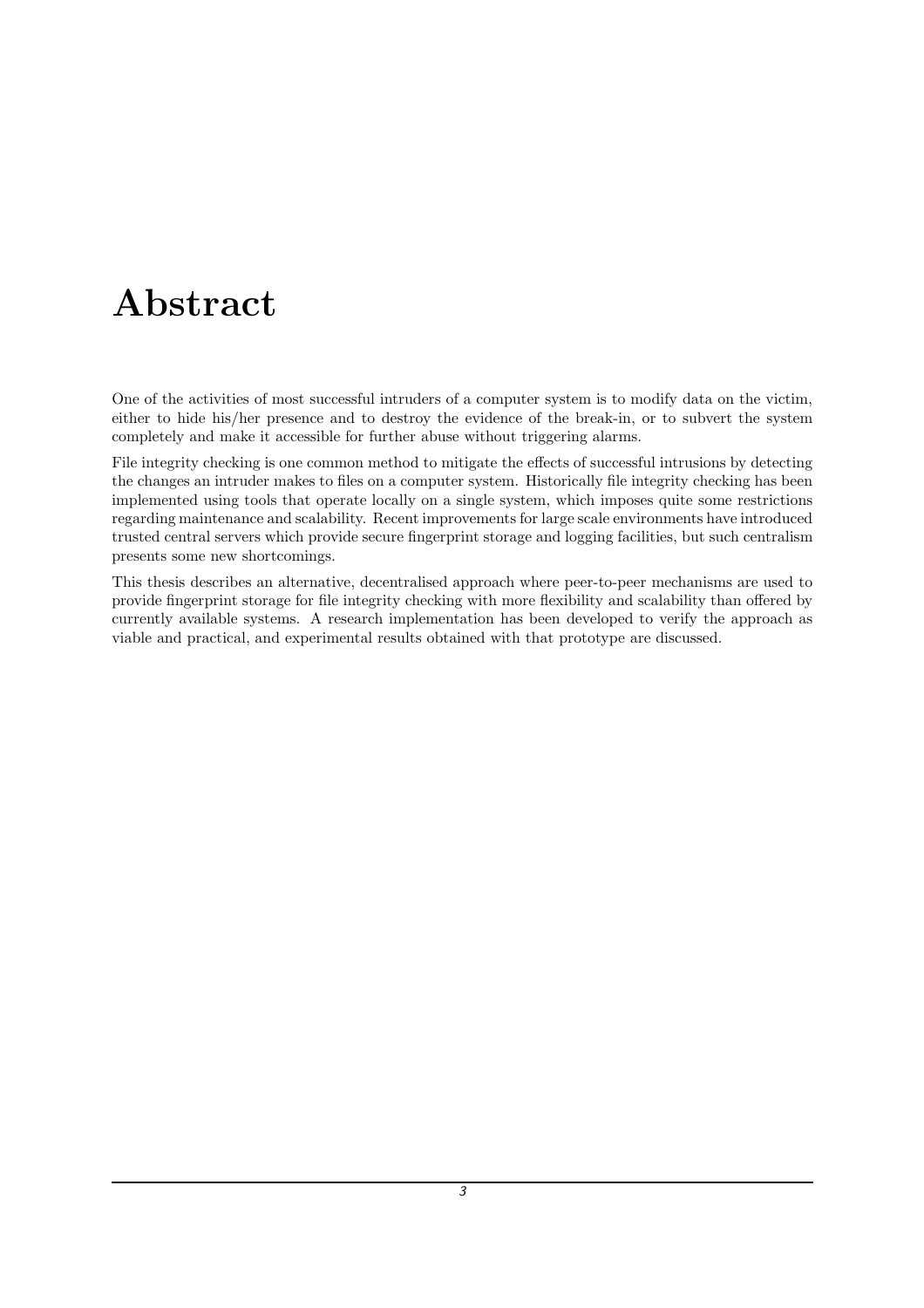## **Contents**

| $\mathbf{1}$ |     | Introduction<br>$\bf 8$                                                                                         |    |  |  |  |  |  |
|--------------|-----|-----------------------------------------------------------------------------------------------------------------|----|--|--|--|--|--|
|              | 1.1 | Motivation                                                                                                      | 8  |  |  |  |  |  |
|              | 1.2 |                                                                                                                 | 9  |  |  |  |  |  |
|              |     | 1.2.1                                                                                                           | 9  |  |  |  |  |  |
|              |     | 1.2.2                                                                                                           | 10 |  |  |  |  |  |
|              | 1.3 |                                                                                                                 | 10 |  |  |  |  |  |
|              | 1.4 |                                                                                                                 | 11 |  |  |  |  |  |
| $\bf{2}$     |     | <b>Related Work</b>                                                                                             | 13 |  |  |  |  |  |
|              | 2.1 | Intrusion Detection and Countermeasures $\ldots \ldots \ldots \ldots \ldots \ldots \ldots \ldots \ldots \ldots$ | 13 |  |  |  |  |  |
|              | 2.2 |                                                                                                                 | 15 |  |  |  |  |  |
|              | 2.3 |                                                                                                                 | 17 |  |  |  |  |  |
|              | 2.4 |                                                                                                                 | 18 |  |  |  |  |  |
|              | 2.5 |                                                                                                                 | 19 |  |  |  |  |  |
|              | 2.6 |                                                                                                                 | 21 |  |  |  |  |  |
|              | 2.7 |                                                                                                                 | 22 |  |  |  |  |  |
|              | 2.8 |                                                                                                                 | 23 |  |  |  |  |  |
|              | 2.9 |                                                                                                                 | 25 |  |  |  |  |  |
|              |     |                                                                                                                 | 28 |  |  |  |  |  |
|              |     |                                                                                                                 | 29 |  |  |  |  |  |
|              |     |                                                                                                                 | 31 |  |  |  |  |  |
|              |     |                                                                                                                 | 33 |  |  |  |  |  |
| 3            |     | <b>Design Philosophy</b>                                                                                        | 34 |  |  |  |  |  |
|              | 3.1 |                                                                                                                 | 34 |  |  |  |  |  |
|              | 3.2 |                                                                                                                 | 34 |  |  |  |  |  |
|              | 3.3 |                                                                                                                 | 35 |  |  |  |  |  |
|              | 3.4 |                                                                                                                 | 35 |  |  |  |  |  |
|              | 3.5 |                                                                                                                 | 37 |  |  |  |  |  |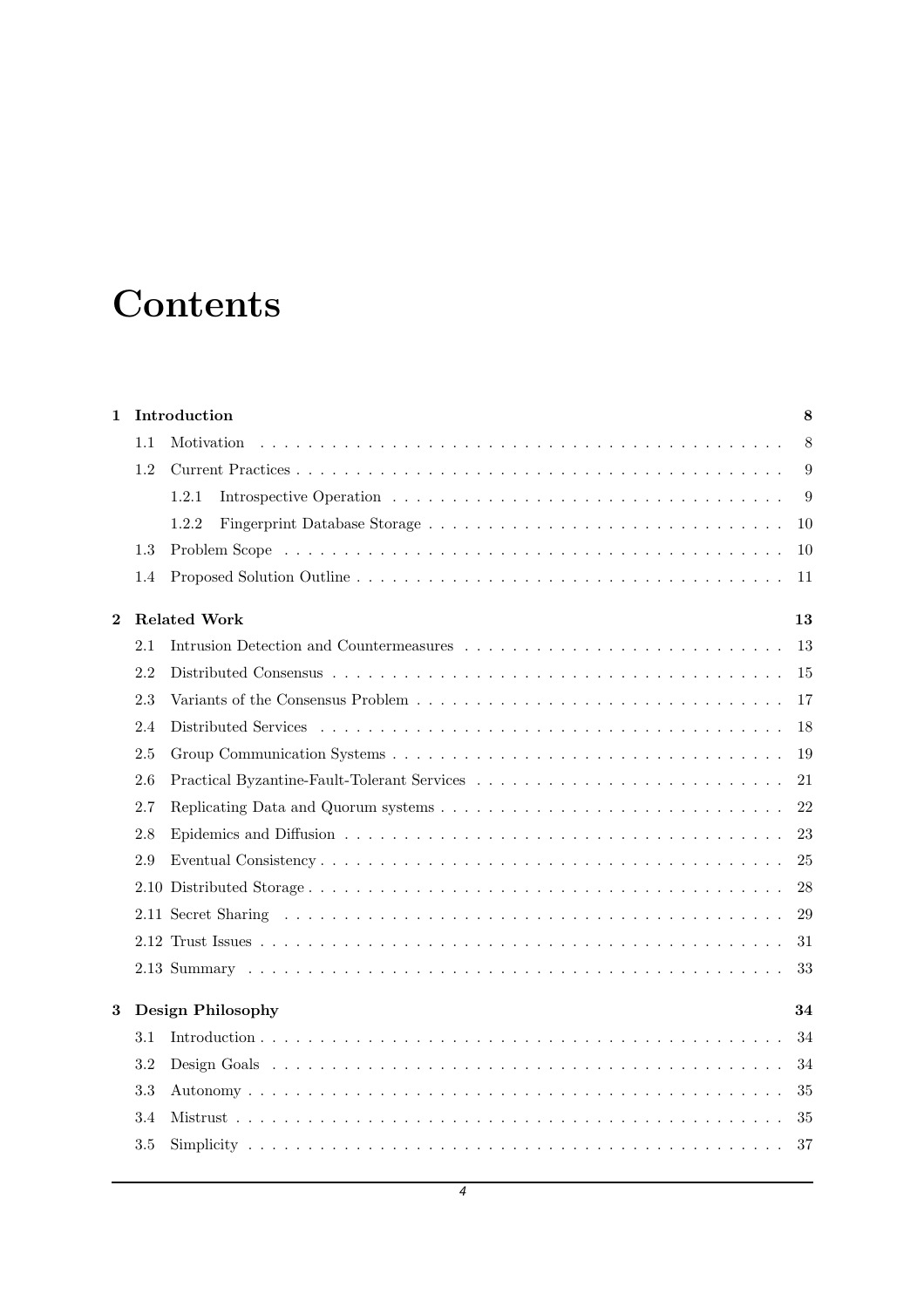|   | 3.6 |                                                     | 38 |
|---|-----|-----------------------------------------------------|----|
|   |     | 3.6.1                                               | 39 |
|   | 3.7 | Minimal Cooperation and The "Good Citizen" Criteria | 40 |
|   |     | 3.7.1                                               | 40 |
|   |     | 3.7.2                                               | 41 |
|   |     | 3.7.3                                               | 41 |
|   | 3.8 |                                                     | 43 |
|   | 3.9 |                                                     | 43 |
|   |     |                                                     | 44 |
| 4 |     | Design Details                                      | 45 |
|   | 4.1 |                                                     | 45 |
|   | 4.2 |                                                     | 46 |
|   |     | 4.2.1                                               | 46 |
|   |     | 4.2.2                                               | 47 |
|   |     | 4.2.3                                               | 47 |
|   | 4.3 |                                                     | 49 |
|   | 4.4 |                                                     | 50 |
|   | 4.5 |                                                     | 51 |
|   | 4.6 |                                                     | 52 |
|   |     | 4.6.1                                               | 54 |
|   |     | 4.6.2                                               | 56 |
|   |     | 4.6.3                                               | 56 |
|   |     | 4.6.4                                               | 57 |
|   | 4.7 |                                                     | 58 |
|   |     | 4.7.1                                               | 59 |
|   |     | 4.7.2                                               | 59 |
|   |     | 4.7.3                                               | 60 |
|   | 4.8 |                                                     | 61 |
|   |     | 4.8.1                                               | 62 |
|   | 4.9 |                                                     | 62 |
|   |     | 4.9.1                                               | 63 |
|   |     | 4.9.2                                               | 64 |
|   |     |                                                     | 65 |
|   |     |                                                     | 65 |
|   |     |                                                     | 66 |
|   |     |                                                     | 66 |
|   |     |                                                     | 67 |
|   |     |                                                     | 68 |
|   |     |                                                     | 68 |
|   |     |                                                     |    |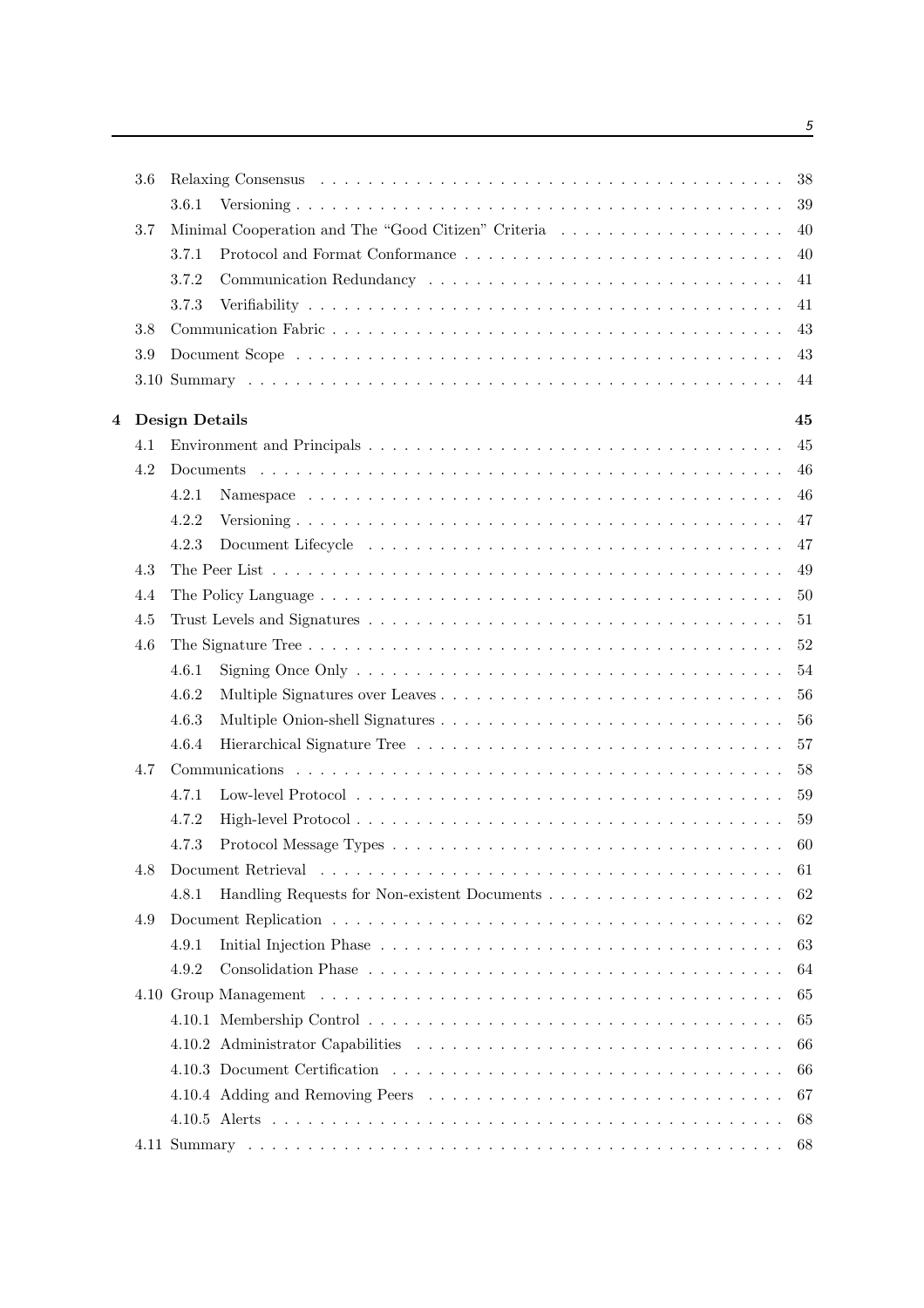| b      |  |  |  |
|--------|--|--|--|
|        |  |  |  |
| $\sim$ |  |  |  |

| 5 |     | Implementation<br>70 |  |    |  |  |
|---|-----|----------------------|--|----|--|--|
|   | 5.1 |                      |  | 70 |  |  |
|   |     | 5.1.1                |  | 71 |  |  |
|   |     | 5.1.2                |  | 71 |  |  |
|   |     | 5.1.3                |  | 72 |  |  |
|   | 5.2 |                      |  | 72 |  |  |
|   | 5.3 |                      |  | 74 |  |  |
|   | 5.4 |                      |  | 75 |  |  |
| 6 |     | Analysis             |  | 77 |  |  |
|   | 6.1 |                      |  | 77 |  |  |
|   | 6.2 |                      |  | 79 |  |  |
|   |     | 6.2.1                |  | 79 |  |  |
|   |     | 6.2.2                |  | 80 |  |  |
|   |     | 6.2.3                |  | 81 |  |  |
|   |     | 6.2.4                |  | 81 |  |  |
|   |     | 6.2.5                |  | 82 |  |  |
|   |     | 6.2.6                |  | 84 |  |  |
|   | 6.3 |                      |  | 84 |  |  |
|   |     | 6.3.1                |  | 85 |  |  |
|   |     | 6.3.2                |  | 87 |  |  |
|   | 6.4 |                      |  | 89 |  |  |
|   |     | 6.4.1                |  | 89 |  |  |
|   |     | 6.4.2                |  | 90 |  |  |
|   |     | 6.4.3                |  |    |  |  |
|   |     | 6.4.4                |  | 92 |  |  |
|   |     | 6.4.5                |  | 93 |  |  |
|   |     | 6.4.6                |  | 97 |  |  |
|   |     | 6.4.7                |  | 99 |  |  |
|   |     | 6.4.8                |  |    |  |  |
|   |     | 6.4.9                |  |    |  |  |
|   |     |                      |  |    |  |  |
|   | 6.5 |                      |  |    |  |  |
|   |     |                      |  |    |  |  |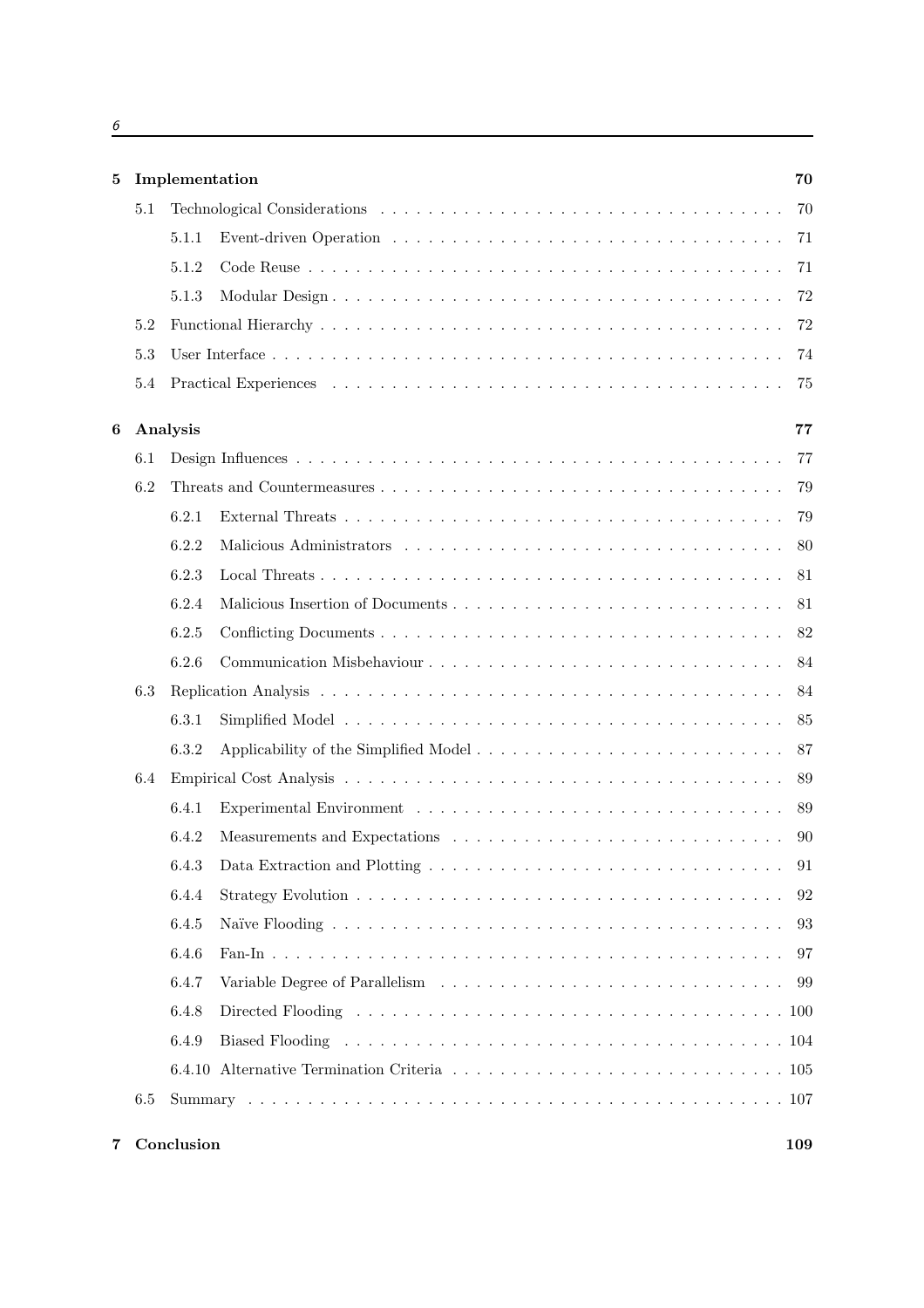| A Specifications and Source Code |                     |  |     |  |  |
|----------------------------------|---------------------|--|-----|--|--|
|                                  |                     |  |     |  |  |
|                                  |                     |  |     |  |  |
|                                  |                     |  |     |  |  |
|                                  |                     |  |     |  |  |
|                                  |                     |  |     |  |  |
|                                  |                     |  |     |  |  |
|                                  |                     |  |     |  |  |
|                                  |                     |  |     |  |  |
|                                  | A.2.7               |  |     |  |  |
|                                  |                     |  |     |  |  |
|                                  | <b>Bibliography</b> |  | 117 |  |  |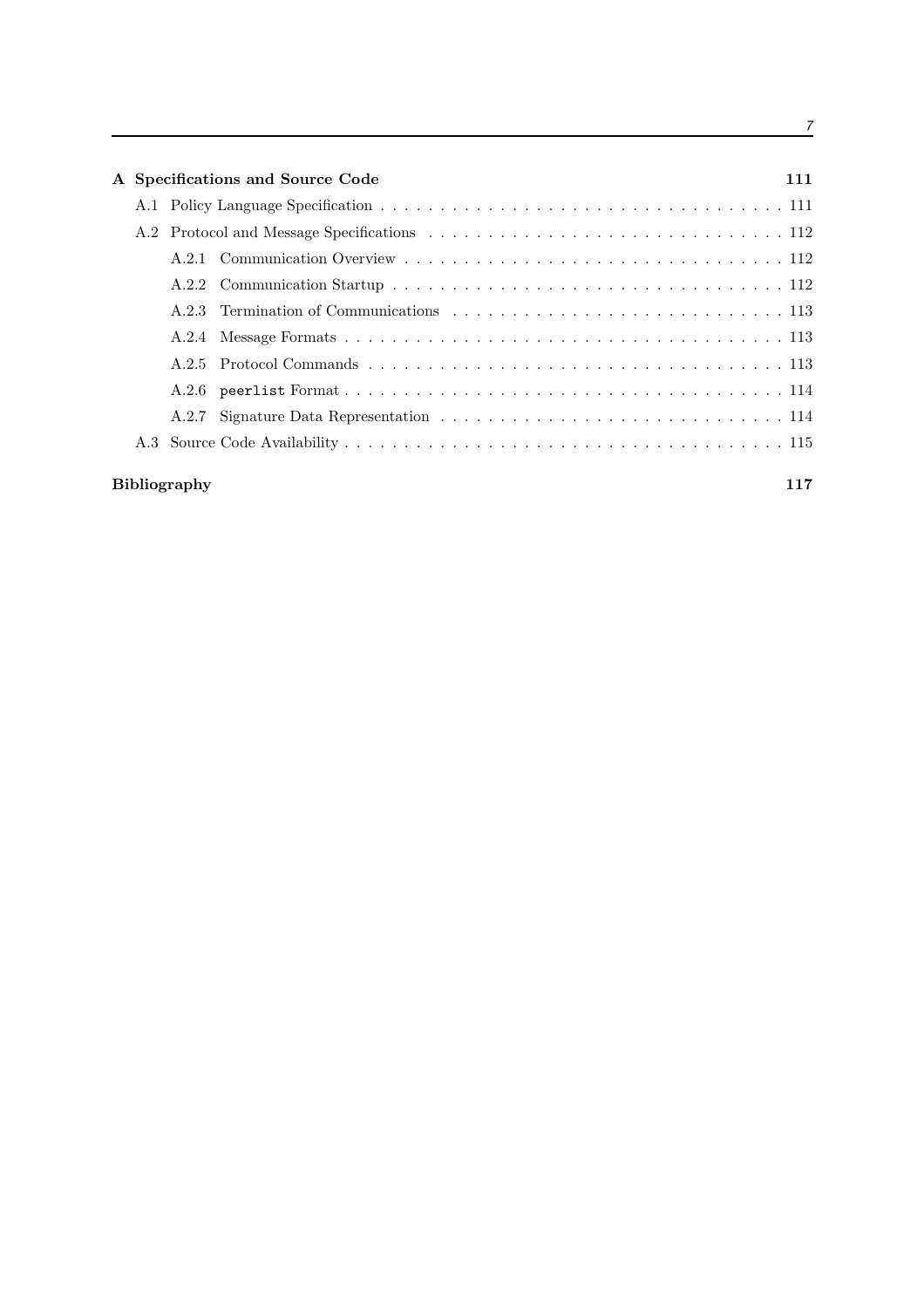### Chapter 1

### Introduction

Intrusion detection systems (henceforth abbreviated to IDS) are generally accepted tools for successful defence in depth against malicious unauthorised actions on computer systems. Most IDS mechanisms involve comparison of actual activity against indications of known-good activity, and Host-based IDS perform this comparison on the actual computer that is subject to potential intrusions. This makes the IDS software itself and all data it uses for detection subject to tampering by a successful intruder.

One well-established component of Host-based IDS is file integrity checking (abbreviated to FIC): periodic comparison between the content of files on the computer against a previously saved set of untampered contents. This comparison provides a good indication of intrusions, because successful intruders commonly alter some system files to provide persistent access for future malicious activity.

However, generation, storage and handling of the reference data set presents substantial challenges for efficient deployment and successful usage of FIC applications. The problems caused by the introspective nature of FIC have been countered mainly by greater centralisation which introduces its own set of problems. Until now, effective deployment of FIC systems was an unsolved problem especially in large, decentralised environments.

### 1.1 Motivation

The initial inspiration for this research was provided by the following computer security incident witnessed by the author:

Imagine you (and some friends of yours) have your personal Internet servers in co-location facilities somewhere. You discover that an intruder has managed to break into your machine. What can you do (except panic)? What data has been compromised? What information on that computer is still trustworthy?

After cleaning up, you start thinking about preventing the problem (or at least mitigating the consequences) in the future. File integrity checking comes to mind immediately, but how do you store the baseline data safely? On your machine? On a CD? You have one server, as does each of your friends. Cooperation among this group of equals would be a good idea, but how exactly can this be achieved? You trust each of them *somewhat*. Somehow you would like to use the collective others to improve your local data integrity assurance, but Defence in Depth is required: no single compromised server should keep you from discerning between clean and tampered data. As you've been bitten once already, you have a reason for paranoia.

A similar problem was faced by the Debian Project, a large group of software developers that provides a free operating system distribution. In November 2003, an intruder managed to subvert a number of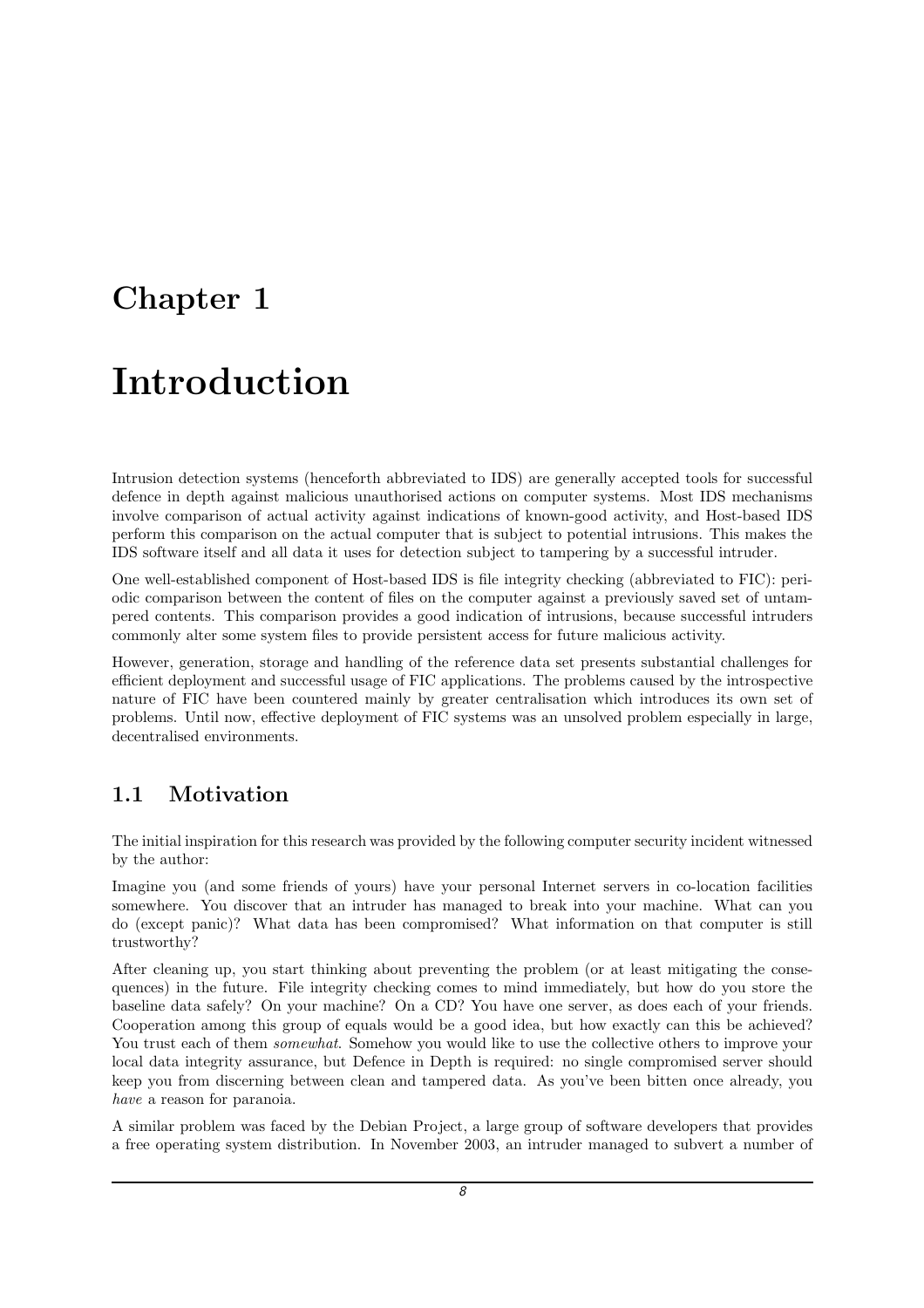Debian Project machines[1] including some of the project's software repository servers. After detection of the intrusion, the administrators had to ascertain the integrity of thousands of software packages manually using data comparison with separate, trustworthy mirrors. As Debian's machines are spread globally, physical access is infeasible for day-to-day operations, and deployment of a classic file integrity checker would not have helped much. Also, the project does not have any central machine that might serve as a trusted data repository – in fact, the most central systems were compromised by the intrusion. Administrators of Debian's systems form a very loose and non-hierarchical team of globally dispersed persons, which complicates matters further.

These incidents – and especially the lack of readily deployable safeguards against future occurrences thereof – demonstrated that implementing file integrity checking in a distributed environment is not trivial, especially when the environment is decentralised and without a single controlling entity. None of the currently available systems work well in the decentralised case as outlined in the following sections.

#### 1.2 Current Practices

The basic technology of file integrity checking is simple, well established and documented[2]. But there are shortcomings in most available implementations[3, 4, 5], especially concerning scalability in large or decentralised environments.

The basic file system integrity checker initially stores cryptographic fingerprints of all "known good" files on a system in a local database. Later, files on the system are periodically checked against the database by computing the current fingerprint of the file and comparing it with the stored fingerprint. In case of a security breach this information can then be used to assess the damage with a granularity of single files.

The main threats are that the fingerprint database and the checking application themselves are vulnerable and both must be protected from malicious modifications to ensure trustworthy integrity assessments.

#### 1.2.1 Introspective Operation

In general the checking application runs *introspectively*, i.e. on the computer system where the files are stored, scanning for changes hinting of an intrusion. This implies that there can be no ultimate guarantee that the checking application or its runtime environment are not sufficiently altered to prevent the detection of changes (cf. [6]). As long as the data to be verified is physically attached to a particular system, i.e. the storage is not networked, there is no workaround for the introspective nature of the application.

Protecting the application executable is the easier part. As the executable is not volatile, seldom changed or updated, the current practices – while not very scalable, cumbersome to administer or unsuitable for decentralised environments – can be considered sufficient. They include:

- making the application as much self-contained as possible,
- storing the application on read-only media,
- embedding self-verification measures like cryptographic signatures into the application  $[7, 8]$ ,
- iding<sup>1</sup> the existence of the checking application [6, 3],
- or doing very disruptive integrity checks using a known good runtime environment (i.e. booting the system and running the application from trusted read-only media).

<sup>&</sup>lt;sup>1</sup>Ironically this uses the very same technologies intruders use to disguise their back-doors or *rootkits*.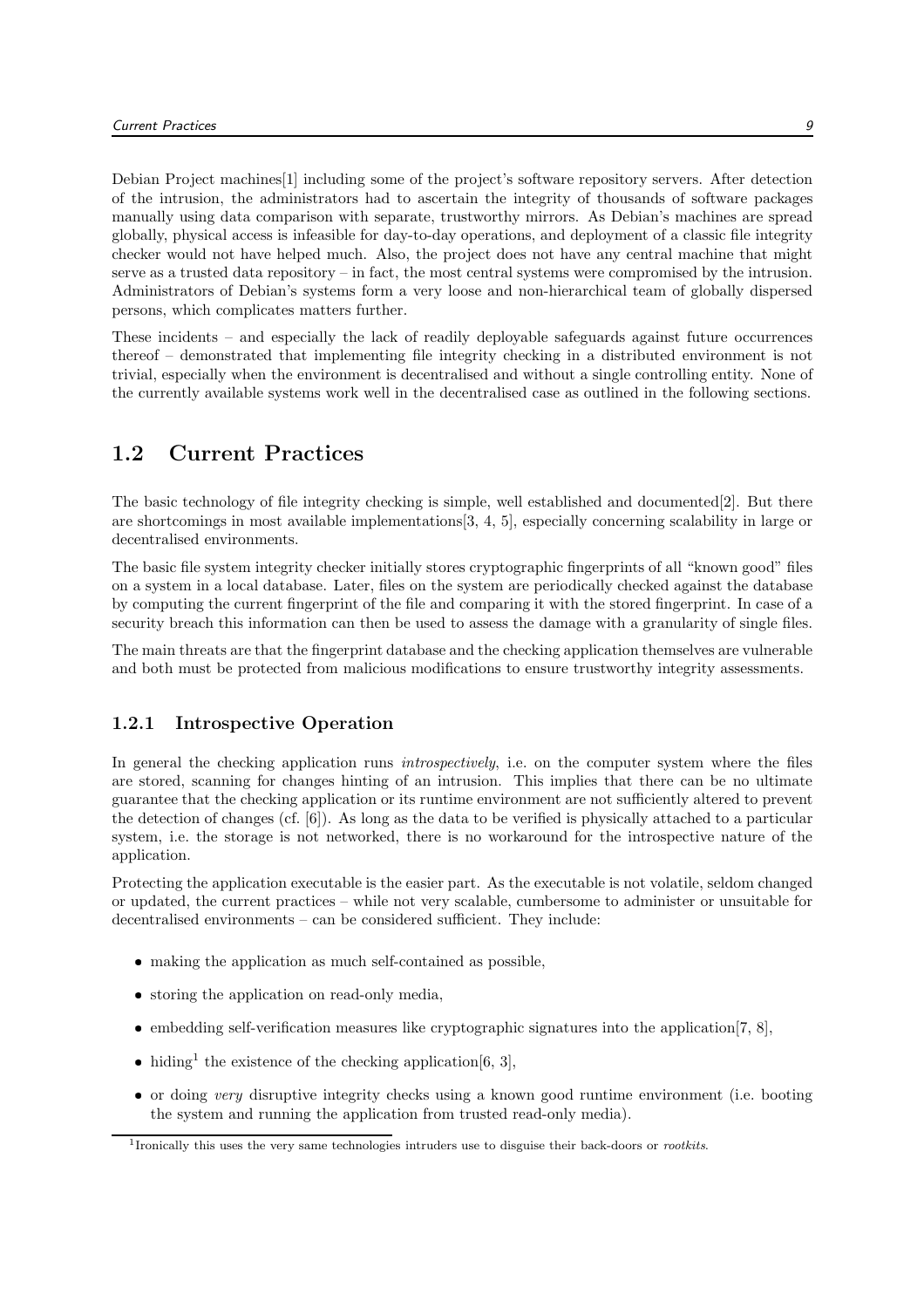#### 1.2.2 Fingerprint Database Storage

Safeguarding the database is the most complex task, mostly because on a well administered system file contents change on a regular basis – and thus the fingerprint database needs to be updated as well.

Simply allowing the database to be updated locally drastically weakens the integrity assurance provided, as a successful intruder could easily change the database to reflect the tampered state of data on the system.

Most current file integrity checking systems suggest

- to store the database on read-only media,
- to embed self-verification measures into the database,
- or to store it on a central server and make it available read-only via some network protocol.

Storing the database on read-only media obviously makes updates cumbersome at best, and infeasible for distributed environments: for machines which are administered remotely across continents, changing media physically is quite impractical. It is also counterproductive as security-minded administrators are encouraged to apply security patches frequently.

The notion of a pseudo-read-only database by storing the data on read-write media but making it immutable and verifiable with a cryptographic signature by an administrator, improves the handling of updates somewhat, but does not provide any guarantees regarding the availability of the database.

The use of a networked central server to serve the data to the individual machines via a network makes updates very efficient and simplifies administration greatly, but also introduces new limitations and security threats into the system:

- The communication between the client and the server has to be safeguarded to ensure privacy and integrity of data exchanges. This is of special importance if the implementation allows for direct updates of the database from client to server.
- The server is a single point of failure and needs to be made highly-available. Redundant backup servers need to be synchronised securely, which increases overall complexity dramatically.
- The server is a convenient single point of attack.
- The server has to be trusted absolutely by all clients. This implied hierarchical trust model is not a suitable setup for most decentralised environments[9].

#### 1.3 Problem Scope

Our goal was to employ cooperative techniques to extend file integrity checking systems beyond a merely local or organisational scope. The main new requirement would be a means of reliable distributed data storage, with the additional characteristics of not requiring overly much implicit trust: the potential corruption of a small number of involved parties must not corrupt the whole system, and problems should be easily detectable by individual parties.

Applying Peer-to-Peer (P2P) technologies seemed appropriate, but making do without the guarantees that a tightly controlled local installation provides brings up a lot of new questions ranging far beyond simple algorithmic issues.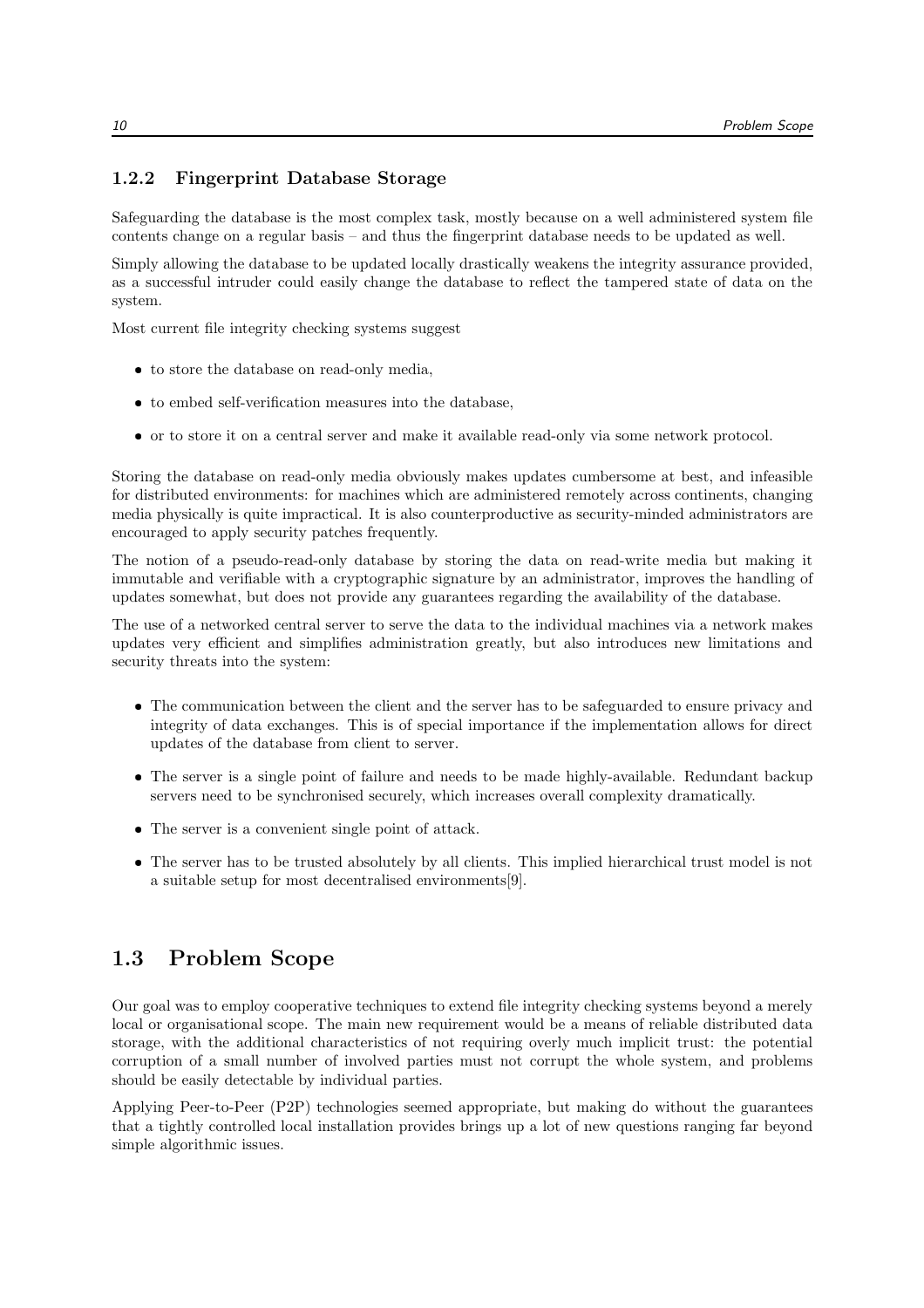The most central questions we would like to explore are as follows:

- 1. Is it possible to design a distributed mechanism whereby an individual computer system can determine whether its stored data is untampered? Can such a distributed detection mechanism be extended to also support reconstruction of damaged data?
- 2. Can such a mechanism be made robust in the presence of malicious failures? How many faulty parties can be tolerated? Are there attack vectors related to the distributed nature of said mechanism that ultimately cannot be prevented?
- 3. Is strict consistency across all systems required at all times? Or can such a mechanism deal with conflicting/inconsistent information present at some parties, and to what extent?
- 4. What level of trust can or must an individual computer system place in itself? What level of trust can or must the individual computer system place in the other systems?
- 5. How much autonomy can be given to an individual party? How much altruistic cooperation and trust between parties is required for this mechanism to work?
- 6. How can such a distributed mechanism be deployed and maintained efficiently in a large environment?
- 7. What is the computational and communication cost of such a mechanism? How can data transfers be implemented in the most economic manner? Are there group size restrictions, and if, of what kind?

In the remainder of this thesis we present our answers to these fundamental questions. To this end, we have designed and implemented mechanisms and software that offer replicated storage of documents among a group of independent peers, in which no single component of the system is to be trusted a priori and even malicious failure of a limited number of components can be survived.

#### 1.4 Proposed Solution Outline

Our solution provides means for ubiquitous implementation of file integrity checking with minimal infrastructure requirements. It consists of a communication protocol and an algorithmic specification of a distributed service, named Peeranoia, that is provided cooperatively between independent peers.

Instead of using local data or a central server as repository for file fingerprint information, a group of independent, mostly untrusted computer systems running the Peeranoia application provide data integrity verification services among all the group members. This service provides better integrity assurance for crucial data to a peer, as the probability of all involved peers being compromised at the same time is exceedingly low.

Parties in our environment are widely spread geographically and communicate over unreliable public networks. All data is replicated, stored redundantly and also certified independently by all peers.

The data storage mechanism aims for eventual consistency (i.e. data reaches all peers with high probability), which is sufficient for a practical system as we will show. Overall, our design goals are in order of priority: secrecy and integrity of stored data, simplicity, availability of data, and robustness of the system as a whole.

Peers are independent and autonomous, and are not trusted: any peer decides for itself how far data has to be integrity-certified until the peer is satisfied and willing to use it. This decision and others related to the replication operation are made locally based on independently verifiable information in the form of cryptographic signatures on data.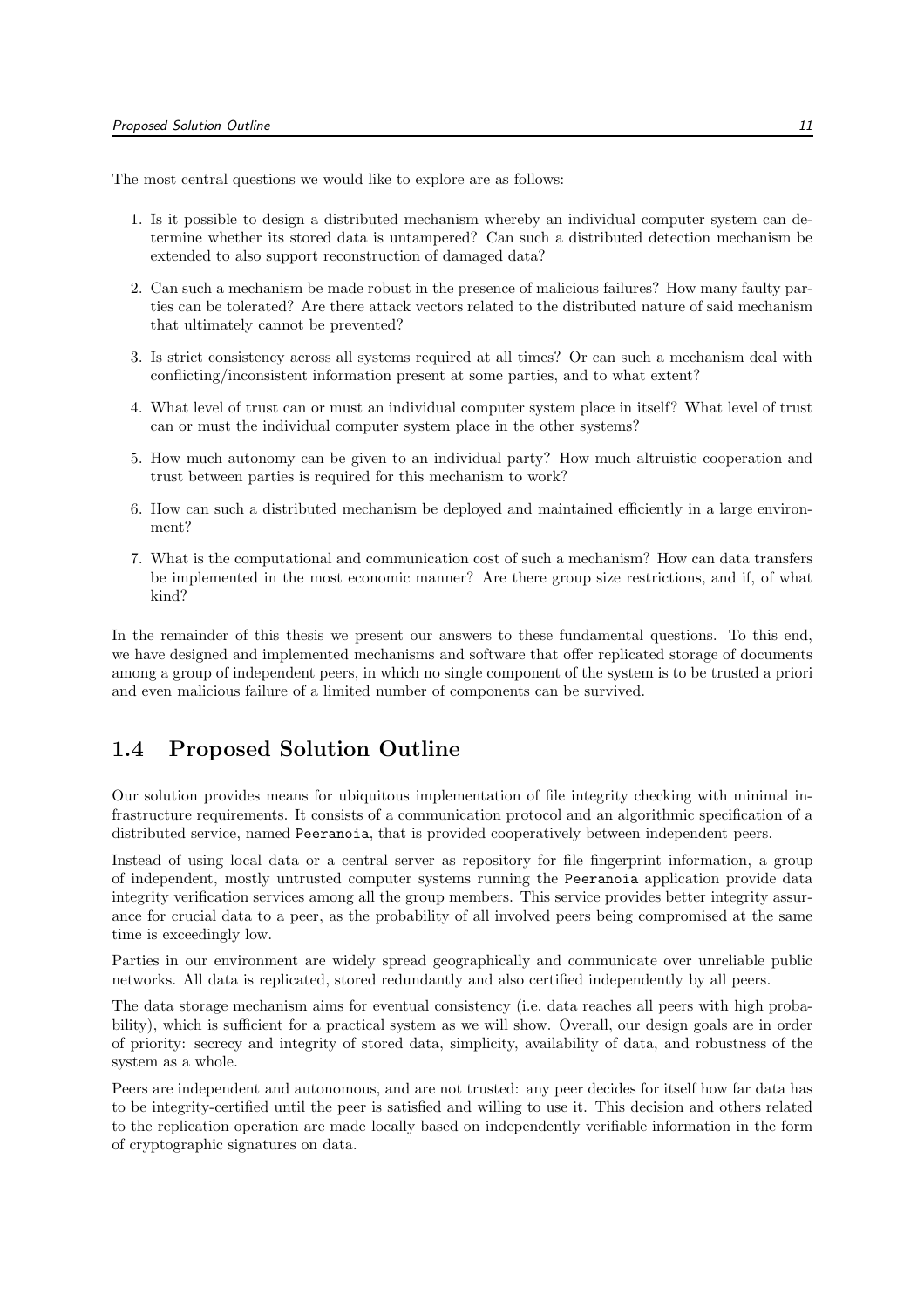The network connecting the peers is assumed to be a public network like the Internet, also untrusted and without throughput or reliability guarantees. Communication between peers is safeguarded from tampering or eavesdropping by using symmetric cryptography. We show that the overall Peeranoia service is robust and attack-resistant, as long as there is only a limited number of corrupt peers or administrators within a group.

Integrity certification of data is provided by all peers as part of replication procedures and additionally, human administrator signatures can be used to further vouch for validity of specific data items. Essential to practical deployment, Peeranoia provides data update mechanisms to peers. This is combined with fine-grained control over what level of integrity and validity assurance a particular datum has to reach until it can be used as basis for file integrity checking decisions.

In the following chapter we examine prior efforts in related areas.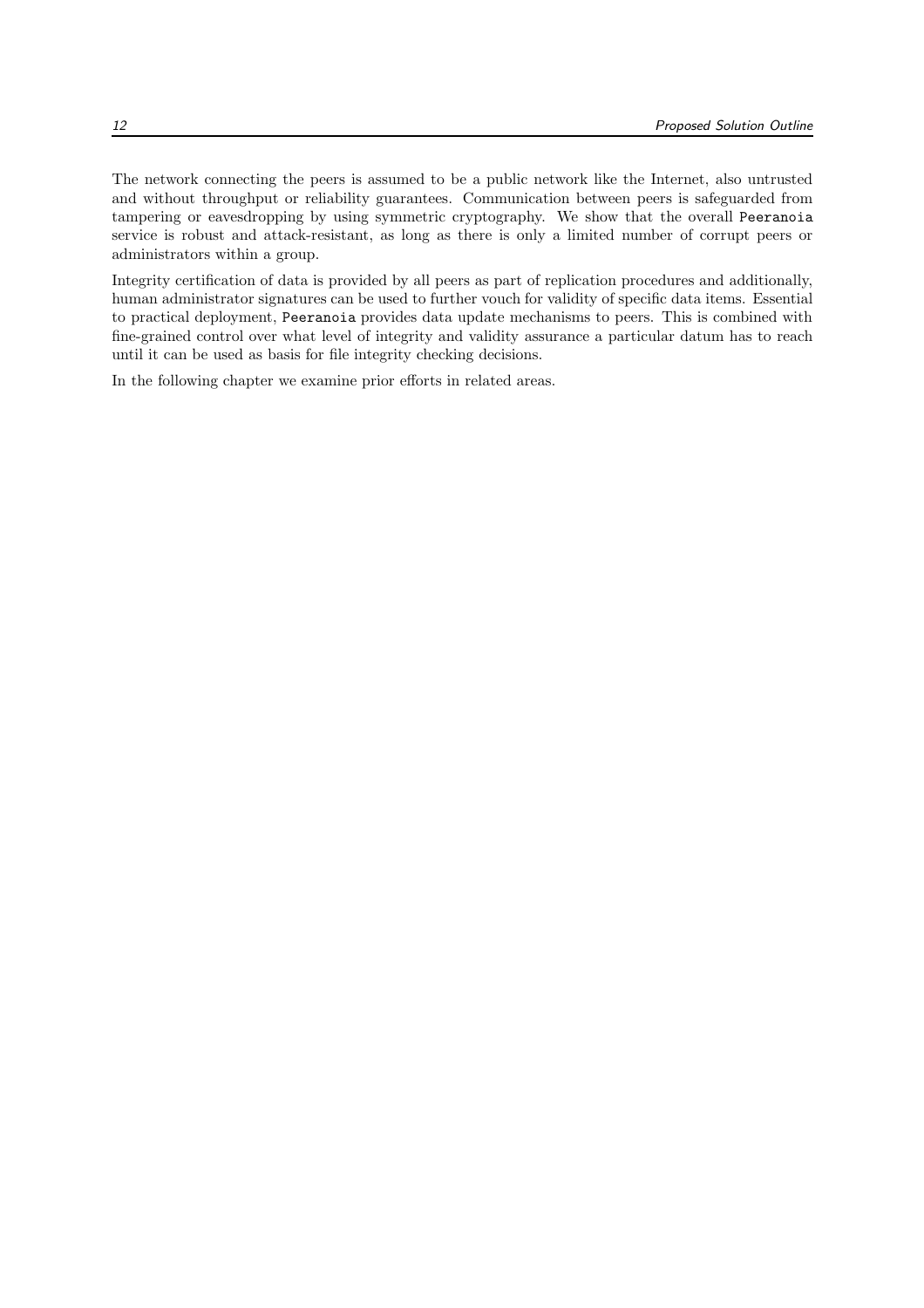### Chapter 2

### Related Work

### 2.1 Intrusion Detection and Countermeasures

The basic mechanisms of file integrity checking[2] are all similar, using a previously established set of baseline file fingerprints in periodic comparisons with current file contents. There are various methods for the generation of file fingerprints, but this is only a superficial difference. Verifying file integrity is an accepted component of IDS and is not subject to any significant research, as far as its basic functionality is concerned.

However, all currently available FIC systems[3, 4, 5] only offer detection of trouble retrospectively as they detect traces of an intrusion rather then the actual event. Network-based intrusion detection mostly works real-time, but comes at the cost of a very much worse rate of false positives and higher computational requirements.

Some interesting improvements for this retrospective nature have been suggested during the last decade and are outlined as follows.

The ITCC project [10] is a system for developing *intrusion-tolerant* applications using threshold cryptography, as a measure complementary to classic intrusion detection. The basic goal is similar to our setting: compromise of a few system components should not compromise sensitive security data. The ITCC system's main design principles are sharing an application's private key among a number of servers and never locating keys in their entirety at in a single location. The first is a straight-forward example of secret sharing (discussed further in Section 2.10); the latter requires threshold cryptography so that a shared key can be used without reconstructing it in any single location.

As security information is never stored in a single location, there is no single point of attack; erasure coding and threshold cryptography provide probabilistic guarantees for detection of corrupt share servers, but arbitrary Byzantine failures are not covered fully. The ITCC has been implemented and tested with some example applications, namely an SSL certification authority and a secure webserver with a private key being shared out. Analytical results showed a moderate cost to the mechanism, but on the downside the ITCC system works for RSA private keys only due to the different sharing and threshold characteristics of asymmetric encryption systems: for example, they noted that RSA keys are easy to share but hard to generate distributively whereas for DSA the opposite is true. For Peeranoia, the ITCC system is not directly applicable: we wanted to improve reliability by replicating whole data sets rather than safeguarding secrets by sharing only specific keys. Also, the ITCC system needs to be linked to a particular application and as such is not very generic.

A more generic approach to detecting intrusions early was suggested by Ko et al. in [11]. They show the feasibility of in-kernel intrusion detection using software wrappers to detect and prevent intrusive behaviour. In their nomenclature, an intrusion detection software wrapper is a state machine that is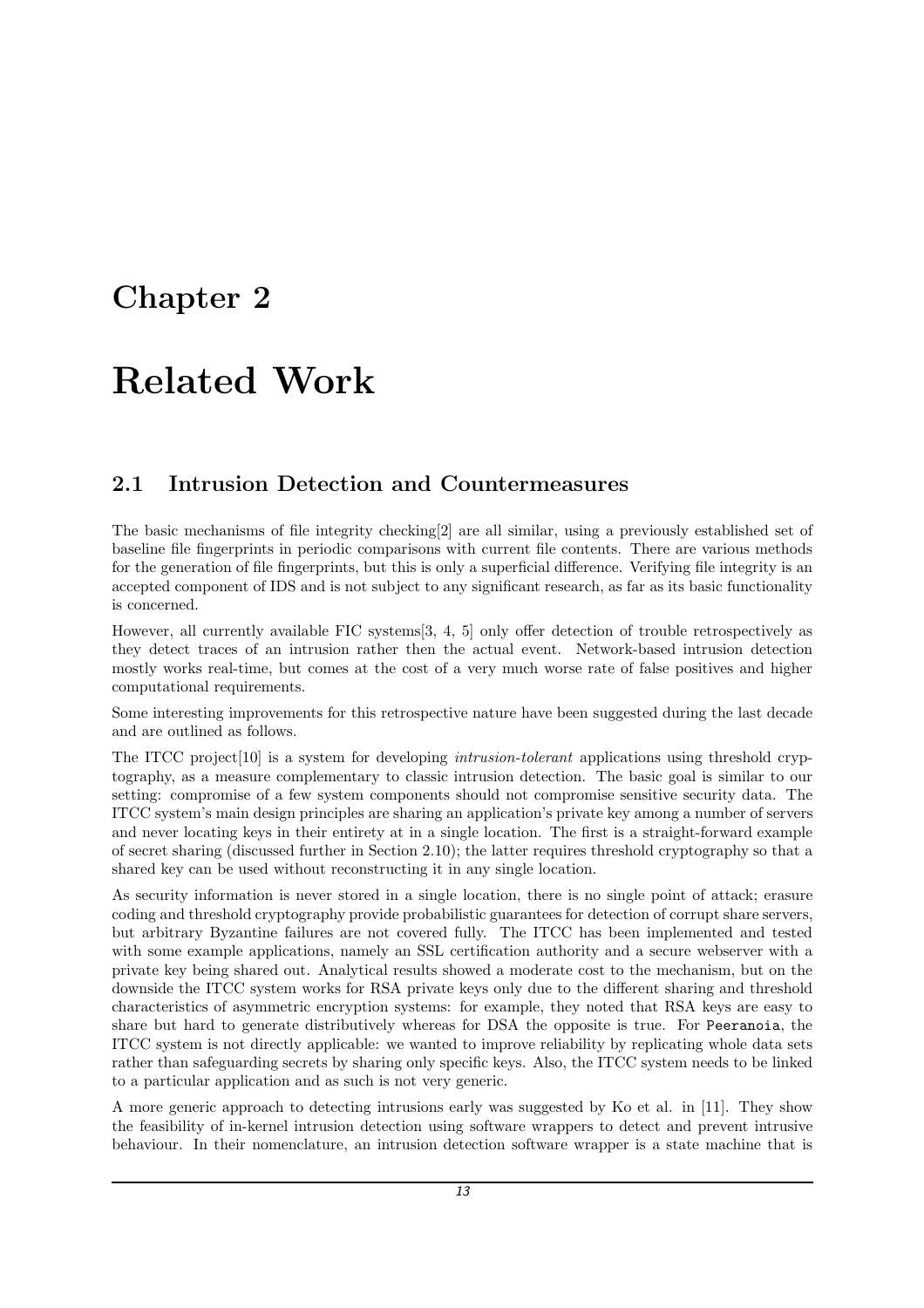bound dynamically to a program and gets activated when system calls are invoked. A software wrapper would observe the system state at activation time and look for anomalous events or signatures of known intrusion vectors and block or modify the system call if deemed problematic. Wrappers can be viewed as autonomous agents residing in the operating system kernel, and as such have the advantage of being close to where things happen. However, there are the usual disadvantages listed as well: no portability, dubious robustness by increasing the effect of problems as the core of the operating system is affected, and one element that we think the authors of said paper underrepresented: added complexity in an extremely sensitive area.

Ko et al. also suggest a dynamic mechanism to add and control these in-kernel wrappers, yet at the same time claim that it is harder to tamper with the overall intrusion detection system as kernel protections would have to be surmounted. We believe these two are mutually exclusive: either the kernel is sacrosanct while in operation (thus offering higher tamper resistance), or the in-kernel IDS is tunable (thus allowing the intruder to switch it off). We believe that this all-in-one approach is overly heavyweight and fraught with a danger of providing a false sense of security; other systems like SElinux[12] properly treat any kernel security configuration as an irrevocable operation to be executed at system start-up.

Some researchers have tried to apply immunological principles to intrusion (or rather change) detection; Forrest et al. suggest in [13] the construction of an artificial immune system that functions along the lines of real-world T-cells: string-match detectors are randomly generated for some known good data and applied continually; probabilistic detection of non-self data is the result. The core idea looks a bit similar to ITCC's agent concept, but with a drastically simplified detection engine. The authors note that the major limitation so far is the computational cost of producing the initial detector set and acknowledge that their idea is not in a practically implementable state yet.

Another possible more light-weight approach towards intrusion tolerance would be to execute only known good programs. Researchers have proposed and implemented a number of signature verification schemes, with varying degrees of success. Microsoft's AuthentiCode is one example with very limited usefulness as signature verification is not done by the operating system core but rather by a user-land application of doubtful trustworthiness [14]: Internet Explorer.

Elfsign[15], a tool for generation and verification of digital signatures for the ELF executable file format used on many if not most UNIX platforms, provides a similar level of assurance as AuthentiCode; like AuthentiCode it works within the X.509 certificate framework. The ELF format is used for stand-alone executables as well as shared libraries, and supports extra sections in the file meta-data header.

At this time, the most comprehensive framework for verifying executables by the operating system consists of the tools BSign and DigSig[16]. BSign is similar to Elfsign, except that it operates within the PGP domain and uses GnuPG[17] to embed RSA signatures into an ELF executable file. Signature verification is handled by DigSig, a kernel module for the Linux kernel which will abort execution of files whose signature is missing or does not check out. In contrast to AuthentiCode, DigSig is meant as a tool for system administrators rather than a mechanism for software vendors to assert the provenance of data. Due to its heavy caching of signatures, DigSig imposes very little runtime overhead: benchmarks on current mainstream hardware show a cost of a few nanoseconds per byte of executable file, which is only incurred on first loading. Based on these figures, the claim of no performance degradation visible to the end user seems justified.

DigSig's assurances are based on a few assumptions, namely that the kernel itself and the signer's private key are not compromised, and that the superuser account is not breached. The latter would allow trojaned kernel modules to be loaded, which could disable DigSig altogether. The authors note that deploying DigSig in combination with SElinux can remedy the short-comings of DigSig being a loadable module; ideally, however, DigSig or a derivate would become an integral non-removable part of the Linux kernel. It should be noted that none of the systems for verifying executable files can protect from many if not most intrusions themselves: most attack vectors work by modifying the execution flow of running programs, at a point in time long past the signature verification.

Signature verification can only work after an intruder is successful and leaves Trojan horse programs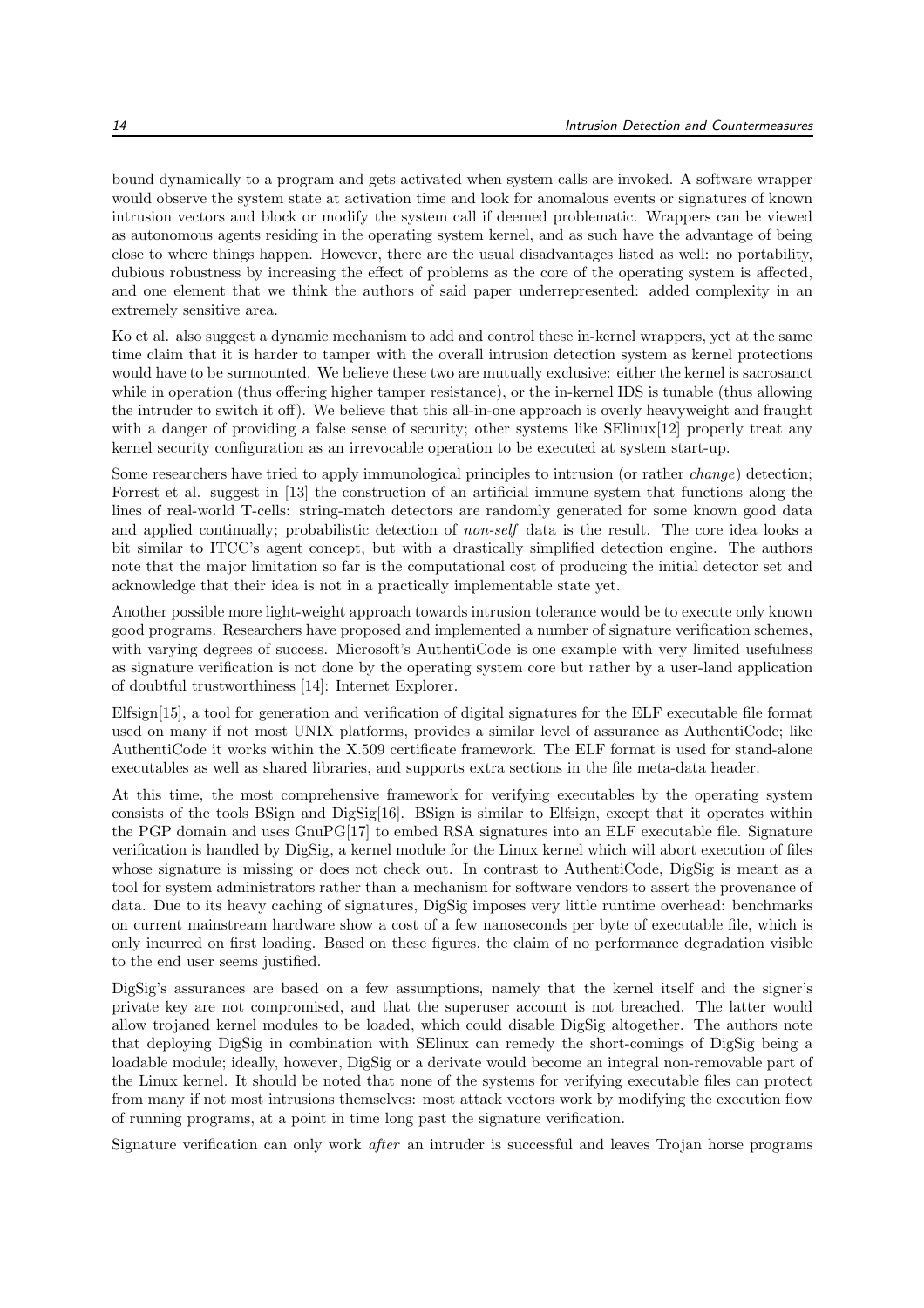behind. Besides the actual operating system kernel (and its modules), the most interesting class of Trojan programs would be language interpreters or compilers as these are fundamentally trusted elements[18] of computer systems. Some aspects of this trust relationship and relevant mechanisms are discussed in Section 2.12.

In conclusion we note that most practical recent developments in the area of host-based intrusion detection involves improved safeguards against tampering for the actual IDS application and the operating system it runs on. The basic FIC mechanisms seem adequate for detection of corrupt file data – if the integrity of the baseline data can be assured.

#### 2.2 Distributed Consensus

Our proposed system uses data replication among multiple parties to provide better integrity assurance for FIC baseline data. As the involved parties are independent, the effects of faults happening during the data exchange must be considered. Obviously we want to assure that all parties receive, store and operate on the same data.

At the core of this issue lies the problem of distributed consensus, also called the "Byzantine Generals Problem" (BG), which was presented for the first time in 1979 by Lamport, Pease and Shostak in [19] and formalised further in [20]. The problem setting is that of independent parties which try to agree on a common datum that is provided by an originating party, while using two-party messages in a synchronous and fail-safe communication network.

The central aspect of the problem is that faults in a distributed environment are not necessarily limited to benign events (like non-availability of processors or communication channels) but could be arbitrarily malicious: a faulty party can lie, alter messages that it receives or send out fabricated information to confuse others.

The problem was discovered during the design of a fault-tolerant computer system, where the initial expectation was that simple majority voting would suffice for consensus. The three main design areas affected were identified as clock synchronisation, consolidation of sensor input and agreement on diagnostic test results. It became obvious that the problem is a fundamental one in systems with decentralised control. So-called "Byzantine failure", components behaving arbitrarily malicious, is the most generic fault classification. While various fault type classes are known in the respective literature (cf. [21]) for which providing fault-tolerance is easier, assuming only a particular fault type for a design risks the catastrophic failure of the design if the fault assumptions are not met. For this reason maximally fault-tolerance systems must take Byzantine failures into account.

Lamport et al. define the sought system property, interactive consistency as follows:

- All correct parties agree on the same datum.
- If the originator is correct, then all correct parties will agree on the originator's datum.

They provide proof of the problem being solvable if and only if the number of faulty parties is strictly less than a third of the overall number of parties. Solutions for the BG problem are commonly called Byzantine Agreement protocols or reliable broadcast protocols.

The mechanism for agreement requires successive rounds of information exchanges, where highly redundant messages of the form "party  $x$  told me datum  $y$ " are transmitted between parties until all parties decide to terminate the exchanges. The originator sends its value to all parties in the first round, followed by a number of rounds in which every party reports to every other node what they received in the previous round, and terminating with a decision on the agreed value after a sufficient number of rounds.

[20] also provides an important result for a slightly weaker adversary. If messages are unforgeably signed, then a corrupt party can refuse to pass on information or fabricate its own datum as originator but it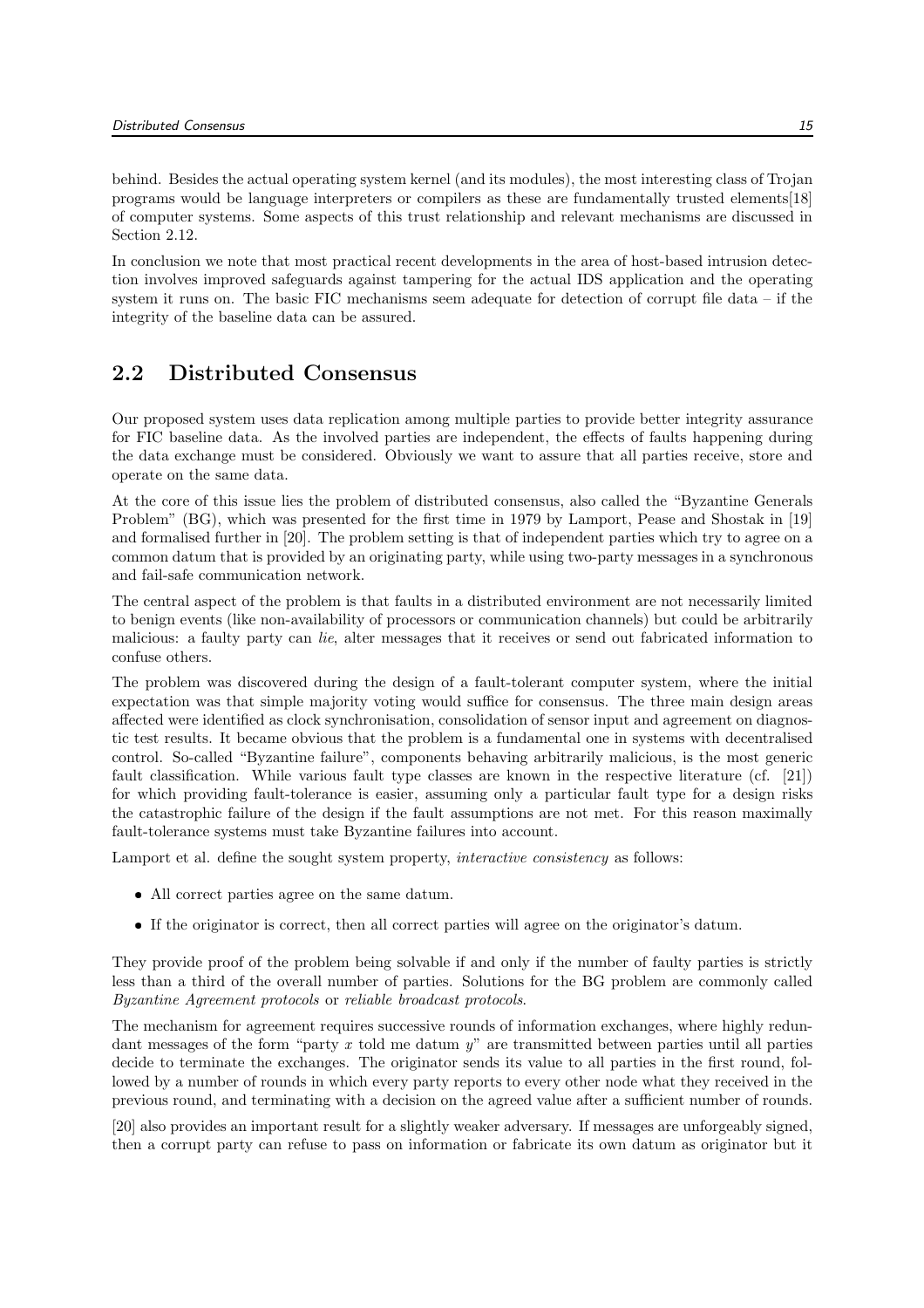can not lie or modify data received by others without detection. In this case, the problem is shown to be solvable for arbitrary numbers of faulty parties. The agreement algorithm changes only minimally so that the messages include a sequence of signatures wrapping the originally received datum  $d$  like this:  $\{\{\{d\}_{p0}\}_p\}$ , with  $\{x\}_i$  denoting a signature over datum x constructed by party j. Note that any party signs and distributes only correctly signed messages. This class of agreement algorithms is usually called "authenticated" or "signed".

Both solution algorithms require up to  $m+1$  messaging rounds with m being the number of faulty parties, which Fisher and Lynch[22] have shown to be the minimum amount of rounds. Each party will have to wait for messages from the originator and from up to m other parties to be received until consensus is reached.

The crucial aspects of the BG problem for practical applications relate to synchrony requirements. The messaging network is always assumed to be reliable and fully synchronous, with the ability to detect the absence of an expected message (to counter parties simply not sending messages). In contrast, real communication systems can fail to deliver or delay messages, which has to be taken into account during the consensus building. Communication failure is treated as a faulty party and detecting the absence of an expected message would generally be implemented by using a time-out: this in turn requires known upper bounds for message transmission delays and clocks at sender and recipient to be synchronised to within some maximum error. While the former is straightforward to provide, the latter problem of clock synchronisation is as difficult as the BG problem itself: physical clocks as commonly available do not run perfectly and re-synchronisation would be required periodically. But during those re-synchronisation exchanges, a faulty party could very well maliciously broadcast fabricated timing values to prevent successful agreement on a common clock.

The communication network is also assumed to be authenticated, i.e. every message indicates its sender unforgeably, and originally Lamport et al. envisioned a mesh of fixed lines between parties to be used rather than a message switching network. Applying these assumptions to public wide-area networks would suggest the use of cryptography to identify sender and verify message content at the same time. Cryptographic signatures do not, however, *strictly* guarantee the intactness of data or make forgery impossible: instead they allow us to set the probability of failure at an arbitrarily small value which suffices for practical purposes.

Making do without synchronised clocks would of course be a major improvement for practical deployability, but Fischer et al. [23] proved in 1983 that distributed consensus is impossible for a fully asynchronous environment. Every agreement protocol has the possibility of nontermination, even if there is only a single unannounced failure<sup>1</sup>. This means that without further assumptions about the computing environment and network, no strict guarantee of full consensus is possible. Fischer's system model is quite generic and only assumes a reliable communication system with messages being delivered correctly and exactly once. Parties have no synchronised clocks and no assumptions about the delay of message transmission are made; these last two aspects are the crucial elements for the proof that a "window of vulnerability" exists during which the delay or inaccessibility of just one party will prevent overall consensus indefinitely.

This very fundamental negative result suggested two subsequent trends in research of the consensus problem: accepting synchrony or relaxing the problem scope to probabilistic agreement. The consensus problem has been studied extensively over the last three decades, with an emphasis towards synchrony and strict agreement in the earlier stages; more recently, improvements in the field of asymmetric cryptography and the rise of peer-to-peer technology have changed that bias towards probabilistic agreement again.

<sup>&</sup>lt;sup>1</sup>The fault does not even have to be malicious; a simple processor halt is sufficient.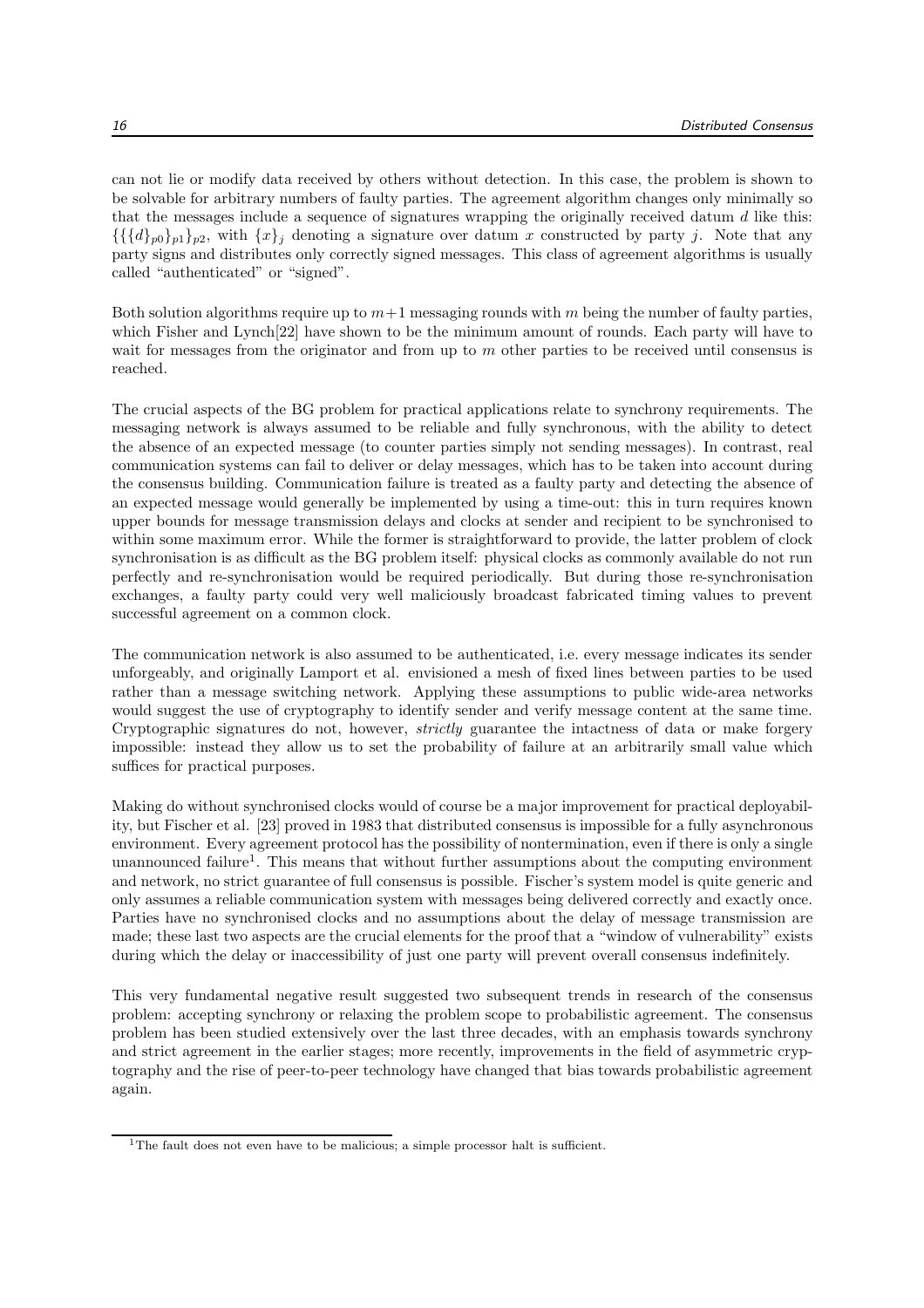#### 2.3 Variants of the Consensus Problem

Over time many approaches to the consensus problem have been studied, emphasising different goals and assuming different environments: pretty much much every single aspect of the problem has been questioned, with varying results.

For example, consider the dichotomy between authenticated and non-authenticated agreement algorithms: authenticated protocols can tolerate a larger number of faulty parties and are more messageefficient but require signature generation for all messages which is computationally expensive. Borcherding shows in [24] how an interesting blending of this distinction can improve matters: In his example protocols, authentication is used only in certain rounds. Results suggest that if signature generation is the dominant cost factor, a mixed protocol with a low number of authenticated rounds provides a good trade-off between fault-tolerance and cost.

Another important area of improvement is the termination of the agreement protocol which especially affects the case of a smaller number of faults than expected. While Fischer and Lynch proved in [22] that  $m+1$  rounds are required to deal with m faulty parties, the less pessimistic case of  $f < m$  faulty parties suggests adjusting the agreement protocol to leverage redundancies. To that goal, "Early Stopping" algorithms for Byzantine agreement have been proposed. Krings and Feyer[25] provide a taxonomy and discussion of early stopping and give an algorithmic definition of one non-authenticated algorithm (directly derived from Lamport's algorithm) which is optimal in terms of required rounds.

Early stopping requires one minor adjustment to the definition of Byzantine agreement: the original specification required all correct parties to stop the protocol in the same round. This so-called "immediate" agreement conflicts with the notion of early stopping, therefore this requirement was relaxed to allow correct parties to stop in arbitrary rounds. For such "eventual" agreement with early stopping, a lower bound of  $min(f + 1, m + 1)$  rounds has been established.

The goal of stopping short of the full  $m + 1$  rounds is reached by observing the information gathered in the past rounds, to infer the agreement value early (if possible). The received information includes the value and a history of parties the message has travelled through. This can be visualised in a "EIG" or exponential information gathering<sup>2</sup> tree which can then be used in a special voting process to check whether it already reveals the true agreement value in any given round: if so, the detecting party will stop propagation early in that round.

The interesting aspects for our work include the locality of control in the propagation mechanism that early stopping implies, as well as the representation of received information in a historical tree, on which we will focus further in Section 4.5.

Another interesting modification of the underlying problem is suggested by Goldwasser and Lindell[26]. If one is willing to relax the definition of distributed consensus to include the possibility of correct parties aborting, then deterministic protocols with low round complexity and without the requirement of a broadcast channel exist. After a short classification of the state of the art regarding distributed consensus, they present a rationale and example classes of protocols for their scenario: a correct party can either agree on the correct value that is being distributed or it can abort the agreement protocol altogether without a result value. It is stated that this relaxation still allows for meaningful secure distributed computation, and this recent work certainly suggests an interesting direction for further study as well as providing an introduction of how point-to-point communications relate to the consensus problem.

Finally, it is possible to leave the realm of deterministic agreement protocols and endeavour to solve asynchronous agreement using probabilistic algorithms. Especially in a setting like the Internet, reliable synchronisation of parties is impossible to guarantee, thus the asynchronous scenario has to be accepted. Cachin[27] notes that any protocol which requires cryptographic means for its operation inherently includes a non-zero probability of failure (of the underlying cryptographic mechanism to provide

<sup>2</sup>Lamport's algorithm is also known as an EIG algorithm.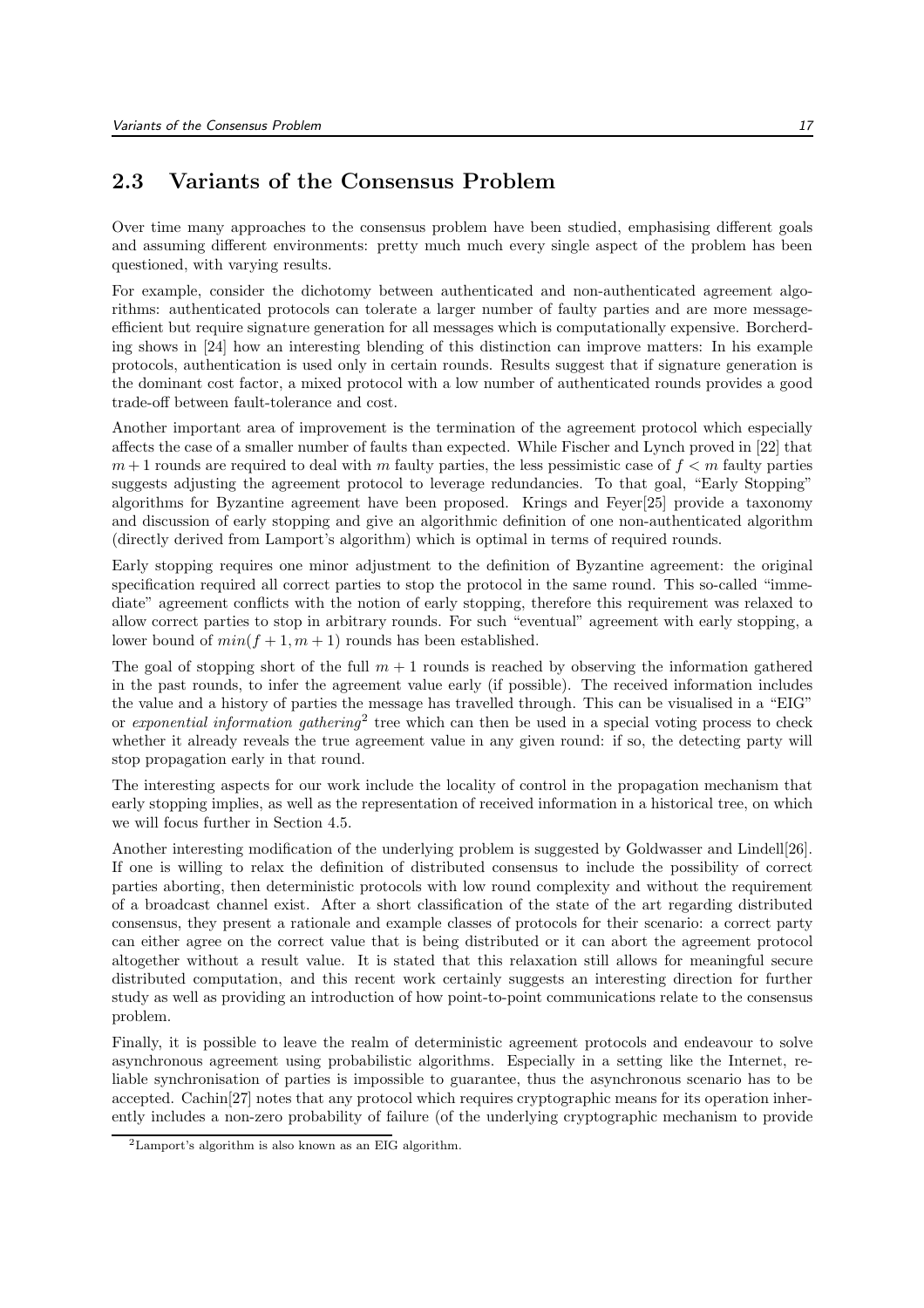the assumed property), and he argues that this is sufficient cause to abandon deterministic protocols in favour of randomised agreement protocols. Example protocols in [28] make extensive use of threshold cryptography and coin tossing protocols and have properties for which there are only heuristic justifications.

#### 2.4 Distributed Services

As pointed out previously, the design of a fault-tolerant computer system was the original trigger for research into the consensus problem, and it appears that most related work during the 80's strongly centred around the resultant distributed state-machine approach which is very precise and powerful. During a survey of some literature on this topic, it appeared to us that the intended application domain would allow for a vastly simpler approach, namely replicating data instead of operations – a notion that numerous other researchers have pursued for similar reasons. These data replication mechanisms are covered in Chapter 2.7.

Returning to state-machine replication, the initial work studied was Schneider's standard paper[29] which describes the state-machine paradigm to provide fault-tolerant distributed services and also presents a short taxonomy on practical systems that use state-machine replication. Schneider's work covers services that use a client-server architecture and suggests that fault tolerance for such a service is easiest to achieve by extending the service infrastructure from one central server to a group of separate replicas, each of which can provide the service. In a nutshell, providing a fault-tolerant distributed service requires

- replicated service state machines, and
- replica coordination.

Replica coordination requires that all replicas receive and process the same sequence of requests, which can be decomposed into agreement (all correct replicas receive all requests) and ordering (all correct replicas use the same relative order for the requests processed). Provided proper replica coordination and all replicas starting in the same initial state, the distributed service will be fault-tolerant up to a (configurable) number of faults.

The agreement aspect of coordination is related to the Byzantine Generals problem, which covers only a single value agreement. Ordering is obviously an issue for services where individual requests do not commute. Most types of distributed services fall under this category: requests rarely are idempotent and causally independent, therefore replicated execution will only work if all the replicas handle the requests in the very same order. Request ordering requires the assignment of unique identifiers to requests and that replicas process requests in the correct sequence according to a total ordering relation of the identifiers.

This in turn means that a replica needs to determine whether a request is *stable* and ready for execution: Schneider defines request stability at a processor as the time when no correct request with a lower identifier value can be delivered to this processor. Schneider then presents some example implementations of a request ordering, each of which consist of a method for generating said unique identifier and an associated stability test. The examples discussed use logical clocks, approximately synchronised realtime clocks or replica-generated ordering identifiers.

The concept of logical clocks in distributed multiprocess systems is due to Lamport[30], where it is shown that the mapping of events to local integers in order of occurrence is an irreflexive partial ordering which can be extended to a total ordering. Logical clocks on single systems can be simple local counters, whereas the complexity of operation in a distributed system stems from interaction between systems: communication messages. Lamport states that if messages carry the timestamp of the sender, two simple implementation rules define logical clocks: a processing party must advance its clock counter between events, and upon reception of a message and its timestamp, the local counter must be advanced beyond the maximum of the current counter value and the received timestamp. To produce a total ordering, ties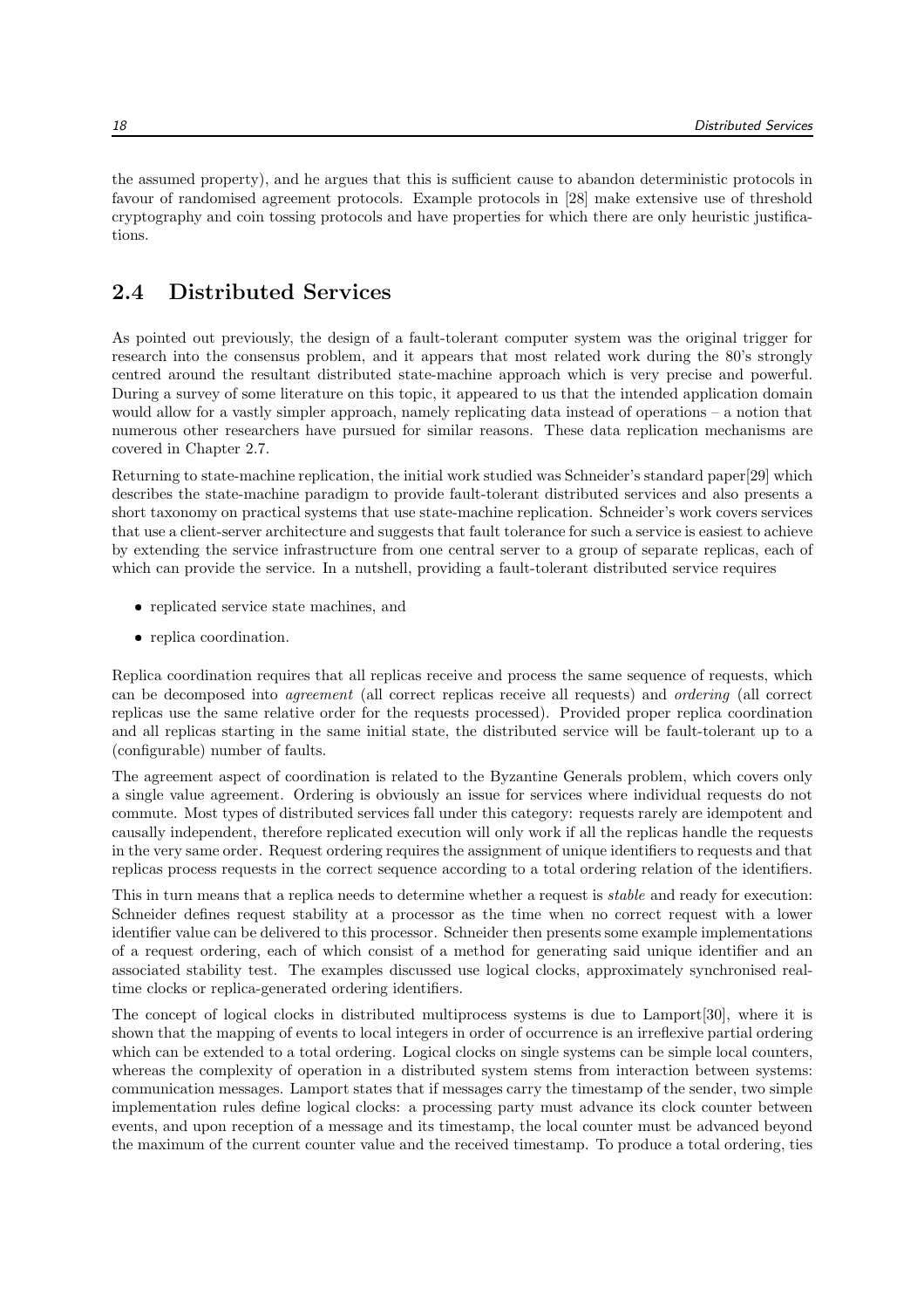between parties must be broken but any arbitrary total ordering of parties is sufficient. A simple way of achieving this is to have every party construct its logical clock value by appending the aforementioned counter with a fixed-length bit string that uniquely identifies the party.

Schneider expands on the consequences for a request ordering if Byzantine failures are possible: Devising a stability test for logical clocks does not make sense in the asynchronous case due to Fischer's impossibility result[23]. However, if one adds the reasonable restriction that for non-faulty parties the relative processor speeds and network delays are bounded, it is shown that this suffices to generate approximately synchronised real-time clocks. This restriction does not seem excessive for real-world application.

The final contribution of Schneider's work is a discussion of the long-term behaviour of a distributed system that suffers faults: faulty parties need to be excluded from the overall system, failures are remedied and repaired parties need to be reintegrated gracefully. Schneider suggests various mechanisms to manage the overall system's configuration and discusses the effects of a changing processor population on request ordering and processing.

Schneider's work clearly sets the ground rules for survivable distributed services, and state machine replication is the basis for many established systems as outlined in the following sections. We note, however, that most of the complexity stems from the problem of non-commuting and causally dependent requests to be handled. As our system replicates only independent documents and has no operations of finer granularity than complete documents, full and strict state machine replication is not required in our case: we have therefore used data replication mechanisms, which are covered in Section 2.7.

#### 2.5 Group Communication Systems

As survivability of faults was becoming more and more of a requirement due to the advent of massively distributed computing systems, the goal of developing practical and efficient algorithms for distributed agreement became more and more pressing. Various advanced secure communication mechanisms were developed to meet global security requirements for secure distributed computing, mostly based on statemachine replication. In the following sections we will discuss some notable examples of work in this area.

State machine replication requires a reliable group multicast mechanism for distribution of messages between parties which also delivers messages totally ordered. In [31], Reiter presents some example protocols for what he calls "reliable and atomic group multicast" and describes their role within the framework of the "Rampart" toolkit for building high-integrity distributed services. This work of 1994 was the first successful effort to demonstrate feasibility of reliable and ordered multicast protocols for building distributed services in an asynchronous environment in the presence of malicious faults. But this was achieved at great cost: it is stated that tolerating malicious adversaries raises the cost of the protocols (for both latency and throughput) by an order of magnitude over protocols dealing with benign failures only. Reiter circumvents the asynchronous impossibility result by allowing the correct parties to remove unresponsive parties from the group in order to make progress during a multicast operation: communication delay or failure is deemed a fault of the unresponsive party. Reiter acknowledges that the risk of removing unresponsive but otherwise correct members wrongly does exist and that such wrong expulsion could lead to inconsistencies becoming visible to clients of the service.

In Rampart's environment parties are connected pair-wise by first-in-first-out communication channels which are authenticated and integrity-protected (provided by mechanisms external to Rampart). Parties each have a private key and are known to each other by their public keys which are used for signing messages. The system operates on group views, which are sequences of group membership lists provided by a secure group membership protocol to reflect the currently known fault status. Malicious activity of up to 1/3 of the members in each view is tolerated. The atomic multicast protocol is built on top of a reliable multicast protocol (which is basically a signed Byzantine agreement protocol), with the atomicity and total ordering property provided by designating a sequencer in every view which determines the order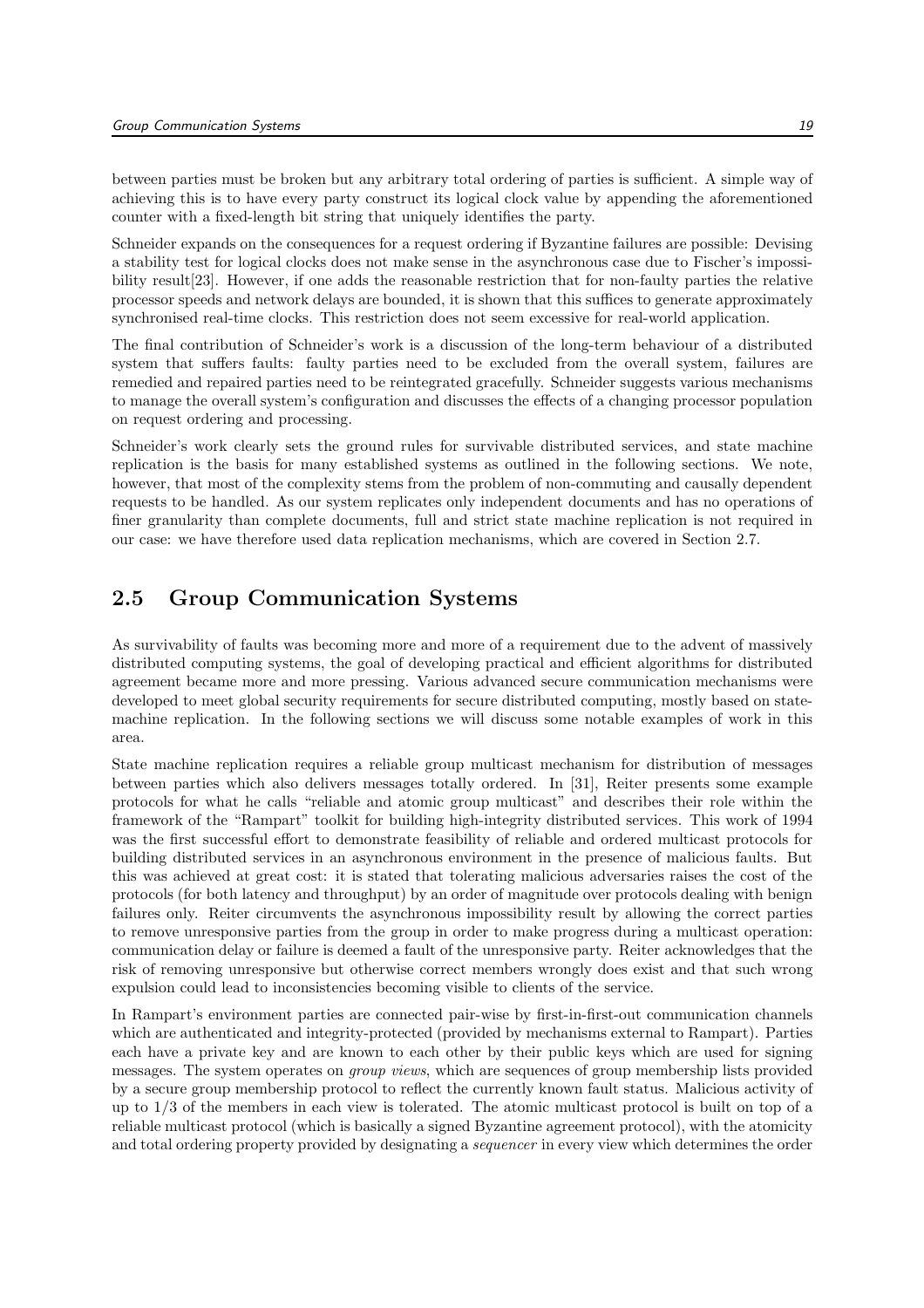of requests to be executed. Reiter closes his paper with an analysis of Rampart's performance, noting the need to optimise for the common case of no faults being present and suggesting some optimisations like temporary short encryption keys and combining multiple data elements into a single message.

Recently, Cachin[27] has proposed another architecture for asynchronous state-machine replication, in which the impossibility result for distributed consensus is circumvented using randomisation. The system is not view-based (whereby progress is made by removing corrupt elements) but requires a static server population and relies on outside means of recovery after corruption has occurred. Also, the threshold cryptography techniques used require an honest dealer for setup, and all parties need to exchange information (initially and to a slightly lessened extent during latter rounds), but on the other hand the protocol provides deadlock-freeness. This paper also provides a broad if slightly biased overview of other failure-tolerant systems developed over the last two decades.

Cachin suggests a digital distributed notary service as an example application; we note that there is some similarity between the goals of a notary and our system which notarises and also stores copies of documents. However, the Cachin infrastructure is not employed in Peeranoia because it is heavy-weight and requires lots of point-to-point communication to achieve strict sequencing of operations – a property which is not required in our scenario and whose absence allows us to reduce the communication overhead incurred.

Other well developed secure group communication systems include SecureRing, which was presented by Kihlstrom et al. [32] in 1998. This system imposes a distinctly different logical communication structure on the group: a Token Ring, where a wandering token is used to control reliable and ordered delivery of messages among the ring members. SecureRing's message delivery mechanism has a message complexity of  $O(n^2)$  in a group of n parties, and requires limited synchrony for correctness. SecureRing uses public key cryptography and digital signatures for message authenticity checks, which are cited to be the main factor of the high computational cost of secure group communication systems. SecureRing introduces some useful optimisations, including the capability of multi-message signatures: messages are not authenticated in real-time; instead, a number of message digests can be covered by a single signature in a subsequent digitally signed token. This was implemented to improve message latency and throughput, but apparently did not meet with full success, as systems like Castro and Liskov's are faster by an order of magnitude [33].

In contrast to many other group communication systems, SecureRing allows dynamic group membership, but does assume out-of-band availability of party's public keys. Due to the ring structure it is necessary that the membership protocol detects failures and reconfigures the group membership to exclude faulty parties before a distributed computation can make progress. The use of unreliable fault detectors is cited as a mechanism to circumvent [34] the impossibility result [23] for asynchronous environments. It results in consensus being achievable, provided that there are less than  $n/3$  faulty parties. As unreliable detectors can misclassify parties as faulty and thus have them excluded from the group, there are concerns that an intruder could keep SecureRing from operating correctly by impeding communications until sufficient replicas have been classified as faulty.

The SecureRing system is geared towards a local-area network, as it uses multicast message exchanges as the basic communication primitive and requires a network that never exhibits partitions. It also does not address message privacy, which severely limits its use for wide-area networks. As SecureRing is geared towards state-machine replication, it is mentioned as an example related mechanism more than a direct inspiration for Peeranoia. We also note that the delaying of signatures for the sake of throughput optimisation is not exactly in line with our goals, nor are automatic membership updates appropriate in our case where identity is coupled with some degree of trust.

A team of researchers around Agarwal developed a Secure Group Layer (SGL)[35], which approaches the secure group communication problem from a different angle: noting that shared group key agreement is hard, they suggest the use of a normal group communication system together with SGL as an extra layer on top to add Byzantine-fail-safety to the overall system. The resulting system works with shared group keys established by a group variant of the Diffie-Hellman key agreement scheme and is biased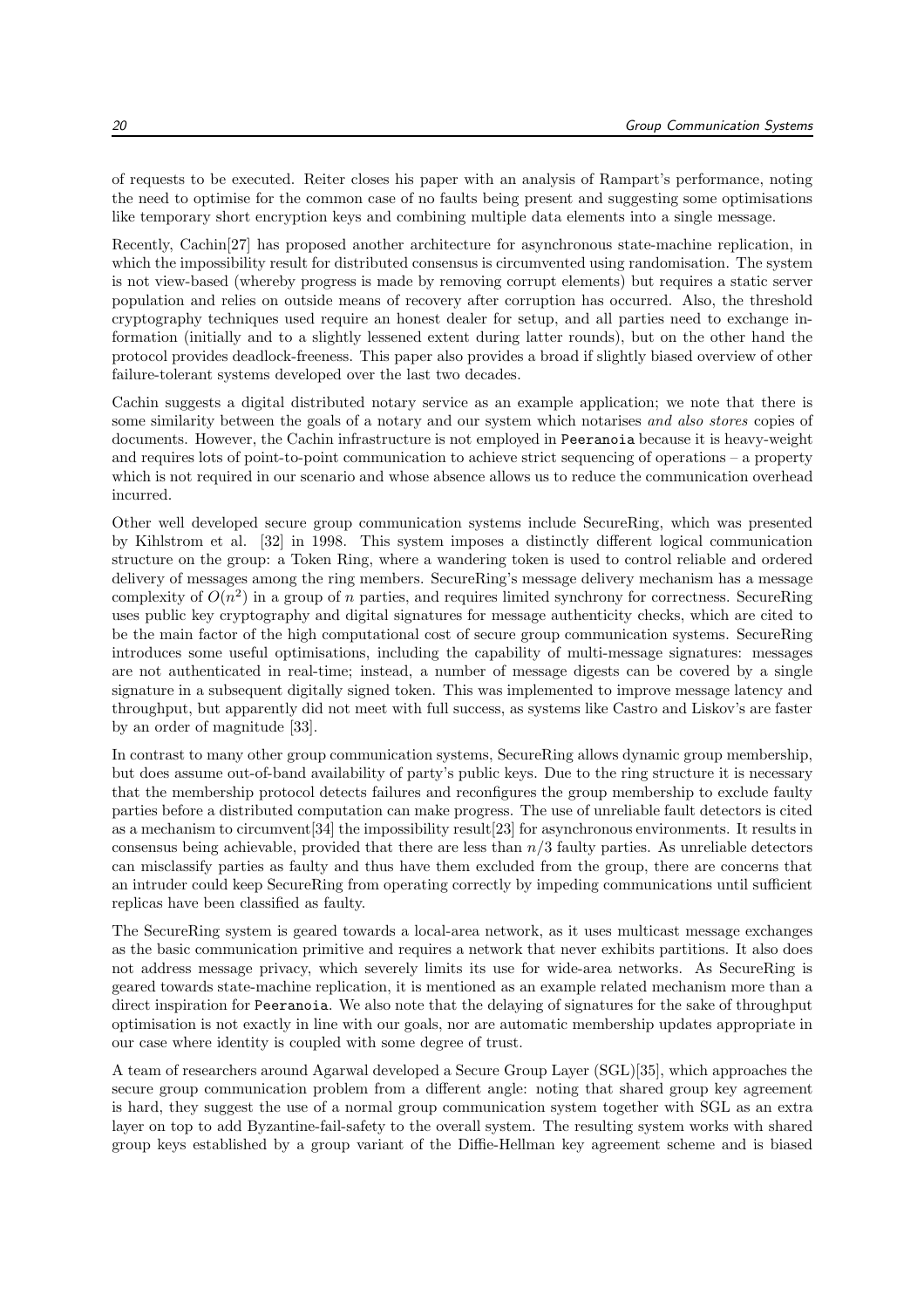towards state-machine replication: Agarwal et al. note that denial-of-service attacks are an unsolved problem of SGL. Based on their practical results they postulate that a process group over a WAN has a practical limit of around 40 members. Again, the state-machine approach results in high complexity and timing constraints which SGL alleviates by dividing the universe in group and non-group, with only communication among group members being safeguarded. Our application scenario makes this approach infeasible as group members cannot be trusted a priori, and we do not need real time process replication anyway. The SGL paper, however, references a number of related systems that fit our requirements more closely.

#### 2.6 Practical Byzantine-Fault-Tolerant Services

Many researchers have commented on the limited practicality of earlier work in the area of distributed agreement: most techniques were designed to demonstrate theoretical feasibility at the cost of low efficiency or require strong synchrony assumptions for correctness.

Castro and Liskov presented an improved, practical replication algorithm [33] in 1999. Their system works in asynchronous environments (like the Internet) and excels at computational efficiency. Their main contributions are in the area of practicality: their system is highly optimised for the best-case scenario and avoids expensive operations wherever possible. As a proof of concept, they also presented an implementation of a real-word service, a distributed file system that is Byzantine-fault-tolerant and implements the NFS protocol. They provide analytical results for this service, which show excellent practical performance: the service is only about 5% slower than a (particular) normal NFS implementation.

Like everybody else operating in an asynchronous environment, Castro and Liskov had to work around the impossibility problem[23]. Works by Lamport[36] have introduced the properties of safety and liveness to study and define the components of concurrent execution. In Lamport's terms, safety is defined as what a program must not do (or what it may do), whereas liveness defines what the program must do eventually. Herlihy and Wing[37] suggest a slightly different correctness condition, linearisability, meaning that the program globally behaves like a centralised implementation that operates atomically. As a replicated service using the state-machine approach can be considered as one global program with parts executing concurrently, therefore both Lamport's and Herlihy's correctness concepts are applicable here: Safety from the perspective of the replicated system means that all non-faulty replicas execute the same sequence of requests, while liveness means that all requests are executed eventually. Together, these two implement distributed consensus – which we know is impossible in the asynchronous case, so one of the two properties can only be guaranteed with some synchrony assumptions.

Other practical systems[38, 32] require synchrony for safety, which Castro and Liskov comment critically upon: the safety of the overall service may be compromised by simple denial-of-service attacks like delaying non-faulty parties until they are wrongly tagged as faulty and excluded from the group. Castro and Liskov state that their algorithm provides safety without synchrony assumptions and they present a formal proof for this property in [39]. Their algorithm requires only a weak synchrony assumption for liveness, which they claim is likely to be fulfilled in a real environment as long as network faults are eventually repaired.

Their algorithm is an example of state-machine replication with the usual requirements for replicas as outlined in Section 2.4. Notable differences include the algorithm being based on a succession of discrete configurations called views: in a view, one replica is master and all others are backups, with clients sending their requests only to the master replica. The master multicasts the request to the backups which respond directly to the client. After sufficient consistent responses have been received, the client continues its operation with the result from the responses. If the master replica fails, progress is still possible (cf. liveness): after timing out, a replica triggers a view change which results in the selection of a new, non-faulty master. A number of measures were taken to ensure that view changes, which involve distributed consensus, do not happen too often or can be triggered by faulty parties to effect denial-of-service attacks. Some interesting optimisations were used to improve their system's behaviour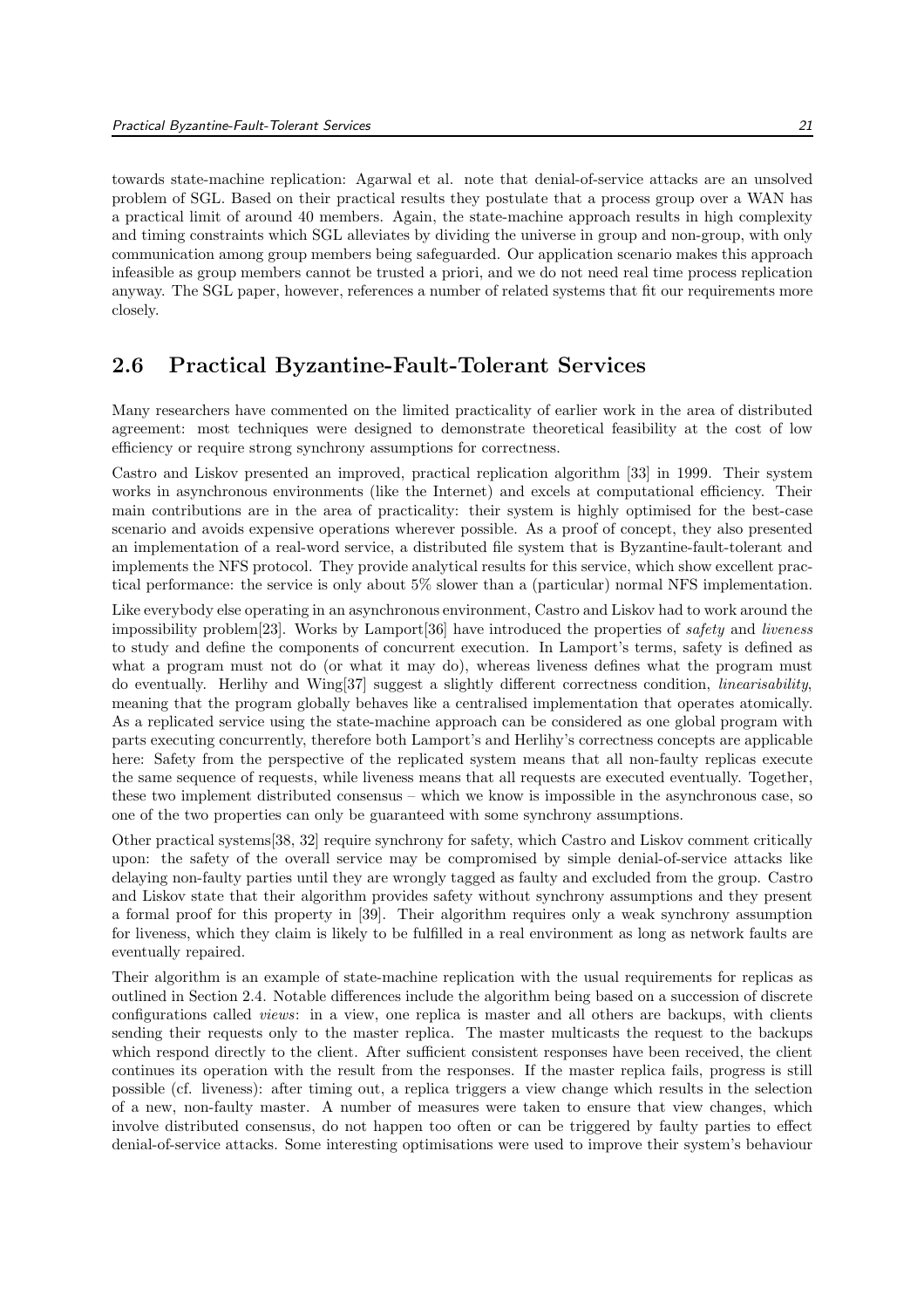specifically in the failure-free case. Both of the two main problematic areas, computational cost and communication efficiency, were considered.

In Castro and Liskov's system, results are provided to the client by one replica only; others only supply a digest of the result. This reduces the amount of data exchanged at the end of a computation, but not the number of messages. A fall-back mechanism is employed to request full responses in case of failures. Another optimisation allows requests to be executed tentatively, with a reduced number of request preparation phases among replicas; such a tentative request may require a fall-back to a previous checkpointed state if a view change happens. A third related measure offers faster read-only operation by responding early in a tentative state as well.

In the area of computational cost, their optimisations are very much more extensive. Most methods of providing digital signatures are very expensive as they require public-key encryption and thus one would like to avoid such encryption operations where possible. Tsudik[40] shows various ways of employing one-way hash functions to provide message authentication codes (MACs). As hash functions are by about three orders of magnitude faster than public-key encryption[41], using MACs would be very beneficial for performance. However, MACs have their disadvantages as well: they require a shared key between principals and they can not provide proof of message authenticity to third parties, which digital signatures can. Most signed consensus protocols rely on this last capability, while Castro and Liskov managed to reduce that cost by using digital signatures only where absolutely needed and replacing them with MACs everywhere else. It turns out that in the normal failure-free case, all operations can be covered by MACs, because messages have single recipients only; digital signatures are required only during view changes which are infrequent. Thus, their system requires shared session keys between all replicas and clients but the detailed description of their algorithm[42] states that this extra session key management introduces no new major restrictions; instead it is shown that as long as no faults occur, their system has very low overhead and good throughput. In a related paper[43], they present their ideas on long-term operation of such a system and suggest an automatic proactive recovery strategy to reconcile faulty replicas and synchronisation of replicas that might have missed transactions temporarily. This strategy is similar to "anti-entropy" as discussed in Section 2.8.

#### 2.7 Replicating Data and Quorum systems

A substantial body of work exists for quorum systems and benign failure scenarios, which prompted Malkhi and Reiter to develop Byzantine Quorum Systems[44]. Their architectural paper [45] criticises state machine replication as generally not scaling well because all servers must receive and process every request. Quorum systems on the other hand allow requests to complete with only a small fraction of servers being involved. This notion also lends itself to peer-to-peer situations where general availability of parties is a limiting factor.

In their seminal paper[44] they developed the conceptual extensions to quorum systems for tolerance of Byzantine failures: masking quorums, where the intersection of every subset of servers consists of a sufficient number of correct servers for data replication to succeed. The main points of interest here are the reduction of the consensus problem to operations on shared data objects rather than distributed computation, and the limited interactions between the client and a small quorum of servers, without any kind of centralised locking and also without server-to-server communication. Example quorum constructions were given, as well as cost measures. They also note that in the case of self-verifying data, the quorum can be simplified to a dissemination quorum which has less requirements. Also, quorums can be quite small at  $O(\sqrt{n})$ , where *n* is the size of the group.

Subsequent work led to the development of Phalanx[46, 45], a software system for building a persistent survivable data repository that offers shared data abstractions to clients. Phalanx is meant to scale to hundreds of servers and therefore employs quorum systems. Phalanx uses a protocol similar to Kerberos mediated authentication to offload most work to the clients, which occasionally has been critically remarked upon by others[27]: critics say that Phalanx is merely helping correct clients to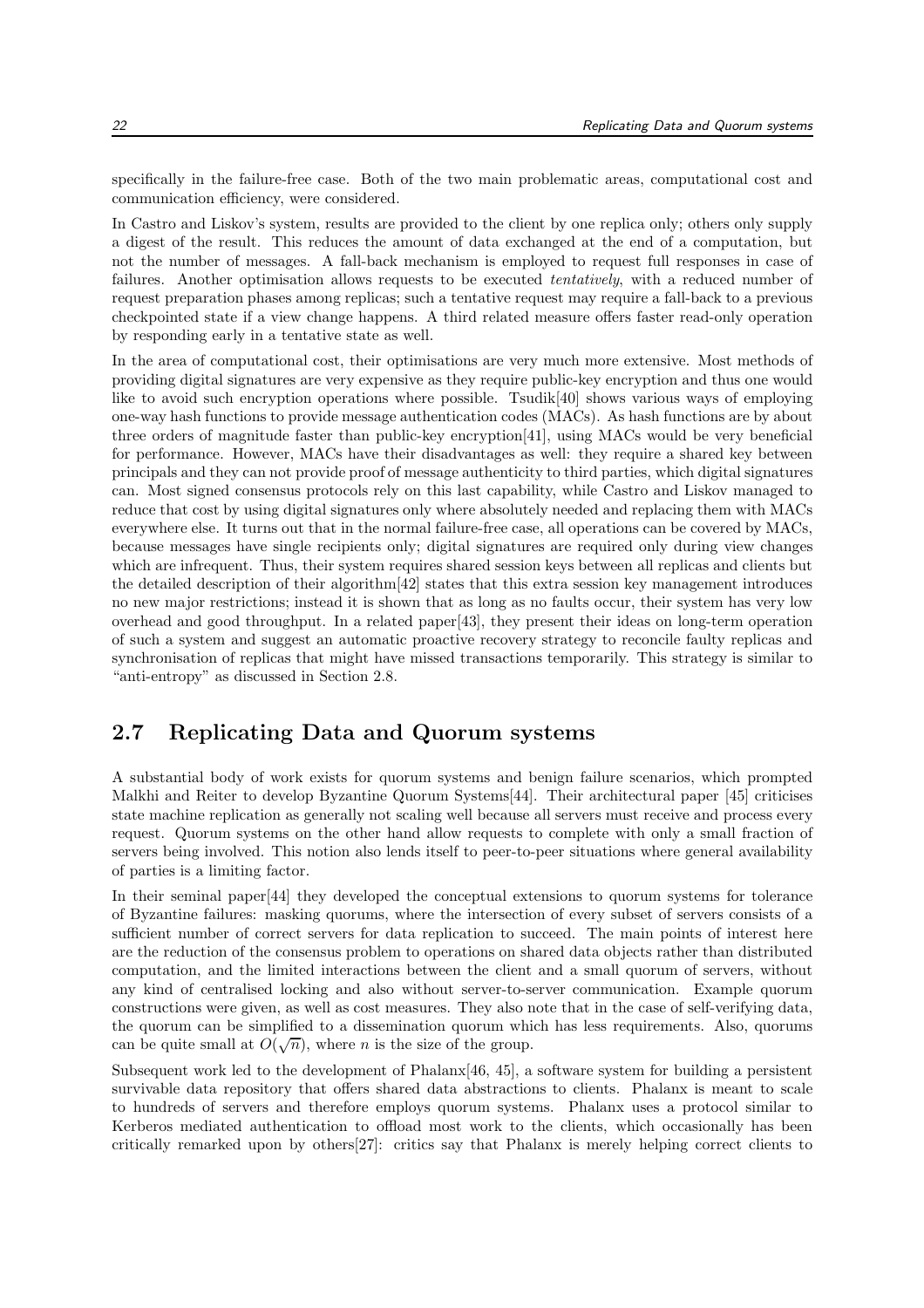execute distributed protocols instead of performing computations distributedly. However, we feel that this criticism is not applicable as Phalanx's intended application is to safely share data rather than computational resources.

In Phalanx as well as its successor "Fleet", clients do not interact with other clients, nor is there any interaction among servers themselves. This architecture is similar to mediated authentication systems like Kerberos, where self-contained "tickets" transport all the information required for granting access. In Phalanx/Fleet, tickets serve the purpose of containing all the information that servers require to replicate data. A client contacts a quorum of servers, gets some tickets back, prepares an update using these tickets and sends them out to some quorum (which is not necessarily the same quorum as before). The servers in the quorum verify the received tickets and operate on them locally. Writes thus never directly span the whole system, but as all server subsets overlap sufficiently, updates to a data object diffuse through the whole system over requests (and time). Malkhi and Reiter note that this low number of involved systems per operation is the main benefit of using quorums. Phalanx provided a number of inspirations, as it introduces the notion of embracing temporary inconsistencies of data among the servers and probabilistic completion of operations; the idea of "timed append-only arrays" as data abstraction suggested the implementation of supersede-only documents. However, Phalanx's strict distinction between clients and servers and its lack of server-server interactions was felt as being too restrictive for our intended peer-to-peer setting.

#### 2.8 Epidemics and Diffusion

Phalanx/Fleet and quorum-based systems are far from the only approaches to shared data; one of the earliest examples was Grapevine[47], a distributed and replicated system for delivering email. Grapevine originated at Xerox PARC, where it was deployed corporation-wide during the early 1980s. Grapevine implemented novel solutions for name resolution and email handling, predating and influencing the Domain Name Service[48] and today's Internet email standards[49]. However, Grapevine covers benign failures only.

The primary contribution of Grapevine was the practical demonstration of the benefits of weaklyconsistent replicated systems for the first time together with introducing the notion of epidemic style replication algorithms, most notably anti-entropy. In Grapevine, email is submitted, routed and delivered controlled by information in a registration database which is replicated across servers. The database uses a partitioned namespace to assign administrative responsibility and is managed in a decentralised manner: an administrative client inserts a change at any available server, all of which periodically synchronise pair-wise which eventually leads to full distribution of the update.

The Grapevine developers noted that demanding full atomicity of database updates was not necessary, as the problem domain that Grapevine operates in allows weaker, eventual consistency for its operation. Obviously, temporary inconsistencies are possible and need to be taken care of in the design. Grapevine uses timestamps to order updates to entries totally, with the server address providing the tie-breaking component that completes the partial order scheme that simple timestamps offer; using these and various other mechanisms to limit the amount of information to be exchanged allows efficient periodic pair-wise synchronisation.

Grapevine was for some time a candidate technology for the Internet name resolution system but eventually got dropped in favour of a more light-weight solution; however, research work at Xerox PARC in the area of weakly-consistent systems did not stop: in 1987, Demers et al. [50] published the classic work, analysing epidemic algorithms for replicated database maintenance. This is mainly based on the authors' experiences with Grapevine and its commercial variant "Clearinghouse".

Adopting the epidemic disease paradigm, they developed and studied simple randomised algorithms for distributing updates among replicas: Each replica periodically *touches* a selected *susceptible* peer and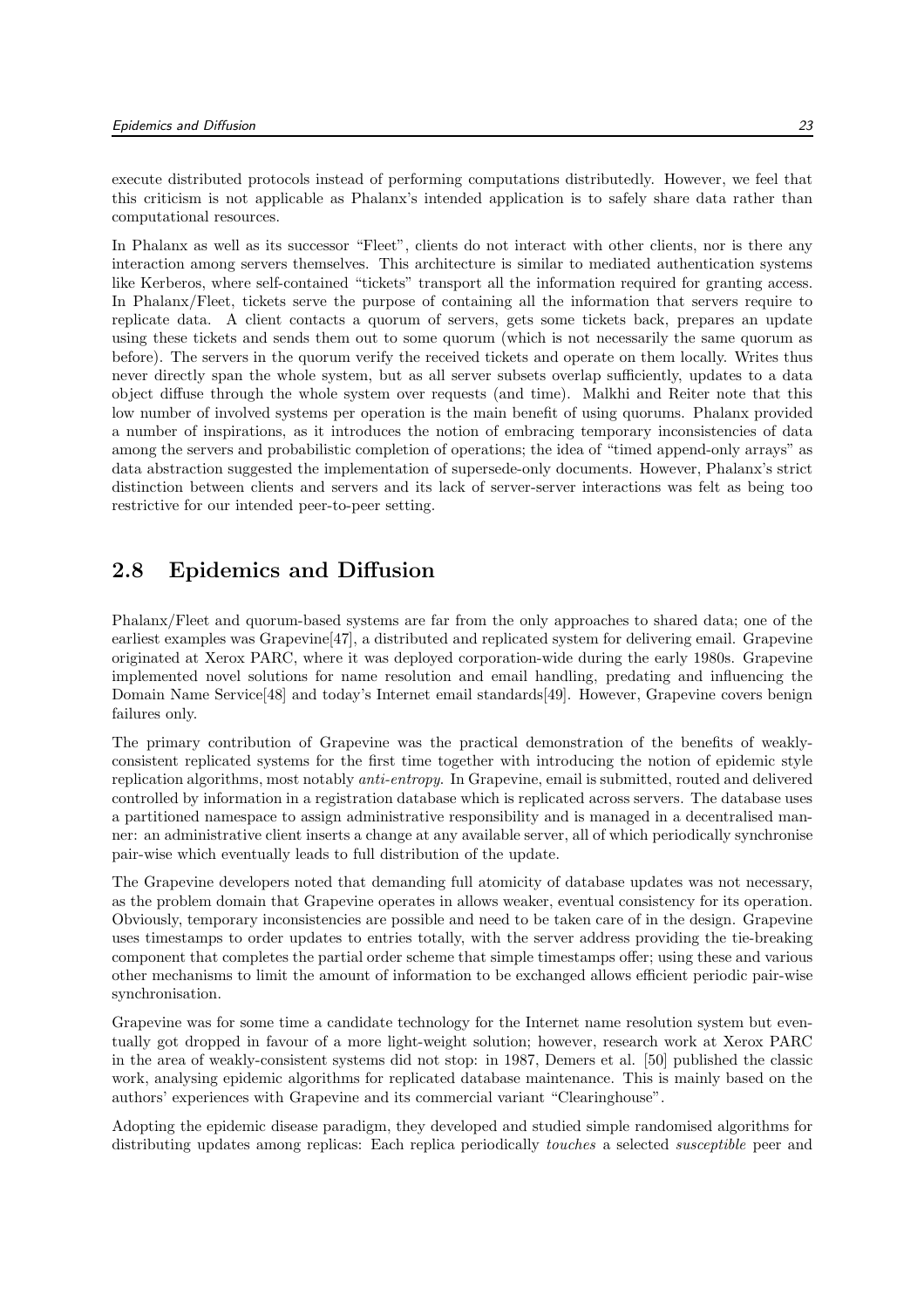infects it with the update. Infective denotes a site that does have a particular datum, while a site that does not is called susceptible.

The two main methods studied are anti-entropy and rumour mongering. Anti-entropy is the mechanism employed by Grapevine, and consists of all replica regularly doing a pair-wise synchronisation with a randomly chosen other party. Rumour mongering works by having an infective site periodically select another site at random and offering the update to it, until the rumour ceases to be "interesting".

Following established epidemiology literature, simple epidemics like anti-entropy can be shown to reach the whole population eventually as long as connectivity is given. But because every replica makes random choices based on local information only, there is a low probability of updates not reaching all sites. However, as this probability decreases exponentially over time the danger can be minimised sufficiently for practical purposes. Also, one must weigh in the advantages of randomised protocols, namely their extreme simplicity and that they need few guarantees from the underlying communications infrastructure for robust performance.

As Demers et al. demonstrated, anti-entropy is reliable but too expensive traffic-wise to be used frequently. The other main method discussed by them, rumour mongering, allows a replica to be in one of three possible states: susceptible, infective or removed, the latter meaning that the replica has stopped propagating a particular update. Rumour mongering avoids the heavy overhead of anti-entropy and still allows the originator to inject the update at one replica only, but at the cost of an additional non-zero probability of stagnation and thus failure: it is possible that all infective replicas "give up" and enter the removed state while there are still susceptible replicas around; this is unavoidable because replicas have no global knowledge.

With rumour mongering, new updates or "hot rumours" sent to a replica make it periodically attempt to offer the update onwards to random others until some termination condition holds, which makes the rumour go "cold". The choice of termination criterion for ending this procedure is of major importance for the robustness of the scheme; the original paper suggests stopping propagation probabilistically after unnecessary offers are made or making this decision based on round counters or coins. Rumour mongering does not require as much resources as anti-entropy and therefore can be used with higher frequency.

The paper also presents a workable compromise to address the problem of stagnating rumour mongering by using both anti-entropy and rumour mongering where appropriate. In this scenario, rumour mongering would be used initially and be backed up by infrequent anti-entropy cycles to ensure full diffusion. It is observed that rumour mongering has better start-up characteristics, i.e. until most sites are infective, while anti-entropy performs better in the latter stages. Other works (eg. [51, 52]) expanded the coverage of the characteristics of such hybrid push-pull schemes and influenced our choice of mechanism greatly.

An additional contribution by Demers' paper is the notion of "death certificates" to deal with replicating the deletion of data items; in Section 3 it will be shown how our system relates to most of the concepts discussed here, with the addition of greater robustness in the face of Byzantine failures which was outside the scope of the Xerox PARC research efforts discussed in this section.

Among others it was Malkhi, Mansour and Reiter who addressed the missing link between diffusionstyle replication and Byzantine failures in their analysis[53] of epidemic-style protocols in a Byzantine environment. Their paper discusses the characteristics of diffusion in a large system of data replicas, some of which might exhibit arbitrary faults. The analysis suggests not to use digital signatures for message authentication because it would imply assumptions about the computational power of faulty replicas. Rather, their basic assumption is either a network that intrinsically provides correct sender identification or that one uses pair-wise authentication based on shared-secret cryptography. We believe that this argument is of theoretical interest only, as in most practical cases a computationally unbounded adversary will have lots of attack opportunities outside the scope of the diffusion mechanism; furthermore, pair-wise authentication does not establish a transitive integrity assurance for messages at all. Their point about digital signatures being an expensive component of course stands.

Thus based on unauthenticated Byzantine agreement, their paper describes the scenario of an update being inserted in parallel at  $\alpha \geq t$  replicas (of which strictly less than t are faulty), after which all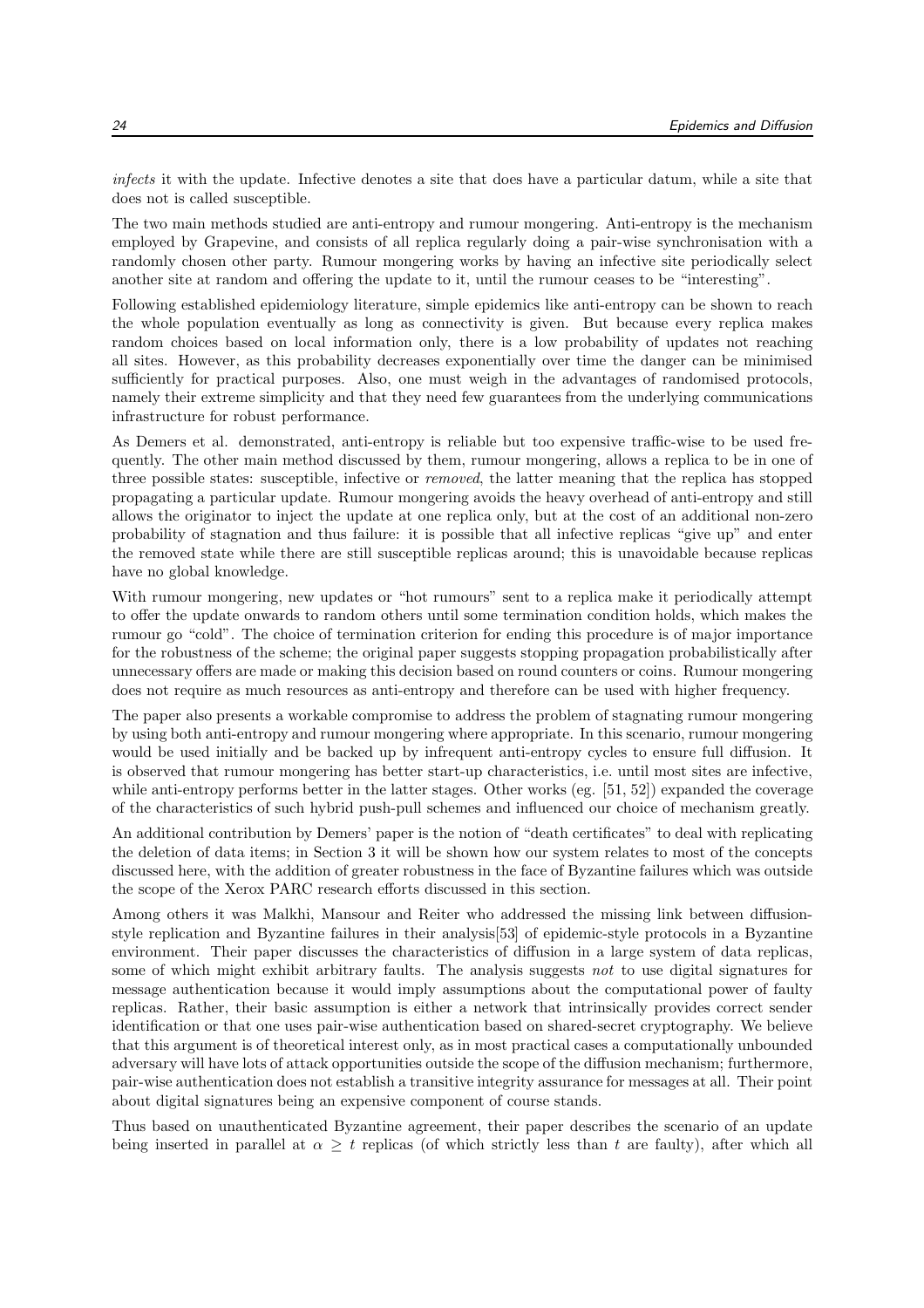correct replicas engage in a diffusion protocol. It is stated as a requirement that only updates sent out by the correct fraction of initial replicas is accepted by others; in our opinion, this is quite impractical as single-source injection of information is the usual case. In their setup the initial group of active parties is treated as a single entity, the trusted originator, and because messages are not authenticated transitively, every replica that receives the update from an intermediate has to accumulate  $t$  copies of the update until it begins propagation itself.

The scenario is synchronous and rounds-based, however the paper mentions analytical results with relaxed synchrony that are comparable to the synchronous case. In every round there is at least 1 correct replica which will contact  $\alpha$  replicas in the following round, thus ensuring that an update is not lost.

The difference of their scheme from classical Byzantine agreement is that in every step the update is only sent to a small number of replicas rather than the whole group. Obviously this produces temporary local inconsistencies, which are eventually resolved by diffusion driving the state towards global consistency. Malkhi et al. provide analyses of random selection of target replicas (which is quite similar to Demers' anti-entropy) as well as a topological approach that selects candidates using some tree arrangement, with random selection outperforming the tree variant if the degree of parallelism  $\alpha$  is high.

The analysis considers two main measurements: the number of rounds until an update is accepted by all correct replicas and the number of messages a replica expects to receive from correct peers in a round. An inherent trade-off between minimising message numbers and rounds is proven, and it is noted that tolerance to Byzantine failures in the manner implemented carries quite a high cost in terms of rounds due to the time spent gathering enough good messages by intermediate replicas; this behaviour also causes bursts of activity when many replicas enter the active stage. This observation prompted us to develop our solution using signed messages so as to spread efforts over time, and assuming computationally bounded adversaries.

#### 2.9 Eventual Consistency

Another very interesting system for relaxed-consistency replicated data is called Bayou, again part of Alan Demers' works at Xerox PARC. While Bayou does not take malicious failures into account and is by itself therefore insufficient for Byzantine environments, the architectural paper[54] outlining the goals and design decisions underlying the Bayou system was very intriguing and influential.

Bayou strives to support data sharing among mobile clients, with the explicit assumption that clients may experience extended and involuntary loss of communications. To provide high availability despite such outages, the Bayou system employs weakly consistent replication of data. The architecture paper provides a discussion of why most other, more strictly consistent, mechanisms fail to meet the goals especially when dealing with partitioned networks.

Bayou tried to minimise assumptions about the available communication infrastructure by using peerto-peer anti-entropy for propagating updates. This infrastructure-less approach has become a recurring theme with the recent commonality of peer-to-peer systems[51].

To maximise a user's ability to read and write data, Bayou allows clients to write to any replica; this of course creates the possibility for conflicting operations being inserted at different peers which have to be resolved somehow. Acknowledging and embracing the floating nature of data updates, Bayou deals with such update conflicts by allowing application-specific automatic merge procedures.

Interestingly, OceanStore, one of the major global storage projects, is partially based on Bayou's conflict resolution system. The notion of tentative versus explicitly committed writes is introduced: committed writes are stable, with no non-committed writes being ordered before them. This can be achieved by distributed consensus among the parties (which is where the Byzantine Generals problem awaits the implementor), or by restricting operations slightly as in Bayou's case: here each database has a "primary" server that is responsible for committing writes. Bayou's authors decided on this simpler operation in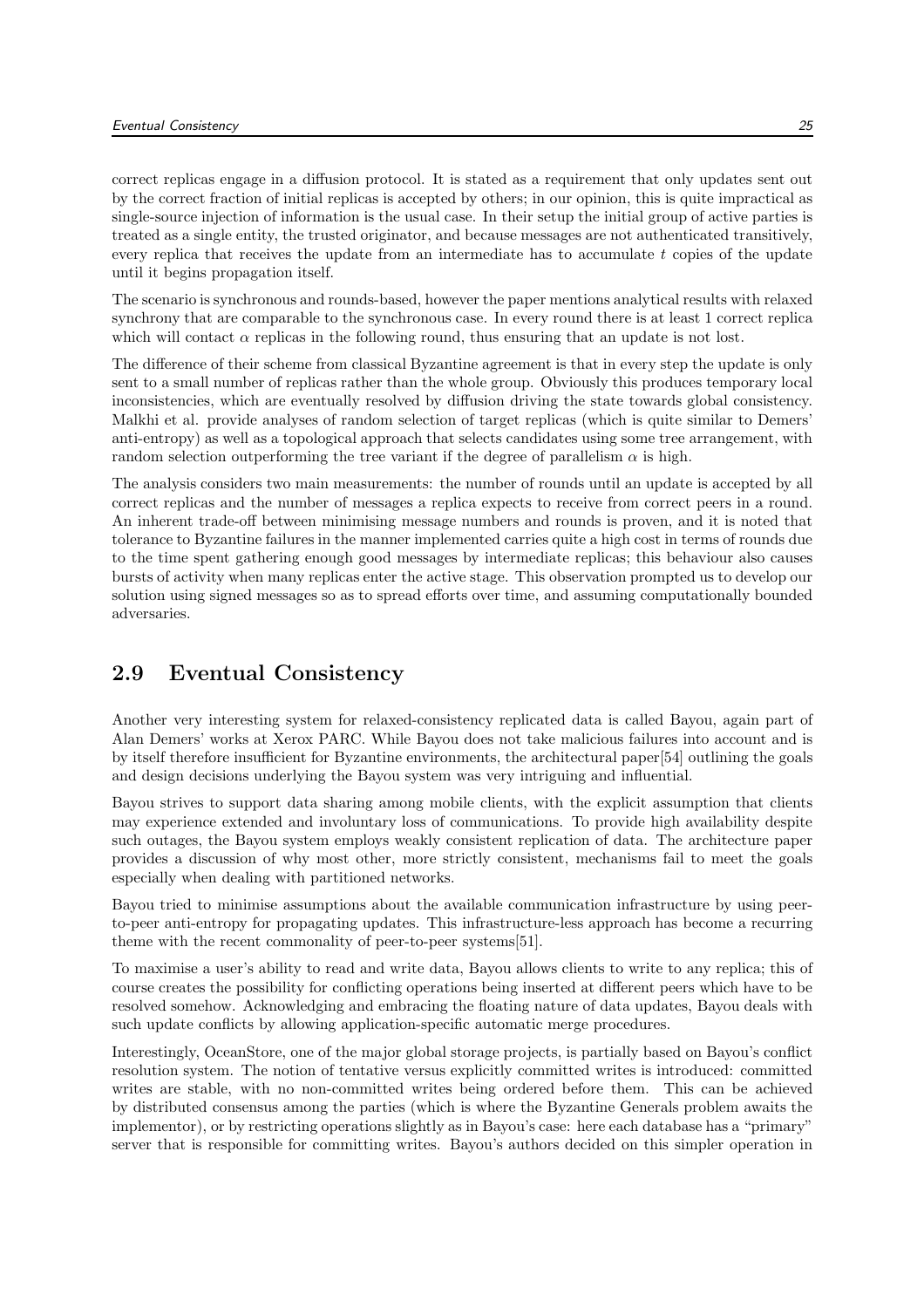order to get away with minimal communication guarantees. In Bayou, clients can read tentative data if they so desire; this is allowed to keep Bayou simple yet flexible and to allow applications to select their own appropriate point in the trade-off between consistency and availability. Bayou also supports session consistency guarantees so that clients can access more consistent data during a session. These are implemented using version and timestamp vectors.

In a subsequent paper[55], Petersen et al. expanded on the details and resulting characteristics of the Bayou system and also present one of the few light-weight practical application examples: they implemented BXMH, a version of the EXMH[56] mail user agent which manages emails stored using Bayou rather than a local file system. Experimental results show practically sustainable performance with a very small code base (under 30k lines of POSIX C).

Bayou comes pretty close to a minimal practical system for replicated shared data except where security is concerned: in that area, only an untrusted network infrastructure is covered. How our work extends that scenario to cover arbitrary failures of any involved party is presented in Section 6.1; for now we need to discuss some further aspects of epidemic distribution systems.

At the beginning of this section, we covered Grapevine and other systems that primarily rely on antientropy, and mentioned the other potential mechanism for epidemic distribution of data, rumour mongering. Rumour mongering has the advantage of being less costly than anti-entropy in communication terms, but at the cost of lower reliability.

Karp et al. [52] provide an excellent coverage of the rumour mongering problem domain. In their paper they discuss the very generic setting of spreading rumours in a distributed environment where communication is randomised and parties are independent. Synchronous parallel rounds of data exchanges between parties are assumed. The goal is distributing rumours from one originator to all parties using as few rounds and messages as possible. Some exchange protocols are suggested and analysed, allowing for what is called "adversarial node failures". We believe the naming of said term to be slightly misleading as it does not encompass Byzantine failures: in Karp's scenario, an adversary can specify a set of faulty peers which fail to exchange information in some of the communication rounds. This falls short of Byzantine safety as exchanging misleading or false information is not dealt with.

Nevertheless, the insights provided are substantial, among which is a proof that rumour mongering algorithms inherently involve a trade-off between optimality in time and communication cost. Also, the combination of pushing and pulling exchanges is studied, with a practical algorithm being suggested. Push transmissions (sending hot rumours from the calling party to the callee) have the useful property of increasing the set of informed parties exponentially over time until about half of the group is involved; thereafter, the residual set shrinks at a constant factor. On the other hand, pull transmissions (asking the callee for news), are advantageous if and when most parties are involved and if almost every player places a call in every round, as then the residual set shrinks quadratically. This dichotomy suggests combining push and pull mechanisms, or at least switching between them. The decision of when to switch algorithms (and in general when to terminate the rumour mongering altogether) is the crucial aspect, controlling the robustness of the overall scheme. This is complicated by parties being independent and only having access to local approximations of the global situation at any particular time.

[52] presents some discussion of the simplest possible push-pull combination, namely sending rumours in both directions in every round; rumours now need to include an age counter to be transmitted with the data, which is used to estimate the set of informed players and controls the termination of the distribution. There are some issues with this round counter: first of all, an adversary could lie and adversely affect the distribution. Second, having a fixed maximum age is not robust – but setting this limit higher than strictly needed wastes communications. Karp suggests a scheme which transmits not just an age counter but also some state between parties, where each party uses the state messages received over time to control its switching between push-pull to pull-only and subsequently to silence, i.e. termination of the rumour spreading.

The notion of rumours carrying some meta-information about the rumour in question is also used in [51], and we have adopted a more failsafe variant of this meta-information, as in our environment information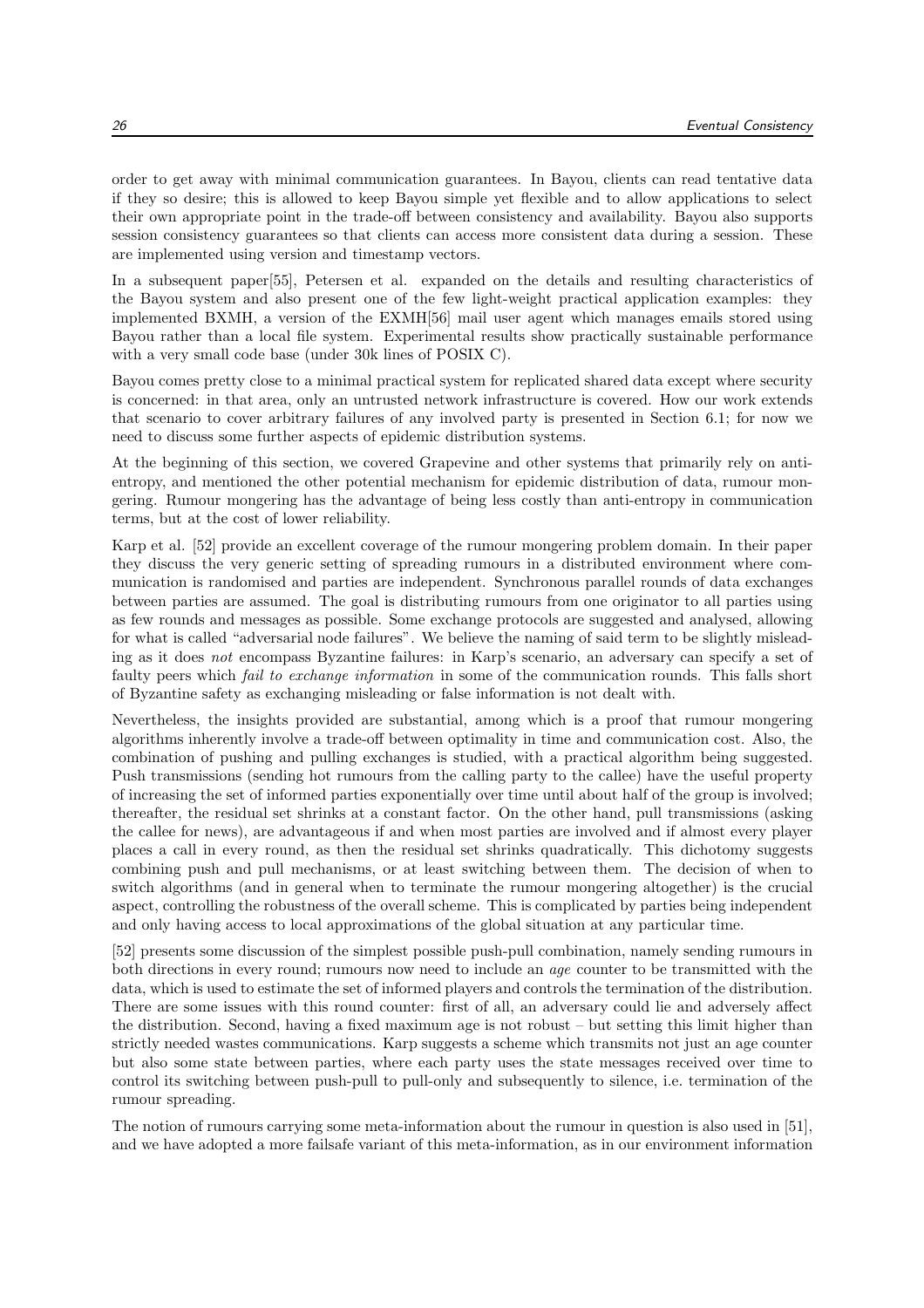passed by some party can not simply be taken at face value. Therefore, verifiable rumours are used, as detailed in Section 4.5.

Another item of interest is that [52] covers only address-independent algorithms, i.e. ones that use truly random selection of communication partners based only on the sizes of informed and residual set but not on the actual identities. Address-dependent algorithms are more capable due to the extra information that they can base decisions on. Karp also shows that selecting random communication partners is fundamentally more costly than a deterministic broadcast scheme which can require as little as  $n - 1$ messages for a group of size  $n$ ; of course without any robustness.

Following these results, our mechanisms were designed to employ random communications and be address-independent, but fine-tuned address-dependent variants are discussed in Section 6.4.

The last surveyed work on epidemic distribution is [51] by Datta, Hauswirth and Aberer. It aims to extend epidemic algorithms towards a peer-to-peer paradigm by suggesting algorithms that tolerate highly unreliable, ephemeral peers. The paper studies the problem of updates in decentralised and self-organising peer-to-peer systems, where progress is hampered by both low probability of peers being reachable as well as the lack of global knowledge to base distribution decisions on. Their overall goal was a distributed storage scheme, with the lack of global knowledge and the need to self-organise locally making up for most of the challenge. In their paper, Datta et al. present a hybrid push-pull strategy which was influenced by the previously discussed variant due to Karp[52], but which is drastically simpler and able to deal with large numbers of replicas as well as the expected frequent disconnections of a large peer-to-peer environment.

Their problem domain and solution approach centres on these cornerstone assumptions:

- Peers are totally autonomous and independent, with no global knowledge or control available.
- Individual peers have a low probability of being online, but the population is large; replication and connectivity factors are high.
- Probabilistic consistency is sufficient, and update conflicts are expected to be rare and not needing automatic resolution.
- The expected failures are of the benign "fail-stop" kind.
- Communication overhead is the main measure of performance.

While not attempting to cover Byzantine failures, this work was still very much applicable to Peeranoia's development and some design decisions parallel our setup. Datta et al. realise that rumour mongering would have quite limited efficiency in an environment where most systems are expected to be unaccessible at times, therefore a push-pull mechanism was adopted: the main distribution model is a push model, but peers who miss an update can use the subsequent pull phase to catch up with developments. We have adopted this approach for similar reasons.

In addition, their algorithm uses an extra mechanism, besides the usual feedback to control the spreading of information: in their system, every message carries a partial history of peers who have been offered this datum previously. This information is used to direct updates more precisely but also as a local metric of the "reach" of the distribution, which in turn controls probabilistic parameters of the rumour spreading; overall it reduces duplicate messages greatly. This feed-forward mechanism allows peers to collect a rough approximation of the global state over time; this being a novel contribution for epidemic algorithms as well as their analytical modelling for rumour mongering.

In their algorithm, the push-phase is the predominant means of distributing information: as explained in [52], exponential growth of informed parties allows a rapid spread among online parties. The push phase is meant to allow resurrecting parties who missed information during their downtime to resynchronise at will; after the push phase, most nodes will have the information so pulling in by the remaining nodes is vastly more efficient than prolonging the first phase. The pull decision is made locally, governed by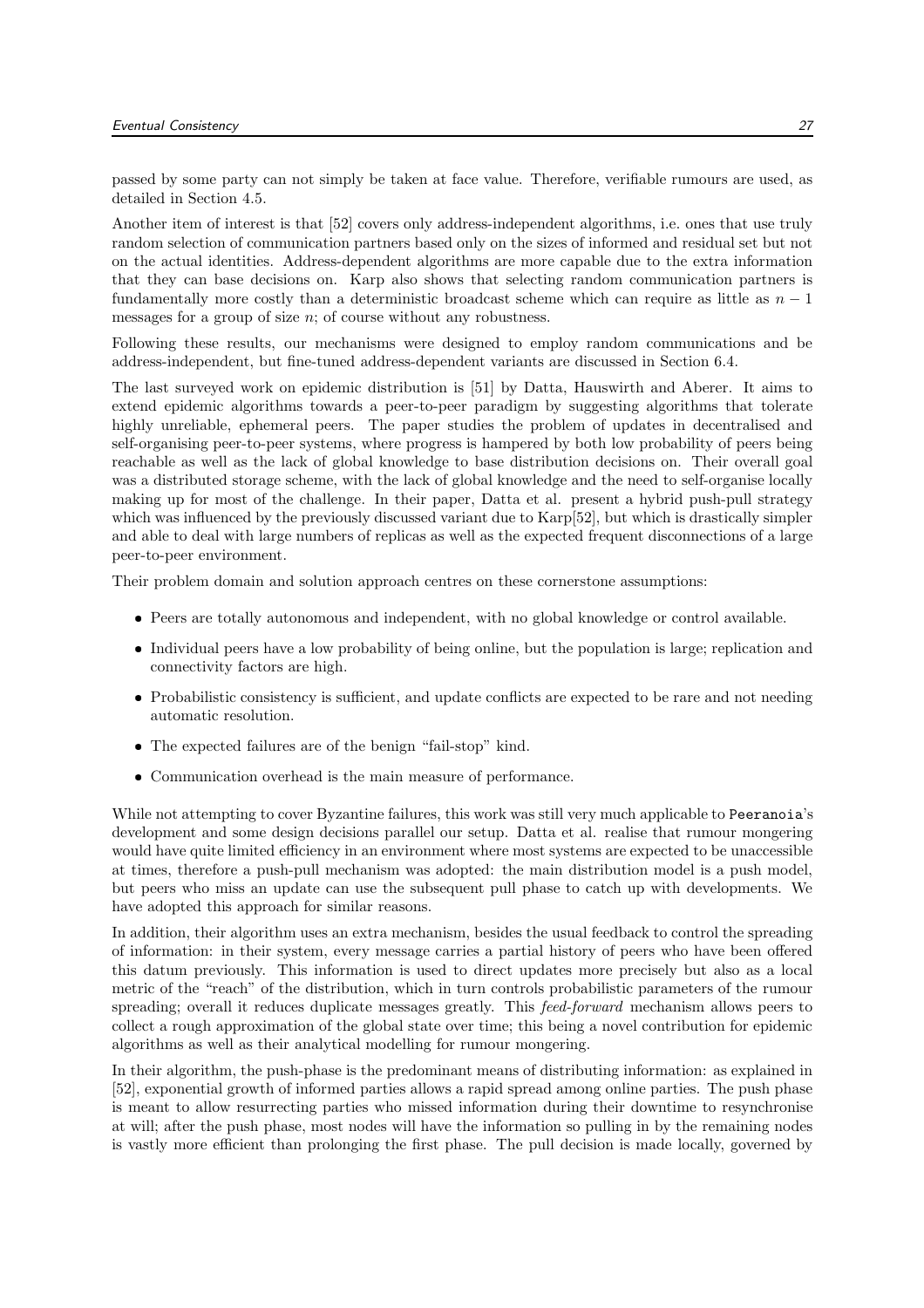a variety of heuristic means (e.g. realization of having been off-line, not receiving any updates for a prolonged period or receiving a pull request for a dormant update).

The push algorithm exchanges messages, round counters and a list of peers that the update had been offered to by the sending party, but that does not necessarily mean the message has been received by said peers. Duplicate updates (i.e. all aspects of the message including the history list) are ignored; otherwise the receiving peer makes a probabilistic decision on further propagation of this message and if positive, increments the round counter, selects a number of candidate peers at random from the uncontacted remainder of the population, and sends updates to them. The number of push rounds controls how closely the probability of reaching the whole online population will approach unity.

Our problem scenario is subtly different, as information received by peers requires closer scrutiny. In our design the feed-forward idea was extended, using verifiable history information (see Section 6.1). Another important difference is that in our environment, peer identities need to be more permanent because there is an association between trust and a peer.

#### 2.10 Distributed Storage

One of the more well-known global storage system is OceanStore, a research effort at UC Berkeley. Its approach to security- and scalability-related problems is quite interesting, but it was deemed too complex and heavyweight for an FIC application.

In [57, 58, 59], the team around John Kubiatowicz outlines the goals and design decisions that define OceanStore. The goals are fairly ambitious: a truly global maintenance-free data storage system, which is envisioned as the one service everybody would entrust all of their persistent data to. We see this is a potentially dangerous step towards yet another information technology mono-culture.

OceanStore is meant to be highly scalable, potentially consisting of millions of individual servers that cooperate to provide the overall service. However, these servers are untrusted and a fraction of them is expected to be arbitrarily faulty at any time: redundancy and measures to deal with malicious operations are therefore paramount.

Data migrates freely between servers and is stored in a fragmented fashion using erasure codes [60]. Erasure codes, or m-of-n data encodings, provide data robustness at the lowest levels of OceanStore, with the rationale being that full replication is too costly on a large scale, both storage-wise as well as concerning overall robustness.

However, fragmentation like this obviously requires a means to check the integrity of recombined objects, especially when the data comes from untrusted servers. In [61], Weatherspoon et al. explain how they manage to prevent malicious adversaries from presenting corrupt fragments as valid. The approach works by making data self-verifying and is outlined as follows: for every fragment, a secure hash is computed, the hash is joined with a sibling hash and a second-level hash is computed over that and so on. The hashes thus form a binary verification tree, at whose root a single hash emerges. This is hashed again with another hash of the complete datum<sup>3</sup> to produce what Weatherspoon et al. call a self-verifying globally unique identifier (GUID) for the datum. Every storage element includes a data fragment, the hashes of the whole datum and of all other fragments and intermediaries that are required to recompute the GUID. Every fragment therefore can be verified locally and independently. [61] also points out that such self-verifying data lends itself to application in a peer-to-peer storage infrastructure where repair mechanisms are essential, but claims replication as less desirable and robust than erasure coding - a view which we do not subscribe to.

The GUID also serves another purpose: it immutably names the datum in question; this fixed relationship between content and name effectively mandates the use of some versioning scheme to deal with mutable data (cf. [62]), or a multi-level setup which associates fixed names with sets of changing GUIDs.

<sup>3</sup>This extra hash was introduced to allow efficient coexistence of non-fragmented storage as well.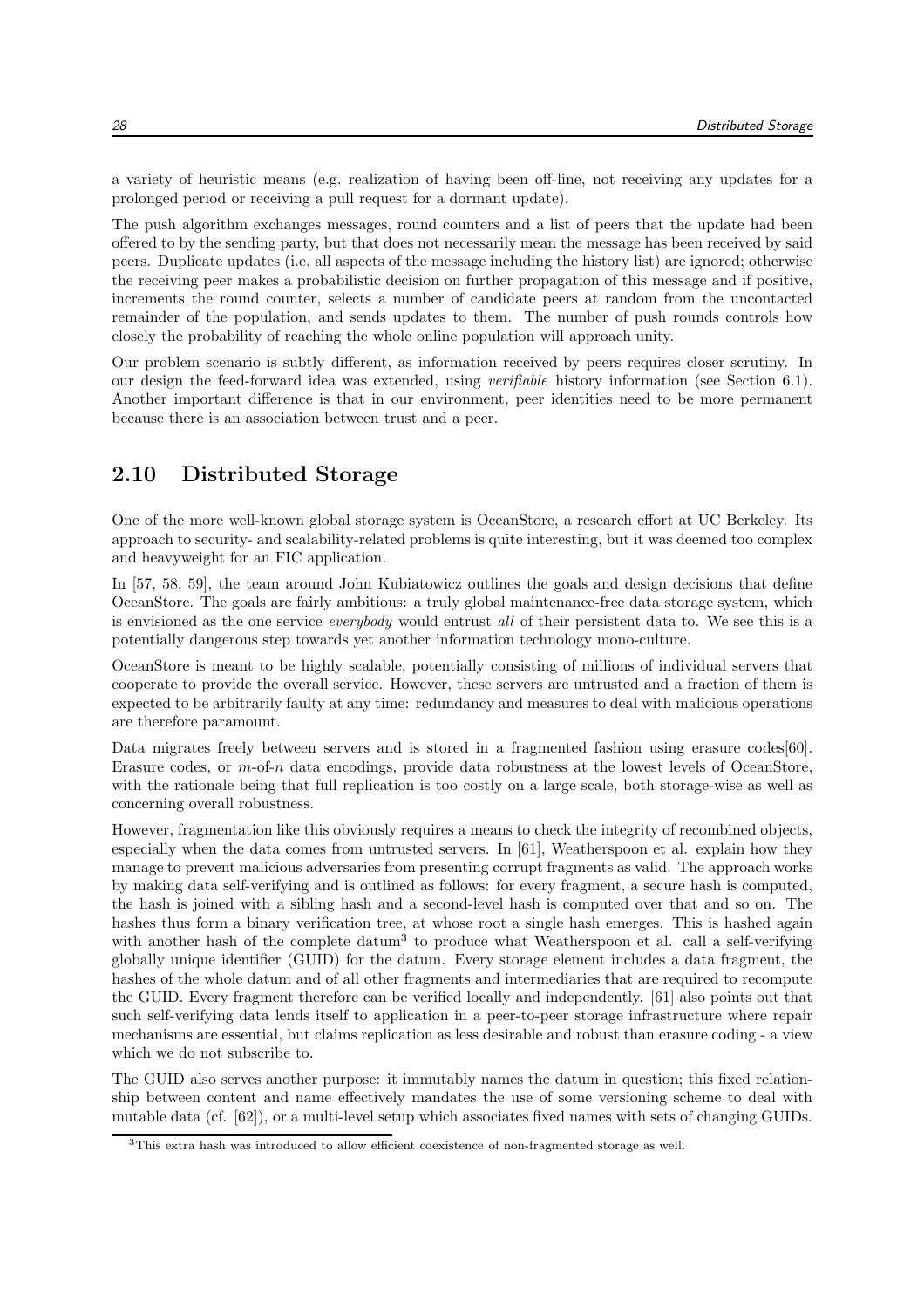OceanStore does the latter, but has to rely on cryptographic signatures for verification of that higher-level binding.

Both OceanStore and our setup adopted some ideas related to Mazieres' and Kaashoek's work on selfcertifying pathnames in SFS[63], a secure and global decentralised file system that extends the widespread Sun NFS[64]. Mazieres' work assumes the scenario of a very decentralised infrastructure and points out in detail how central control in such a scenario is detrimental. He suggests an egalitarian approach to this issue, using the help of cryptography to deal with such a global namespace without central control. Our research is based on the same desire to limit central control, but we have gone further by also not trusting anybody with our data: Mazieres' SFS does not include replication or other robustness-increasing mechanisms.

Self-certifying pathnames in SFS invariably include a hash of the serving host's public key, thus efficiently partitioning a shared global name space into slices, each of which has one responsible server associated. This host identifier component in the path thus provides a safe way to establish a secure connection to the correct server and to verify the provenance of data exchanged. The SFS system does not support specific integrity assurance mechanisms for the served data itself, although it supports serving cryptographic signatures for read-only file systems. Mazieres is mostly interested in the global decentralised nature of the SFS namespace, and the self-certifying nature of pathnames strives to prove the correct filesystemto-server binding in an efficient client-verifiable manner. Practical experiments have shown that SFS performs comparably to Sun's NFS which provides no security whatsoever.

In OceanStore itself, we note that the self-verifying nature of GUID together with erasure coding allowed a two-tier hierarchy of the OceanStore servers: one inner ring consisting of very few servers which coordinate strictly using a Byzantine agreement protocol, and an outer ring which merely caches selfverifying data. Every object has its own inner ring, whose crucial service is to provide the mapping between the persistent GUID of the object over time and the actual self-verifying GUID of any immutable version of it: these need to be regenerated whenever a document is modified.

The agreement protocol used by OceanStore is derived from the one developed by Castro and Liskov (Section 2.6). Extensions had to be made to allow for caching replicas, which the Castro-Liskov protocol did not provide for: for efficiency's sake the inner ring typically consists of less than 10 servers which use a threshold signature scheme to collectively sign the results of their agreements to allow verification by outer caches; the inner ring is also modified dynamically to further limit the involvement and effects of corrupt servers. The inner ring executes a modified Bayou-style conflict resolution (with the whole inner ring playing the role of Bayou's primary server).

In OceanStore, data is *meant* to be highly nomadic. Information and location are to be divorced[58] to avoid centralisation and its problems. Pervasive replication would achieve this goal, but was deemed to be too expensive and was replaced with erasure coding and routing infrastructures to locate data. Also, OceanStore includes some proactive measures to manage the amount of replication over time and changes of server availability.

Conversely, in our case we would like to know precisely and authoritatively which servers are hosting a replicated document. We do not envision the same global scope for our system, therefore the KISS principle was deemed of higher importance than storage efficiency as in OceanStore - whose efficiency comes at the price of high overall complexity.

#### 2.11 Secret Sharing

Many variants of replicating or threshold-scheme fragmented storage have been developed in the last decades, with most directly or indirectly following up on Herlihy and Tygar's early work on securing replicated data[65]. In their paper, they tackle the problem of protecting the confidentiality of physically distributed data against a number of Byzantine faulty servers. Replication protocols were analysed and extended with quorum agreement mechanisms so that corruption of up to a threshold of parties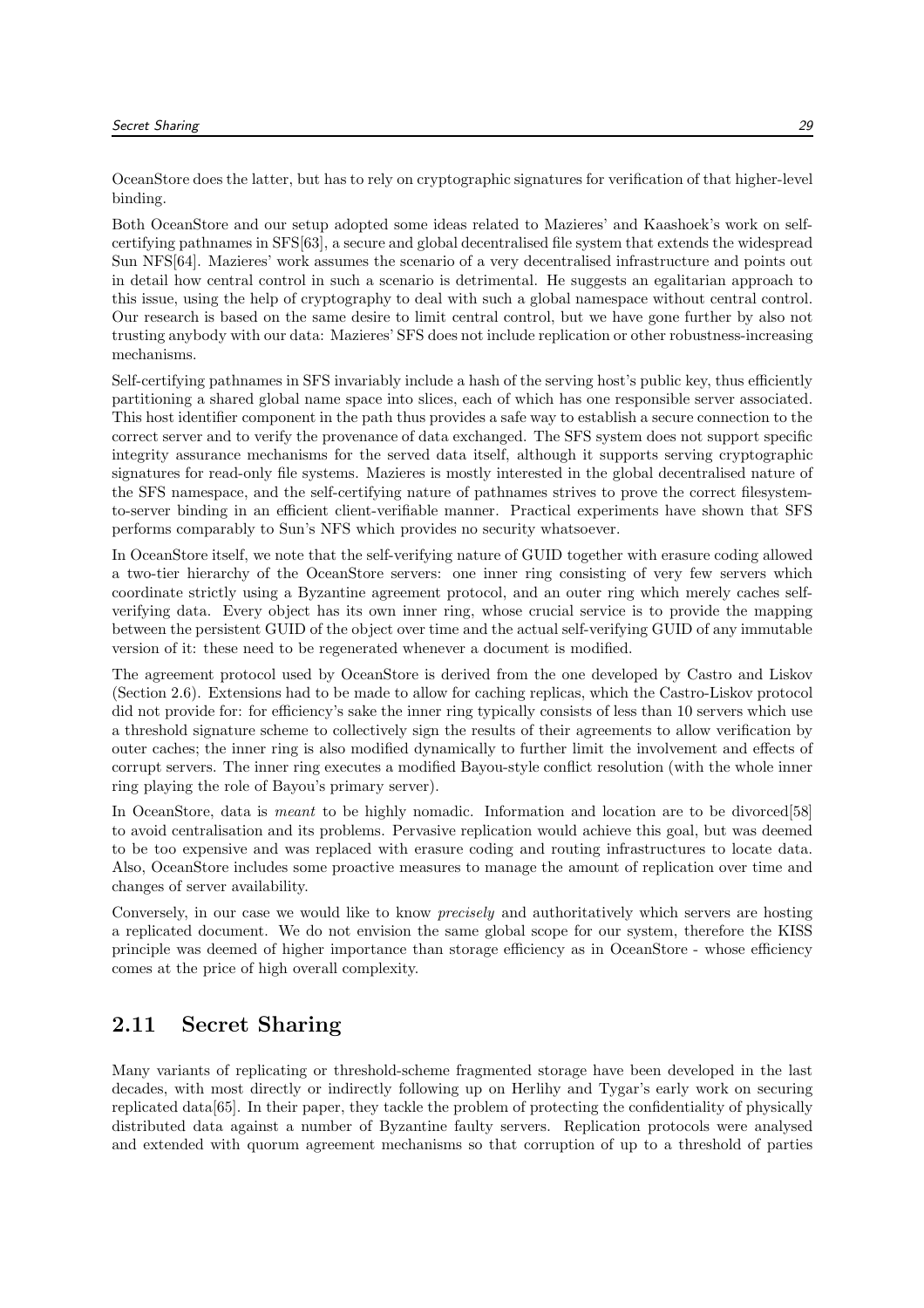does not disclose information to an adversary. These protocols mainly use secret sharing schemes[66], a mechanism to distribute secret data in a way that leaves it completely undetermined unless sufficient parties combine their shares. The difference between erasure or error-correcting codes is that with secret sharing all possible values for the secret are equally probable even if only one share is missing. One such mechanism is polynomial interpolation with modular arithmetic [66].

Herlihy and Tygar note that achieving secrecy is not a problem and is computationally inexpensive even in the face of Byzantine failures, whereas integrity is not; they also see data security as a characteristic that is shared in a group. In contrast, in the FIC scenario we approach data security from an ownership perspective: data is not shared but owned by a distinct entity, possibly made opaque by means of cryptography, and is expected to be of value mainly to the owner<sup>4</sup>. This owner shall be able to retrieve the content, and therefore we encrypt all data asymmetrically for the intended reader. Subversion of parties other than the owner will not affect the document's secrecy (postulating sufficiently unbreakable asymmetric encryption) and is thus outside of our scope.

A fairly recent practical development in the area of distributed storage based on singular ownership is DIBS, the Distributed Internet Backup System [67]. DIBS allows multiple peers to share storage facilities for backup purposes: every peer would altruistically and blindly store other peers' files and in turn deposit his backup data with them. In case of a local catastrophic loss of data, one would recover the data from surviving peers. Global distribution of cooperating peers provides a probabilistic guarantee of a sufficient number of peers for data retrieval.

The main critical aspects of such an approach are, of course, secrecy of the injected data, verifying the integrity of material returned by other peers and robustness in case of failure of peers. Regarding robustness, DIBS uses erasure codes (specifically Reed-Solomon codes) to provide maximum robustness for any given amount of redundancy. Files beyond a certain size (by default 10 megabyte) are split into chunks, extra fragments are generated and all fragments are distributed to other peers. To ensure secrecy and integrity, DIBS encrypts and signs all transactions with GnuPG. For recovery from scratch, a DIBS user will need to store two data items offline: the GnuPG private key and a list of peers storing the backup data.

DIBS is not resilient against Byzantine failures for a variety of reasons, but in most cases (short of total local loss of data) problems with lying peers would be detectable. Another interesting aspect is that DIBS provides for a simple economy of reciprocal trading of space: peers interested in using DIBS can find each other using a peer finder service which exchanges posted contracts detailing the capabilities and needs of a peer. Given that DIBS expects no knowledge of or trust in the peers involved, this is a required measure to reduce abuse by parties trying to only consume but not provide. The setup is reminiscent of GNUnet's economy[68], but very much reduced. There is also no mechanism to independently verify compliance with the rules, thus providing another attack vector for malicious peers. Overall, DIBS is interesting on the technical level but lacks critical coverage of trust issues. In [69], a separate group of researchers suggests some modifications to the DIBS system that improve performance, but these suggestions do not address issues of trust.

Nevertheless, DIBS excels in one important measure: simplicity; it is very lightweight with a code base of a mere 6200 lines of Python code, with GnuPG being the sole external software dependency. DIBS covers most of the common replicated storage problems well but excludes some more paranoid scenarios like our FIC setting.

In summary, our overall critique of secret sharing, erasure codes and similar fragmented storage schemes is thus: Putting availability foremost, integrity assurance second, we think that requiring cooperation between multiple untrusted parties merely to retrieve content belonging to a single entity is not a robust proposal. In extremis, we would like a single isolated peer to be able to operate, even on potentially outdated data.

 $4$ Owner and originator are not necessarily the same entity; for example an administrator alert might originate at one party but be encrypted to all known administrators.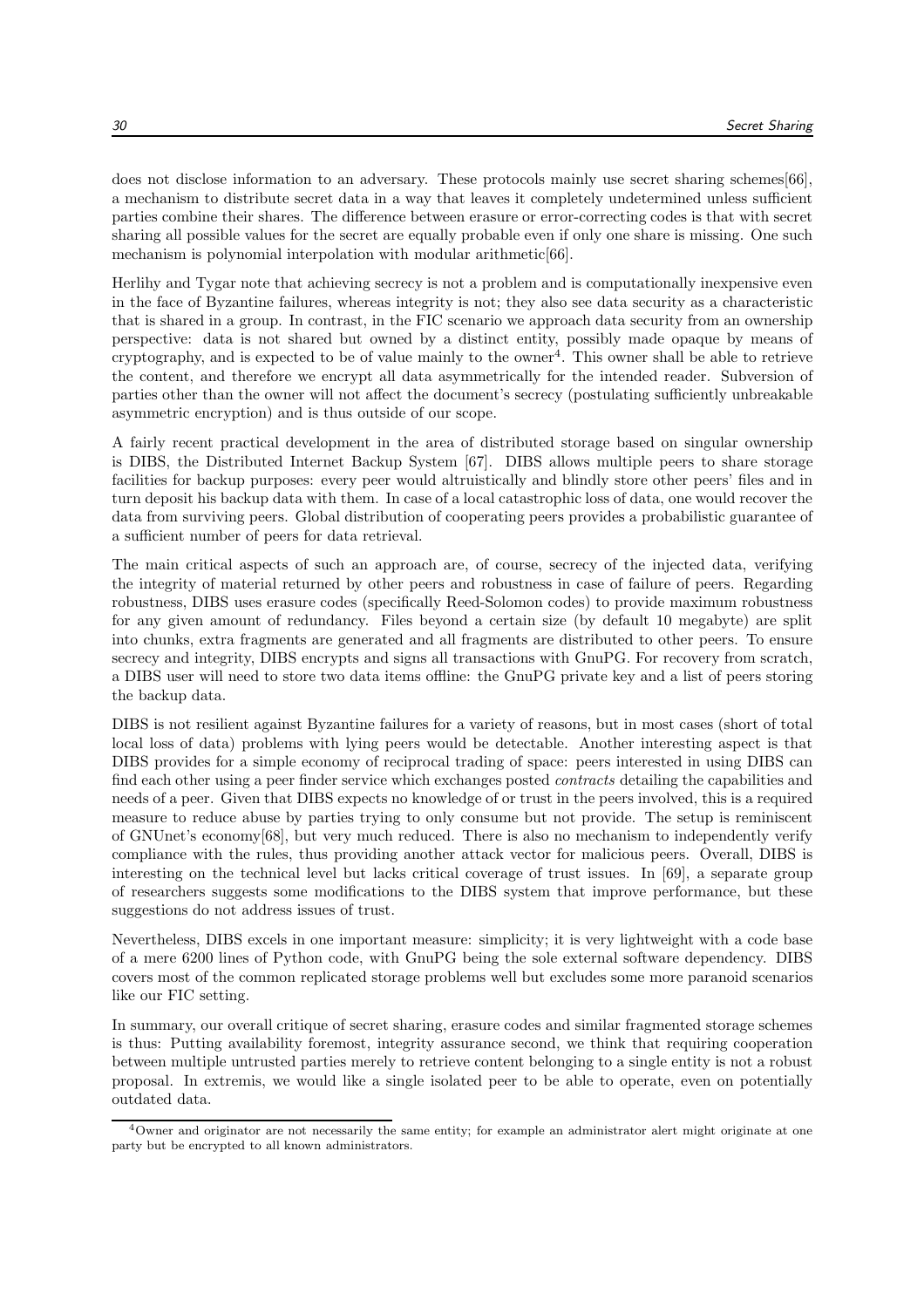#### 2.12 Trust Issues

Obviously any system that performs operations on our behalf needs to be trusted (to some extent) to perform properly; in a peer-to-peer scenario with independent peers and where no single component can be trusted, the issue of whom to trust what with and how far is a major concern.

Blaze et al. have introduced the term Trust Management [70] for this problem, decomposing it into management of security policies, assignment and verification of credentials and trust relationships. It is suggested that the existing specific solutions for problems in that domain are too narrow in scope, and therefore a more comprehensive approach is proposed. To that effect, Blaze introduced PolicyMaker, a tool kit for policy formulation and verification in a programmatic manner.

Reviewing the most common asymmetric cryptographic infrastructures as of today (X.509 and PGP) in [71], Blaze et al. point out their limitations from a distributed systems perspective: both systems primarily provide a binding between the identity of a principal and a key, and do not provide any reasonable mechanism for authorisation or policy. While differing in the level of centralisation, neither system is expressive enough to scale efficiently in either dimension of systems involved or application scenarios.

PolicyMaker tries to fulfil three fundamental requirements for trust management as Blaze identifies them: support for delegation, extensibility and locality.

- Delegation is required for scalability, to decentralise administrative tasks. X.509 is criticised for being too monolithic in that regard; the last decade has shown succinctly that commercial pressures have kept the goal of one global top-level authority unattainable (which would have improved X.509's capability for efficient delegation). PGP, offering the utmost extreme of delegation (as it has no central authorities at all) is commented upon by Blaze as being too ad-hoc and anarchic for commercial use; a point of view we do not share.
- Extensibility is what PolicyMaker offers to general-purpose applications, and admittedly where most previous authorisation frameworks offloaded most of the work to the application designer.
- Locality of control is necessary for any generic system to scale: different applications have different notions of access control, and should not be expected to conform to a uniform policy that is implied or required by the security mechanism.

Considering current authorisation systems in light of these three requirements, Blaze et al. dismiss identity-based asymmetric cryptosystems (even when combined with access control lists) as inadequate solutions for distributed systems. Blaze explicitly includes AuthentiCode in that list of failures.

PolicyMaker (and some other trust management systems as outlined in [71]) combines mechanisms for specifying and verification of security policy, and security credentials into one system and provides a simple assertion language in which applications would express the conditions under which an individual or authority is trusted or under which trust might be delegated. In this language, keys are bound directly to predicates (rather than to the owner's identity) which describe the authorised actions that a key should be trusted for.

The combination of this very expressive policy language with application-independent proofs of compliance provides high flexibility. However, it also introduces a new cost factor: complexity is shifting from the application to policy design.

We see PolicyMaker as an interesting but very heavy-weight approach to authorisation. Therefore we do not employ it directly in the Peeranoia system, but Section 4.4 shows how Blaze's ideas of binding keys to permissible actions has influenced our (relatively limited and application-specific) policy system.

Regarding the issue of trust in a computer system correctly observing its own state, we have to acknowledge that any introspective operation on an untrusted computer system is subject to prior undetected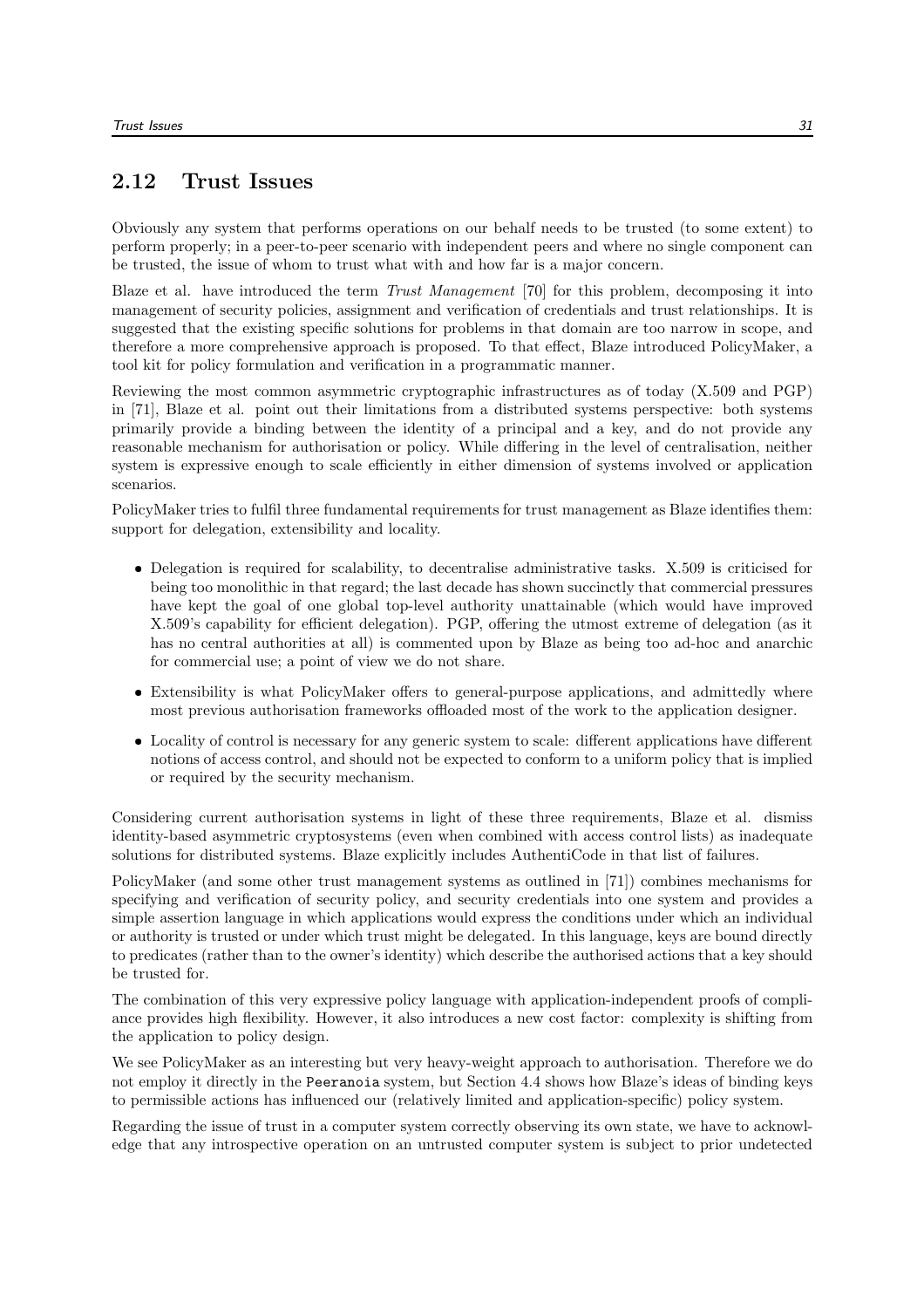intrusions that might modify the operation. As Ken Thompson has put it in his award-winning lecture on trust[18]:

"You can't trust code that you did not totally create yourself."

This fundamental fact obviously limits the assurances that any local intrusion detection system can provide. Even to simply run a program of our choice we must make certain trust assumptions, e.g. in the hardware, the operating system and the intrusion detection executable itself (and the compiler, and its compiler and so on).

Thompson showed that compilers can bear interesting gifts in form of self-perpetuating Trojan horse code; such an attack could yield complete control over a vast number of systems and thus is very appealing to an intruder with long-term goals. A very interesting recent work by David Wheeler[72] shows an approach to counter this problem; his paper describes and analyses a method called Diverse Double-Compiling (DDC), whereby the suspect compiler is compiled twice to produce a bit-identical copy for comparison. The first compilation step requires a trusted compiler and environment, the second compilation is done using the result of the first. Wheeler notes that complexity of current computer systems practically precludes absolute proof of trustworthiness (both of the trusted compiler environment as well as the result of DDC), but he shows that the assurance can be made as strong as required: diversity can be introduced in various areas, whereby the likelihood of non-detection of malicious code can be made arbitrarily small.

As an example approach to building a trusted compiler environment, Wheeler briefly discusses TCC[73], the Tiny C Compiler by Fabrice Bellard, which is small enough to be verified on the source code level. TCC is standards-compliant and fast enough to be used as an on-demand compiler of the whole operating system during the boot process. Using this procedure provides a high degree of assurance that the operating system is untampered.

The issue of trust establishment is prominent in many of the recent peer-to-peer network projects, especially the ones aiming at anonymity and censorship-resistance like FreeNet or GNUnet. Grothoff presents in [68] the economic model used in GNUnet, a P2P framework for anonymous distributed filesharing, which uses trust as currency. GNUnet is a collaborative network consisting of untrusted hosts and requires some mechanism to control resource allocation, because not all hosts are worth spending resources on. The economic system attempts to detect nodes that abuse the network by not contributing back.

A very simple idea lies at the core of GNUnet's model: every peer keeps track of transactions that it has been involved with and learns which other peers behave well. Consistently contributing nodes can earn the trust of their peers and get preferential treatment in times of resource scarcity. Nodes gain and lose trust by their usage of the network: both requests and responses (interpreted as consumption and contribution of resources, respectively) carry a priority number. The priority tells the recipient by how much the trust in the sender can be reduced, and a successful response will increase the trust in the responder at the sender by that amount. This system allows for decentralised operation without any overarching authority, an essential trait given GNUnet's anonymity goals.

While GNUnet's development was concurrent with our own design efforts for Peeranoia, nevertheless there are some parallels worth noting, most importantly localised operation and behaviour-based trust.

Localised control: In both scenarios, nodes can not be trusted individually a priori and therefore locally available information is the only available base for making decisions. Information about a node is thus stored at other nodes. This has the effect of introducing some forced altruism into the system: there can be no guarantee that a service provided by a node in the past will buy the node anything in the future. The nodes having consumed the service might just not cooperate and dishonour their "debts". To balance this possibility of vanishing creditors, behaviour- or evidence-based trust is used as a regulator.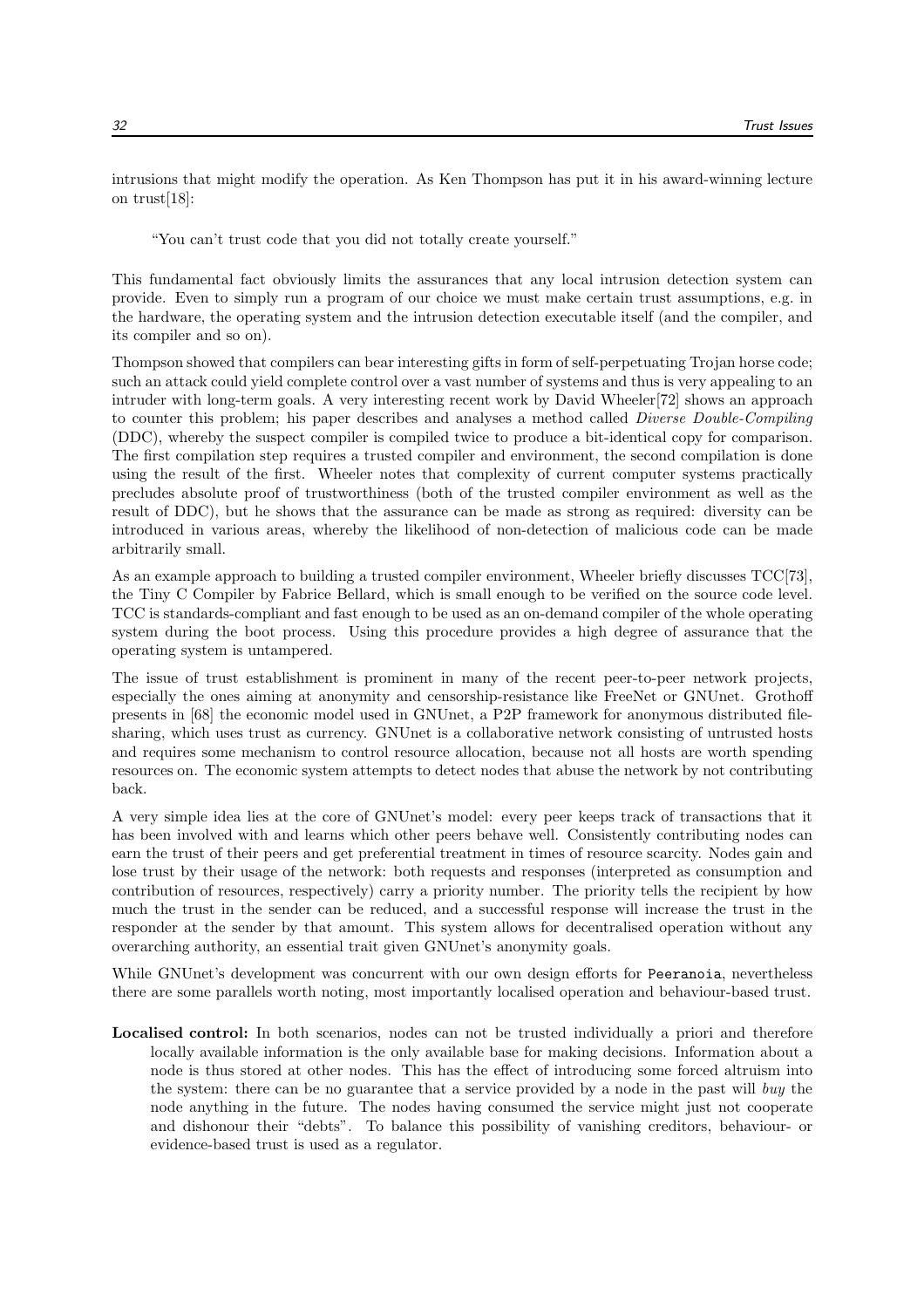Behaviour-based trust: In GNUnet, nodes form an opinion of each other based on usage history, which is then used to prioritise and triage incoming requests. The more a node knows about its peers, the better it will be able to make good decisions. In our case, nodes generally mistrust each other but collect evidence of each other's activities to figure out if the mistrust is justified; if so, the miscreant is not served at all. A key difference is that in our case authentication of nodes is controlled globally and we can therefore use indirect information exchanges to judge peers as all information bears independently verifiable signatures.

But in either case, a node must prove to others to be worthy - by behaving within the limits of the protocols.

#### 2.13 Summary

In the area of intrusion detection, the consequences of the introspective operation of host-based IDS' have been explored extensively in the past. The two main components of such an IDS are the application itself and the data describing the initial baseline, and both are exposed to tampering by a successful intruder. While a lot of effort has been spent on mechanisms to make applications and operating system components tamper-proof, the data aspect has not been covered extensively. Especially in large, decentralised settings, there are no mechanisms for efficient, secure and scalable management of the baseline data. Using distributed services to provide such data management is an obvious approach to address this shortcoming, especially given the growing reliance on decentralised computer networks of the last decade.

Distributed services and the fundamental issue of distributed consensus have been studied at length, and the main original goal was strict coordination between the involved parties. This led to statemachine replication systems, where operations are replicated among peers and strictly coordinated to provide a consistent global state. Such strict coordination requires some synchronicity guarantees for the communication infrastructure between peers which are not attainable when public networks are used. There is also a high communication overhead associated with safeguarding against Byzantine failures.

The recent rise of P2P systems has resulted in some refocussing of research into distributed services, with autonomy of peers and decentralisation becoming more important. As a consequence it was suggested to relax the strict coordination goals of state-machine replication to eventual consistency. Ground-breaking early works like Bayou and Grapevine have shown the great potential of this relaxation, as it still allows to construct practical services but is drastically simpler than strictly coordinated systems.

From a IDS perspective, the most interesting distributed service is one for storing security-critical data safely and there is a lot of research that focuses on developing distributed storage systems. Some of these cater to paranoid applications like an IDS, others are geared towards simplicity and yet others aim for efficiency on a global scale, but none provide a good balance the three criteria we deem most important: simplicity, autonomy and mistrust.

After reviewing these related works, it is already clear that the first fundamental question of this thesis can be answered affirmatively: it is indeed possible to construct a distributed service which provides peers with integrity assurance for local data by cooperation between peers.

It remains to show what cost, robustness characteristics and trust requirements are associated with such a service. As the various distributed storage systems have shown, there is an inherent conflict between maximising robustness and minimising cost and trust requirements.

It is therefore necessary to decide on certain design principles to control the trade-off between these goals. In the next chapter, we use the needs and expectations of an FIC application to develop one possible set of such design criteria.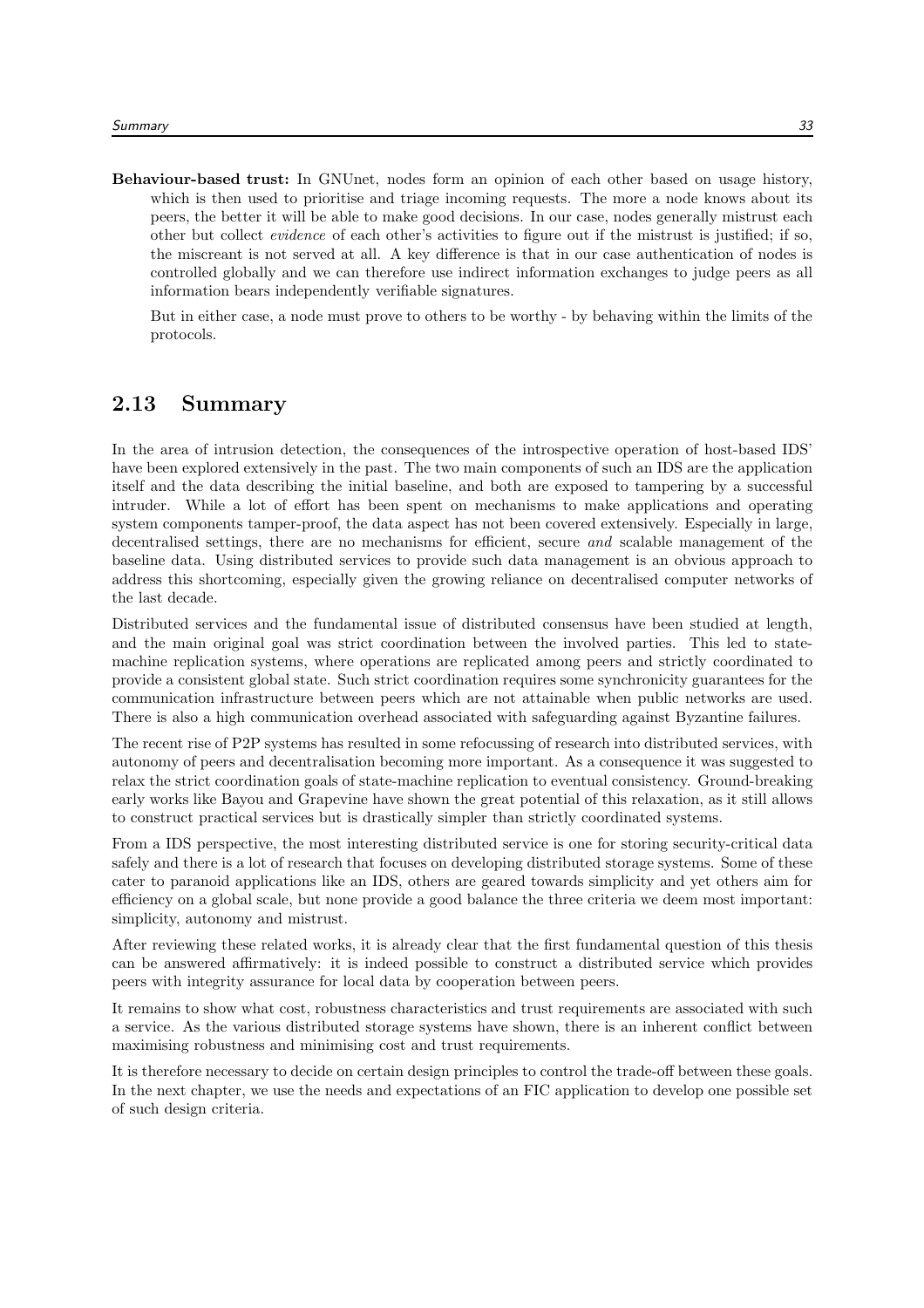### Chapter 3

## Design Philosophy

#### 3.1 Introduction

The last chapter has demonstrated that while there are various methods for construction of distributed services, none of them are fully appropriate for use in an IDS/FIC setting. As this research focuses specifically on file integrity checking in decentralised large environments, the need for mistrust and ongoing data verification that verges on paranoia is clearly present. On the other hand, a certain amount of altruistic cooperation is required for any distributed service if there is no global authority.

It is clear that a number of such conflicting design goals must be properly balanced to produce a practical, safe and efficient FIC application.

In this chapter, we present the overarching goals of the Peeranoia system and continue to derive from them a set of design criteria which in turn lead to a detailed discussion of the Peeranoia protocol and algorithms in Chapter 4.

#### 3.2 Design Goals

One major goal of the Peeranoia system is to improve the data integrity assurance of a party's data over what can be achieved by purely local means.

Any FIC application bases the detection of intrusions on a baseline set of known-good file contents, and as discussed in Section 1.2 local storage of this baseline is either insecure or has bad scalability properties. Therefore, cooperation between multiple peers is used to replicate storage of FIC baseline data redundantly and thus make it less susceptible to being compromised. This goal also implies mistrust of individual peers and the communication infrastructure, and generally results in costly operations to verify integrity. Another implication is the need for built-in robustness to provide survivability of a limited number of intrusions.

A separate goal is to provide efficiency in two separate contexts: firstly, the cost of cooperation between peers is to be minimised. This includes communication overheads and computational costs. On a macroscopic, global level, the system also must be deployable and maintainable efficiently without sacrificing security. This global efficiency goal is strongly connected with relaxed consistency requirements for data, and with the decentralised environment and the need for human oversight in an FIC setting.

To balance these conflicting goals, we have identified three fundamental design principles from which Peeranoia's design was derived: Autonomy, Mistrust and Simplicity. None of the related works previously discussed balance these three criteria even moderately well, which provides our motivation.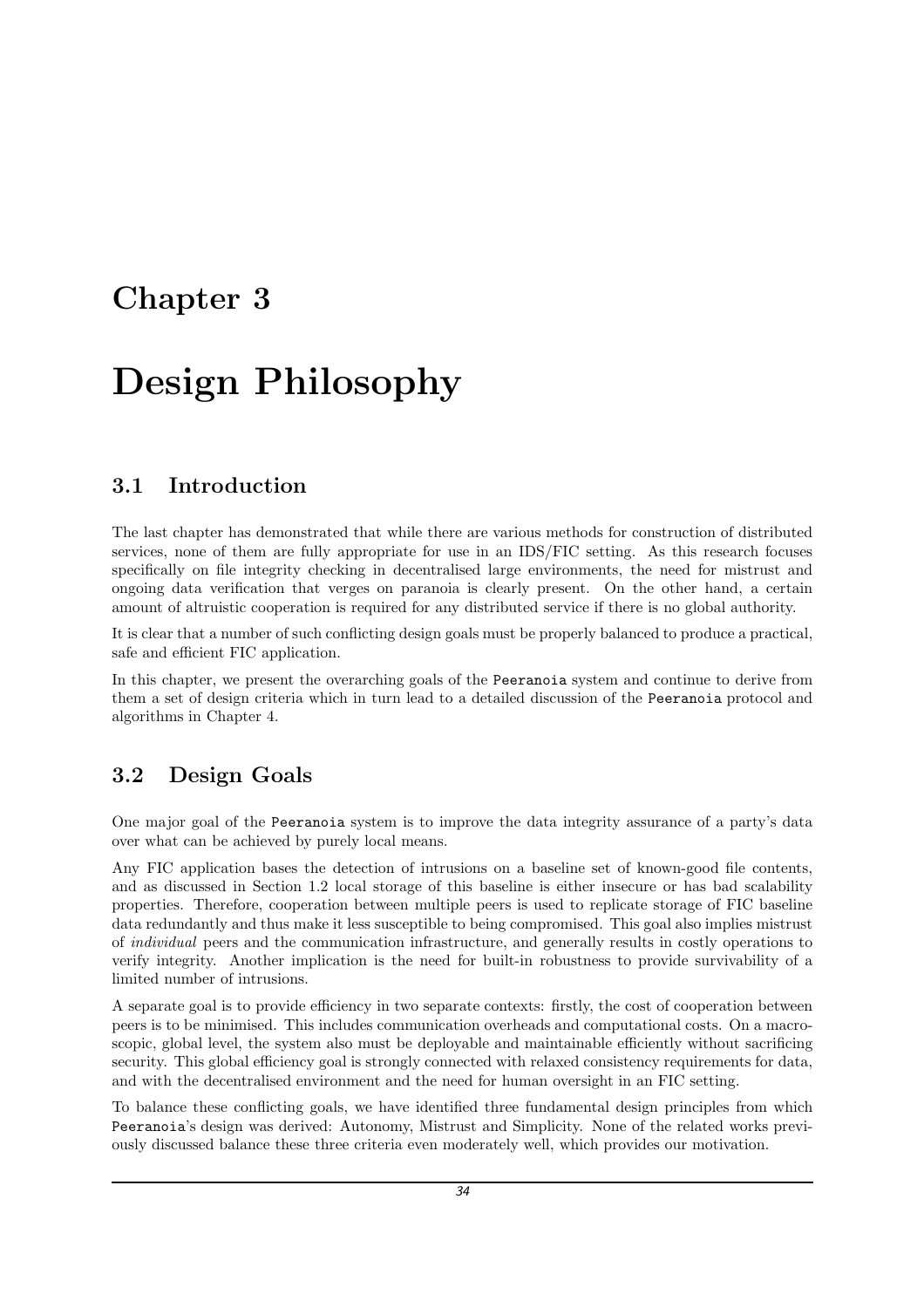#### 3.3 Autonomy

In terms of the stated goals, centralisation of security-critical operations appears to increase the associated risks and introduces more problems than it solves. Therefore, we try to maximise autonomy of the systems involved. This leads to adoption of a symmetric peer-to-peer environment of parties which provide a mutual service. Such a distributed service must be made robust, especially given untrusted parties, therefore we use replication and redundancy to increase the survivability of the service in the presence of intrusions or failures. Replication of operations as well as data replication would fit that need but in a decentralised FIC scenario, data replication is superior because requiring parties to operate in lockstep would imply high synchronicity which we cannot guarantee on public networks. Also, localising control is strongly suggestive of relaxed, eventual consensus.

Maximising autonomy and local control rules out any mechanism by which data that belongs to one party would be visible to others; this includes any verification mechanism that is executed on a trusted server separate from the party the data belongs to. This suggests separate treatment of data items that belong to different parties. In the Peeranoia design, this is achieved by treating a party's data items as a number of separate documents, each of which is addressed by a unique name.

Such autonomy has the side-effect of requiring some cooperation and optimistic altruism on part of the involved parties: a good deed done today on somebody else's behalf might not pay off tomorrow, as nobody can coerce the others to honour their "obligations" to reciprocate. We counter this, similar to GNUnet's trust economy, by being suspicious of others and collecting evidence of their behaviour.

As a less desirable consequence, autonomy also implies that the introspective nature of testing data on a system that might become subverted is unavoidable. However, we note that no mechanism short of providing independent physical access to storage among all involved parties can counter this introspection.

Maximising autonomy implies that such a distributed service should degrade gracefully, which implies that in the extreme case of a totally isolated peer, this peer should still be able to perform its integrity validation (if with reduced levels of assurance). As a subsequent implication, no single indication of data integrity coming from outside sources should be used by itself.

Secret sharing, erasure codings and threshold cryptography schemes fall short in providing this autonomy<sup>1</sup> , as reconstructing data from multiple sources clearly fails without connectivity.

Therefore, our system design is more akin to a distributed backup than a partitioned distributed storage system, and we aim for local copies of the data in question to be present at the owning system most of the time, with the peer group to provide an assurance backup for this local data when possible.

#### 3.4 Mistrust

In our system, no single entity is to be trusted. To the extent possible, not even the computer system on which the Peeranoia software runs can be trusted. This stance influences not just the cryptographic primitives employed but also the kinds of operation the distributed service supplies (e.g. abolishing modifications of existing documents in favour of versioning).

A precise distinction must be made between entrusting somebody with a peer's data and trusting some other party to adhere to a protocol in order to provide a service or execute an operation. Peeranoia does the latter only, using a simple form of evidence- or reputation-based trust management (similar to GNUnet's trust economy).

Evidence of conforming to the minimum expectations for cooperation in the distributed service is exchanged as part of providing the service; peers use this evidence to form a local impression of the others' trustworthiness. We are not attempting to infer trust globally. Instead, we use a vastly simpler scheme

<sup>&</sup>lt;sup>1</sup>The mistrust principle also contraindicates sharing or farming out of secrets to multiple parties.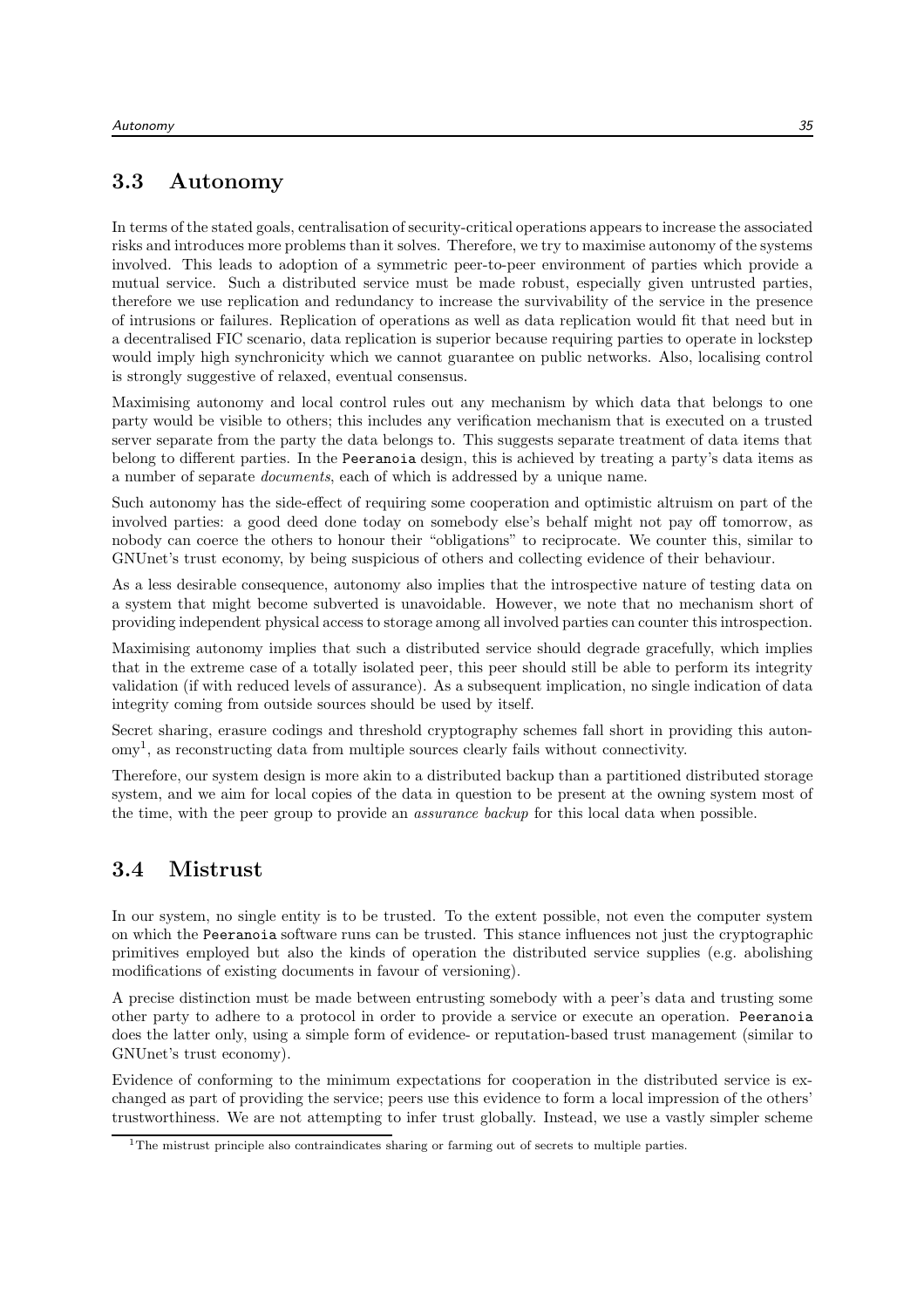of reducing access locally for violators: all parties that misbehave are excluded from participation. As a consequence, a sending party is required to do its utmost to stay within the acceptable framework. Section 3.7 details the minimal criteria defining cooperation. Note, however, that only *independently* verifiable evidence can be trusted: digital signatures are used to provide such evidence.

Not trusting single entities suggests a semi-static group set, with some safe method to update memberships. Also, being unable to fully trust the computer system on which the application runs on indicates the need for an separate supervising party (or more precisely, a class of multiple supervising parties that are not trusted individually): in an FIC scenario, human administrators need to provide the intelligence and the final arbitration for some of the parties' attempted actions.

Digital signatures require some form of Public Key Infrastructure (henceforth abbreviated PKI); in our case this is provided by one set of group meta-data that identifies the involved parties fully. This document must be provided to a newly joining party by an administrator, before that party can participate in the system. As such, this administrator plays the role of an implicitly "trusted dealer". While this may seem to conflict with the mistrust principle, it must be noted that human involvement is not completely avoidable during the initial installation phase of any computer software. Furthermore, an FIC application absolutely requires the establishment of a known-good baseline of file contents which also implies administrator actions.

Mistrusting individual components also requires that communications are safeguarded against undetected tampering and, for practicality's sake, eavesdropping. Having a PKI makes agreement on shared keys between any two parties very easy and thus allows them to perform efficient symmetric encryption on all traffic.

Not fully trusting the computer system on which the Peeranoia software runs is a fundamental aspect of any local IDS, and thus also of an FIC application: at best, the time and extent of an intrusion can be pinpointed by detecting changes to files. To achieve this, a distributed history of activity or snapshots of local data is required. Obviously, after an intrusion has been successful, no trust whatsoever in subsequent activities of this system is possible. This implies that retroactive modification of old data must be prevented.

In the Peeranoia system, peers by themselves usually cannot create documents that are immediately ready for use: because a peer is always suspected to have been compromised, important data created by the peer must be verified and signed off by a human administrator. While the autonomy and simplicity principles dictate that peers can write to the replicated storage by themselves, mistrusting the peers requires the distinction between tentative and known-good data.

To this end, data replicated in the Peeranoia system normally does not become *active* immediately upon creation and replication but only after certain policy requirements have been met.

Activeness is a subjective measure of the degree of replication and the level of integrity assurance provided by the distributed storage system. The policy, as detailed in Section 4.4, specifies data authorship restrictions and replication requirements for data to be considered active. By using such a policy, multiple separate levels of (administrator) privileges can be implemented flexibly: not all data is of the same level of importance and needs the same degree of integrity assurance.

Returning to mistrust, we note also that a *single* human administrator does not necessarily have to be trusted either; a policy specification can impose arbitrarily complex restrictions on administrator behaviour (but of course only within the Peeranoia system).

In the FIC scenario, a peer would create a new set of file fingerprint data when changes of content are detected. This fingerprint data would be replicated by the other peers, but must not be used immediately by the originator peer as the baseline for FIC decisions: a human administrator must determine if the represented changes were intentional, for example caused by administrative work, or indicative of malicious activity. In case of benign changes, the administrator would certify the fingerprint document and it would subsequently enter the active state and therefore be accepted by the originating peer.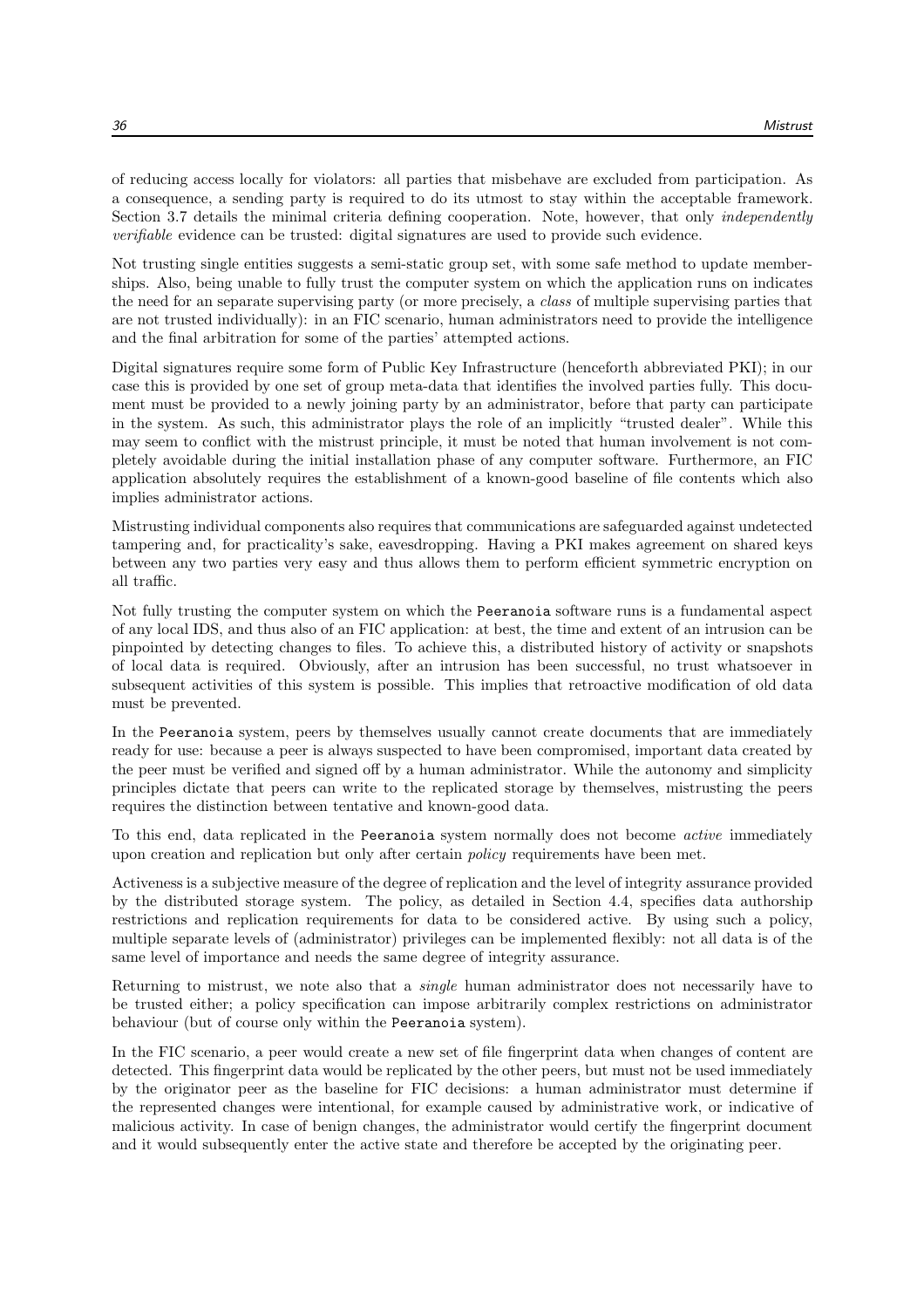## 3.5 Simplicity

It is a well-known tenet of (security) engineering that Simplicity breeds Robustness; following this in form of Pike's Rule #4[74] and the KISS principle diligently, we strive to limit complexity wherever possible. Obviously, this involves certain trade-offs like the degree of synchronisation and consensus among peers. When in doubt, we went for simplicity over perfection (cf. [75]).

As pointed out earlier, state-machine replication schemes are powerful in their ability to replicate operations across a group of peers, but at the cost of high complexity and certain synchronicity requirements. In light of the autonomy that we want, state-machine replication and its strict lock-step coordination is not necessarily desirable. The need for strict consensus and total ordering of operations can be avoided, if the access semantics and operations that the distributed system must support are selected carefully. This results in the Peeranoia system being only a data replication system (as opposed to state-machine replication).

Simplicity suggests treating parties as autonomous and independent, and non-guaranteed public networks fall into that field of suggestion as well. As such, no timing, connectivity or liveness guarantees for peers and communication infrastructure are available, and the impossibility result for strict consensus in fully asynchronous systems applies. Embracing the probabilistic nature of eventual consensus seems to be the simplest natural answer here. As Bayou, Usenet and the Domain Name Service among others have shown, sufficiently powerful distributed services can be achieved with such reduced consistency.

Also, in an FIC scenario, any system usually has access to a local copy of any crucial data and uses the distributed service as a backup mechanism to reinforce the local interpretation of that data. Therefore, temporary loss of communications or limited inconsistencies are not fatal for a system's operation. It is merely an inconvenience and a situation of temporarily limited trustworthiness, rather than a complete failure as it would be with systems based on state-machine replication, secret sharing or threshold cryptography.

For these reasons, eventually consistent data replication was chosen as the basis for Peeranoia. To counter Byzantine failures, data is made self-verifying, using well-known cryptographic algorithms and implementations of asymmetric cryptosystems. Such public key cryptosystems have the advantage of making key management relatively simple; however, there is the need for a distribution and certification infrastructure, or PKI. Most current PKI solutions are overly complex for our purposes; they also attempt to enforce stricter central control than our autonomy objectives would allow. Our design therefore uses a flat, hierarchy-less model without delegations of authority over cryptographic identities and where human administrators certify all cryptographic keys in one operation.

While it would be simplest to assume a static group composition, this would very much limit the practical maintainability of such an FIC system. Therefore the design does allow for sporadic membership changes, combining group membership management with the key management aspect. Both of these functions are executed in-band using the distributed service itself.

As to communication and data replication, simplicity suggests the adoption of epidemic push-pull mechanisms, using an asynchronous protocol with point-to-point connections. Rumour mongering (as pioneered by Grapevine and Bayou) is the simplest replication mechanism available, but as pointed out earlier it has a fundamental (albeit low) probability of stagnation before reaching all parties, so we cannot offer a strict guarantee for consensus among the group. This disadvantage is outweighed by the gains in algorithmic robustness, as in an FIC scenario, most data is authored and stored by the one party, for whom the data is of importance. For data of a more global scope, our design uses anti-entropy to enforce stricter synchronisation.

To ensure that such a system is able to survive a limited number of arbitrary, malicious failures, it is necessary that data is not just distributed among the group members but also that information *about* the distribution process is exchanged between parties. For simplicity, the design combines the consensus gathering with integrity assurance and the actual distribution mechanisms into one simple procedure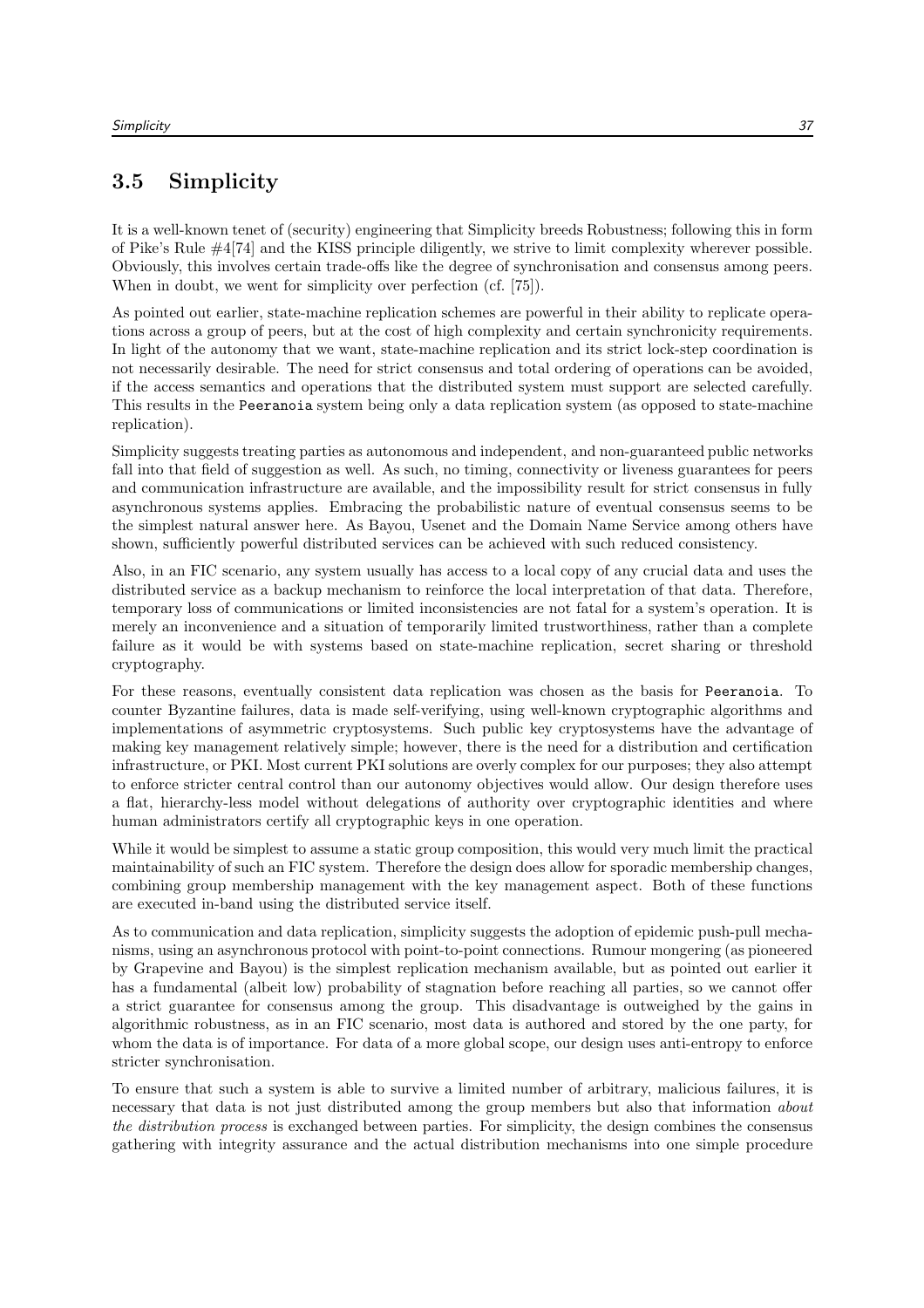which favours the receiving party with a high degree of autonomy and flexibility: in Peeranoia, a sender can only offer something to others, never push forcibly. This combination allows us to streamline the mechanisms involved substantially. The data that is collected by a peer during the consensus protocol is used locally to control the distribution process and guide the peer's activities, as well as to judge the level of replication and consensus reached.

Another trade-off involving autonomy and simplicity relates to the lack of global status information: replication by rumour mongering inherently produces some inefficiency as no global state is available to guide the process and in addition to that, most of the possible feedback mechanisms for improvement do introduce new problems as the recipient commonly can not trust the feedback provided; various heuristics using locally available information and verifiable rumours have been evaluated for fine-tuning this trade-off as described in Section 6.4.

These trade-offs lead to a system that offers read-often-write-seldom semantics. Write operations are quite complex, and global consistency takes some time to achieve because of the autonomy sought and the lack of communication guarantees available. On the other hand, the operation of retrieving data from others is very much straight-forward and does not impose high computational or communication costs.

An FIC application can work well with such access semantics because most important data will have to be vetted by human administrators anyway. This introduces high document latencies and there is no need for real-time or distributed operations on data; instead a simple repository for a sequence of self-verifying document versions with relaxed consistency across the group suffices.

## 3.6 Relaxing Consensus

Lamport et al. base their work on the Byzantine Generals problem on the assumption that full and strict agreement on the distributed value must be reached at a particular point in time. But is this really necessary for a practical distributed system? It must be noted that in fully asynchronous systems, there can be no solution for the BG problem that can distinguish between merely delayed or incommunicative and truly faulty peers.

We argue that a relaxation of the level of consensus makes sense for practical networks and applications. For real-world public networks like the Internet, the asynchronous communication case must be assumed, because of both their packet-switched nature as well as the lack of central control. Considering the worst possible case, any non-local communication medium (apart from one that consists of physically separate distinct channels between parties) must be assumed to be asynchronous.

The crux of the impossibility result is to distinguish between faults and communication breakdowns. If one is willing to relax consensus to allow for cut-off correct parties, then the asynchronous situation becomes a lot less problematic. Of course, not all distributed application scenarios can co-exist with localised temporary inconsistencies, but in a data replication situation for FIC purposes, perfect consistency is not a sine qua non. Especially for security-related applications, authenticity is usually of higher value than full distribution.

A relaxed goal would be eventual agreement: given a fully connected set of peers, all honest parties will eventually agree on the same version of a replicated document with high probability; at worst an honest party may have an outdated version of the document or no document at all. In other words, there is no fake data in the system and almost everybody has the same data. This kind of agreement is sufficient to provide a meaningful service, as long as a minimal amount of cooperation between parties takes place.

Relaxing the consistency expectations thus is a simple measure, but nevertheless works in an FIC setting for two main reasons: self-verifying data with strict ownership and caching. Using digital signatures to make data self-verifying reduces the powers of an adversary mostly to passiveness, i.e. not propagating or propagating data only partially. Thus, at worst, data fails to reach a party; but if it is received, its integrity is verifiable.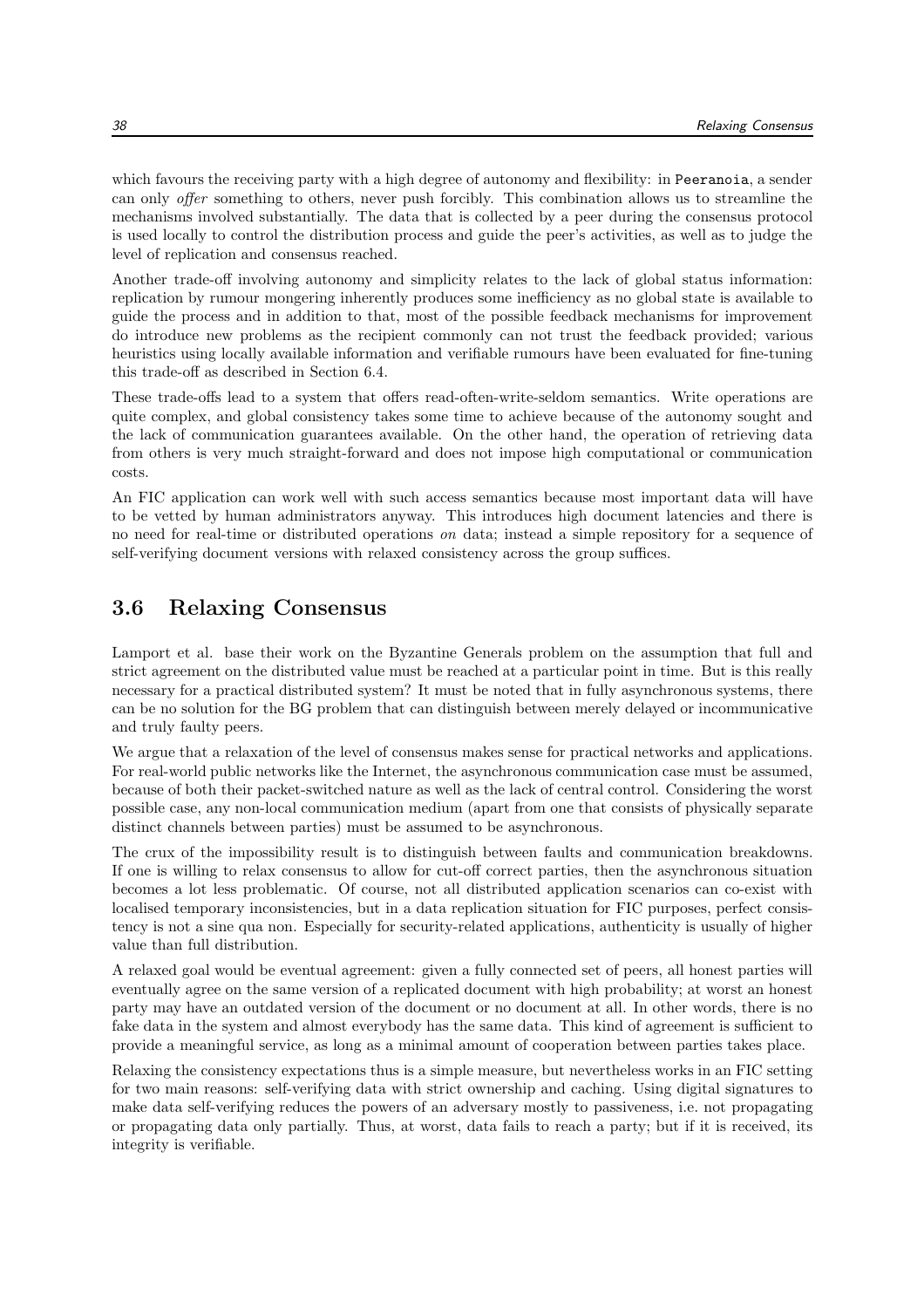In an FIC environment, data is generally created and "owned" by one party and is of importance mainly to that owner. Similar to Bayou, the Domain Name System, Usenet and Datta's P2P protocols, we cache data heavily (or more precisely, replicate locally originated data). The owning party will usually store a copy of said data locally, and forcing all other parties to have the same data at any particular time is immaterial: what is required is an appropriate level of assurance that the party's data is untampered.

This, however, is easily achievable by limited replication. The level of integrity assurance is provided by involving other parties in the replication process. Active involvement is verified by requiring every party to cryptographically sign every replicated document.

The goal of replication in the Peeranoia design is to have a document reach the active state by replicating it and collecting signatures covering its content. Controlled by the policy settings, activeness can (but does not have to) require global distribution of the document. This adjustable level of replication/assurance allows a relaxation of the strict, global agreement of the original BG problem.

The precise aim of document replication and verification in Peeranoia can be specified as follows:

- 1. If a document is available, then it is genuine: the originator's signature matches the content (but the document may be outdated).
- 2. If the document originator is honest, then eventually the same document will be stored at and certified by a number of honest peers that suffices for the document to become active<sup>2</sup> .

This means that there can be temporary periods of inconsistency, e.g. if the originator has injected multiple conflicting documents or if honest parties are not reachable. But as it is usually the owner/originator of data who needs it for operation, the fact of some other honest parties not having received this datum does not threaten the overall function. As a side-effect of accepting such temporary inconsistencies, even a simple system can deal gracefully with network partitions.

#### 3.6.1 Versioning

Obviously, non-strict sequencing of consensus operations means the degree of freedom for providing operations on data is very limited: all allowable operations must be idempotent, or temporary inconsistencies will cause permanent global failures and loss of data. Documents therefore are treated as write-once read-often and document versioning is used to approximate read-write semantics. As a consequence, the Peeranoia communication protocol supports the creation of new objects and additive updates of the meta-data of an existing document, but no deletion or modification of a document's content.

As we are not ordering multiple requests on data but only distribute independent versions of data, we can make do without strict synchronisation, but we need to deal effectively with said multiple versions.

In our environment, data originates at one party who bears the responsibility of naming and versioning. In general, namespaces belonging to parties would be disjoint and thus any document name and version combination would provide unique conflict-free addressing, but in the case of global documents a global ordering of versions is required to ensure uniqueness: we use a combination of local timestamp at the originator and the originator's cryptographic identity to provide this (somewhat arbitrary but sufficient) total ordering. As long as the originator is honest and does not produce conflicting variants of a document with the same name and version identifier<sup>3</sup>, we can deal with any (lack of) message delivery ordering very easily: first, existing documents can not be modified - except for acquiring more signatures in their meta-data. This means that no non-faulty parties will attempt the injection of a conflicting document because of the document naming and versioning rules. Second, we use the document status to control out-of-order situations: peers that are sufficiently out of sync that they attempt to offer a superseded document are reflexively told of the existence of an already active document with a higher (and thus

<sup>2</sup>Assuming the policy is non-conflicting and fulfillable.

<sup>3</sup>A dishonest originator is also dealt with easily, but with different detection mechanisms.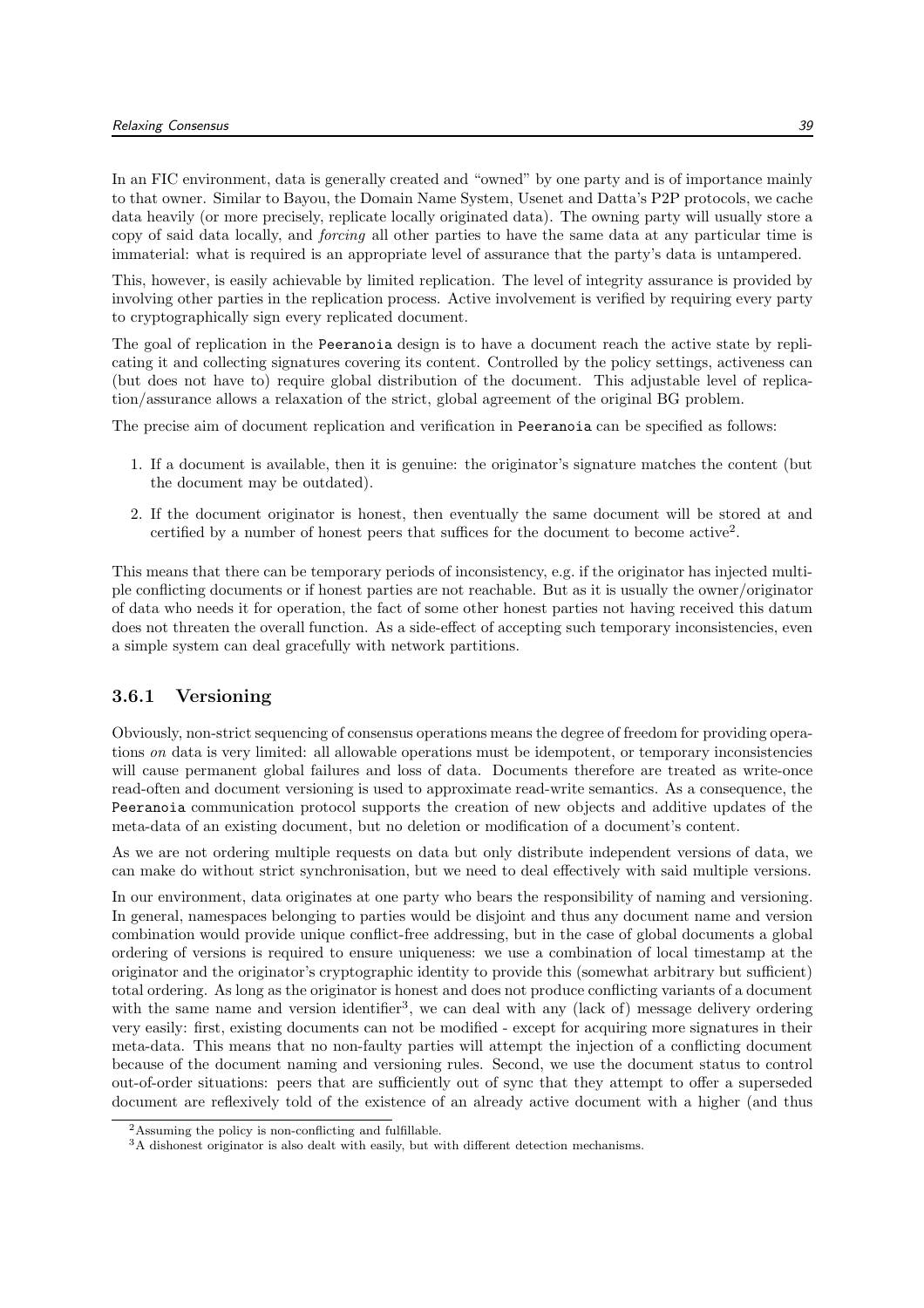newer) version. Besides this reflexive notification of the newest available document version, a peer can also explicitly query for a document's versions at any other peer (see Section 4.8).

The only aspect where such relaxed consensus is not sufficient is the group meta-data itself, which is kept more strictly synchronised by forcing every communicating peer to use anti-entropy.

In summary, the question about the requirement of strict consistency that was posed in Section 1.3, can be answered negatively: for an integrity assurance application that can use read-often-write-seldom access semantics, relaxed eventual consistency is very much sufficient.

## 3.7 Minimal Cooperation and The "Good Citizen" Criteria

Other fundamental questions in Section 1.3 refer to the possible degrees of autonomy versus any trust assumptions that are required, and this section provides our answer – which is not claimed as being the only possible answer but rather one that follows directly from the controlling design principles discussed at the beginning of this chapter.

There is an interesting dichotomy between paranoidly mistrusting everybody and cooperation between autonomy parties providing a mutual service. As discussed in Section 2.12, there can be no ultimate guarantee that cooperation actually pays off. A small amount of altruism is required for every party involved: generally, providing services to others will lead to reciprocal services provided by others. Parties that behave within the expected parameters are observed in doing so by the others, and thus gain "credit" or "goodwill" and are co-operated with in turn because of this evidence. But somebody will have to start this cycle, when no prior knowledge is available. For this reason, in the Peeranoia design peers are supposed to warily assume trustworthiness of others until proven otherwise. This allows the necessary altruism and forward cooperation to cover initial request-cycles, after which a more solid base of observations is available to guide future peer behaviour.

One of the goals of this thesis was to identify a minimal set of trust and cooperation assumptions that are required for such a service; Verifiability, Redundancy and Conformance were identified as minimal axiomatic criteria and are detailed in the following sections.

These cooperation criteria are used by all peers to gather evidence of others' behaviour and to determine if they appear to be "Good Citizens": this provides a local and subjective measure of trust in others' ability and willingness to cooperate (and thus the basis for a party's willingness to cooperate with them).

Note also that none of the criteria specifies how a party is to use documents themselves: it is up to an individual peer to determine what documents to use and what integrity assurance to require. In Peeranoia and for reasons of practicality, this local decision is controlled by administrators via the policy, but the function of the replicated storage does not inherently require such control.

### 3.7.1 Protocol and Format Conformance

This rule is specified as "All parties must conform to the protocol and message rules and formats when communicating with others."

Format conformance is an obvious requirement: parties not talking the same "language" can not expect to provide any service to each other. If a party violates this requirement (in an attributable manner), then others will eventually stop communicating with it and thus exclude it from the peer group. Not all breaches of conformance are easily distinguishable from real transmission errors. While the Peeranoia communication protocol does include this distinction, no local fault detector can be perfectly accurate; a seriously degraded communication infrastructure can therefore lead to peers being misclassified as untrustworthy. As Section 6.2.1 shows in more detail, such attacks against the communication infrastructure at worst result in temporary loss of service.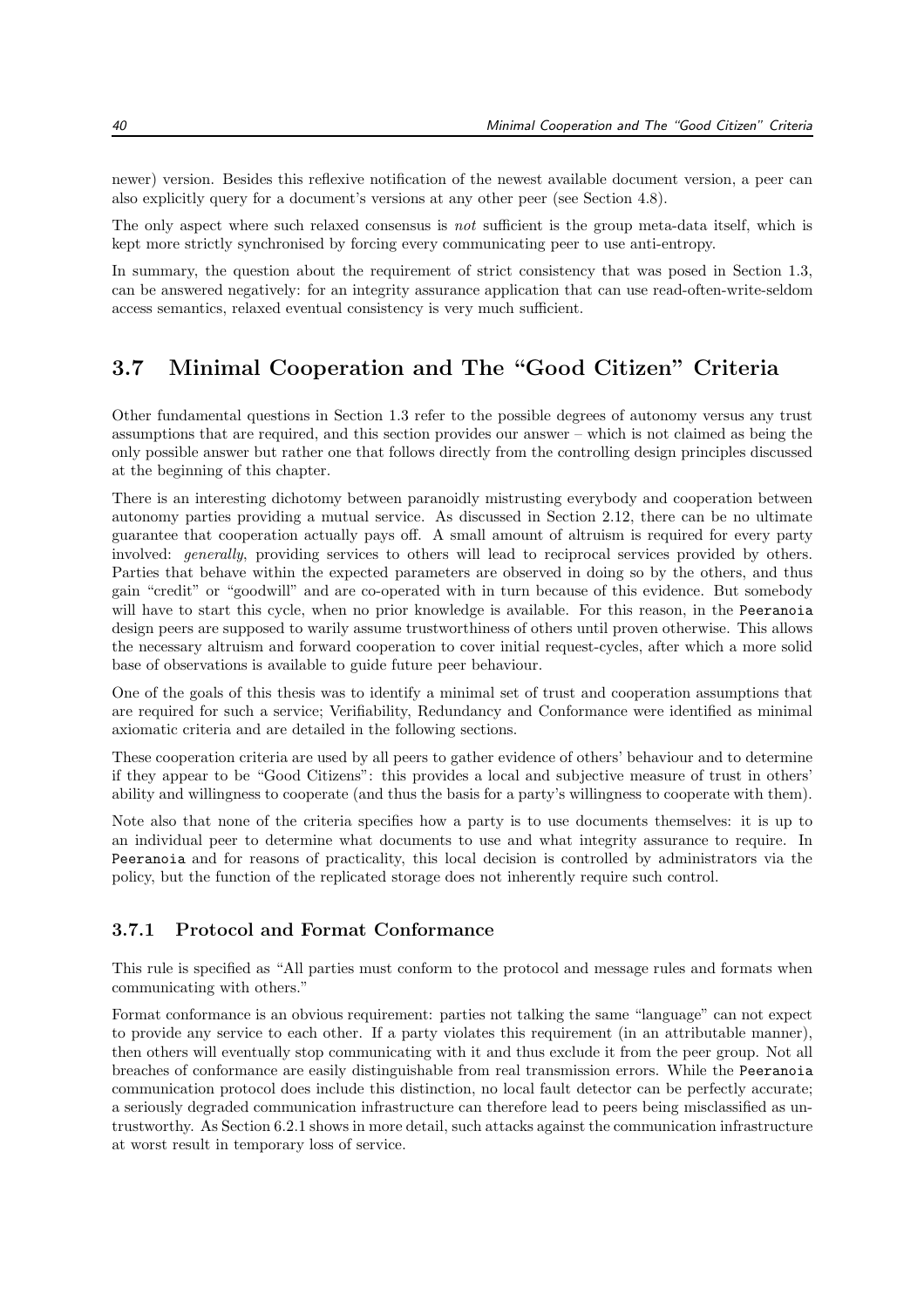This criterion is also intended to cover such basics as conformance to the agreed semantics of message types, replying honestly to requests and cooperating in the replication process, as well as conforming to the semantics regarding document versioning and lifecycle (see Section 4.2.2).

#### 3.7.2 Communication Redundancy

The redundancy criterion simply states: "Communication operations must be made redundantly to counter Byzantine failures, until the communication goal is reached."

This rule controls Peeranoia's communication behaviour to balance efficiency, robustness and survivability in the case of faults. The original solutions to the Byzantine Generals problem involve direct communications between all parties, which is clearly quite expensive communication-wise.

The Peeranoia design aims for a more flexible and efficient treatment of distributed consensus, which requires a delicate balance between the principles of Mistrust and Autonomy (see also Section 3.6). If a-priori trust in the involved elements is increased, a reduction of the "second-guessing" data exchanges during the distributed consensus gathering is possible, thus improving efficiency. On the other hand, being self-sufficient and not willing to trust any single entity requires high amounts of redundant verification and mostly direct communications, and thus reduces efficiency.

The overall goal is to allow the Peeranoia system to tolerate up to a fixed number of subverted parties, but without requiring fully meshed communications. Tolerance in the Peeranoia environment means that a document reaches all honest parties intact and with high probability. To enact this balance between between perfect consistence and minimal cost, the Peeranoia design uses the notion of a *survivability* threshold: this parameter describes how much parallelism is used during communications, and thus governs the number of subverted parties that can be tolerated.

To achieve such tolerance, all crucial messages must be sent redundantly and randomly to at least one more peers than the threshold. Otherwise random choice of peers can result in targeting only subverted peers who might all conspire to not forward the message.

It is worth noting that this parameter can be used very flexibly to adjust to one's needs. If utmost perfection is required, then the parallelism parameter can be set to the size of the group: thus the Peeranoia mechanism degenerates to one of the original solutions of the Byzantine Generals – with all the associated cost.

The redundancy criterion also implies the existence of a distinct communication goal, which when reached, allows peers to terminate operations or continue them with reduced redundancy. For document retrievals, this would be receiving a sufficient number of answers to provide the level of integrity assurance that is sought. For replication operations, the goal is either the document reaching the active state or having reached all peers. Other variants of these communication goals are analysed in Section 6.4.

#### 3.7.3 Verifiability

The verifiability criterion states: "All data distributed within the peer group or stored at the individual peers must be independently verifiable."

This criterion covers the secrecy and integrity of individual documents and subsequently defines what actions are to be taken to achieve these. In short, it requires peers to "stand up for their actions".

From the verifiability criterion we can derive the following corollaries:

Signatures: All data passed on to others must be signed by the party handling it. All data must also be signed initially by the originator, thus claiming ownership and responsibility.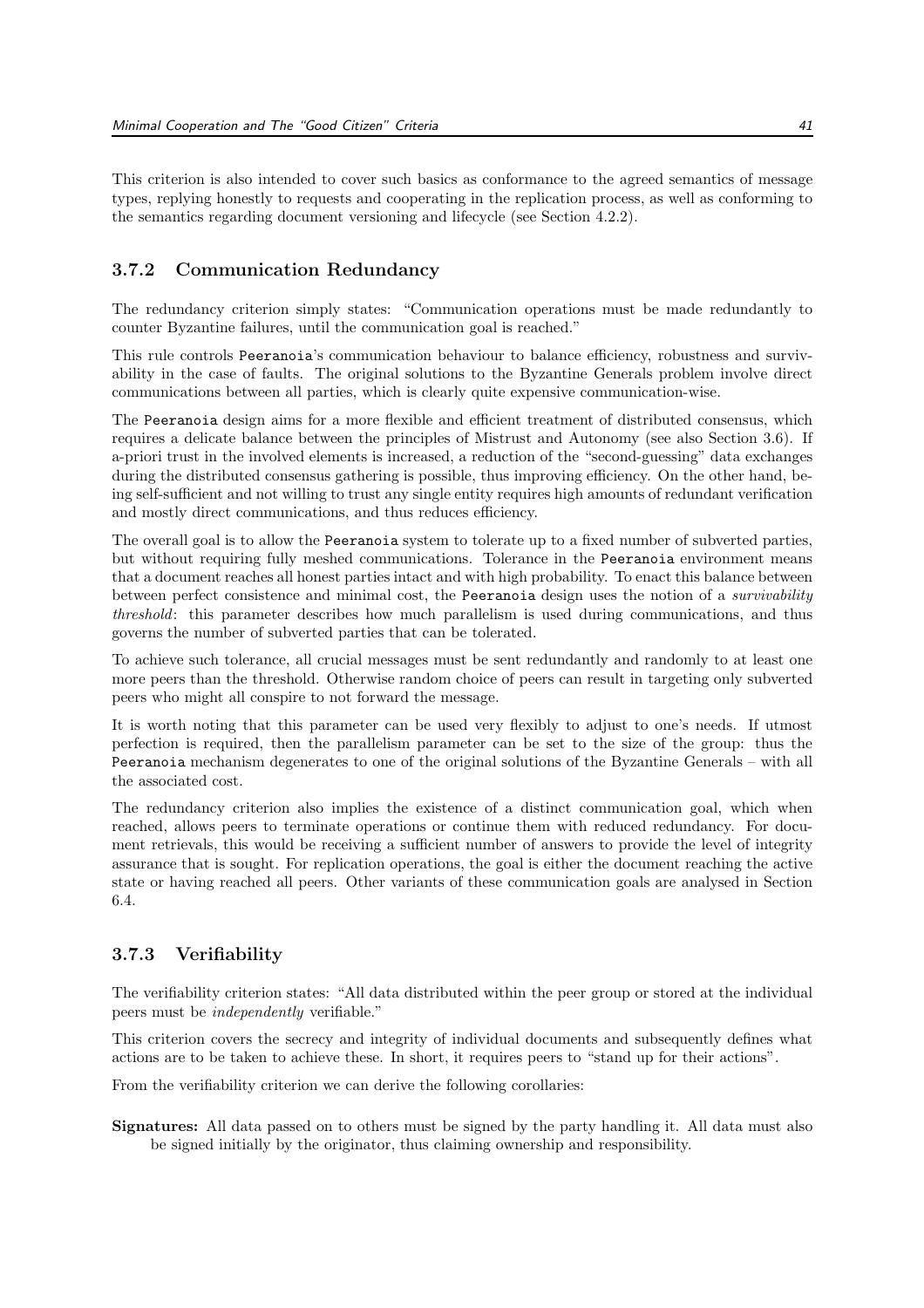- Signature Verification: Every party must check all signatures of a document before passing it onwards and must only pass it onwards if all signatures check out.
- Policy: All material passed on to other peers must conform to the policy requirements related to document origination.
- Penalties: A peer that sends a broken document to another peer must be treated as faulty and is excluded from further communication by the recipient.

The signature verification and the penalty corollaries are essential for a simple yet crucial reason: evidence is not transitive. Only an intact signature conveys any proof of the binding between data and signer identity. Conversely, a broken signature does not prove anything; lack of positive proof definitely does not equal a proof of the negation.

This means that receiving a document which does not match the (globally synchronised and agreed) policy does not allow the receiver to precisely determine the perpetrator of the tampering: is it the last party handling the document, or the one who allegedly produced the broken signature? The broken signature can not simply be accepted at face value because that would condemn the alleged signer unfairly, as anybody could have produced the broken signature.

Consider the example shown in Figure 3.1, where peer A receives a message from peer X that includes, among other valid signatures, one by peer F which does not match the content. A can act locally as the broken nature of the data is clearly evident to A and of course strongly implicates the sender X.



Figure 3.1: A message with broken signatures

However, A cannot forward this broken message any further, as that would produce rumours that recipients cannot verify. In the example, A attempts to send the message on to G. A duly adds its signature to the broken message, which unfortunately does not help G at all: if A is honest, this new message would indicate that F is faulty. However, if A is dishonest, it could have fabricated this "evidence" simply by tagging some random garbage with F's cryptographic identity to cast false suspicion on a possibly honest party F. In either case all that subsequent parties like G can be certain of is that A has sent this message, but whether it was fabricated by A or genuinely forwarded is no longer distinguishable.

The autonomy and mistrust design principles provide us with a simple but very strict solution for this situation: only independently verifiable material can be allowed to exist within the system, therefore only material that passes verification must be sent. If unverifiable material is received, then the sender is at fault and can be excluded from the peer group as in violation of the Good Citizen criteria.

The policy corollary deals with the responsibilities of a document originator: technically anybody can inject documents into the peer group<sup>4</sup>, but it cannot be allowed that anybody overrides or replaces data belonging to another party. The policy therefore provides guidelines about who owns what (in the sense of who may author or supersede documents, based on the document name). Also, versioning of read-once data requires that the version identifier be totally ordered; violating either of these requirements results in material on the network that is not verifiable (or at least not independently verifiable) and is therefore treated with exclusion of the violator.

<sup>4</sup>Actually everybody has to be able to offer documents onwards on behalf of others for efficient replication.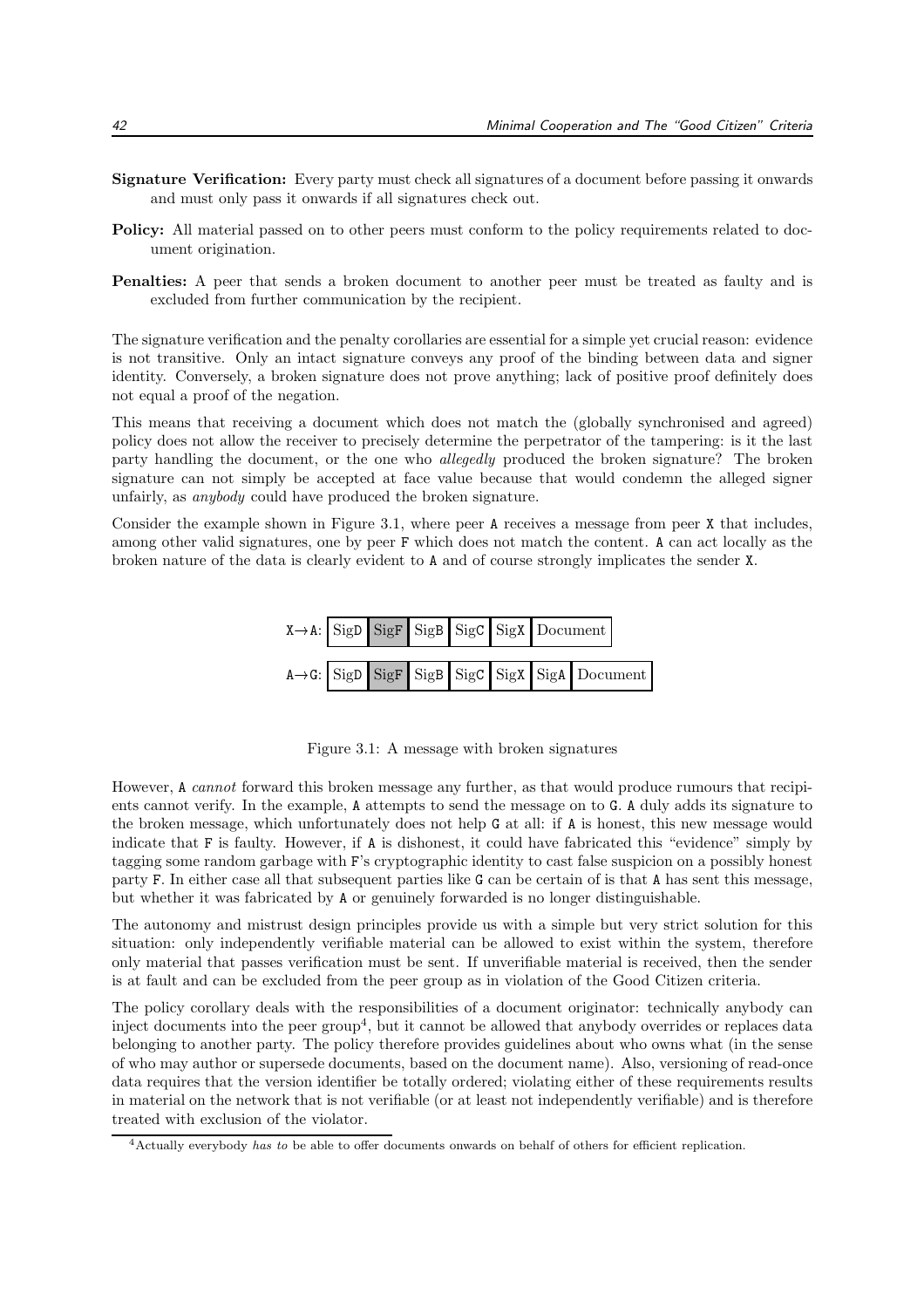## 3.8 Communication Fabric

The Peeranoia design, as described so far, resembles a federated altruistic cooperative with all decisions made locally and based on locally observable criteria only, which is very similar to classical P2P systems. Most other P2P designs take this ad-hoc federated localism to the extreme, with the actual fabric of the peer group not under any central control. As a consequence, in such systems a large amount of effort is spent dealing with the ever-changing composition of the group.

Such complete lack of control over the peer fabric is unsuitable in an FIC or other security-related setting, where some degree of trust is directly associated with particular peers' identities. A certain degree of persistence of the group membership and peer identities is required, because the services offered between peers are not anonymous and fully interchangeable.

As stated in Section 3.2, the overall goals of the Peeranoia system are two-fold: providing replicated storage and integrity assurance among peers. Examining these two components from a group membership perspective, it is clear that redundant storage could be implemented simply by replication only. There are mechanisms to allow the originator of a document to learn who else stores that document, and this is roughly the level of services provided in most classical P2P systems.

As such, the storage component of the Peeranoia service could migrate automatically between peers, but integrity assurance ties the identity and reputation of the assurer to the data, and is clearly not identity-independent.

A newly joining peer B cannot immediately stand in for peer A as the integrity assurances given by A cannot be transferred<sup>5</sup> into B's situation. It is therefore required to create a more tightly-knit group of peers that can form some level of trust in each other's cooperative operation; furthermore, an FIC setting implies the requirement of some level of human oversight.

Combining these observations, the design adopts global control of the fabric of the peer group, to be exerted by human administrators.

## 3.9 Document Scope

As mentioned earlier, in the Peeranoia environment all data is replicated and stored by many or all peers, which explicitly includes the originator of the data. Most of the replicated documents are of importance to the originator only, which is a consequence of the FIC setting that the design is geared towards: file baseline data is created and used by the same party. This data is of no concern to anybody but the involved party and its administrators, and thus of local scope.

However, group membership must be controlled globally, which implies one set of information of global scope. For simplicity, the design accomplishes this with a document that combines the list of cryptographic identities of all peers with the policy rules. This document provides all of the group meta-data.

That document must be kept in sync across the whole peer group, because it is part of the data that local decisions are based on. The simplest way to achieve such strict synchronisation would be to administer them out-of-band and manually, but considering long-term maintenance, this is neither scalable nor flexible enough.

As the design aims for higher flexibility without sacrificing overall robustness, document replication and integrity certification is applied to the group meta-data as well, treating it very similar to documents of local scope.

There is one crucial difference, which provides the necessary stricter synchronisation of the group metadata document: on every connection startup between two peers, both are required to perform an anti-

<sup>5</sup>Over time, B can duplicate another peer's work and thus become a replacement.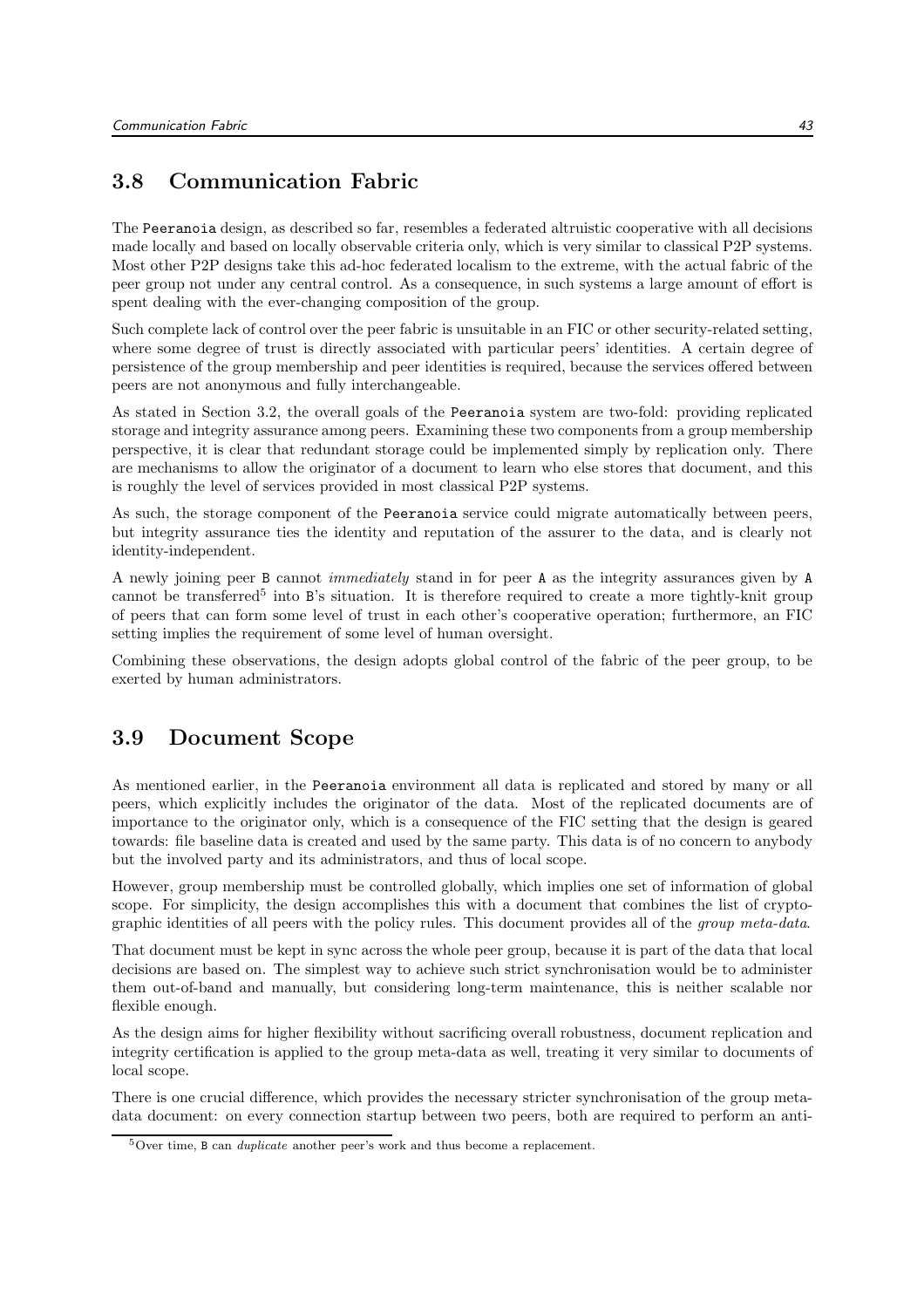entropy synchronisation of the group meta-data. This ensures that global-scoped documents converge strictly and in minimal time.

For documents of local scope there is no provision for such forced synchronisation, because eventual consistency across the peer group is sufficient for such documents. In this manner, maximum flexibility is gained from in-band handling of the group meta-data while limiting any negative effects that temporary inconsistencies of the meta-data could pose for the overall operation of a peer group.

## 3.10 Summary

Peeranoia's overall goal is to improve FIC applications by extending the local horizon to using a group of others for better integrity assurances. This is achieved by introducing cooperation among independent parties to provide a service among the parties, but conflicting design directions must be balanced. For example, maximising robustness comes at the cost of high complexity, communication overhead or extensive trust requirements.

To perform this balancing, the requirements of an FIC application have been explored to isolate a set of design principles that supports the overall goal. As design principles we identified Autonomy, Simplicity and Mistrust, and a discussion of the consequences of each was given.

A strong need for autonomy is a consequence of expecting to operate in decentralised environments and using public communication networks. Extensive Mistrust is a requirement for any kind of IDS functionality, and mistrusting data and others implies the extensive use of cryptography and ongoing verification of every observable activity that is related to the overall function. Simplicity is a fundamental guideline of successful engineering, and permeates almost all choices made in the development of Peeranoia.

From these three principles, we derived behavioural specifications for all the elements of the Peeranoia system: independent peers provide replicated storage and data integrity assurance to each other, human administrators are in charge of controlling peer group membership, restrictions and privileges of peers and extra integrity assurances for important information.

These specifications form a minimal set of "Good Citizen" criteria and describe the minimal amount of trust a peer has to place in others for the overall Peeranoia service to work. The criteria mandate independent verifiability of any replicated data, redundancy of communications to provide robustness in the face of arbitrary failures and protocol and format conformance. While not claiming that these specifications are the only way of achieving the overall goals, the Good Citizen criteria were direct consequences of the particular design principles.

Subsequently, more precise requirements for the data that is exchanged between parties have been developed. Most importantly, the use of digital signatures created by every peer handling a document is mandated. There are some limitations related to what information can be exchanged, because negative evidence is not transitive.

Finally, the need for balancing autonomy and human oversight has been discussed, especially in the context of providing operations that involve a notion of trust. Contrasting classic P2P systems and the Peeranoia communication infrastructure has shown that human administrators should be in charge of group membership changes. Flexibility is gained by using the same document replication mechanisms for group membership information, with the crucial difference of requiring stricter consistency for this group meta-data.

It remains to be shown, how these high-level characteristics can be translated into detailed specifications of the interactions between all the elements of the Peeranoia system. In the following chapter, the foundations provided by the chosen design principles are refined into a precise architecture of our design.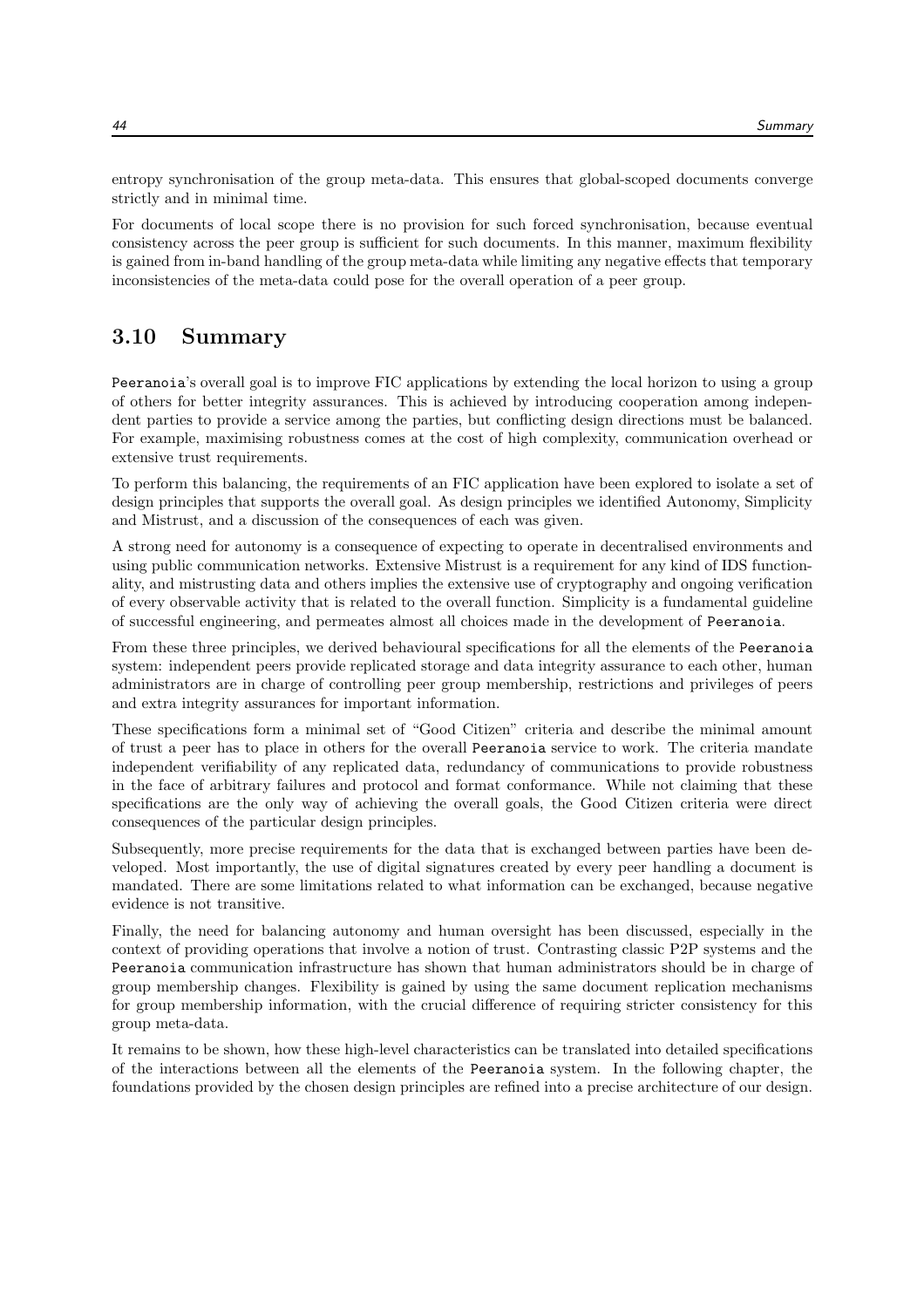## Chapter 4

# Design Details

After exposing the design philosophy in the previous chapter, we now turn to the details of Peeranoia's design. While the main characteristics follow directly from the overall goals and the trade-offs depicted in the previous chapter, there are some very important aspects of a more concrete nature which require a detailed coverage.

## 4.1 Environment and Principals

Conceptually, the Peeranoia system consists of the following elements: the Peeranoia software application, a group of peer computer systems, each of which runs the application, a communication protocol used for data exchanges between peers, and human administrators who control some aspects of the overall behaviour remotely.

The over-arching single entity is the peer group, consisting of any number of individual, independent peers. A peer in our environment is defined as a computer system which has the Peeranoia application installed and active, and which cooperates with the other peers to provide replicated and integrity-assured storage to every member of the group.

Administrators are required for purposes of general oversight and, in the course of that control, need to interact with the peer group occasionally. For this purpose, they are supposed to use computers that are not part of the peer group: as administrators have privileges beyond the capabilities of peers, their cryptographic identities are more threatened by a potential intrusion and their key material should therefore not be stored on machines that are susceptible to security breaches. Nevertheless, the computer systems used by administrators will need to have the Peeranoia application installed and available, because administrative oversight is performed in-band, using the same communication mechanisms and protocols as the P2P exchanges between peers.

The Peeranoia application executes within the context of an existing operating system: the application expects primitives for file access, network communication and cryptographic operations to be provided by the operating system. The application design is not specific to any particular operating system, but depending on which asymmetric cryptosystem is employed, may require a multi-tasking operating system.

From the operating system's perspective, Peeranoia is a non-privileged, non-interactive, permanently running application which needs to accept and initiate network connections with others, and which requires access to and control of a certain amount of local storage. The application performs a single peer's part in managing replicated storage among peers, and provides access to the integrity-assured data to a consumer, which is generally an FIC program that also operates on the particular computer system.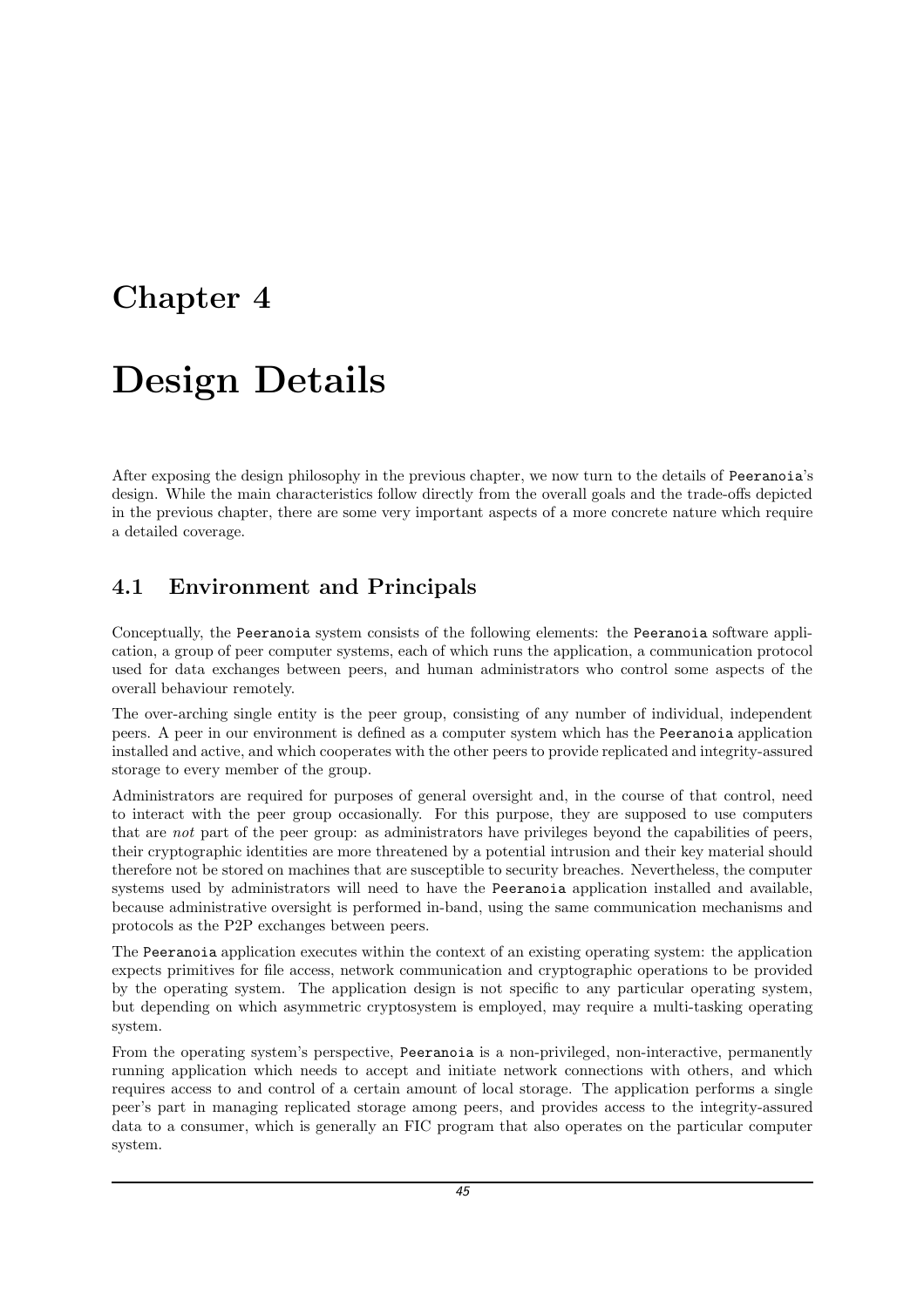## 4.2 Documents

The object of the overall Peeranoia system is the replicated and integrity-assured data that peers inject into (and request from) the peer group for cooperative storage. Data is controlled at the granularity of an individual document: data that is created by any single peer which chooses a unique name and version for this document.

There are two basic classes of documents: the group meta-data and *ordinary* documents, which encompasses all other documents (including administrator alerts). The difference is the global scope of the group meta-data versus the originator/local scope of others.

All documents are fixed-size and write-once, immutable once generated. The content of documents is unrestricted and for ordinary documents, it is suggested that such documents are made opaque to all peers replicating them (except for the intended user of the data): as discussed in 3.9, most data is of importance only to the originator and thus would be asymmetrically encrypted for this originator. Administrator alerts would be either encrypted to all administrators or be in clear text. The group meta-data clearly has to be available to every peer and is not security-sensitive; therefore it is not stored encrypted. The document opacity for ordinary documents is optional and does not affect the operation of the distributed storage system at all.

Every document has a single content blob and one set of document meta-data. The meta-data consists of addressing information (name, version), size and a signature block. The signature block of every document must at least contain the originator's signature, which spans the document and all its metadata (except the signature block itself). This mechanism is employed to provide a strong binding between document content and its name and version.

The document meta-data is bounded in size by the size of the peer group. Because of the strict binding between document meta-data and content, most operations related to document replication can be designed to utilise the meta-data only. This has resulted in improved communication efficiency, because the actual document content (which is not necessarily limited in size) only needs to be exchanged very rarely.

During the replication operation, documents acquire signatures from all peers replicating the document and, optionally, from administrators vouching for the document's provenance. This is the only supported operation that modifies a document or its meta-data.

#### 4.2.1 Namespace

Addressing documents by name obviously relies on unique names. Unfortunately, determining the global uniqueness of a name for a group of independent parties involves executing a distributed consensus operation and is therefore prohibitively expensive.

The Peeranoia approach to this issue was driven by practicality and simplicity: in most cases, cooperative heuristics allow for a reasonable compromise between full local independence and global uniqueness requirements.

For ordinary documents, the name needs only to be interpretable to the user of the data. Therefore, a simple naming scheme that includes the peer identity in a document name would suffice. Global data obviously needs to be associated with permanent global names, but in our system there is only one document of this kind: the name peerlist is reserved for the peerlist and policy document (see Section 4.3).

Apart from that reservation, the Peeranoia design itself does not rely on any particular naming scheme. However, it is suggested that a namespace partitioning scheme is used, which incorporates the originator's identity in some form into a document name. This is most beneficial for practical formulation of a policy (discussed in Section 4.4).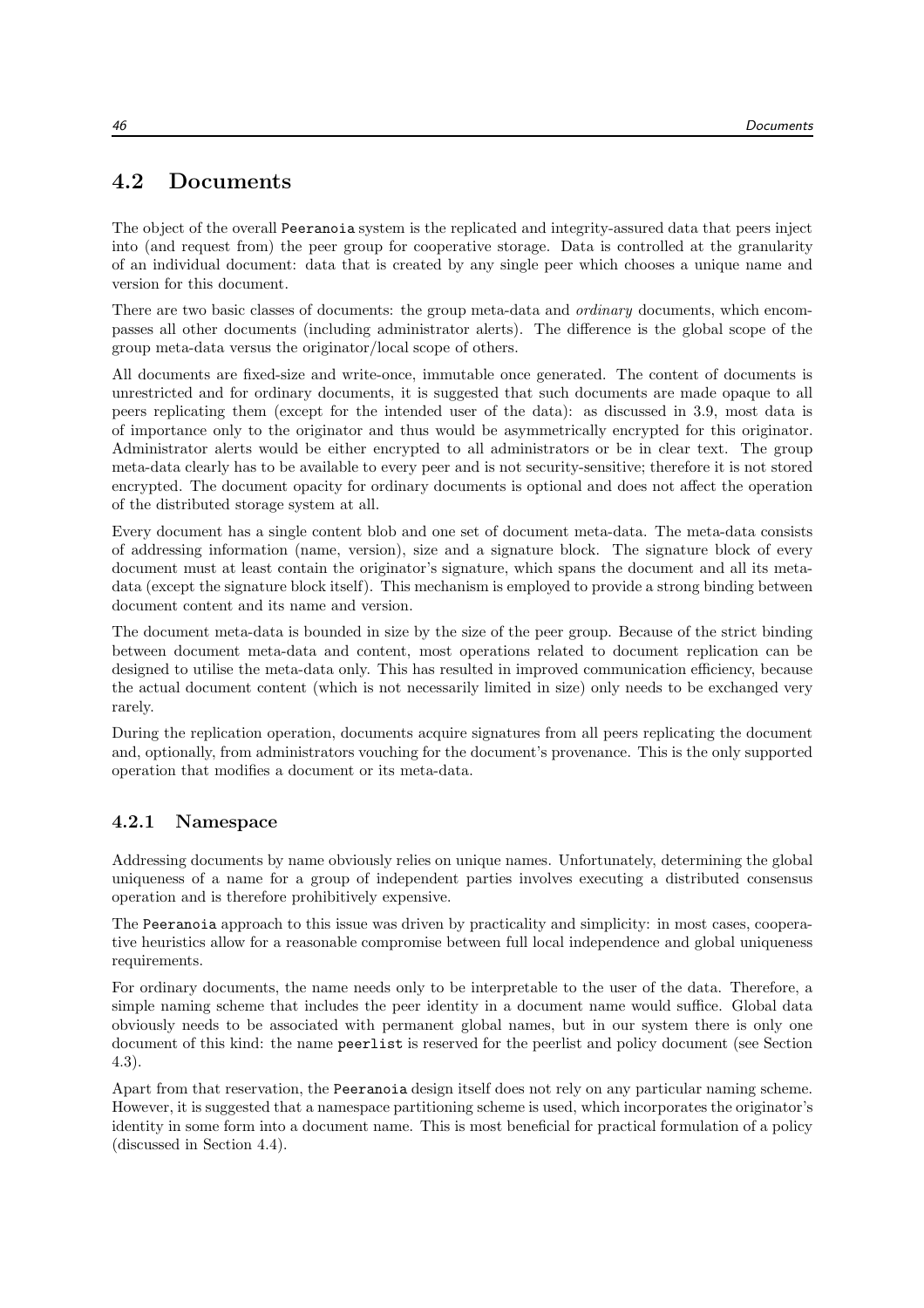### 4.2.2 Versioning

In Peeranoia, every name is associated with a sequence of immutable versions of a single document. A document name clearly associates exactly one object with the name, but versioning suggests multiple data objects per name: therefore, globally unique addressing is performed using a combination of document name and version identifier.

In order to provide robust integrity assurance, it is necessary to limit the possible operations on a document: for example, it cannot be allowed for anybody to "rewrite history" by modifying old documents or inserting documents that predate current ones as that would be a major vulnerability, which allows an intruder to wipe the traces of the intrusion. Section 4.9.2 describes the exact anti-entropic mechanisms used to counter these scenarios.

Therefore, the design of Peeranoia was deliberately limited to write-once documents, but practicality of course dictates some means for keeping related documents in a time series to share part of the identifier (the name).

The version indicator of a document is numeric, with at least a total ordering defined local to the originating node for ordinary documents and a total ordering that holds globally across the group. In other words, the version must be unique and reflect the creation time of a document version (but only in relation to its prior versions); conceptually it falls between a timestamp and a revision identifier.

The version identifier consists of two components, the local time and the originator's cryptographic key identifier (or any other unique id of the originator). The local time component serves as monotonic increment to ensure that newer documents are actually accepted by the storage system, whereas the peeridentifier component serves to break (unlikely) ties between multiple parties choosing to inject conflicting documents with the same name at the same time. As Peeranoia does not require any particular naming scheme scheme, namespace partitions could be overlapping, which would make inadvertent conflicts possible if only the local time at the originator is used for versioning.

The versioning scheme requires that local time at all parties must increase monotonically; we refer the reader to [76] for a discussion of how to implement negative time adjustments without violating this requirement. Note, however that there is no need for a globally synchronised time in the Peeranoia environment: the vast majority of documents are ordinary ones, i.e. of local importance only, and therefore only locally consistent time is required for correct versioning. On the other hand, there are but a few documents of global nature, all of which are administrator-originated and controlled. Furthermore, even those only need a new version greater than the old one, so that choosing the maximum of observable, consistent timestamps and last version would clearly suffice<sup>1</sup>.

#### 4.2.3 Document Lifecycle

Subject for policy restrictions, any peer can create and offer documents to the group for replication, but storage space is limited and historic data, in particular in an FIC environment, is of little interest.

For obvious reasons, direct overwriting of any existing document is not supported in the Peeranoia design, but obviously some means for phasing out data over time is required. Also, not all data can be used immediately after replication: human supervision is necessary for material of crucial importance for an IDS application.

These considerations clearly suggest three distinct states of a document: pending, active and superseded.

- pending: A document that has been offered to peers for replication, but which does not yet fulfil (all) policy requirements for an active document.
- active: An active document fulfils all policy requirements and can be used in an actual operation on data.

superseded: A document is superseded when it has been replaced by a newer active version.

<sup>1</sup>Note that human oversight is crucial here, as an adversary could trick a fully automated procedure into a runaway clock situation, if the maximum of observed timestamps is used for forming a new version number.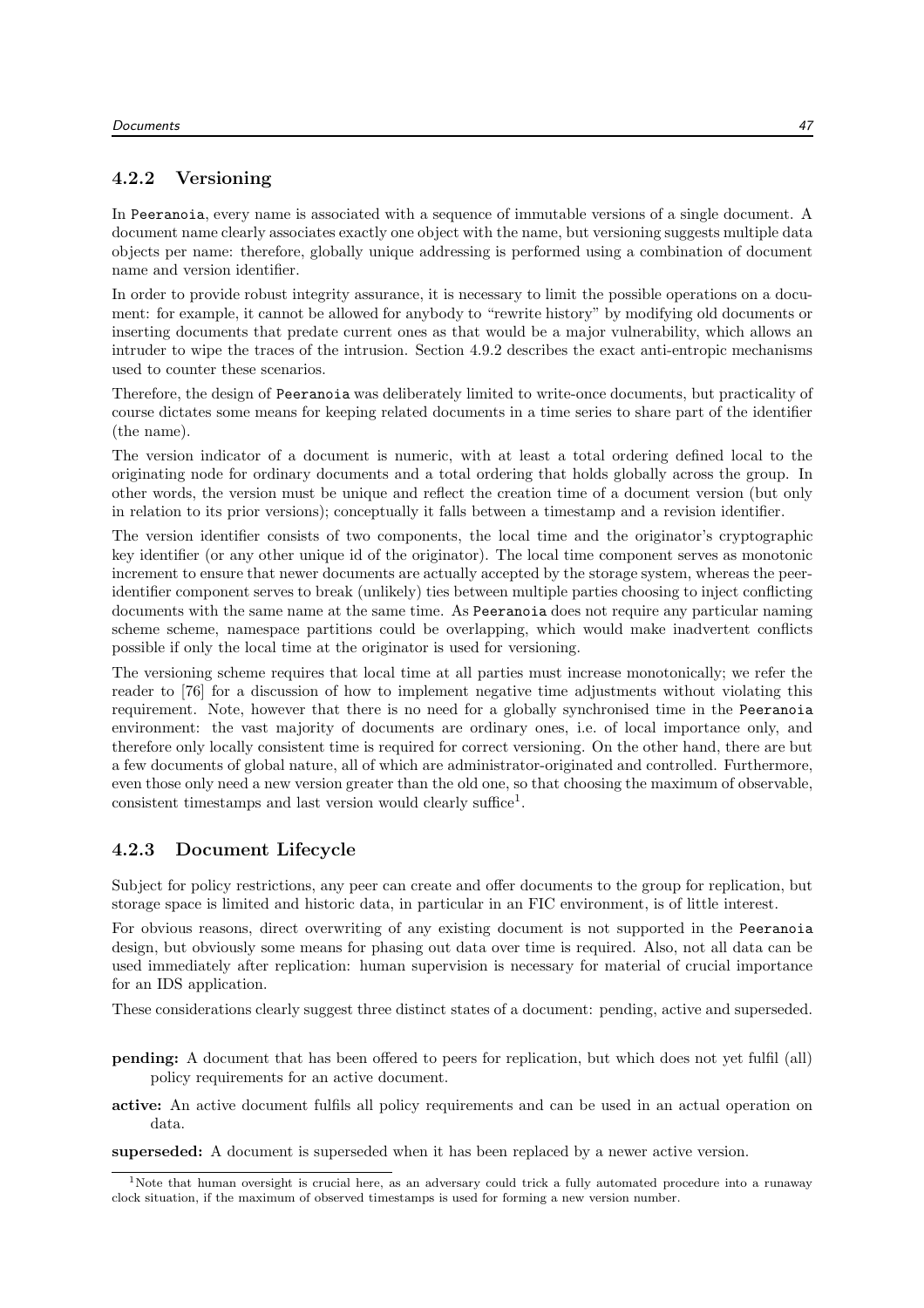Figure 4.1 gives an overview of the possible state transitions.

To effect these state transitions, only three operations are required in the Peeranoia design: a new document version can be created, it can be offered for replication and gain integrity assurances, and it can be superseded by a newer version.

The document states are controlled by a document's replication and signature history and the policy. This data is used as a local metric of integrity assurance: every peer uses its set of signature information of a document to determine the document state. Local interpretation of such a metric is sufficient for dealing with ordinary documents because of their local scope.

A newly created and inserted document is in pending state until it has acquired sufficient signatures for the transition into active state, after which the intended user of the data is free to operate on it.

In a security-critical FIC environment, where file fingerprint databases are replicated using Peeranoia, human confirmation is required before that new fingerprint data can be used to classify files as untampered: the document therefore must not become active unless a human administrator has vouched for its safety. This control of the transition to activeness is performed using a suitably selective document policy.

In general, most documents will require more than just the signature of the originator to be considered ready for use, and therefore a mechanism for upgrading a document's signature set is required. For simplicity, this is combined with performing attack-resistant replication: whoever receives a document verifies its integrity and then generates a signature of his own; afterwards the document is offered to others with the augmented signature block.

This mode of signature acquisition works also for administrator confirmations: any administrator tasked with the control of a document individually verifies the authenticity and legitimacy of the document and confirms by signing and redistributing. In time, the new information will have been distributed sufficiently through the peer group to allow all peers to classify the document as active.

Peeranoia is meant to be an application that is running for long periods, and a means of phasing out old data safely is required. To this end, the design incorporates but one destructive operation on a document, which is to supersede it with a newer version. To replace a document version, a document with the same name but a newer version is generated and inserted into the distributed storage system. Replication and integrity certification takes place, and as soon as this newer version becomes active, the old one is no longer interesting and enters the superseded state.

Superseded material can be removed safely by any peer that is storing it; the overall goal is to have only one version of a document in storage most of the time (i.e. when not transitioning between versions), but there is no mechanism for enforcing this, nor is this enforcement desirable: instead it is expected that not every peer will do this garbage collection and thus a service of ever-ongoing history like Publius or the Eternity Service can be provided easily. This lack of explicit deletion mechanism can also improve robustness in the face of administrator corruption: if independent "watchdog" peers do not purge old versions, then traces of administrator activities within the system stay available and provide an audit trail.

The superseded state must only be entered when a newer version of a document reaches the active state, not just when the document springs into existence. This is to ensure that no untrusted or marginally trusted version can overwrite a document. Until a version of a document is superseded, a peer must offer all available versions of the document on request. This means that at any time there can be multiple pending versions in circulation, but at most one active version.

Eventually, some version will become active and at that point all previous versions (active or pending) will enter the superseded state and can be removed to free storage resources. Orphaned documents, where the owner has been removed from the peer group<sup>2</sup>, are always treated as superseded documents.

<sup>2</sup>As peer removal is strictly controlled by human administrators, this handling of orphaned documents does not pose any denial-of-service threats.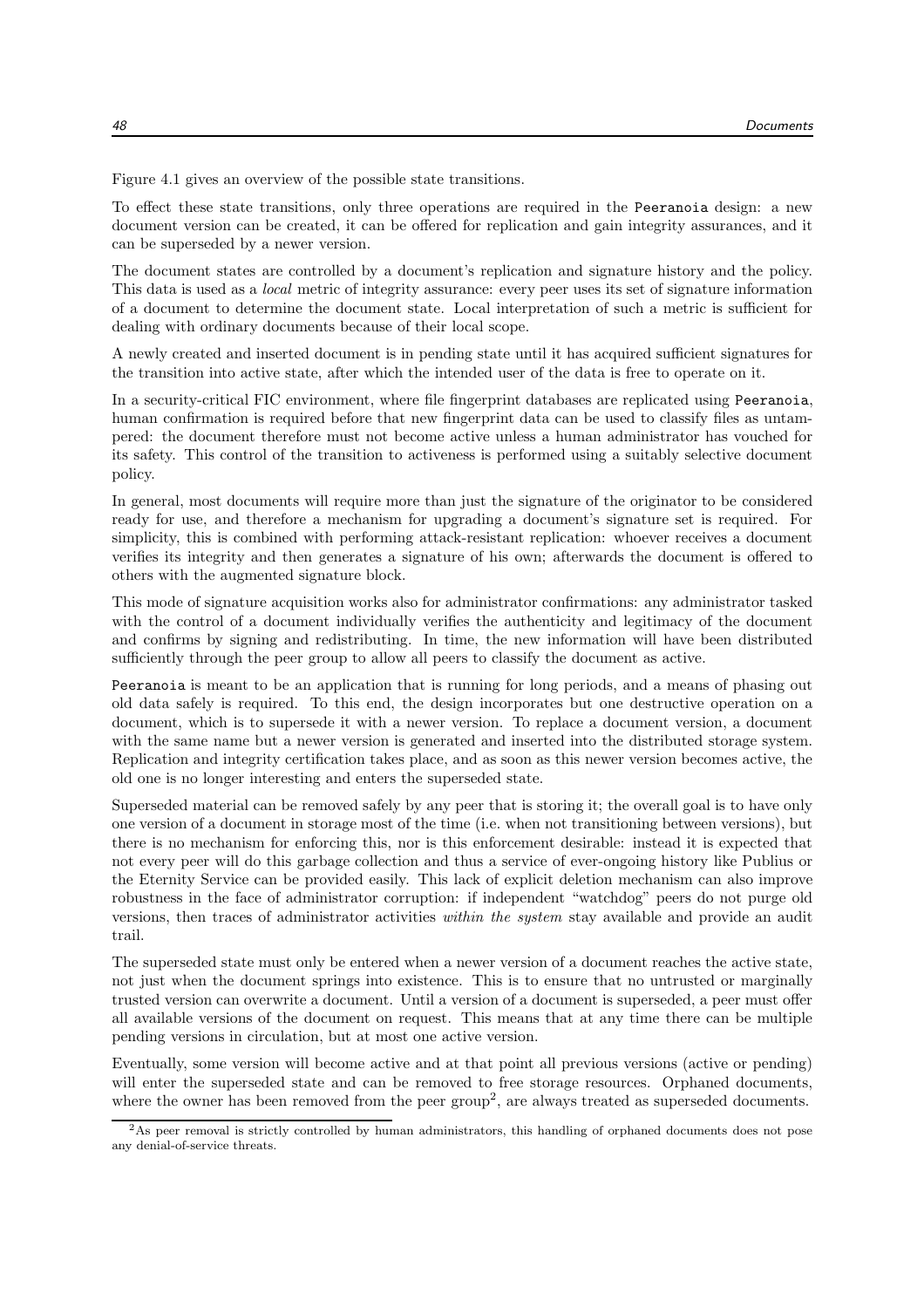

Figure 4.1: Document Lifecycle

## 4.3 The Peer List

An infrastructure with semi-static group membership was chosen for the design, and therefore every party in the Peeranoia system needs knowledge of the involved parties and the document rules; this group meta-data comes in form of a peerlist and a policy document, the latter of which is described in Section 4.4. The peerlist consists of the cryptographic public keys of all peers and serves three purposes:

First, it strictly describes the group membership: only parties whose keys are present in the peerlist can partake. Second, it provides a rudimentary PKI in form of the list of keys themselves. Third, it binds network identities to keys so that peers can authenticate each other and communicate securely.

For our research implementation PGP keys are used, but the design does not mandate a specific class of asymmetric cryptosystem at all: any cryptosystem that supports self-signed keys and attaching a minimal amount of free-form information with the numeric key data is suitable. All keys are required to be self-signed to avoid tampering with the key data.

The peerlist document consists of the list of keys, with each key identifying the respective owner via an attached comment text: a permanent peer is listed by its network identity, while administrators are listed with their email addresses. The reason for this distinction is that administrators should not be doing their work from permanently involved peer machines because of their higher privileges; they are therefore treated as temporary peers who can initiate communications with other peers but are not partaking actively in the document replication procedures (see section 4.7).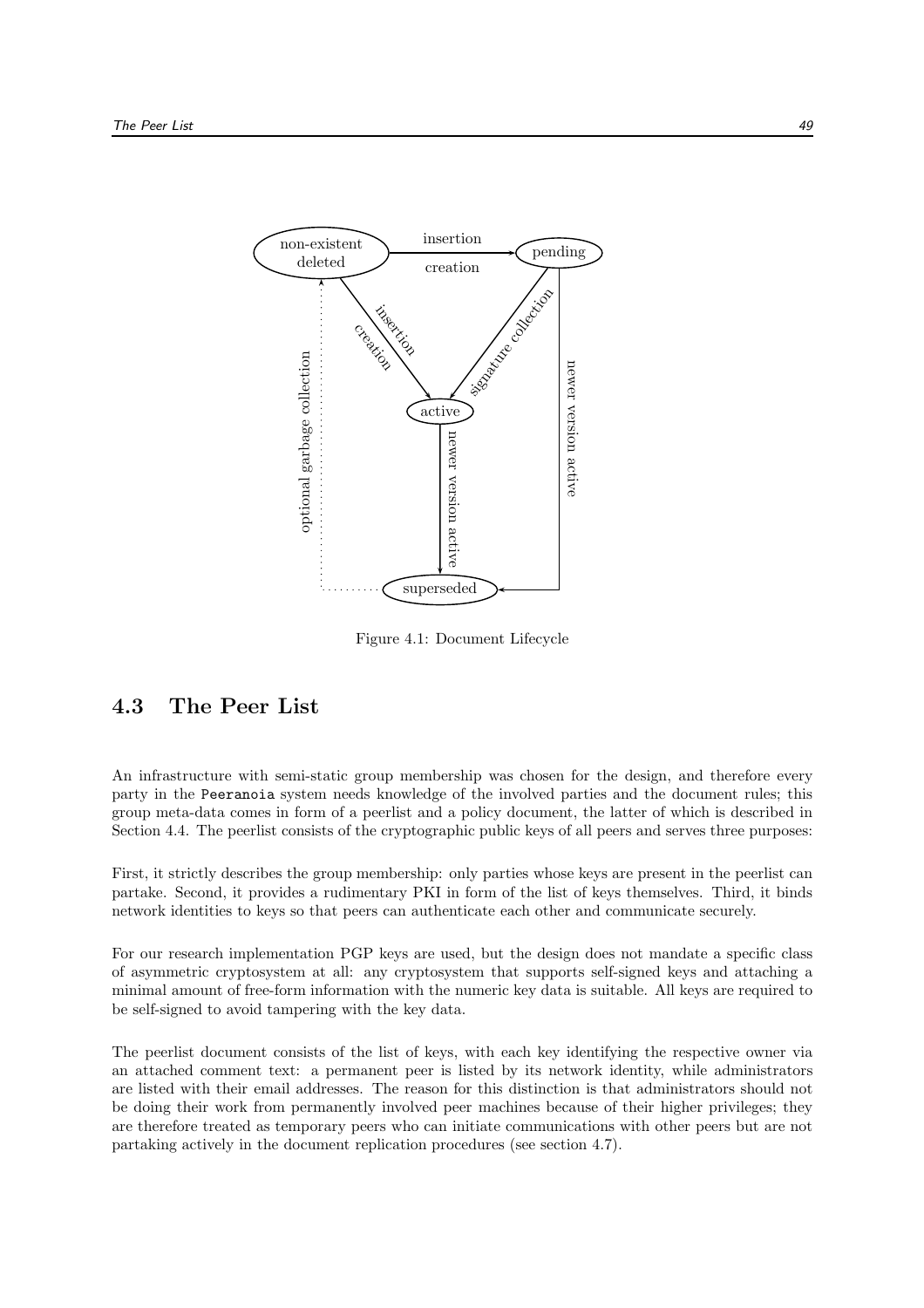## 4.4 The Policy Language

Not all types of data have the same level of importance and require the same stringent amount of replication and integrity assurance. To cater for such different levels, we incorporated a policy system into Peeranoia.

This policy system allows the expression of the administrator- and peer-signatures that a document must acquire to reach the active state. Besides controlling the transition into active state, the policy also serves as a means of regulating document authorship: every document in the system must have a valid originator-signature, which can be restricted to a set of particular peers in the policy. An exact specification of the policy language is given in Appendix A.1.

The policy expresses requirements in terms of three elements: a target specifier, a set of acceptable originators and a clause describing required subsequent signatures. The overall policy document consists of multiple such triples, with the first triple that matches the target document being applied.

The target specifier is a regular expression that is applied to a document's name. This aspect of the policy is responsible for the suggestion of namespace partitioning with peer name prefixes, as it simplifies specifying just what documents a peer "owns" (or has write-rights to).

The originator restriction is optional and gives a list of acceptable originators (by their key identifiers). This serves as a "write-protection" flag for documents. If present, then only documents with an originator signature from this list are accepted for replication by any peer.

In general, this restriction would be set to include the intended user/originator of a document plus some administrators, to allow them to supersede the peer's documents (e.g. in case of the peer being unreachable or dysfunctional for a long period of time). Insertion of an object by malicious adversaries would thus be prevented.

For alerts there would be no restriction, whereas the peergroup meta-data documents clearly require authorship by an administrator: a normal peer should certainly not be allowed to modify the group membership or the policy itself.

The third element of any policy rule are boolean formulas which operate on sets of peer key identities. The sets of keys can have an optional numeric quantifier to offer more precise control of evaluation of the sets: without quantifier, presence of any signature from the set constitutes logical truth; if quantifier  $n$  is present, then truth is defined as existence of at least  $n$  signatures from that set.

Using these elements, the policy language allows the expression of statements like "this document must reach 70% of all peers and be signed off by at least 3 of these human administrators or this single other administrator".

Clearly, such flexibility comes at a price: for example, it is trivial to formulate policy requirements that are absolutely unsatisfiable; being overzealous and requiring all peers' signatures prevents a document's activeness in the case of even a single unreachable peer and thus destroys robustness. On the other hand, letting crucial data become active without sufficient checks and balances could produce unintentional privileges for peers and so on.

The policy language is fairly crude and possibly over-expressive, and burdens the administrator with the need for precision, especially as it is at the centre of all decisions in Peeranoia. For example, the negation operator is very likely unnecessary and mostly included for completeness' sake and to provide flexibility for structuring a pool of administrators. Also note that the policy sets the minimal requirements for state transitions, but during the replication process usually most if not all peers' signatures are acquired.

The policy language provides support for controlling all three kinds of documents<sup>3</sup> flexibly. Some possible guidelines for specification of a policy are outlined as follows: ordinary documents like file fingerprint databases or a peer's configuration files can be set to be be less stringently guarded, i.e. with just one

<sup>3</sup>Peeranoia distinguishes between ordinary, global and alert documents.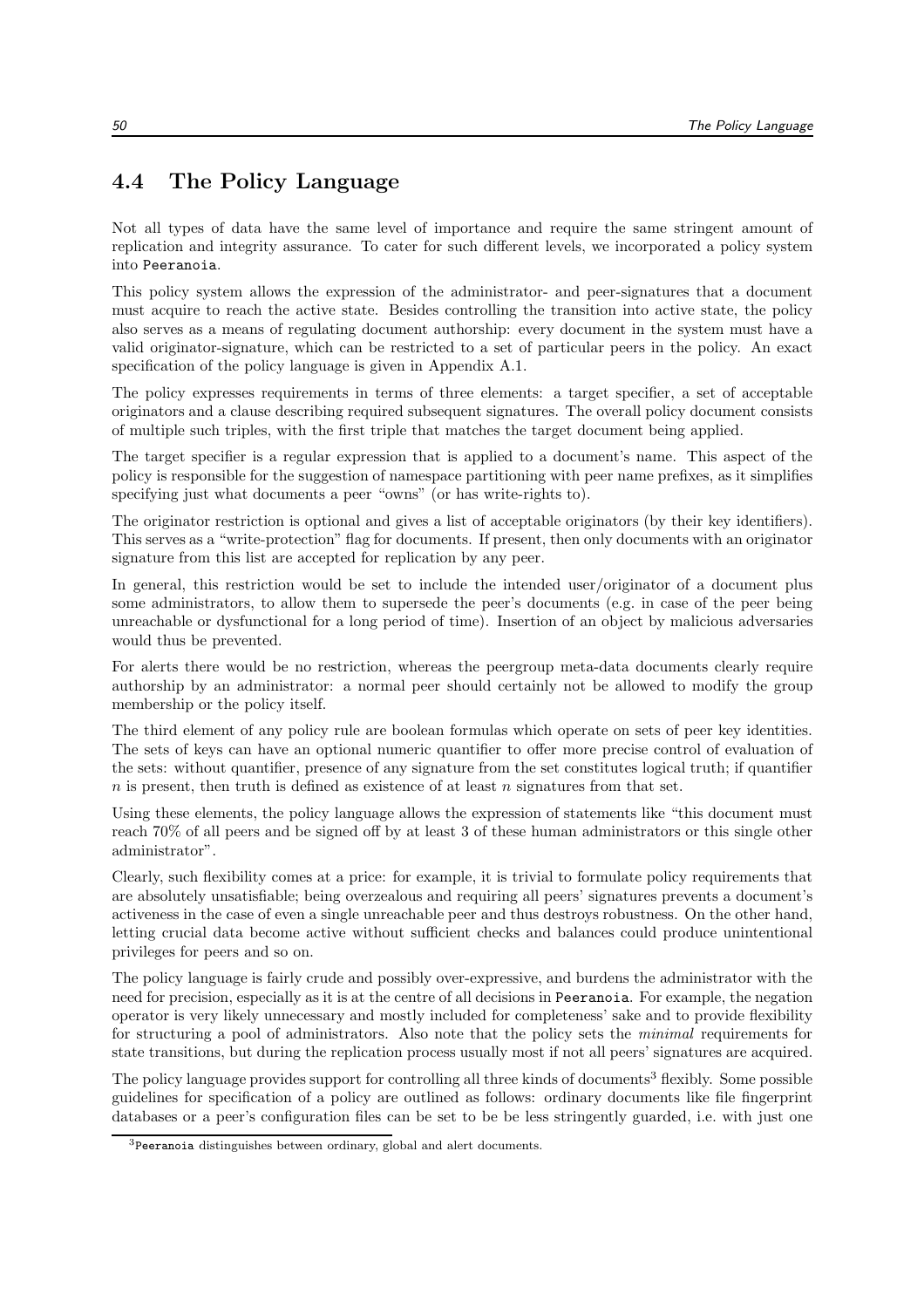administrator signature necessary for activeness. Alert documents should require only the originator signature.

The signature rules for global documents should require at least some administrator signatures, so that a rogue peer cannot supersede them. However, these documents should not only require administrator signoff but also a high degree of replication: if there was a dishonest administrator, he could create different "network pockets" that receive different documents. With a rule like "at least 70% of peers must have signed" the probability of such an administrator-induced network-split can be minimised. On the other hand raising the bar too high makes denial-of-service easier.

Conceptually, Peeranoia treats the policy just like any other ordinary document, to be transported inband, stored at every peer and subject to the different document states. However, the group meta-data documents like the policy must be treated slightly differently from from ordinary documents where the transition from pending to active state is concerned: unlike ordinary documents, where activeness on a global scale is not crucial, for the policy this is a more complex transition.

Updating a policy or a peerlist document presents some subtle problems: does the new policy have to be active in terms of the old policy or merely be self-consistent? If the old policy was broken and unsatisfiable, how can we ever override it? And which of the peerlists shall be used? What about adding new peers?

Because of this problem, the policy and peerlist are coupled to form the whole of the group meta-data in one document, and activeness is judged by the pending policy/peerlist's rules itself. As the policy and peerlist define who may do what, they need stricter synchronisation across the peer group: the communication protocol enforces this via anti-entropy on connection startup.

## 4.5 Trust Levels and Signatures

Reviewing related works in the areas of distributed consensus and integrity protection suggested an initial design where the document replication and any trust assurances are treated separately. In this scenario, replication would have been a very simple and inexpensive flooding operation similar to Usenet News[77].

Using such a history-based flooding mechanism, every peer that receives a document would add his entry to the history, retransmit that and stop further replication when the history shows sufficient diffusion of the document. The rationale for employing a history mechanism was to allow for an indirect flow of information, which can improve efficiency. With only direct exchanges between parties, every party must talk to every other party because nobody would know who else is still in need of this document. No information that is exchanged between two parties directly could have any transitive meaning to subsequent others.

A path header can provide a partial travel history of a document, and in a scenario with only benign failures this would be sufficient to control the replication. However, in the Peeranoia setting, arbitrarily malicious failures must be expected, and a simple, linear path listing does not provide us with trustworthy information if dishonest parties are involved. On the other hand, there is a definite benefit of minimising the required data exchanges, if a transitive transfer of knowledge is taking place. A means of integrity verification of the replication history is clearly required to resolve this conflict.

There is one aspect of Peeranoia where integrity verification is involved extensively already: providing document integrity assurance requires the involved parties to vouch for the document's integrity with some form of digital signature. While it is possible to treat replication and document integrity separately, it is obviously beneficial to combine signing documents for integrity verification with signing the document's history to prove that a party have received it, and this is exactly what the Peeranoia design evolved into.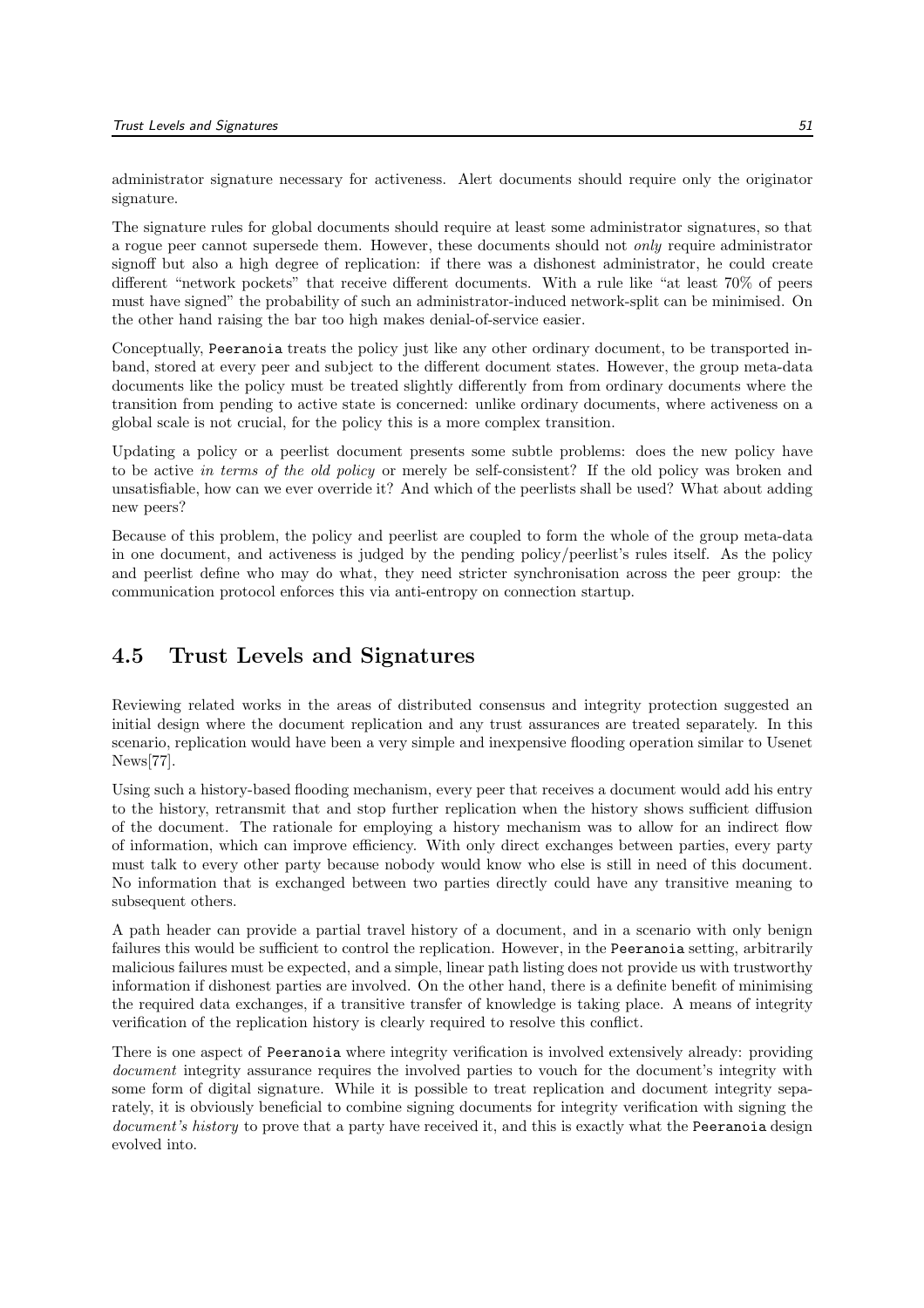This verifiable replication history allows fine-tuning the control of the replication process heuristically by targeting parties that have not yet signed (as far as a peer knows locally) and who is assumed to need this document; the details of this feedback mechanism are covered in Section 6.4. This also allows the detection of inactive or uncooperative peers over time: if a peer does not appear in the path history of a document despite having been contacted and offered the data successfully, then a problem may very well be assumed and an administrator would be informed. A similar benefit is gained when conflicting documents are received: the replication history tells a peer *exactly* who needs to be notified of said conflict.

The combination of distribution operation and integrity assurance collection into one procedure allows a vastly simpler communication protocol, which needs to provide only a single main operator that is used almost exclusively for all of the replication work. With this operator, a peer offers a document's meta-data to another party.

Overall this means that every party handling a document will have to sign it at least once. Also, in an FIC environment there is the need for human administrators to further certify important data as being acceptable, which the design provides by having administrators sign documents just like peers involved in the replication would do.

The replication history itself must be integrity protected to be trustable and thus of any value. Otherwise, any handler of a document could modify the path information undetectably and thus affect the decision basis of subsequent peers. In general, any method of cryptographically signing a document must take its meta-data into account to be useful. Following this approach, the Peeranoia design specifies that any party's signature of a document is to also cover the replication history as much as possible. In the next sections we discuss the challenges and details which pertain to this binding of document content and replication history.

## 4.6 The Signature Tree

The linear nature of the originally envisioned path history is at odds with redundant distribution which involves multiple disjoint paths for a document to travel. On further reflection, the term "Path" is rejected as imprecise because the information resembles more a tree.

If the transmission history of a document is collected as a series of peers who record their handling and who they got the document from, then initially a number of disjoint linear list of peers are created. Bearing in mind that data exchanges must be conducted redundantly for robustness and that peers decide on subsequent targets autonomously, at some point these lists will converge because of cross-talk between the lists. At this point, a merging of this converging list of lists into some compound data structure is necessary.

The most natural data structure here is clearly a tree that is rooted at the originator, with the parentchild relation defined as the initial reception of the document by the child, transmitted from the parent. This notion of a signature tree was influenced by OceanStore's mechanism for fragment verification (see Section 2.9), where integrity verification for storage fragments is required. In both scenarios, the stated and required outcome is that the receiver of a datum does not need to trust the sender but instead has a means to independently verify the correctness of the datum.

Consider this example scenario: R creates a document and replicates it to A from where it travels to B, then F and G. The originator also sends the document out via C in parallel, where an administrator D picks it up and certifies the document. This signature is sent onwards to F, where the two distribution paths converge for the first time.

Figure 4.2 shows this situation and the signature knowledge at peers F and D before the distribution paths converge. F now sees this secondary path of signatures, all important and disjunct from what it received so far. F must accept and use that path, otherwise the essential administrator signature will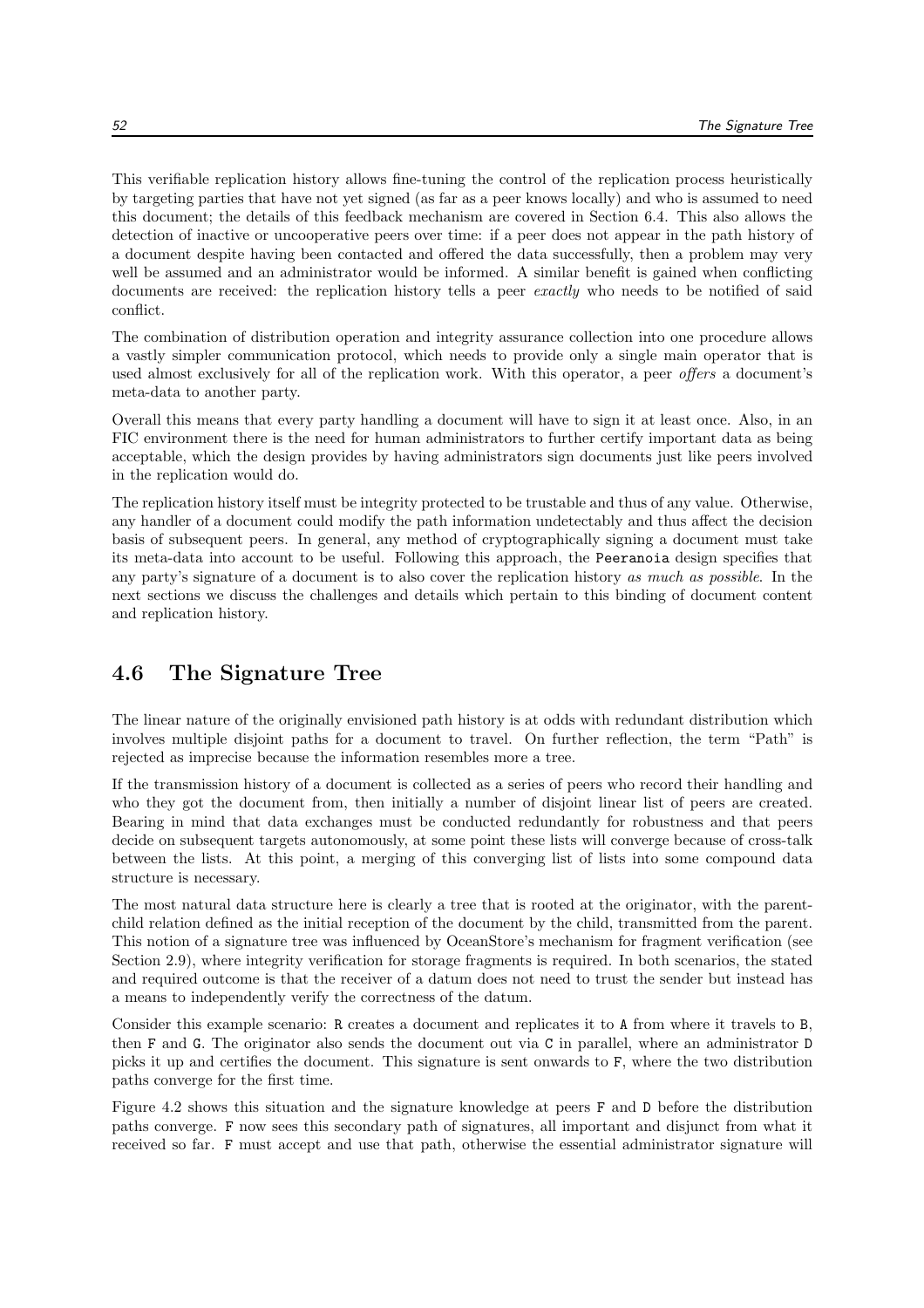be lost, and F also must pass this signature-path onwards so that other peers can gather the uptodate certification information. These requirements clearly indicate the need for a tree data structure.



Figure 4.2: Example Distribution and Signature states

The next interesting question is, what the individual records within the tree should contain: cryptographic signatures of the document, but what else? And how often does each peer have to sign?

The original signed solution to the Byzantine Generals problem requires that multiple linear overlapping signature paths be transmitted between parties and that the exchanges must include all parties, point-topoint and synchronously. In an unreliable real-world environment, this requirement is hard to guarantee and we are therefore looking for practical simplifications.

We would like to minimise the number of messages exchanged (and therefore to be verified), as well as the number of signatures a peer must produce, as signing cryptographically is a very expensive operation.

Ideally, we would like to sign a document once only, and from this, derive "verifiable rumours" for propagation which contain all the signatures received in the past in one exchange, and with every exchange as complete a snapshot of the signature state at the sender as possible.

Unfortunately we face a substantial problem here, as we would have to detect and counteract the possible lack of evidence: using cryptographic signatures limits the potential mischief of an adversary to not communicating data in total or part, but absence of a signature does not prove anything by itself.

In the classic Byzantine Generals problem, the absence of messages is detectable because of the strict timing guarantee for the communication medium and can be used as decision criterion, but this kind of guarantee can not be expected to hold for general-purpose packet-switched public networks: not receiving a message from a peer does not necessarily and immediately indicate malicious failure of the sending party. Also, the collapsing of signature exchanges we seek is necessarily in conflict with the mostly full mesh communication paradigm of the BG problem.

Therefore it is necessary to look for an alternative means of efficiently exchanging signatures with as much integrity protection as feasible. Unfortunately, the following negative result limits our efforts in that direction to a mere compromise.

Claim 1 In an environment of autonomous parties there can be no ultimate guarantee that the sending party is transmitting its known signature set completely.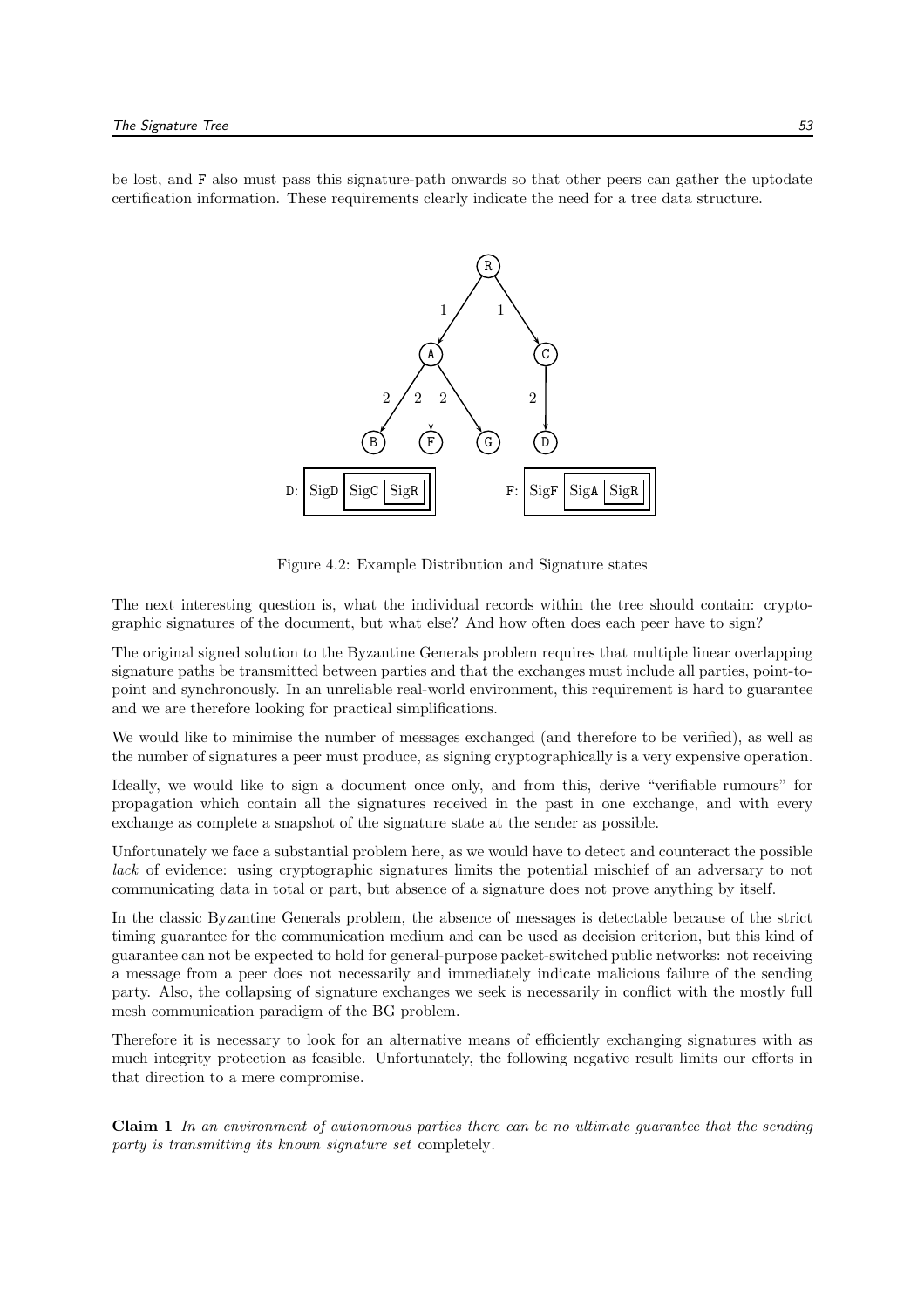Proof: The sending party has control over its communication, and can of course modify data in transit. Modification of data which is covered by the sending party's signature, is not detectable as the sender can always re-generate the signature to match the data. Material that is covered by signatures of other parties is not modifiable without detection, as the sender cannot fake other parties' signatures; however, the signatures themselves are only *inert* data. The lack of synchrony requirements in the Peeranoia environment results in unordered events, and thus without means of inferring from local knowledge only that a peer must have received information previously which it does not propagate onwards.  $\Box$ 

In short this means that feigning ignorance consistently cannot be detected without a governing superstructure. If absolute certainty was required for a peer not sending curtailed data onwards, then distributed consensus would be necessary for every single signature exchange. This would effectively reduce Peeranoia to strictly sequenced state-machine replication, negating all benefits of relaxing consensus.

In the following we discuss a few possible approaches to binding signatures more closely and finally present the detailed design chosen for Peeranoia.

### 4.6.1 Signing Once Only

Signing a document just once at initial reception leaves the problem of how to distribute the signatures attached to a document. The simplest way of representing such a set of signatures is a list, but this does not bind the signatures together transitively and it is very much prone to tampering: a corrupt peer can simply strip individual signatures from the list before propagating the document onwards, and such behaviour can not be proven independently if it is done consistently.

Therefore the simple list is extended to generating overlapping signatures, once at first reception, which offers increased tamper-resistance: signatures within the overlapping sequence can not be removed by themselves, as the enveloping signatures later in the sequence would be invalidated. A malicious peer would have to remove all signatures down-sequence of a signature it wants to remove.

But how much overlap is feasible? As mentioned earlier, the ideal result would enclose a complete snapshot of a peer's state if possible.

Claim 2 The goal of signing only once is not compatible with a signature representation that contains the full signature state at the sender.

Proof: We construct a trivial counter-example that starts out with a linear forwarding of offers and leads to unresolvable conflicts.

Assume an originator R sending a document to A, who signs it and sends it onwards to C, who hands it to D. A linear distribution is not in any way fail-safe because it is not redundant enough, therefore R also sends to F in the first step, who happens to forward the offer to C where it is received after all previous offers. This state of affairs is shown in Figure 4.3, together with the signature states at peer C after the second and fourth offer.

Up to now, everybody could easily verify the chain of signatures, but now C has the problem of deciding what to do with the offer from F. This offer is consistent by itself and the signatures it contains (SigR and SigF) verify correctly. C needs to merge in these signatures which were learned after it created its one and only signature. Also, C is supposed to provide the strictest possible binding of all signatures for further offers that it sends out.

The goal is to keep the signature block small, containing just a single signature by every peer. To this end, we assume that only one signature per peer is present in a signature set.

Assuming that C has a method to re-sign the merged tree after incorporating F's offer, the signature SigC' as shown in Figure 4.3 is created. This is passed to E, who signs and offers it back to D where the conflict becomes evident. D has received two signature sets, each in itself consistent but incompatible and unmergeable: different signatures by C are present in each offer. Figure 4.4 shows this situation.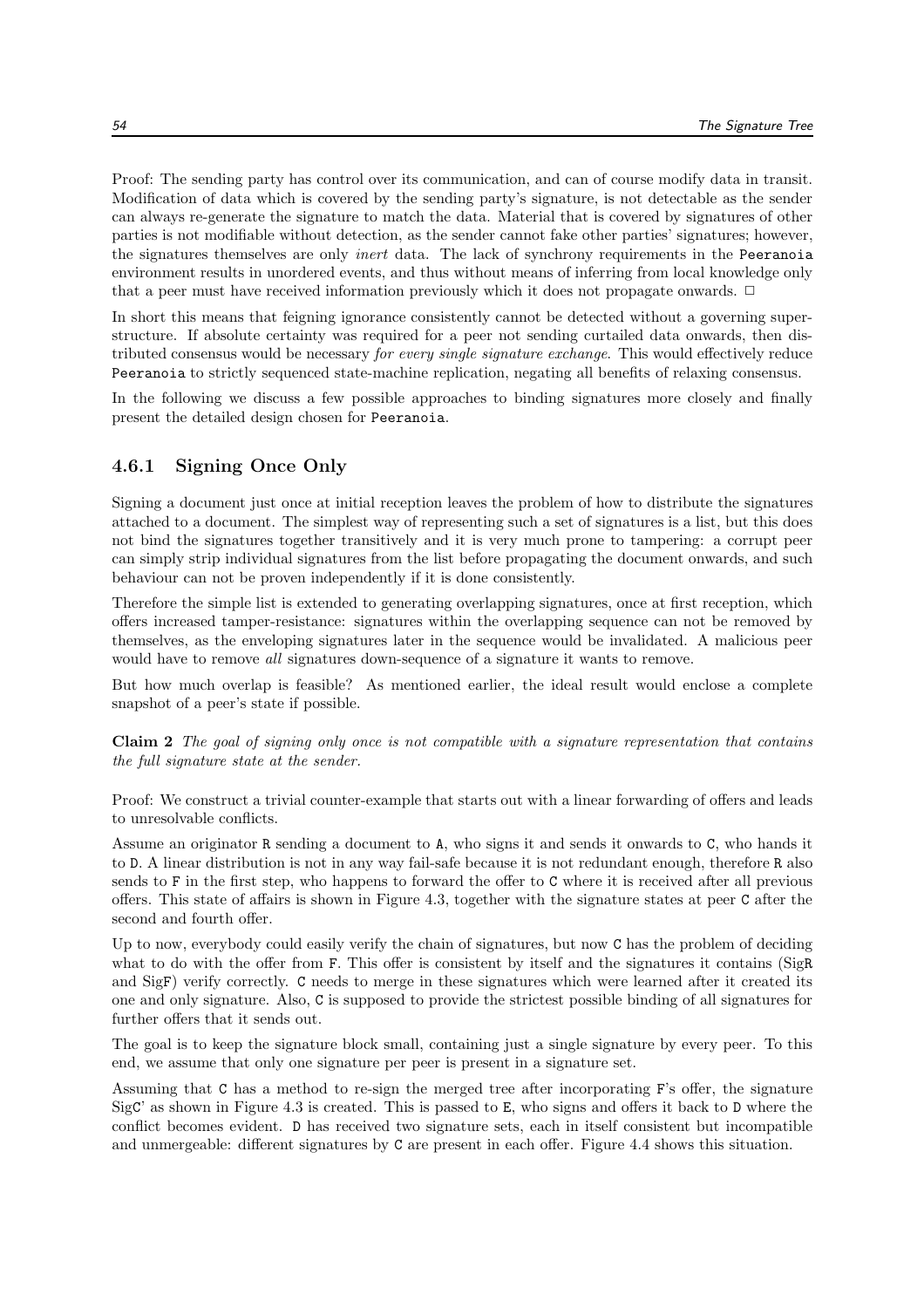

Figure 4.3: Signature Knowledge at Peer C after second and fourth offer



Figure 4.4: Signature Knowledge at Peer D after third and sixth offer

This situation can not be reconciled, unless multiple signatures by a single peer are used. The first signature made by C is used and wrapped by D's signature and thus must stay available or nobody will be able to verify D's signature. On the other hand, the newer signature by C that was presented by E is part of and required by E's signature.  $\Box$ 

In more abstract terms the problem is this: knowledge of others' signatures at a peer increases over time as it collects offers from others. If every new offer is to reflect precisely the full state of knowledge at the sending peer, then new signatures for every such state must be generated. Replacing one signature over and over does not work as others need to include a peer's signature in theirs for binding reasons.

Merging a newly discovered tree into the local state is impossible, if the receiver's signature must cover the new tree: the old signature cannot be replaced for the reasons explained above and the peer cannot sign again.

Thus, with a single signature per peer, the signature can not always span everything known locally when the peer offers information onwards.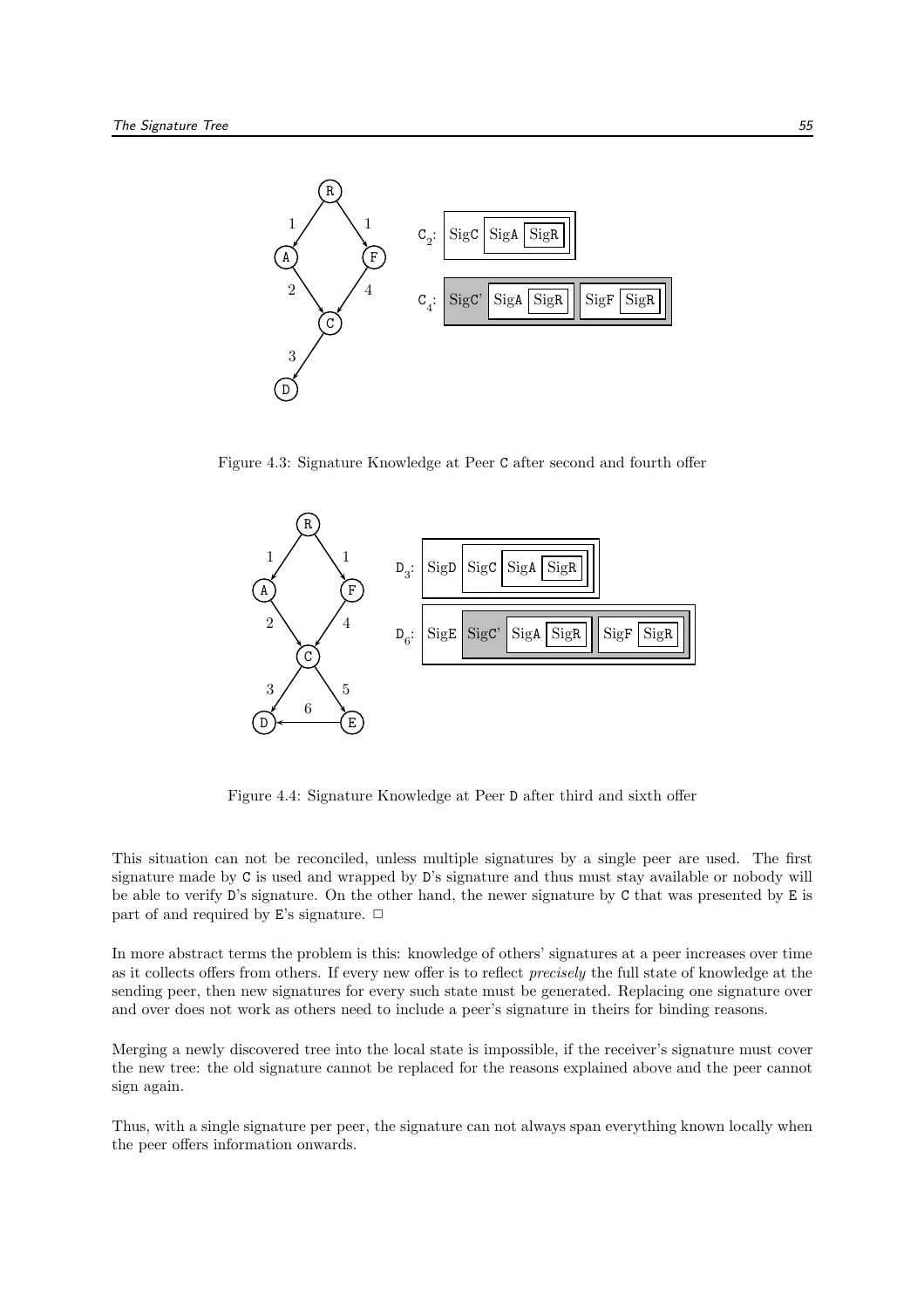#### 4.6.2 Multiple Signatures over Leaves

As an alternative, the 'sign once only' restriction can be relaxed. For this variant, it is assumed that everybody signs every leaf of the tree before passing it onwards, in an attempt to guarantee that what a peer forwards is the latest knowledge at the peer.

Using the sequence of exchanges from the previous example, C now offers the initially gained set of signatures to D, later learns from F and adds its signature to that branch as well, and offers both to E, who signs twice beneath C and offers this to D. D now has three branches to sign: the first learned path from A to C and the two paths that E has offered in the last stage. Figure 4.5 shows the signatures at D and E.

It is indeed possible to do this and merge paths back together, but is anything gained? Unfortunately the answer is negative; the multiple signing has only reduced efficiency dramatically. As proof we consider D to be dishonest: D could simply decide not to propagate the branch  $R\to A\to C\to E$  (the first listed in Figure 4.5), and nobody except E (who knows that it offered that to D) would be any wiser.



Figure 4.5: Signature Knowledge at Peers D and E

#### 4.6.3 Multiple Onion-shell Signatures

Clearly, multiple discrete signatures do not provide any benefits, but what about signatures that envelope the state in the style of an onion shell?

Again using the exchanges of the previous examples, the actions of peer C are considered. After the fourth offer, C has the paths  $R\rightarrow A\rightarrow C$  and  $R\rightarrow F\rightarrow C$  to merge and sign. Assuming that C can do that, C binds the branches together with SigC, offers that to E who signs the tree and offers that to D, who has received the linear branch  $R \rightarrow A \rightarrow C \rightarrow D$  earlier. D would have to sub-sign in a way that covers both its original signature state and E's offer, which appears possible if not exactly simple.

However, this is still extremely inefficient as every offer now requires a new signature creation and these efforts have not produced much gain: some signatures can still be removed without a trace.

Assuming full signatures over the whole tree whenever it is sent onwards, a dishonest party can peel the onion layer by layer until the one signature that it does not want to pass on is outermost: strip it,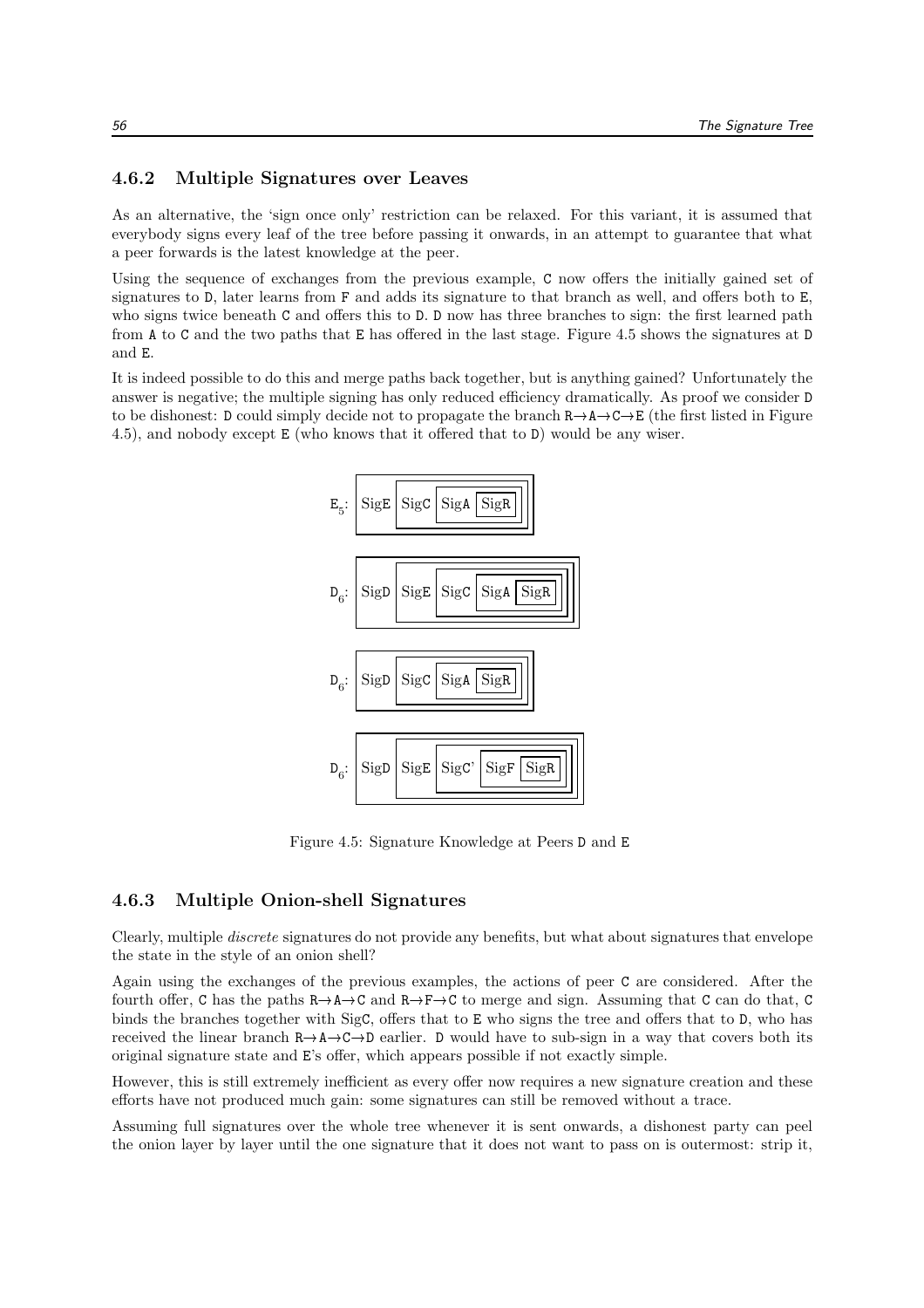then sign the reduced onion as "genuine" and pass it onwards. If this is done consistently, the unwanted signature and all binding signatures will not travel via this dishonest peer. Clearly this would result in massive reductions of signatures and might be detectable over time, but multiple signatures by themselves cannot prevent this peeling. A peer downstream simply does not have any means of knowing that some peer has signed three times and that a dishonest party has peeled off two of these later.

In our example, D could just ignore the branch that involves E and keep propagating the older, linear  $path R \rightarrow A \rightarrow C \rightarrow D.$ 

Overall, this variant results in a horrible processing cost, an ever-growing signature state that must be stored and transferred and lots of extra complexity, specifically to figure out when to stop sending further offers. This basically degrades the setup to the non-signed, flooding Byzantine agreement solution and is clearly non-viable.

#### 4.6.4 Hierarchical Signature Tree

As shown so far, neither signing once nor multiple signatures can provide an ultimate guarantee of an offer containing the full, latest knowledge at the sending peer. This leads to a trade-off in the design for signature representation and binding, which combines the benefits of signing only once with a certain degree of tamper-resistance for the transfer of signatures. This is achieved by hierarchical signatures, which span a subset of others' signatures as present at signing.

In Peeranoia, every peer must sign once upon first reception of a document. The signature covers the document content, name, version and size as usual, and also the first observed distribution path, as given by the signatures "up-tree" of the receiving peer. Every peer's signature covers all the parents' signatures up to and including the originator signature. Henceforth the terms "originator signature" and "root signature" will be used interchangeably.

Figure 4.6 shows the accumulation of signatures at a peer F over time: after the second round of offers, F has received the datum from A and wrapped it in its signature. Step 3 sees D offering its knowledge, consisting of signatures by the originator, C and D. This new information is verified and then merged into an overlapping tree, without F signing again.



Figure 4.6: Accumulation of Signature Tree at Peer F

As subsequent document exchanges are not embedded in new signatures, the design gains the benefits of a signature block that is bounded in size by the group, as well as a caching capability for signature verification (as peers' signatures are not modified). Additional benefits are moderate but still significantly compared to a simple list of signatures: for example, the topology of the signature tree allows for heuristics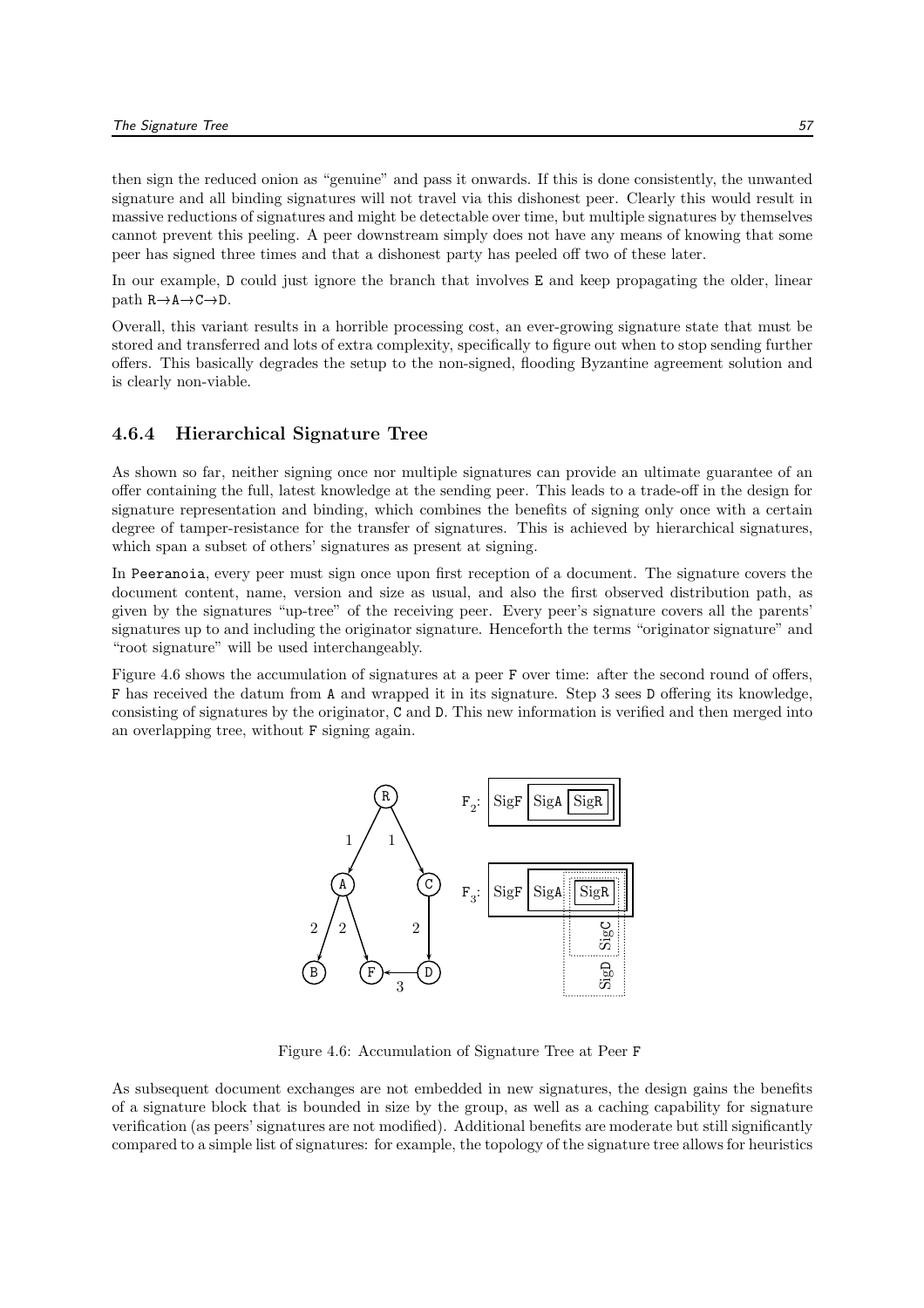to fine-tune the propagation based on this verifiable information. As the signature tree does not precisely correspond to the sequence of data exchanges, these heuristics can not be perfect, but nevertheless provide substantial improvements as shown in Section 6.

Tampering with the replication process by removing signatures enroute is made harder (but not impossible as pointed out earlier), and in section 6.2 we argue that the possible negative effects of such tampering are very much overshadowed in severity by outright non-communication anyway. Also we feel that while being a trade-off, this improvement should be considered good value as it incurs no extra cost: every peer must generate at least one signature anyway, and the composition of the material to be signed is straight-forward and does not involve any cryptographic operations.

## 4.7 Communications

Assuming the utilisation of a public network like the Internet, clearly we cannot trust that communication infrastructure.

All communication between peers is made secure and private: public key cryptography is used for authentication and agreement on a session key and private key cryptography is used for efficient communication thereafter. Communication is one-to-one only (in contrast to many other distributed systems that use multicasting heavily), using a very simple protocol whose precise specification is given in Appendix A.2.

Apart from the connection initiation phase, the protocol is fully symmetric and no distinction between the two parties is made. The protocol is intentionally kept very simple and, as a consequence of this design goal, does not implement any error recovery mechanisms: communication failures or timeouts are dealt with by dropping the connection. This reduces possible timing dependent race conditions and other deadlocks.

From a security perspective, the protocol is fairly straight-forward: asymmetric cryptography is too slow for bulk traffic. Furthermore, the peers' asymmetric keys are expected to be long-lived and cannot be used directly for this reason. The standard solution for this is a hybrid cryptosystem with ephemeral symmetric session keys. This has the added benefit of providing perfect forward secrecy as the session keys are randomly chosen for every session.

As every peer knows every other peer's address and public key it is easy to safely agree on a session key. In our scenario, the connection initiator chooses a random session key, signs and encrypts it to the contacted party at connection startup. As only the responder can decrypt the message and as only the initiator can have signed it, this is clearly as safe as the underlying asymmetric cryptosystem.

We aimed for highest efficiency for the connection startup with the minimal amount of overhead in the protocol. Therefore the protocol was designed without any elaborate hello/acknowledgement phase during the startup. Instead the connection initiator is required to supply the selected session key to the responder in the very first message. As Peeranoia has to deal with "roaming" peers (the human administrators) who are connecting only temporarily and whose network identity is not static, the responder is not able to securely propose a session key as it does not know the identity of the initiator at that stage. Therefore the initiator must supply the initial session key. Incurring the extra complexity of a challenge/response scheme to negotiate a key in multiple stages was rejected, because it would add overhead to the startup and introduce a lot of potential for timeouts and mischief.

As soon as the responder has decrypted the session key and verified the initiator's signature, the distinction between the two parties is abolished. The connection is deemed ready for operation and all subsequent messages are symmetrically encrypted using the session key.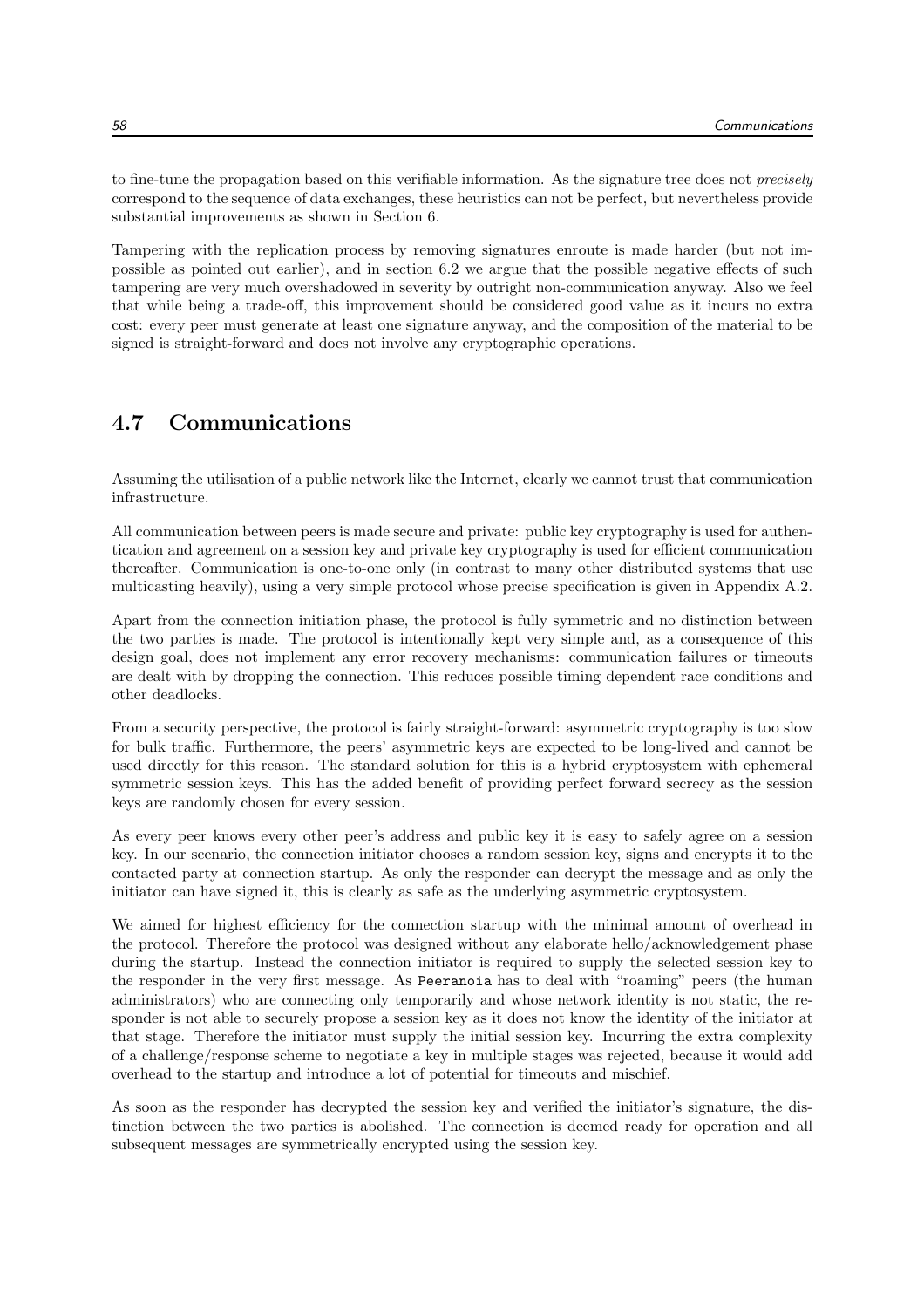#### 4.7.1 Low-level Protocol

Peeranoia's communication protocol is expected to work over any bidirectional bit-stream, but works best with a robust protocol like TCP. The protocol has two layers, a low-level "wire" format that simply consists of a fixed-size message length identifier and a binary message, with the length sent in clear-text and the message encrypted with the session key. Figure 4.7 shows the protocol message formats.

Every message (except the initial submission of the session key) transmitted via the underlying communication stream is in this format. Peers exchange such messages unidirectionally, without any notion of state. A connection is terminated by simply directing the underlying communication mechanism to disconnect; there are no quitting notifications of any kind. Any communication problem on this level simply results in the connection being dropped.



Figure 4.7: High- and Low-level Message Formats

#### 4.7.2 High-level Protocol

The higher-level protocol implements document-oriented operations. It is symmetric in nature, with tagged messages (similar to the IMAP protocol[78]) to allow interleaving of multiple requests. Requests and responses are associated by their shared tag. This allows the protocol to be full-duplex and makes it very timing-insensitive. The format of protocol messages is very simple as shown in Figure 4.7, consisting of a message tag, a command, an optional argument block and its length and a cyclic redundancy checksum (or CRC) that covers the previous message fields.

The checksum is included on the higher protocol level in order to detect messages that were garbled during transmission or other problems related to the symmetric encryption on the lower level. Because the checksum is only used for error detection and not involved in integrity protection, it does not have to be of great strength and common algorithms like CRC32[79] are quite sufficient. If the checksum does not match, Peeranoia drops the connection: the data block has proven to be not decryptable which might be a key agreement gone wrong or an indication of a unrecoverable network problem. In either case there is no simple way to reconcile.

After a connection has been established successfully, the two parties must exchange the group meta-data within a short time window. If this procedure fails or is not executed at all, the connection is dropped with extreme prejudice as the other party has clearly demonstrated its being in breach of the Good Citizen criteria.

The reason for this requirement is that peers' cooperation decisions are made based on this group metadata, and therefore this information must be kept as consistent as possible. In this step, anti-entropy (as discussed in Section 2.8) is performed on the meta-data, which provides the strictest synchronisation and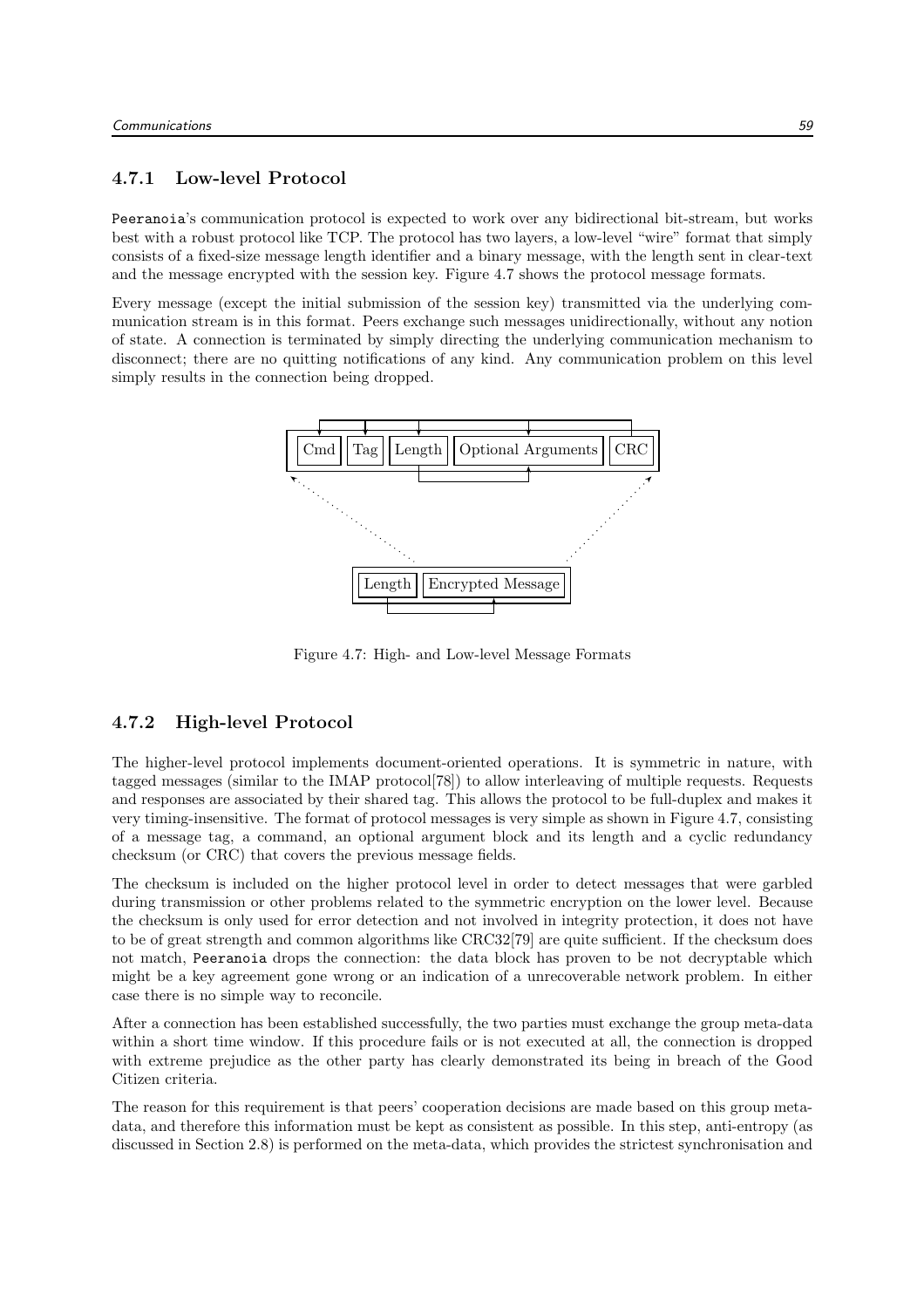also fastest convergence upon changes that can be achieved in an environment of autonomous parties. The procedure is performed using separate, mutual offers of the peerlist document.

Subsequently, peers exchange messages in the depicted format at will, interleaved using the same tag for request and response (where the command elicits a response). As on the lower protocol level, most communication problems simply lead to a connection termination (with the possible exception of timeouts for responses to requests, which the requestor may reissue with a new tag).

On the higher protocol level, Peeranoia offers operations for requesting documents or their meta-data from the other party, for offering document meta-data for replication, and some minor connectionrelated maintenance and debugging mechanisms. In the following, the term signature block is used for a document's meta-data, which consists of its name, version, size and the document's signature tree in a binary, linearised form.

#### 4.7.3 Protocol Message Types

The Peeranoia protocol is implemented using nine different messages, of which three are minor maintenance provisions and two more are responses.

REKEY: To switch to a new session key, either peer can issue a REKEY command to the other side at any time. Rekey messages bear the same payload as the initial key exchange (which is a new session key, asymmetrically encrypted and signed), but as the rekey message is part of the higher protocol level, the message is symmetrically encrypted with the old session key.

The issuer switches to the new session key immediately after transmission, while the receiving peer does so after verification of the payload. To avoid simultaneous rekeying (which is not supported as it leads to a race condition), the protocol specification suggests that peers rekey after a configurable period plus or minus a random fudge factor<sup>4</sup>.

It is also suggested that the receiving peer initiates one PING/PONG sequence (see below) upon connection establishment or rekeying, in order to detect problems as early as possible before actually using the communication channel.

- PING and PONG: These diagnostic helper messages are used to verify that communication sessions are still alive and can also be used to produce filler traffic to disguise actual operations. Upon reception of a PING message a peer is expected to respond with a PONG message. As with ICMP Echo Requests, the payload of either message is ignored.
- GET and GETANSWER: These two messages provide read access to documents. The GET message addresses the requested document by name and timestamp, and the peer servicing the request must answer with a GETANSWER message which can be empty to indicate a negative result. If not empty, the GETANSWER payload will be the document and its signature block.
- HEAD and HEADANSWER: Similar to GET and GETANSWER, these two messages are used to retrieve just the signature block of a document. One difference is that HEAD supports addressing of documents by regular expression, and HEADANSWER can contain multiple signature blocks.

This wildcard addressing feature was included so that a peer can request a quick state overview from another peer; this allows for fast pull resynchronisation upon a peer's rejoining the group after extended outages.

IHAVE: The IHAVE message is used to offer a document to a peer. An IHAVE message contains the signature block of the offered document, not the whole document itself (to avoid easy denial-ofservice).

<sup>&</sup>lt;sup>4</sup>Note that the risk of simultaneous rekeying is not completely removed. To do so, the protocol would require slight modifications, e.g. allowing only the connection originator to initiate a rekeying.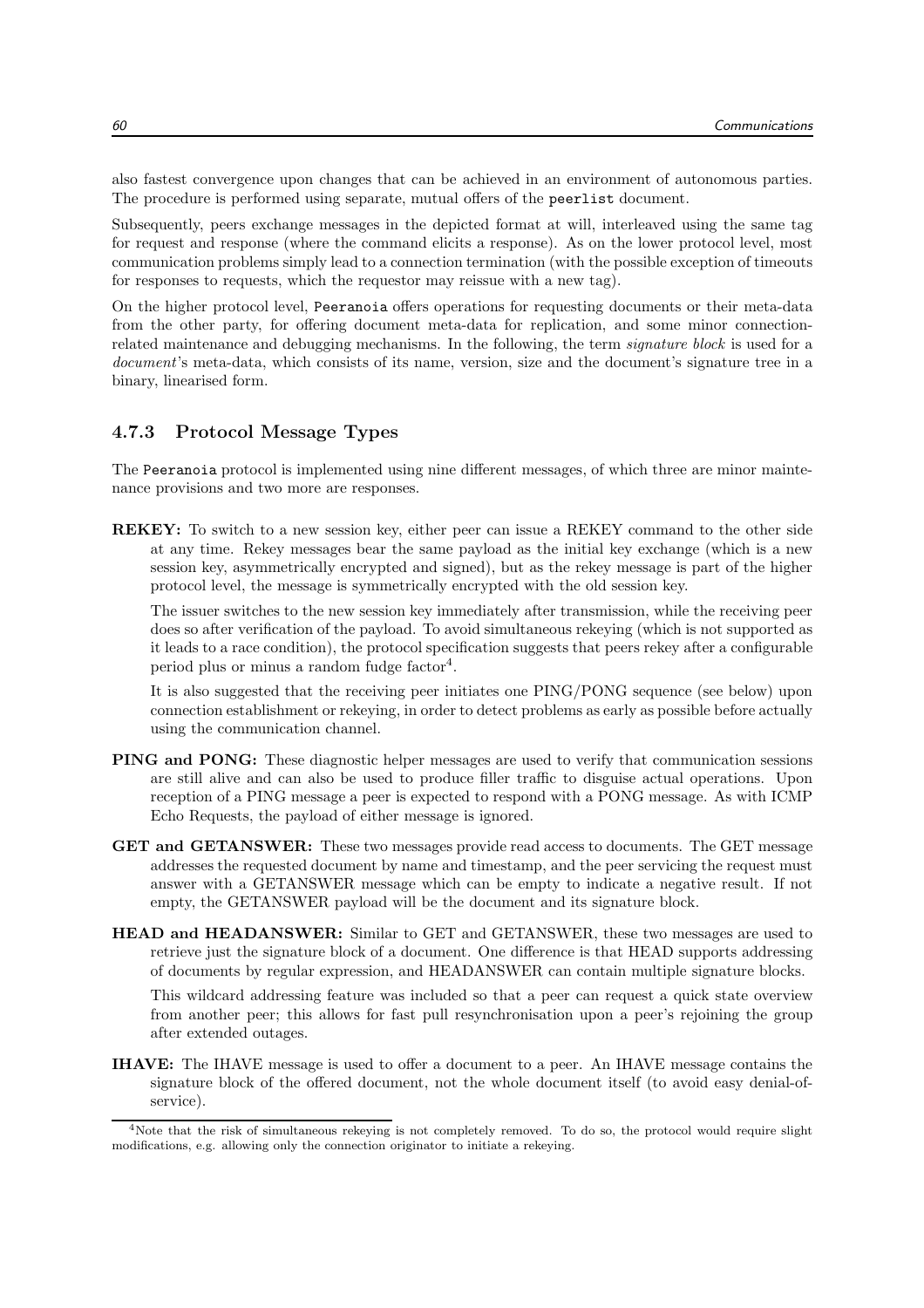IHAVE messages do not have a direct response message associated, but if the receiving peer is interested in this document, it will follow up with a GET.

## 4.8 Document Retrieval

In a Peeranoia group, peers can acquire documents in one of three ways: documents can be generated locally, they can be received as offers during a replication run or they can be actively requested from another peer.

Usually a peer that is well-connected would learn of new data during replication runs (as detailed in the next section); if, however, there is a network split or downtime or other problem causing this peer to miss updates, then it can still easily resynchronise with the peer group by using the HEAD and GET commands.

The protocol offers retrieval commands for both meta data and full documents. The semantics of GET and HEAD are simple: from the request receiver's perspective, they provide remote read access to locally available, named documents on request. The addressing of specific documents for HEAD and GET commands includes both document name and version, but there are situations when a peer needs to get information about just any version of a document: for example, an administrator may very well have to query for all alerts or all documents pertaining to a particular peer, or a peer is trying to catch up as noted above.

To support this, both GET and HEAD support two extra (reserved) version identifiers to retrieve all versions or just the active version of a document. Furthermore, HEAD supports regular expressions in the document name argument. It was decided that the full expressivity of regular expressions is warranted when querying names, as name spaces are likely partitioned. For the numerical version identifier, the simple "all available versions" wildcard is sufficient.

The need for the GET command is obvious: retrieving a document and all its meta-data is essential for verifying that local information matches the distributed storage. If the document asked for exists and is up-to-date, the behaviour of the requestor is straight-forward.

The rationale for the HEAD command is a bit more subtle: retrieving information about existing material without transferring potentially huge amounts of data is valuable for flexibility, but is it *necessary* to respond with the whole signature block?

The reason for this behaviour is efficiency: a HEAD command that only responds with document names and version would indicate the existence of a document but that indication would not be directly verifiable. The requester would have to follow-up with a full document retrieval to ascertain the document state at the other party. Therefore it makes sense to contain everything but the actual document body in HEAD's answers. It all comes down to mistrust again: a signature block contains positive proof of integrity (if the document body is available), while a mere name does not.

For robustness and resilience in case of arbitrary faults, a peer will always request data from multiple sources (when possible) in parallel and compare their responses with local data.

In the case of GET, the serving peer must respond with the document body and the signature block if the requested document is available (and verified) or with an empty response indicating non-existence. In the case of retrieving documents, the document state is of interest only to the requester, not the suppliers: the requester being the intended user of the data must have its correctness criteria fulfilled.

The interesting aspect is how to deal with differences between states at requester and supplier. If the document does exist on the requestor's side but the requestee does not have it, then a reflexive offer via IHAVE (see the next section) is triggered in order to improve convergence. The other party will fetch the full document; it also may start a new replication run if the document checks out but is not already fulfilling all replication requirements. Similar activities take place if version discrepancies become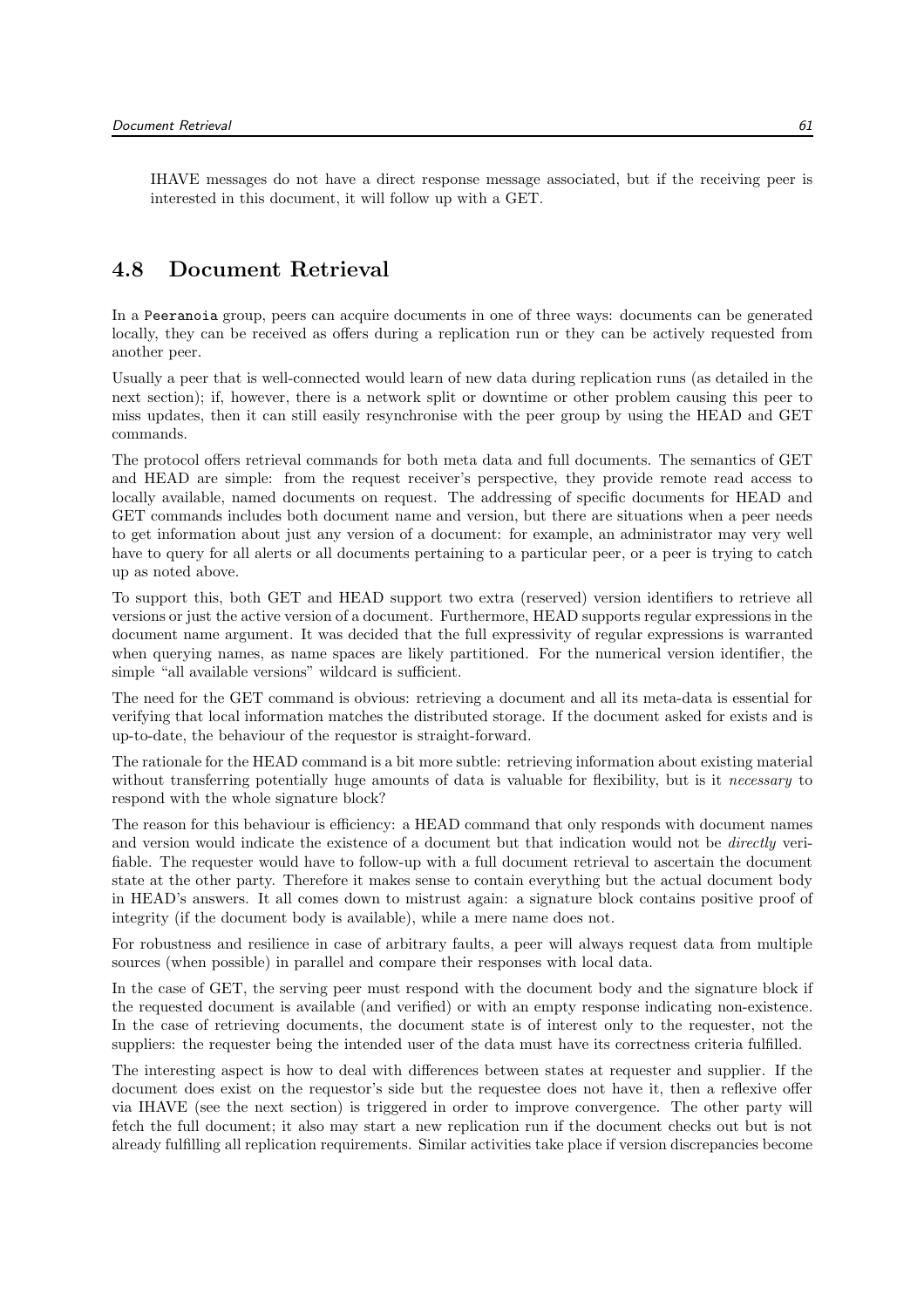apparent; either reflexive offers will be issued to bring outdated peers up to date or the requester itself acquires the newest active document version and continues the assurance gathering with that version.

#### 4.8.1 Handling Requests for Non-existent Documents

From the requestee's perspective, if a request is received for a document that does not exist locally, the possibilities are to deny knowledge or to query other peers for this document. The Peeranoia design uses the first choice as being simpler but at the potential cost of slower convergence. While considerable thought was given to the benefits of proactive "read-ahead", it was decided that the disadvantages outweigh the benefits: an adversary could simply flood peers with requests for non-existent documents and thus send peers hunting these ghosts, which could potentially exhaust all available resources.

To avoid this, the requestee first ascertains that the request is genuine, which requires inspecting not just the signature block but also the document content in question. This can be accomplished most easily by following the security tenet of the suspicious party always generating a challenge first before doing anything else: After receiving the unserviceable initial GET request, the requestee sends a negative response. This negative response challenges the requestor to prove its legitimacy by reflexively offering a new version of the document, which the requestee would retrieve and start replicating if signatures check out. This flow of events can be handled without any extra decision code and is therefore simplest and most efficient.

Generally, peers requiring documents or integrity assurance will check the local cache first and verify its integrity. If the document is not available locally, the peer does a GET request to another peer at random, thus retrieves the document once only (unless the response is negative or unverifiable), and verifies the consistency of document and signature block. Subsequently, only signature blocks will be requested to back up local interpretation.

If any of the retrieved data is corrupt, the connection is dropped and the supplier of the corrupt information is blacklisted locally. Note that "corrupt" in this context means that the data in question includes broken signatures or similarly unacceptable data, but has passed the CRC verification of the lower-level protocol. This proves conclusively that the actual sender has transmitted the corrupt material as received, which in turn indicates that the sender is unreliable and untrustworthy. The peer therefore should not be cooperated with until administrative intervention resolves the problem.

## 4.9 Document Replication

The conceptual basis of the Peeranoia document distribution protocol is a hybrid push/pull epidemic algorithm, similar to rumour mongering as pioneered by Bayou but with the crucial difference of transporting verifiable rumours.

Any peer can produce a document and offer its signature block as an abstract to other peers. The recipient of the offer then decides how to proceed, based on policy and local criteria: every offer received triggers a number of new offers sent out by the recipient, until the replication is considered finished and terminated (see Section 6.4 for detailed termination criteria).

Exchanging an abstract of a document instead of the whole document is beneficial for efficiency, because the abstract is limited in size and transports all information that is required after an initial document retrieval. As highly redundant message exchanges are required to counter Byzantine failures, offering the whole document would be a vast unnecessary cost and also simplify denial-of-service attacks. The flooding mechanism shares some properties with Usenet News and the NNTP Protocol[77], where a "Path" header is part of every document and provides autonomous sites with a history of the article's travels so that the recipient can determine the route the article has taken and base further distribution activities on that knowledge.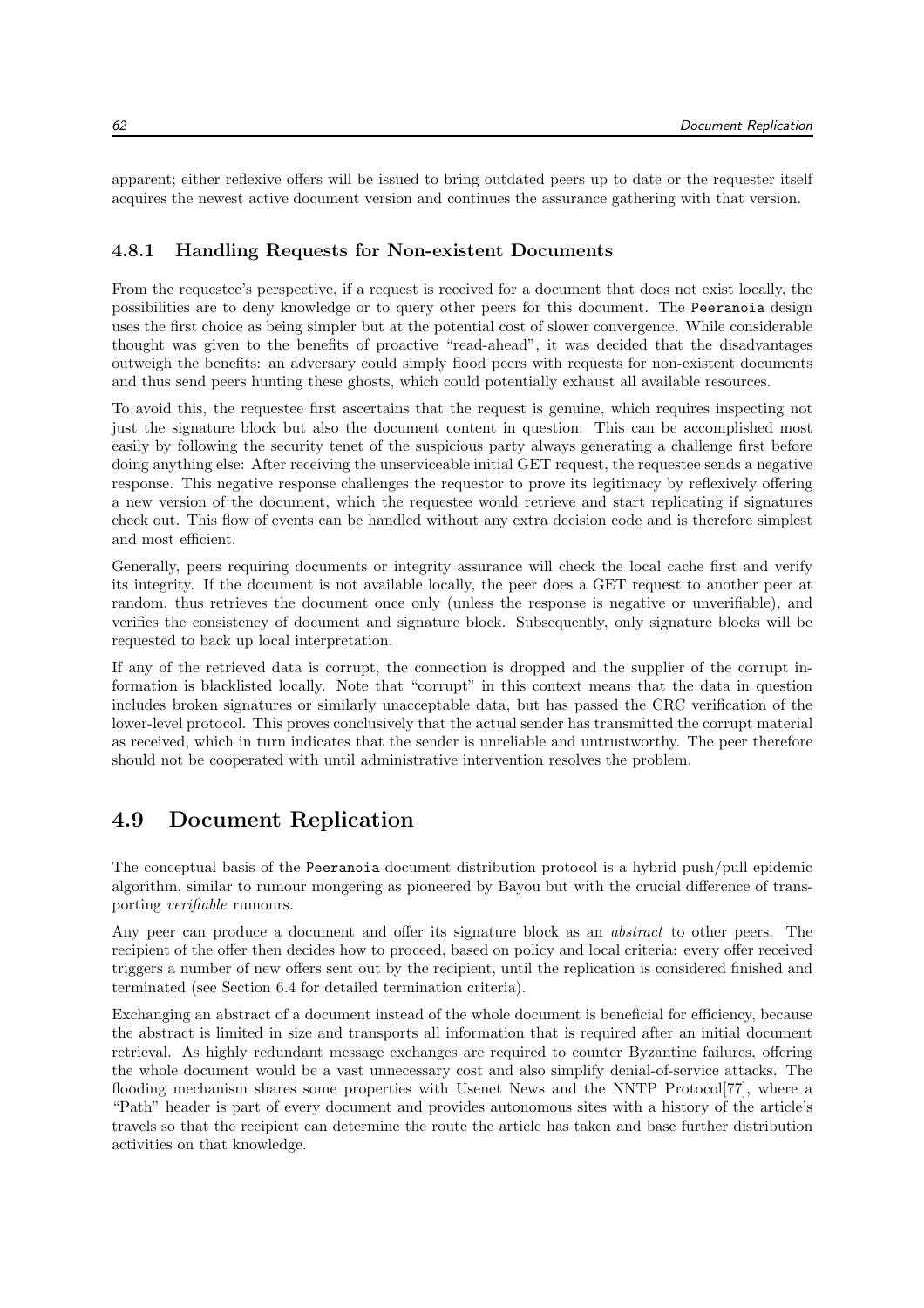From a protocol perspective, this all revolves around the IHAVE command (whose name and semantics were borrowed from the NNTP protocol), which is asynchronous, reply-less and has two main purposes:

- in the initial phase of document injection: notification of the existence of a new document (version) at the sender
- in the subsequent consolidation phase: transfer of a known document's signature block to spread new signatures

This simple expedient of combining all necessary mechanisms into one provides substantial advantages, as the sending party does not need to know anything about the recipient: the offer is self-contained as much as possible without being susceptible to denial-of-service attacks.

#### 4.9.1 Initial Injection Phase

When a peer B receives an offer for a previously unknown document from peer A as shown in Figure 4.8, B will first briefly inspect the signature block and verify that the document in question can conform to the policy, i.e. that the root signature matches the authoring restrictions for the document name. Note that the signature block at that time is inert and not sufficient to fully verify correctness: while the document content is covered by every signature in the block, it is not yet available.

If the recipient B is interested in the offered document (which it generally should be, see 6.4 for exceptions), then B will reflexively issue a GET request to peer A as a follow-up, in order to acquire the data that was referenced in the offer. Note that this request is only transmitted to the sender of the offer, not any other party: as discussed previously, it is sound security practice to delay acting until the suspicious party has verified legitimacy. In this case, the GET request serves as the challenge to the original sender to prove that it has the document which it claimed to have. Until that GET request has been completed successfully and the peer is in possession of a document that can be verified with the signature block offered earlier, no further replication efforts are made and judgement of the offering party's correctness is suspended. When the document has been completely received and verified, peer B continues the replication process by assuming an active role in sending out offers, as depicted as step 4 in Figure 4.8.



Figure 4.8: Initial Document Injection Phase

This multi-step procedure is the consequence of the design not including a request type to push full documents, for reasons of autonomy and efficiency. The autonomy principle in the Peeranoia design implies that operations should rely on cooperating parties instead of trying to coerce peers into cooperation. Also, while detecting a dishonest originator would be simplified with self-contained offers, the higher communication efficiency of signature-only offers is of higher importance. Also, it is shown in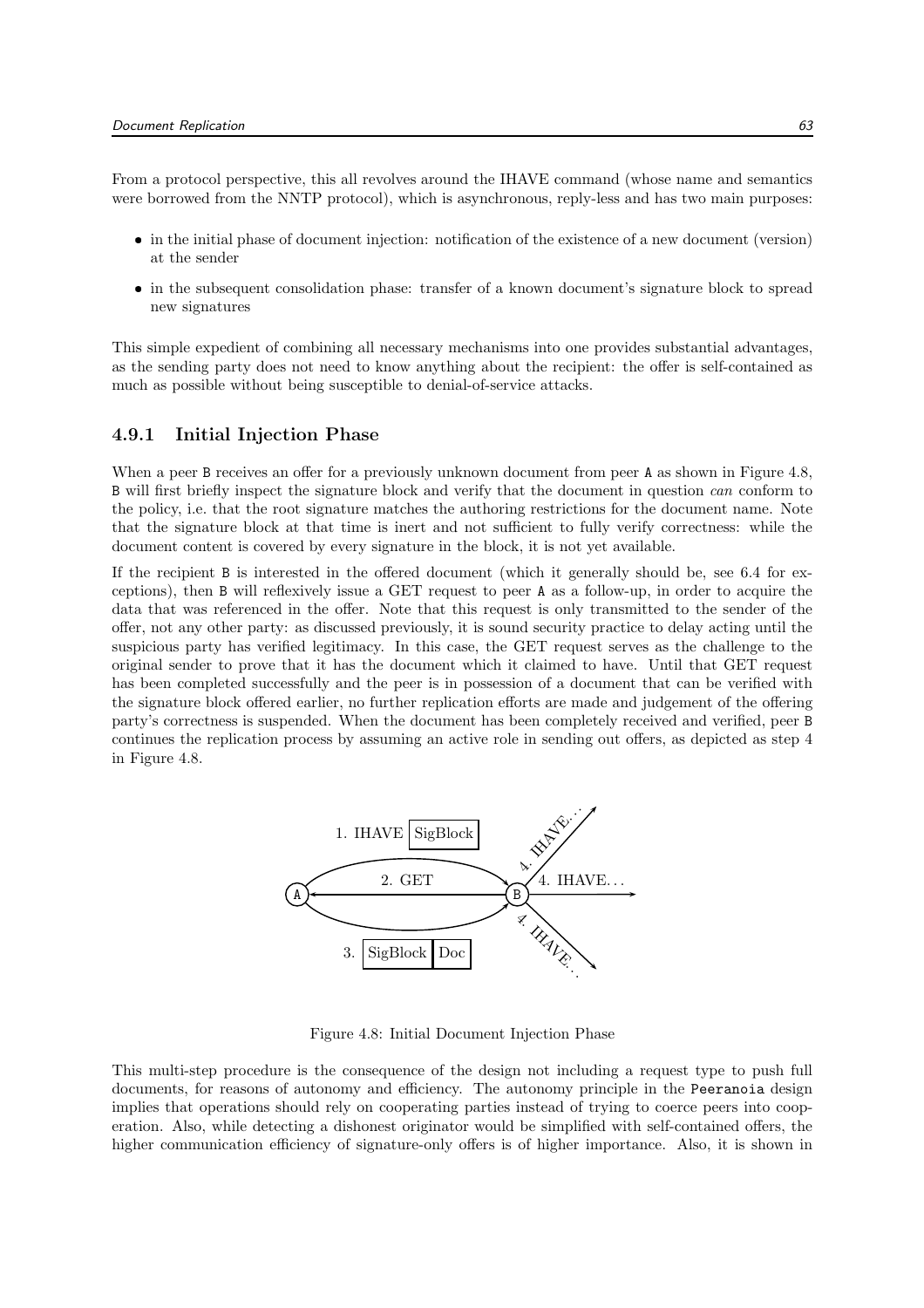Section 6.2 that dishonest originators can be detected almost as easily with signature-only offers. This leads to the adoption of leaving it up to the recipient of a "polite" IHAVE offer to react accordingly and appropriately.

#### 4.9.2 Consolidation Phase

After a peer has gone through the initial document acquisition phase, the reception of further offers does not trigger GET requests anymore. Instead the consolidation phase is entered, where peers try to maximise signature knowledge by repeatedly exchanging offers. Providing efficiency in this phase is the second purpose of the IHAVE command.

When an offer for a locally known document is received, the versions are compared and first some antientropic, reflexive activity takes place: parties with outdated versions (i.e. older than the active version or older than the newest version if none is active) try to synchronise to the newest state. If the receiver has more recent material, it will offer it back to the sender; if the sender's is newer, it will try to acquire that version and continue propagating the newer version.

If the versions are identical, the document's replication and integrity assurance state is updated: the signatures in the offered signature block are verified and both local and offered signature blocks are compared and merged into a new block.

The merged information is used in generating a subsequent new set of offers, which are sent out to a number of peers in parallel. These recipients repeat the offer flooding cycle until the termination criteria for the replication process are met.

Various termination criteria are studied in detail in Section 6.4, but an overview of the simplest initial design should be given here: the information differential between sender and recipient of an offer is used to determine whether the offer is a "duplicate" (no signature differences) and thus should be ignored or whether further offers should be generated. As replication activity is offer-triggered, the convergence towards a globally consistent state of knowledge causes an increase of duplicates, and the replication process thus ends gradually.

How many peers to send parallel offers to, is controlled in part by the policy; in general, a high degree of parallelism is used until the document is active. After that transition, this degree is very much reduced (or even zero, depending on the specific variant of termination criteria). This mechanism is similar to the one that Datta et al. (see Section 2.9) use in their P2P system.

This initial high degree of parallelism is employed to make the flood distribution mechanism robust in case of Byzantine failures, so that no small number of rogue peers can keep updates from reaching other peers and thus stall the process. The specific parallelism parameters for pending and active documents are part of the information of global scope which all peers need to agree on for reliable operation of the replication.

Offers that contain corrupt data lead to the connection being severed and the sender being blacklisted locally. Note that in most cases it is impossible to *reliably* convince other peers of mischief, therefore malicious peers will be cut off only gradually.

The behaviour of an IHAVE offer is similar to the answer to a HEAD request in one particular regard: the content is in both cases a full signature block. The question arose whether IHAVE should contain only the name and version, but upon further review this was rejected as inefficient: without including the signature block, such a reduced IHAVE command forces the the recipient to always follow-up with a HEAD or GET request. As a signature block is very small and bounded in size, there is no benefit to not transmitting it with every offer.

IHAVE messages always carry the latest signature state of the sender and thus commonly transport multiple new signatures in a single message. Peers are also allowed to delay transmission of subsequent offers for a random, short period of time so that all signatures, which are received within this period can be consolidated.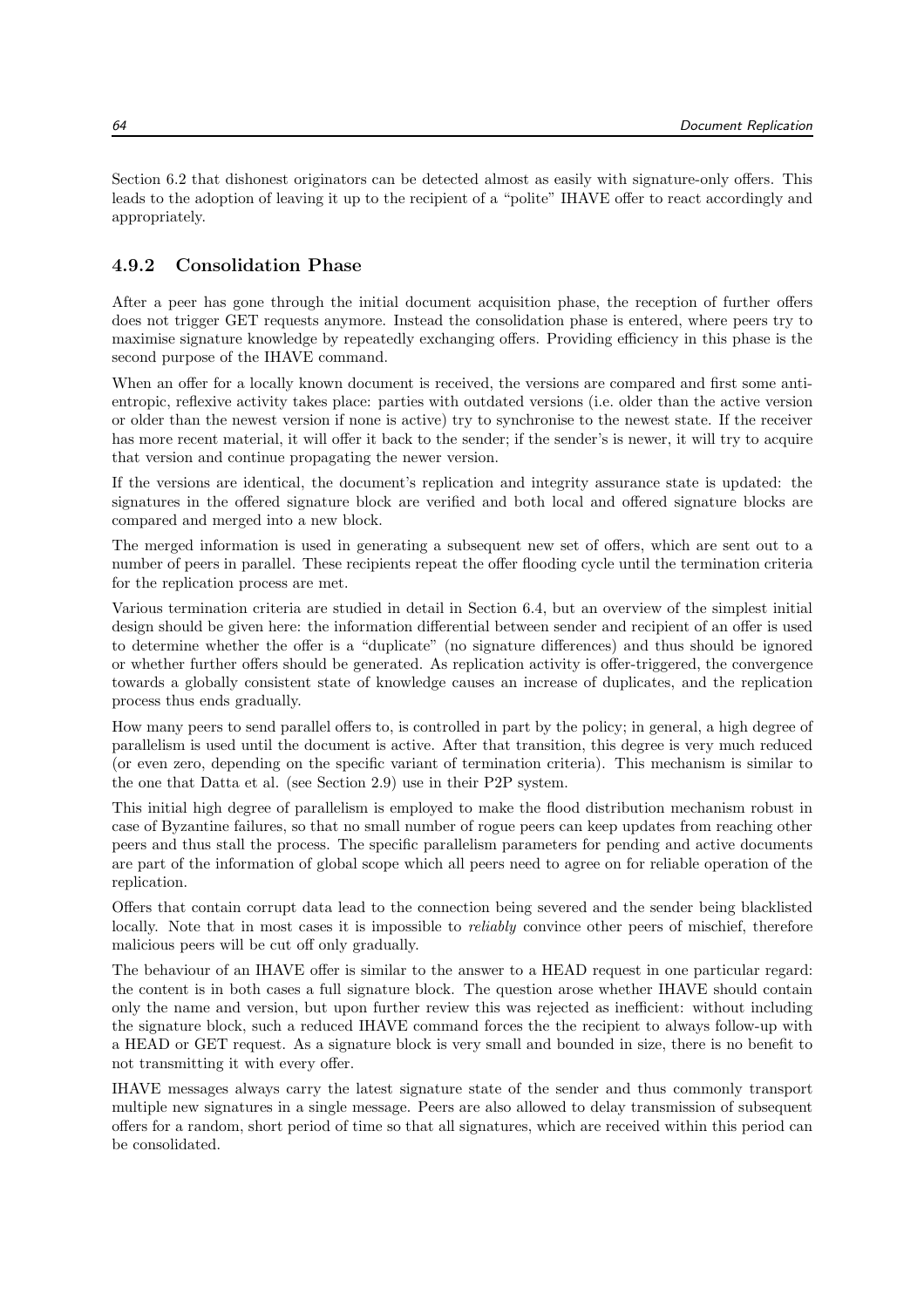During the design process the question arose, whether always carrying the full state is actually required: IHAVE could transfer only "interesting" signatures, the ones which the other party does not (seem to) have. This would reduce the amount of data that must be exchanged during reflexive offers, where the current state at the recipient peer is known exactly.

In the end, such partial updates were not included in the design, because the dominant communication case is sending offers without good knowledge of the state at the recipient, which means that all signatures would have to be assumed to be interesting. Also, withholding information from any peer is detrimental to utilising transitive knowledge transfers, which is the actual reason for exchanging document signatures.

## 4.10 Group Management

Of course the Peeranoia system must address efficiency of deployment and maintenance (see Section 1.3), which this section will elaborate on. One of the fundamental issues of maintenance is how much administrative interaction must be provided over time. But is full automation suitable for a securitycritical setting?

In Peeranoia's FIC context, it is recognised that full automation of introspective integrity checking systems poses the threat of not capturing an intrusion as it happens. After that, none of the checker's actions can be trusted. Therefore, an autonomous file integrity checker should not be able to modify its fingerprint databases on "auto pilot", but rather rely on this crucial information being signed off by a human administrator before it is used as indicator of integrity.

Thus the notion of human administrators being in supervisory charge of a group of peers was made a core component for the system, but without relinquishing flexibility: certification by administrators is an optional requirement that the policy may stipulate for a document. Administration is also designed as a remote operation that can be actioned from any computer system that carries the Peeranoia software and which is capable of contacting at least one member of the peer group.

In-band administration involves three kinds of activities: retrieval of alerts, certification of documents as being correct and legitimate, and management of group membership and policy rules.

## 4.10.1 Membership Control

In the Peeranoia scenario, peer group membership is not ad-hoc as in ephemeral P2P systems. In most P2P systems, emphasis is placed on autonomy on a global level and ad-hoc, infrastructure-less communication structures: data is often routed hop-by-hop, potentially anonymous, and peer groups are expected to shrink and grow continuously because of the lack of single supervising entity.

As Peeranoia serves a slightly different purpose, it is necessary to concentrate more on permanence of identity and group membership. After all, what value can be assigned to a data integrity assurance given by a totally unknown party that may or may not be there at a given time and might change identities at will? Another difference from other P2P systems is that, in Peeranoia a peer cannot simply be replaced by another and still perform the same part of the overall service. In most other P2P systems much of the functionality is location- and provider-independent and allows automatic load transfer between peers.

Therefore group membership in our system is strictly controlled: administrators decide on membership changes by editing and injecting the peerlist document. This document contains the current list of peers and links network identities and public keys. Without an entry in the peerlist, no communication with any peer in the group is possible. As such, membership information is communicated simply and efficiently, in-band using the same replication and assurance provisions as available for ordinary documents.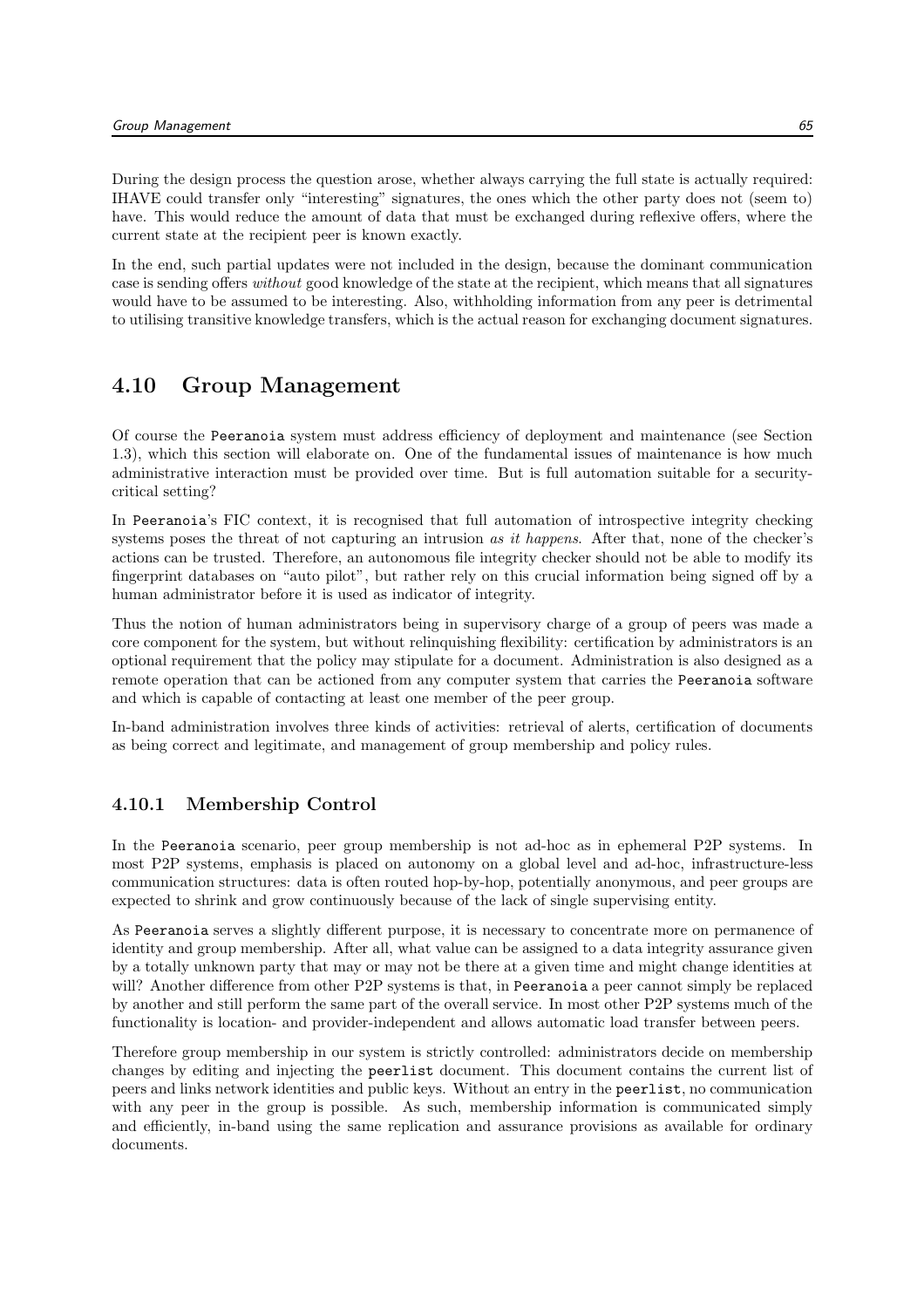### 4.10.2 Administrator Capabilities

Simplifying matters further, all administrators have a peer identity known within the group and are treated as temporary peers: the main difference between permanent peers and administrators is that administrators are not partaking in the replication scheme as recipients of offers. Because as they are connected to the group in a dynamic and temporary manner, no permanent peer can initiate connections to them.

An administrator can use the system software in a location of his choice, and for the duration of his connection to other peers interact with them by issuing any of the commands the Peeranoia protocol offers and is thus able to access and update documents remotely.

Administrators are expected to sever their connections with the peer group upon completion of their task and not to operate from a single permanent peer. This temporary peer nature was chosen for the following reasons:

- Administrators have extra privileges and capabilities; their cryptographic keys are especially threatened by intrusions and should therefore not reside on permanently connected computers.
- Administrators should have the flexibility to work from anywhere.

Administrator capabilities in Peeranoia can be layered in order to provide different classes and levels of privileges. This is done by using the policy to specify signature requirements that involve multiple administrators. This allows for decentralised, solo- or team-oriented operation by multiple (not necessarily hierarchically organised) administrators. It can also be used to limit the actions of rogue administrators (within the Peeranoia environment, thus only to a certain degree).

#### 4.10.3 Document Certification

Commonly, the decision as to whether a document is valid and legitimate is outside the scope of an automated system. Administrators will frequently be required to verify that a document that has been injected by a peer is indeed valid. In Peeranoia, this is achieved in a decentralised manner by the administrators adding their signatures to the document in question.

An FIC application would rely on this feature when it detects changes to its tested files. The application can simply inject an updated version of the fingerprint database into the peer group and alert an administrator. The policy would usually not allow this fingerprint document to become active immediately but mandate an administrator's signature. The inactive version of the fingerprint database would be replicated, certified by other peers but still be inactive for the originator.

To certify this document, the administrator in charge would use the Peeranoia software to connect to the peer group, retrieve the document from any peer and verify its integrity, appropriateness, conformity to corporate policy and so on. Afterwards, he would create the necessary signature on the document, which is then attached to the signature tree just like any other peer signature.

Finally, the updated signature block would be reinjected into the peer group by offering it via IHAVE to at least one peer (but preferably to some more in parallel to counter malicious failures), and the new signature block would be replicated throughout the group and eventually reach the originator.

If multiple administrator signatures are required (because a document is of a very critical nature or because some administrators cannot be fully trusted), other administrators would do their certification in the very same manner. Eventually the document will have reached the requirements the policy mandates, thus become active and the integrity checking application will start operating on it.

Document origination by administrators works similar to the procedure above; as with any other document a valid originator signature is required which in this case would be the administrator's.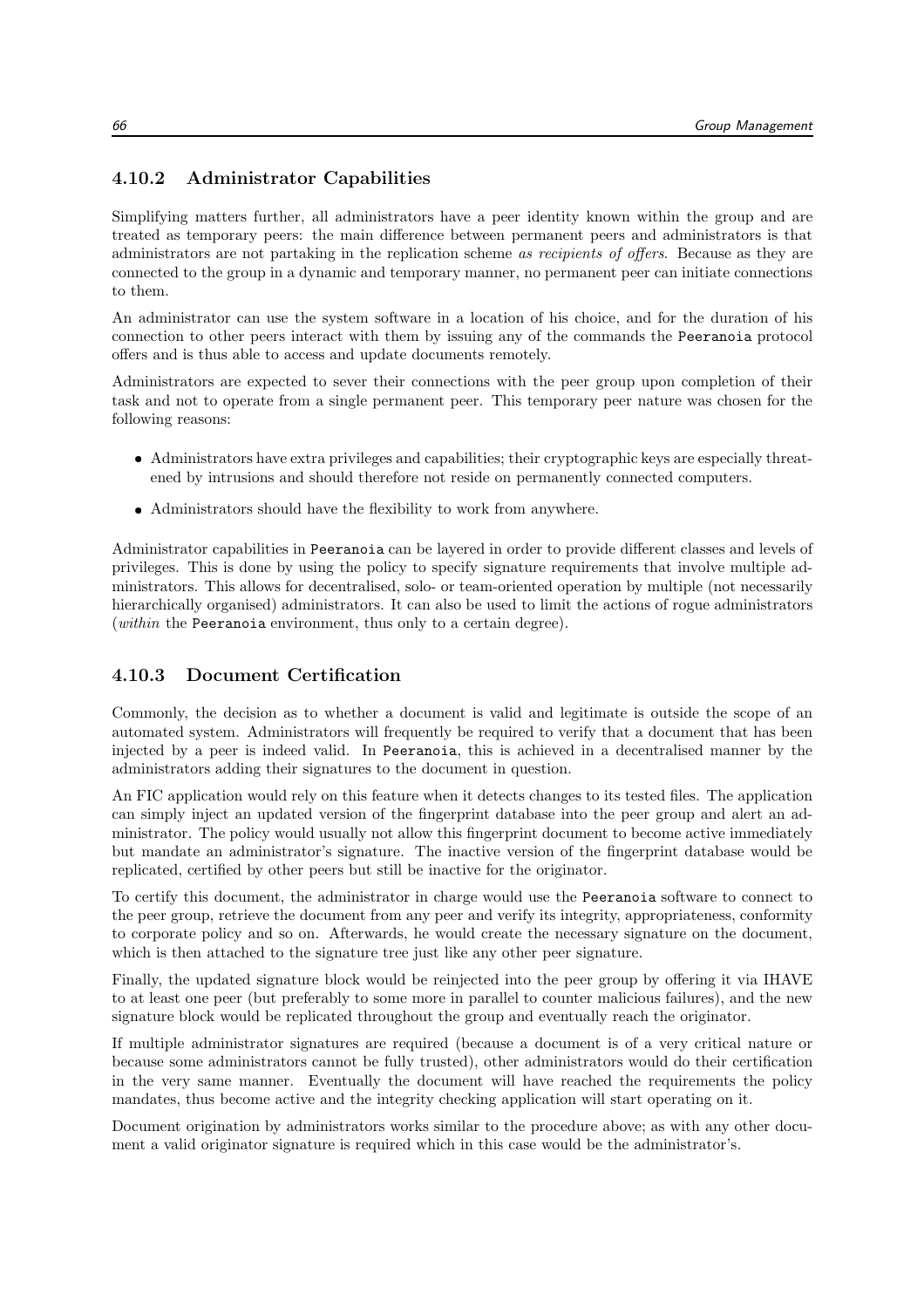While certifications by administrators have an implicitly higher value than the merely automated replication, we decided not to embed the assignation of value into the technical components of our system but rather leave this as an option when formulating a policy. Thus we implemented administrator certifications with signatures just like peer-generated assurances.

#### 4.10.4 Adding and Removing Peers

Adding a peer to the group is a relatively simple procedure: the computer system to become a peer has to be primed and the remainder of the group needs to be told of the peer's existence and capabilities. The former requires actions taken on the new peer, while the latter can be done remotely at any location.

- 1. First the new peer needs the Peeranoia software to be installed, a new cryptographic key pair is generated for the peer, the private part of which resides on the peer computer only while the public key is incorporated into a new peerlist document.
- 2. The administrator creates an updated peerlist with the new peer's public key and an amended policy that includes the peer's rights, and signs that. The administrator then offers the updated peerlist document to the group for replication. As soon as it has acquired sufficient signatures and distribution, it will become active and the peers in the group will start using it. From then on the new peer will be recognised by the other peers.
- 3. The administrator can now retrieve the new active peerlist, supply it to the joining peer and start the Peeranoia software on the peer computer.

It may seem useful to an administrator to short-circuit this procedure by implementing step 3 immediately after step 1, but this is fraught with complications: even if the joining peer after step 1 has a peerlist that it considers active, none of the other parties have any knowledge of the new peer yet and will therefore not accept any communication attempts from it.

Also, it is possible to enter a deadlock situation in step 2: The new peerlist must become active without the new peers' involvement or it will not become active, ever, because the new peer can not be integrated until the policy has become active which requires the peer to communicate and so on.

This indicates that it is not possible to *immediately* tighten the policy to require the new peer in the peerlist update of step 2. If this happens inadvertently, an administrator can easily remedy the problem by supplying a properly consistent peerlist that restores function. A two-step procedure suggests itself here: First new peers are added without changing the policy, the **peerlist** is distributed in the original group (without the new peers being involved). Then this active peerlist is installed at the new peers, and now it is finally possible to safely tighten the policy requirements.

The peerlist document is the crucial cornerstone for peer group detection and decisions and therefore is synchronised as tightly as possible: peers must exchange their **peerlist** s (or more precisely, reciprocally offer the signature blocks) at every communication startup. This is to ensure fastest convergence of the peerlist throughout the whole group.

Removal of a peer works in the same manner, by generating a new peerlist that lists exactly the desired peers; managing of administrator memberships follows the same procedures.

If a peer is removed, then the documents that it has authored become unverifiable as the key the originator signature was made with is no longer available. In this case, peers storing such documents are allowed to garbage-collect them. On removal of a peer, signatures that it has made on other documents lose their value as integrity assurances and are not entered into the activeness calculations.

Note however, that there is no support for automatic removal of peers that are subverted or become otherwise unreliable: the reason for this is again the problem of lack of verifiable evidence in most cases. It would be very much counter to our robustness aims if peers could cause others' exclusions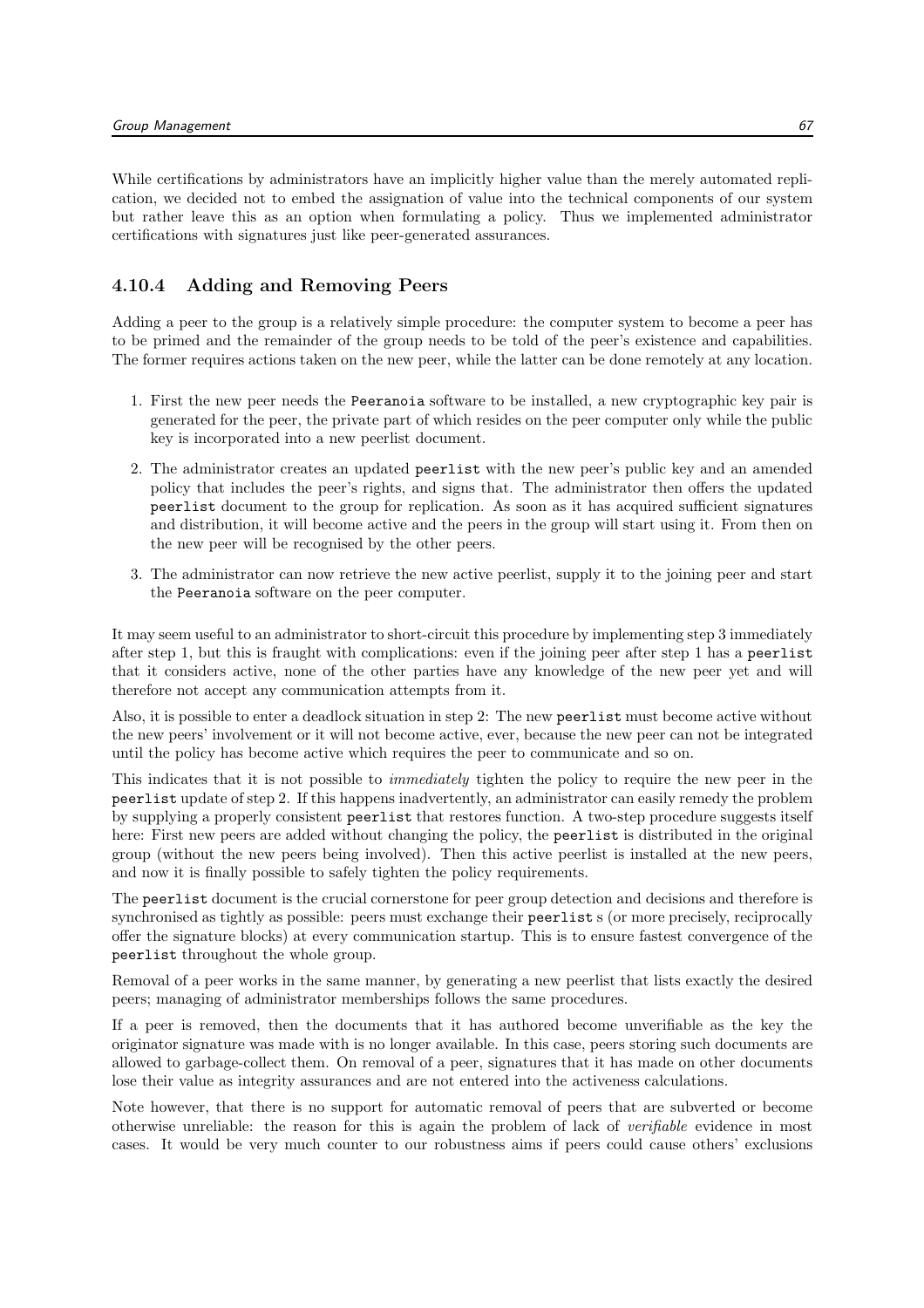by distributing hearsay. Instead of such a global mechanism, Peeranoia uses local blacklists for acting on locally observable but not independently provable malicious activity. Blacklists are not used for problems caused by lack of communication reliability; in such cases, only the current connection with the unresponsive peer is dropped.

The Peeranoia design suggests that local blacklists are cleared when a new version of the peerlist becomes active, the reason being that human intelligence will most likely be required to determine the reason of a conflict and remove the problem; the easiest decentralised way of signalling this process having been completed is to do something that everybody can observe but which only administrators can effect, hence the release of a new peerlist.

#### 4.10.5 Alerts

The distributed document storage mechanism is not only useful for peer-owned data but can also be used to safely inform administrators. This can be accomplished very simply by a combination of policy and naming provisions.

A peer that wishes to inform any or all administrators within the system, generates a document with the desired information and gives it a name outside the normal name space partitions, for example a name like alert:machinename. The document is then encrypted collectively to the targeted administrators (which is a mechanism that all currently deployed hybrid cryptosystems provide) or not encrypted at all, depending on the nature of the information, and then injected into the peer group for replication.

Assuming a flat hierarchy of administrators cooperatively sharing the burden, the policy should not put any originator restrictions on documents from the alert: namespace and allow activeness after a single administrator signature. An administrator would collect the list of current alert documents using the HEAD command with a regular expression, retrieve the pending ones, act on the information and finally supersede the alert document with an empty version which would immediately become active, and being empty, allow peers to delete the document (and its earlier versions).

The situation for compartmented groups of administrators is similar, but the policy would have to take compartment boundaries into account: for example, the alert: namespace might be subdivided further for simplicity, and alerts within each sub-partition would be made subject to whatever administrator sign-off requirements there may be for this particular compartment.

## 4.11 Summary

In this chapter, the conceptual framework of Peeranoia's design philosophy has been expanded into a detailed specification of the system component's behaviour. These components include:

- Peers are individual computer systems, each of which runs the Peeranoia application on top of an existing operating system. They form a uniform group, and provide the integrity-assured storage service mutually to members.
- A specific Peeranoia communication protocol is used for data exchanges between group members.
- Human administrators are used to control some aspects of the overall behaviour remotely, as well as to supply extra certification for important data.

These elements together provide the Peeranoia service: peers can inject and request data, which is replicated and integrity-assured by other peers. Data is organised as separate documents, which originate at individual peers. Documents are versioned and are immutable once created: they can only be superseded with newer versions, but not altered in place. The majority of documents are of local scope,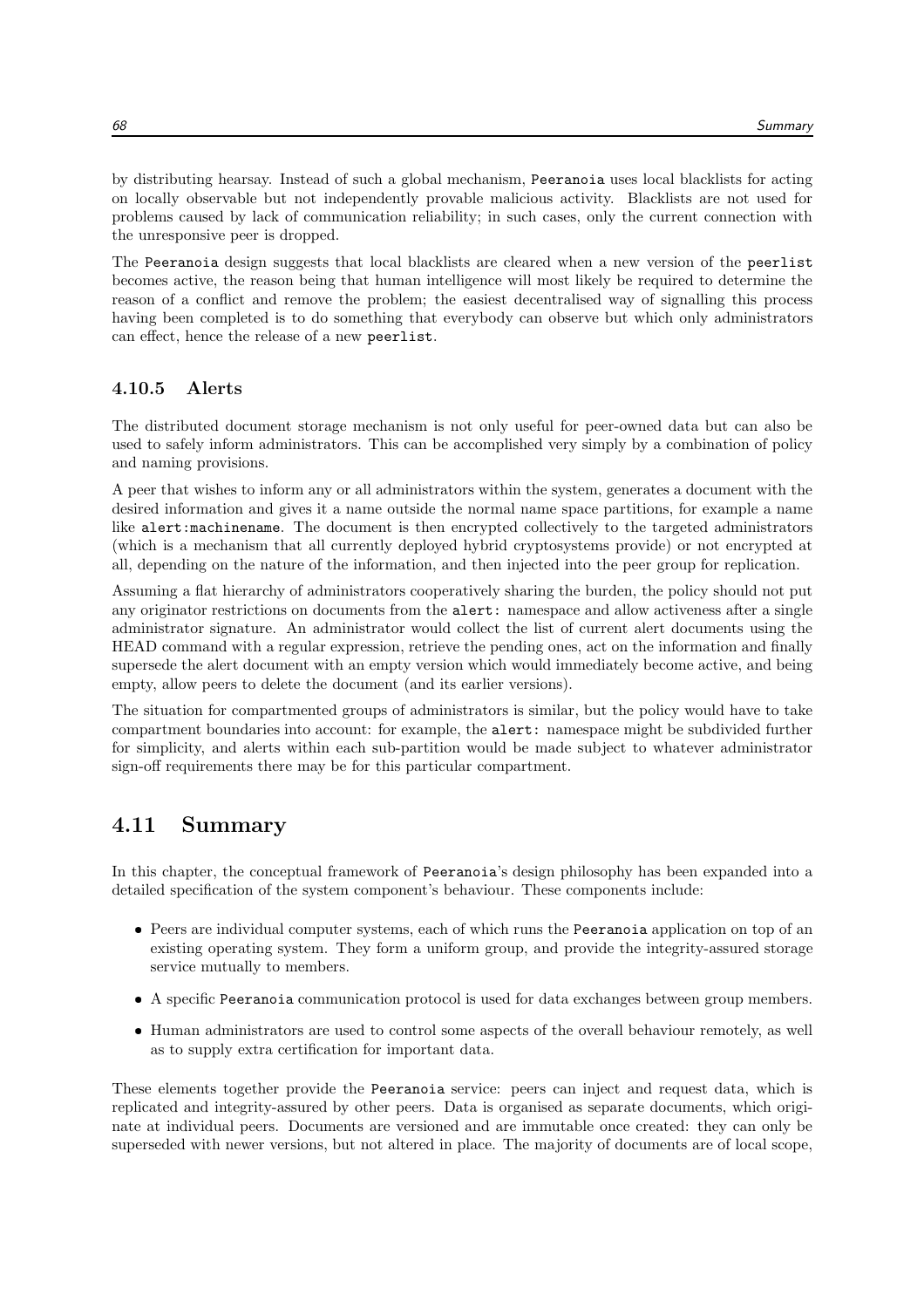and of importance to the originator only; a small number of global documents are required for group administration.

A policy language is used to describe how well a document must be distributed and certified, before its content can be used. This policy also allows control of document origination, based on document names. In an FIC setting, the policy mechanism would be used to specify who must sign off on a file fingerprint document, before the FIC application on the respective computer system is allowed to use the fingerprints as a known-good baseline.

To provide integrity assurance and robustness for the replication process, every document is associated with some meta-data, whose most important element is a signature block. This signature block reflects replication and integrity certifications that a document acquires during the process of distribution among the peer group. A discussion of possible modes of representation and composition of the signature block lead to the Peeranoia design adopting a hierarchical tree format, which provides a certain amount of resistance to the removal of signatures enroute by a malicious peer. All signatures are produced using asymmetric cryptography, and can be verified independently: every peer has access to all others' public keys.

The communication protocol used between peers is a simple, asynchronous protocol which uses only nine different message types. All data is symmetrically encrypted with ephemeral session keys, which can be established easily because peers know each others' public keys. One command, IHAVE, is used extensively in every replication process and some optimisations for that purpose were developed.

With these building blocks in place, a research implementation of the Peeranoia system was developed, and in the next chapter, an account of this development and the resulting application is presented.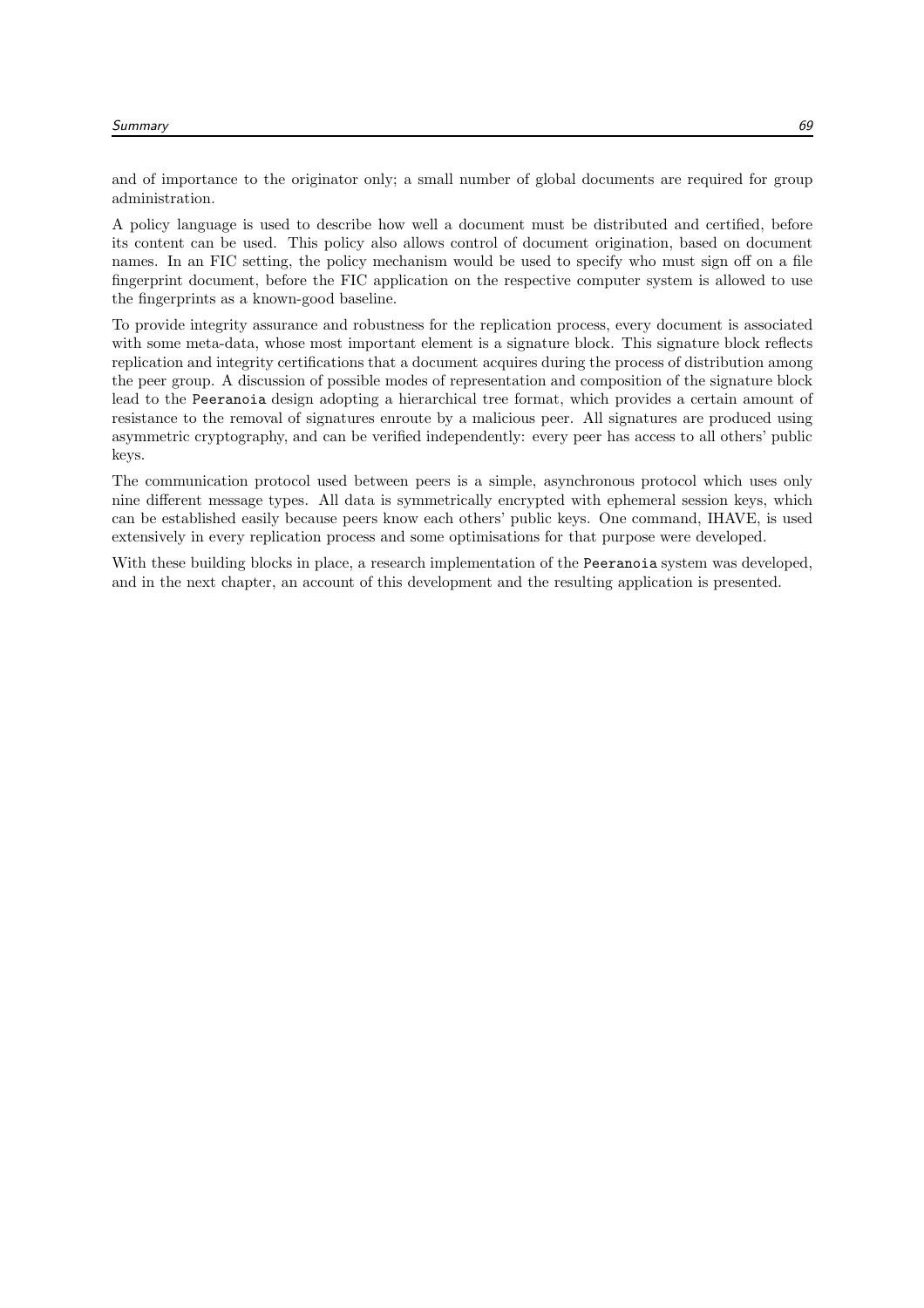## Chapter 5

# Implementation

To demonstrate the practical feasibility and to provide quantitative measures for the computational and communication cost of our design, a prototype implementation has been developed[80, 81] and examined.

The scope of the prototype implementation is to provide experimental support for the replicated storage and integrity assurance aspects of the Peeranoia environment, but without integration into an actual FIC application: the novel contributions of this thesis are related to the distributed service rather than to the well-established methods of file integrity verification itself. For source code availability see Section A.3.

In this chapter, an outline of the architecture of the prototype will be given, together with a sketch of the development process itself.

## 5.1 Technological Considerations

The prototype was developed in Perl[82, 83], which was chosen for all the usual reasons that apply to interpreted high-level languages: extreme conciseness of written code, availability of high-level data manipulation operators and the abundance of existing Perl packages to interface with other software. These benefits come at the cost of potentially reduced performance when compared to compiled languages, but this was not a major concern because the Peeranoia design does not require real-time operations.

The aspect of code conciseness and expressivity was of high importance, because of the intention to experiment with various different propagation strategies and to evaluate their robustness and cost characteristics. The good availability of packaged Perl modules was also very beneficial, especially as rather mature packages exist which cover all the cryptographic aspects of the Peeranoia system.

The prototype runs on UNIX platforms, but its operating-system-dependent aspects are trivial (e.g. the character used for separating directory components in a file path) and can be adjusted easily to any platform that is supported by Perl, and which provides TCP/IP networking, multi-tasking and some kind of hierarchical file system.

One issue with Perl, though, is its considerable resource requirement in the areas of disk storage, memory and computational power. This conflicts with expectations for a paranoid, security-critical software application, which needs to be self-contained as much as possible. Therefore we cannot classify the current prototype as being deployment-ready.

The experimental nature of the prototype does, however, not extend to the specifications of the Peeranoia design: the future option of integrating the functionality into one of the free FIC applications like Samhain[3] has been taken into consideration from the very beginning. Therefore, great efforts were taken to ensure that the protocol and format specifications (see Appendix A.2) were developed with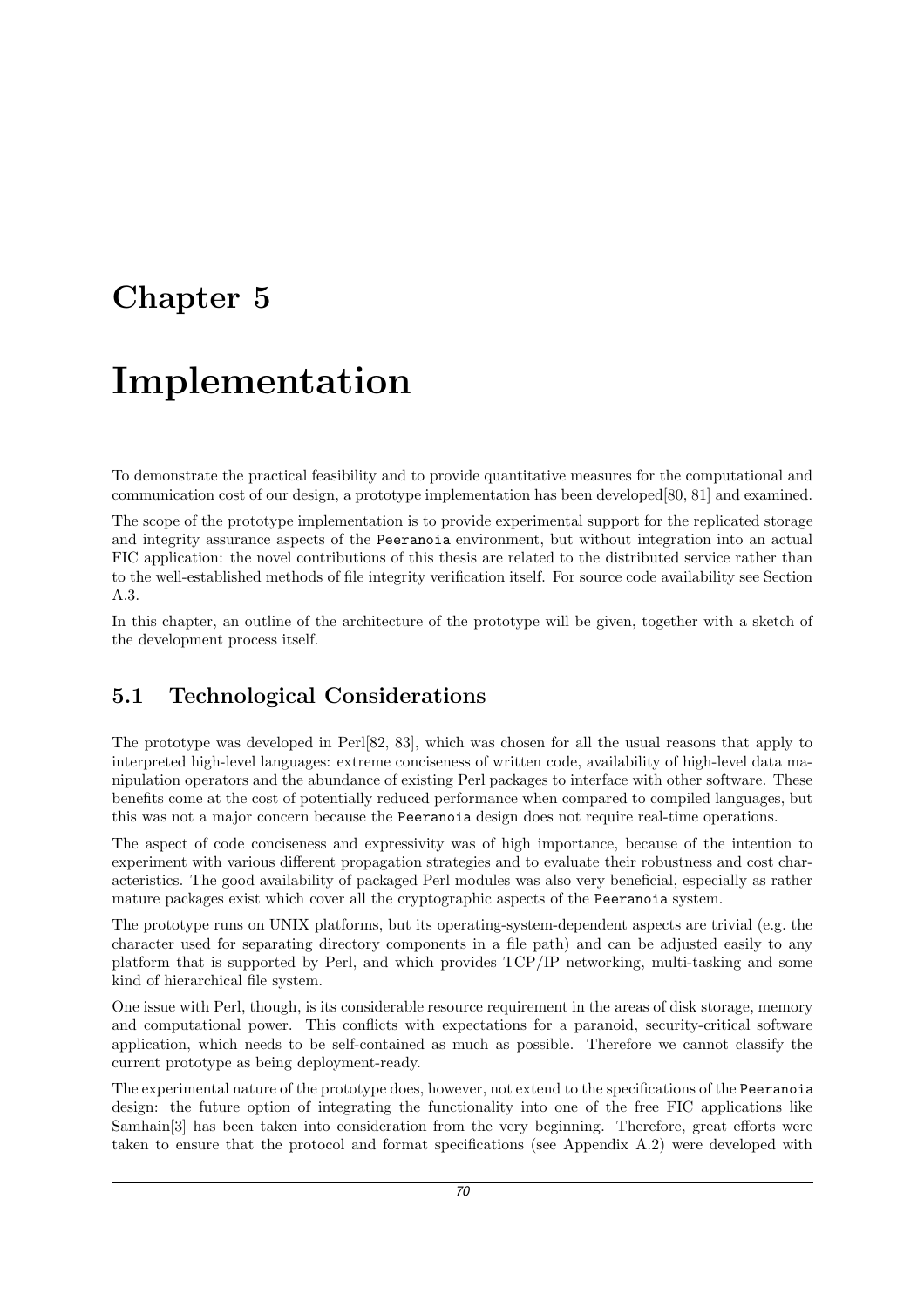portability in mind. For example, the network protocol was designed using binary message formats instead of textual ones to allow for an efficient reimplementation in compiled lower-level languages, such as C.

Applying a software engineering perspective, the following main elements were identified as implications of the Peeranoia design: the prototype is an event-driven application, its functionality is provided by a hierarchy of software modules and objects, and it makes extensive use of existing software.

## 5.1.1 Event-driven Operation

Because of the asynchronous communication design of Peeranoia, the prototype requires some mechanism to deal with parallel and asynchronous handling of communication messages.

The core Perl language environment provides only select()-based support for asynchronous communications, but implementing the prototype using this mechanism appeared to be overly complex and difficult to experiment with. A similar argument kept us from implementing the communication elements as separate processes, which would also have introduced a significant inter-process communication overhead as a lot of state information must be shared between such processes. Furthermore, there is the requirement for the handling of other time-based events like timeouts and periodic maintenance tasks, which suggests using a more general event dispatching mechanism for both communications and handling of periodic tasks.

A number of different event frameworks are available for Perl, ranging from very minimalistic specialpurpose packages to extremely broad and powerful environments. Because of previous positive experiences in other projects, one particular system was a definite candidate: POE, the Perl Object Environment[84].

POE is a framework for cooperative multitasking and event handling, which offers an extensively layered environment and which comes with a variety of pre-packaged, readily available functionality. An initial evaluation showed very promising results: it took less than 200 lines of code to implement a simple hello/echo peer-to-peer application.

## 5.1.2 Code Reuse

Peeranoia clearly requires support for both asymmetric and symmetric cryptographic operations, both of which are well catered for by existing Perl modules.

For symmetric cryptography the Blowfish cipher was chosen, provided by the package Crypt::Blowfish. To extend this block cipher for secure operations on multi-block document, the cipher is used in "cipher block chaining" (or CBC) mode (see [85]). The module Crypt::CBC supplies this functionality. Both of these modules perform satisfactorily, but a deployable FIC application should likely employ the AES cipher suite, as AES has been evaluated more extensively than Blowfish.

The requirement for asymmetric cryptography was a bit harder to fulfil; not because there are no candidate implementations, but rather because of the intention to keep the prototype as small and simple as possible. It was decided not to use any of the low-level modules like  $Crypt::RSA$ , which provide only the basic cryptographic algorithms: because the Peeranoia system also needs mechanisms for key generation and management, it would have been necessary to develop and test our own key management infrastructure, together with the necessary stand-alone tools for signature verification etc.

To avoid this extra implementation effort, it was decided to use GnuPG[17]. GnuPG is a stand-alone application which implements asymmetric and symmetric cryptography for files, and which also includes support for an extensive key management framework. The prototype benefits especially from the readily available key management functionality: all peer's keys are standard GnuPG keys, and use the key comment facility to identify the key's owner. For permanent peers, their name, IP address and listening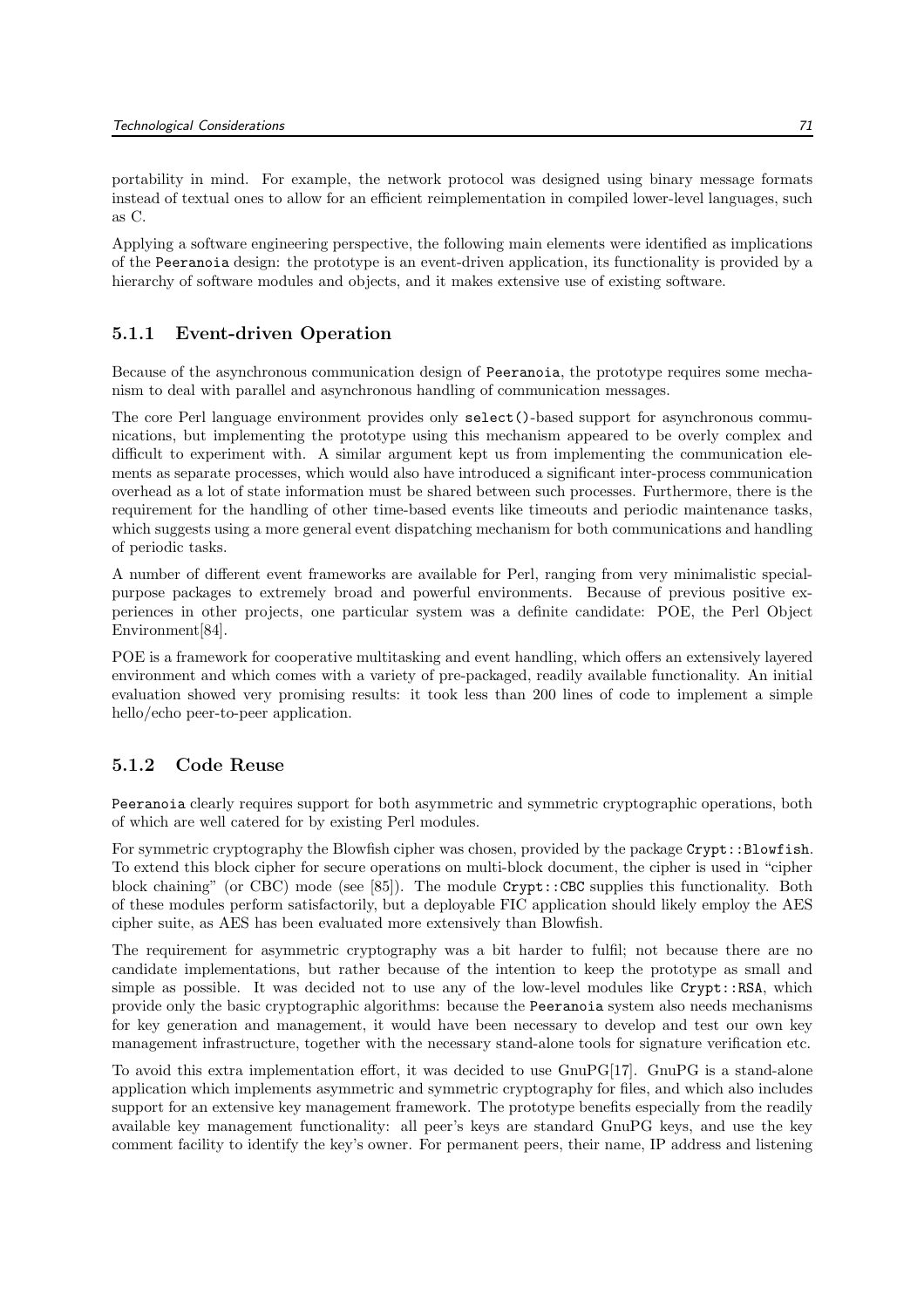TCP port are stored in the key comment; for administrators, only name and an email address are given. Internally, the prototype uses the numeric key identifiers for peer identification everywhere (except for logging, see Section 5.2).

However, the integration of GnuPG functionality into a Perl program proved to be problematic, as there are no Perl-native GnuPG interfaces: all currently available modules involve dealing with separate GnuPG processes in one way or another. After some evaluations, the GnuPG::Interface module was selected because it is the most complete and programmer-friendly variant; but as it is based on inter-process communication with separate GnuPG processes, its lack of performance is likely to be unacceptable for a realistically deployable implementation.

The final area where the prototype made extensive use of existing technology is the communication infrastructure. The prototype operates on any Internet-like network. From a TCP/IP perspective, the Peeranoia protocol is part of the application layer, as it uses the TCP protocol as the underlying communication mechanism.

While the Perl core comes with the necessary functions to manage TCP communications, the POE environment provides more abstracted access to similar functionality. After some initial evaluations, the submodules POE::Component::Server::TCP and POE::Component::Client::TCP looked especially promising for efficiently providing the basic communication infrastructure. Unfortunately, the POE environment turned out to have some serious shortcomings also, which will be discussed in Section 5.4.

The prototype also requires good sources of randomness for strategical decisions. The kernel of the operating system we used, Linux, provides the software device /dev/random, which is a secure random number generator. It gathers environmental noise from device drivers and other local sources into an entropy pool and produces random numbers of high quality; the prototype implementation makes extensive use of this software device.

#### 5.1.3 Modular Design

The prototype implementation was developed with fine-grained boundaries between functional units, in order to facilitate the evaluation of different components. This development was done bottom-up, beginning with helper modules like document storage interfaces up to a single object that collates and coordinates all activities on a high level.

Following Perl's very relaxed approach to object-orientated software engineering, the prototype's architecture defines object classes only for the core components; helper modules with more limited scope were implemented as simple sets of functions. The module layout and boundaries are detailed in the following sections.

# 5.2 Functional Hierarchy

Figure 5.1 gives a broad outline of the module hierarchy of the prototype application, after adjusting the design to the requirements and expectations of the external Perl packages that are used. The figure does not display all interactions: certain limiting aspects of POE's layering necessitated the implementation of a number of inelegant work-arounds, most of which violate the boundaries of the module hierarchy to some extent (see Section 5.4).

The main object class is Peeranoia::Peergroup, which encapsulates all of Peeranoia as far as a single peer is concerned. Every peer computer system runs an instance of the prototype application, which instantiates exactly one such object. The Peergroup object deals with documents and delegates tasks to subsidiary objects when necessary: it is responsible for all high-level decisions and strategies, accepting and dispatching inbound connections from other peers, scheduling of data exchanges with others and it also manages user interaction (see next section).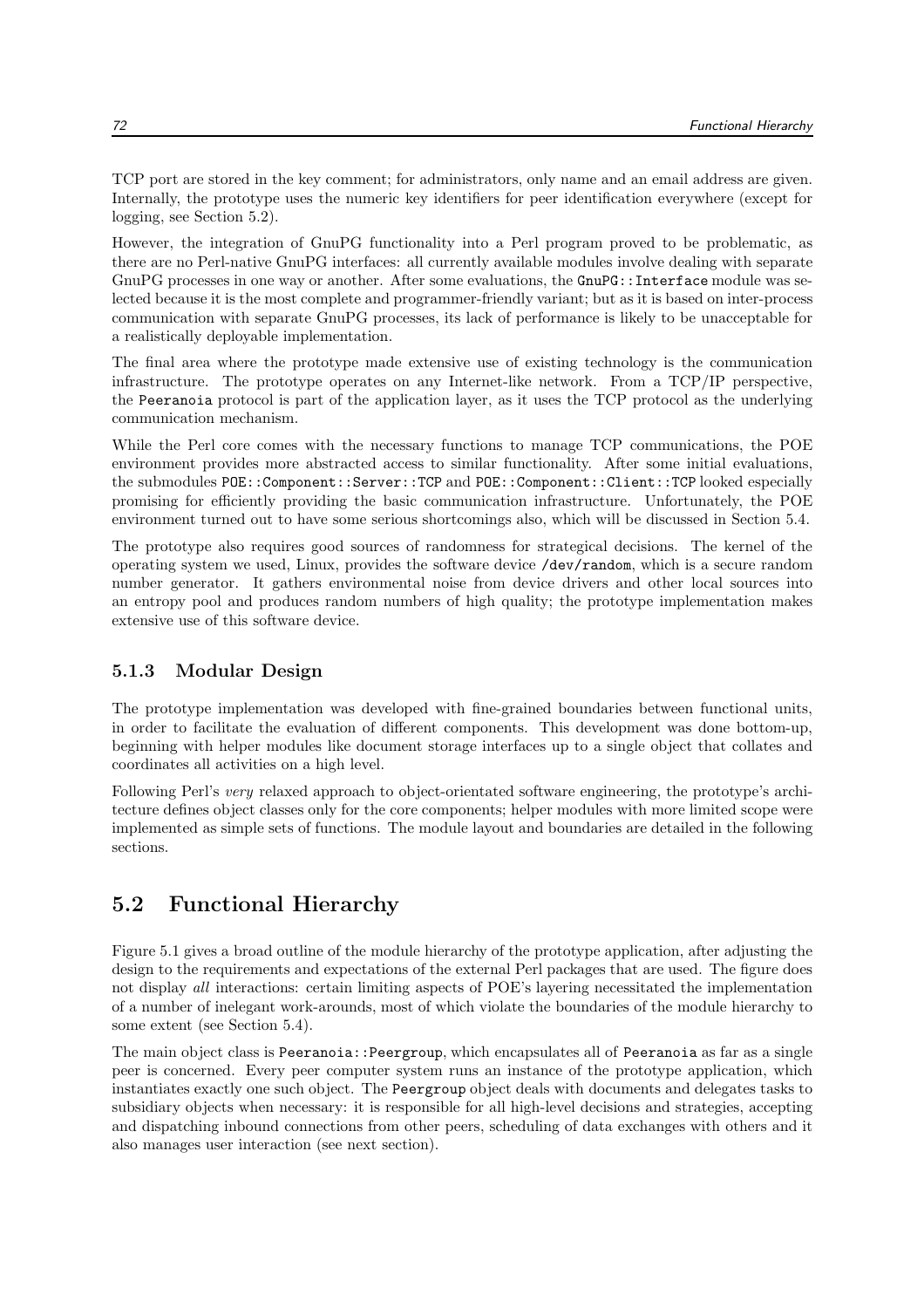

Figure 5.1: Module Hierarchy Overview

To perform these tasks, the Peergroup object creates and supervises a number of Peeranoia::Peer objects (labelled "Peer Comms" in Figure 5.1): there is one such object per connection with another peer. These Peer objects manage all aspects of a single connection between peers: establishing connections and session keys, exchange of protocol messages and decoding these using symmetric cryptography and so on. The Peer objects report back to the parent Peergroup object using call-backs whenever a message that involves documents must be handled; simpler operations (PING, PONG, REKEY) are handled by a Peer object by itself.

These two object classes perform the majority of high-level operations, while tasks of more limited scope are delegated to specific helpers as follows:

- The Peeranoia::Storage objectclass deals with access to and control of the local storage area for documents. In the prototype, this is merely a convenience wrapper that manages documents as separate files in a particular directory.
- Peeranoia::GPG wraps and extends GnuPG::Interface in order to provide consistent, implementationindependent access to asymmetric cryptographic functions.
- The Peeranoia::Peerlist class handles the management of the peerlist document, which encapsulates the policy and the list of peer public keys. As the prototype uses GnuPG for asymmetric cryptography, this list of peers' public keys simply uses GnuPG's "keyring" format.
- Objects of the Peeranoia::Sigtree class perform operations on document's signature trees: creation of new trees, adding of signatures and merging of whole different trees, and conversion between an internal tree representation and a flattened, linear form for storage and transfer.
- The Peeranoia::Policy objectclass provides all functionality related to the policy: parsing and import of the human-readable policy format into an internal binary representation, and application of the policy rules to a document's meta-data to test its activeness.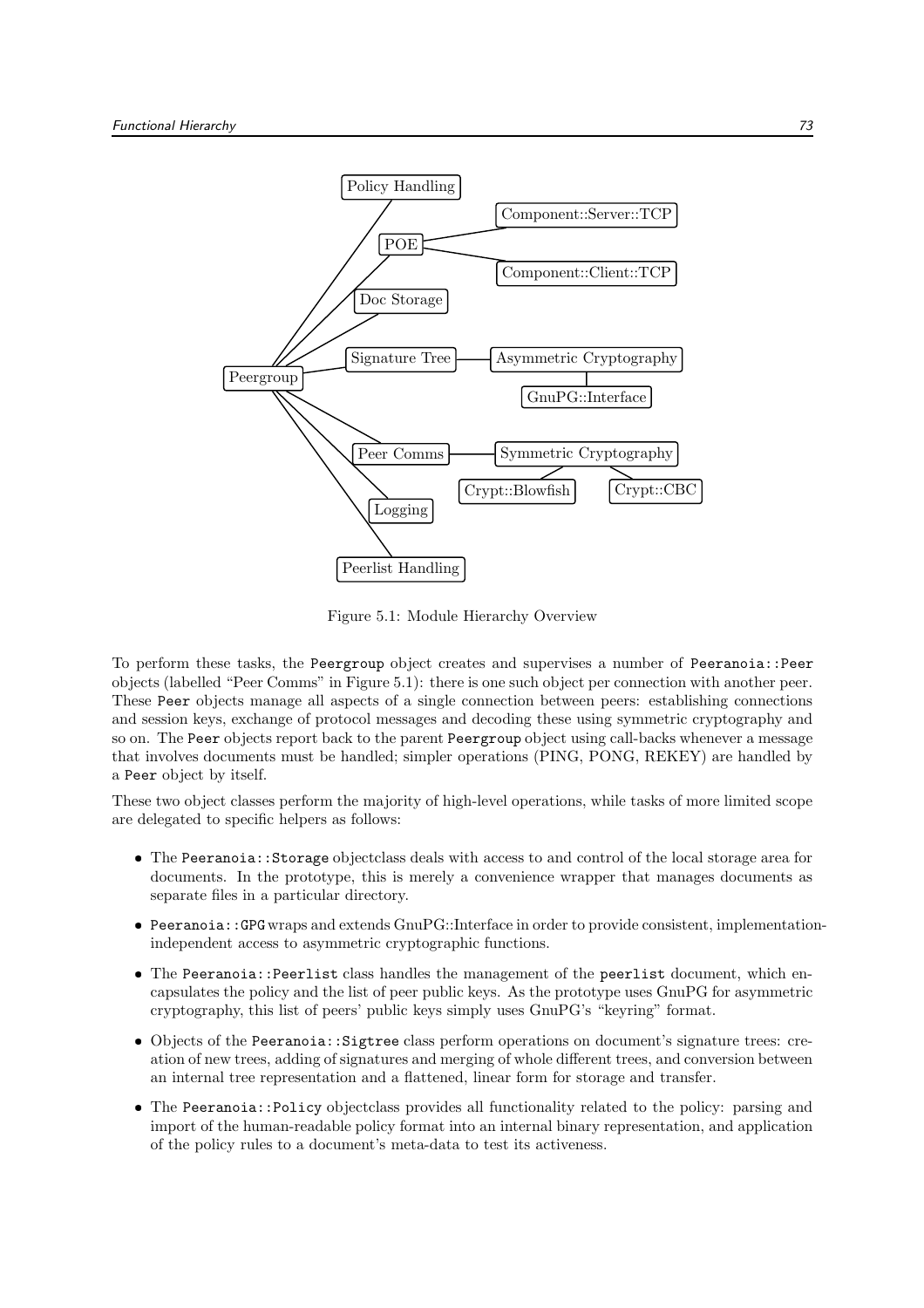As the task of verifying policy rules against a document's signature state occurs frequently in the Peeranoia environment, the implementation uses a binary format for efficient storage and evaluation of policy rules. This format would be very cumbersome for human administrators, therefore the policy is formulated in textual form, according to the specification given in Appendix A.1. The Policy module provides functionality for conversion between those two formats.

The prototype uses GnuPG keys and the numeric GnuPG key identifiers to uniquely address peers for policy purposes. As a concrete example, consider a group with peer key identifiers a through k, administrator key identifiers M to P and the following policy rule:

 $\hat{}$ localtest: rootsig M,N,P (| {6}\* {3}f,g,O)

This rule specifies that documents whose names start with "localtest:" must be authored by administrators M, N or P, and then have to acquire either at least 6 signatures from all known peers or alternatively signatures from f, g and administrator O before being considered active.

 The Peeranoia::Log class provides logging of activity to a file, which is required to collect information for measuring the effectivity and cost of the Peeranoia mechanisms. To allow efficient, automatic extraction of such information, a structured log format has been developed. This format is used for all logging, regardless of whether debugging messages are handled or whether statistical or simply informational data is to be recorded.

The log format is purely textual; it contains both a timestamp with a precision of  $\frac{1}{100}$  of a second, and the peer's name (for convenience, as the key identifiers used elsewhere are numeric and long). These elements were incorporated to allow the collation of multiple peers' logs concerning a single experiment into one file<sup>1</sup>.

Furthermore, every log message carries a type code from a pre-set list of known codes, an optional comment and (where applicable) name and version of the document in question, as well as the other peer's name. Depending on the type code, document name and peer may be optional: there are some codes for free-form informational log messages, but most messages are meant to be taken in the context of operating either on a document or communicating with another peer.

The order of elements in a log message is time stamp, logging peer, code, document and peer context and finally the comment. An example excerpt from such a log is given in Figure 5.2, to be interpreted as follows: peer  $p0$  opens a connection to  $p1$ , in order to offer document  $r3-1$ . Immediately upon successfully establishing a TCP connection and agreement on a session key for symmetric encryption, the two parties offer each other their versions of the peerlist document; furthermore, a diagnostic PING/PONG exchange is initiated. Interleaved with these maintenance operations, the actual offer of document  $r3-1$  is transmitted: the receiving peer  $p1$  doesn't have the document content yet, and therefore follows up with a GET request to retrieve the whole document.

# 5.3 User Interface

The top-level Peergroup object only provides a programming interface, which exposes some methods to initiate requests and offers. It is up to the developer of the encapsulating program to supply facilities for interaction between a consumer and the Peergroup programming interface. In the prototype implementation this is provided in a very rudimentary fashion, which nevertheless suffices easily for the purpose of automating experiments; it must be noted, however, that a realistically deployable application would need major improvements over the prototype.

<sup>&</sup>lt;sup>1</sup>This implies the need for reasonably synchronised clocks on all computer systems that are involved in such an experiment.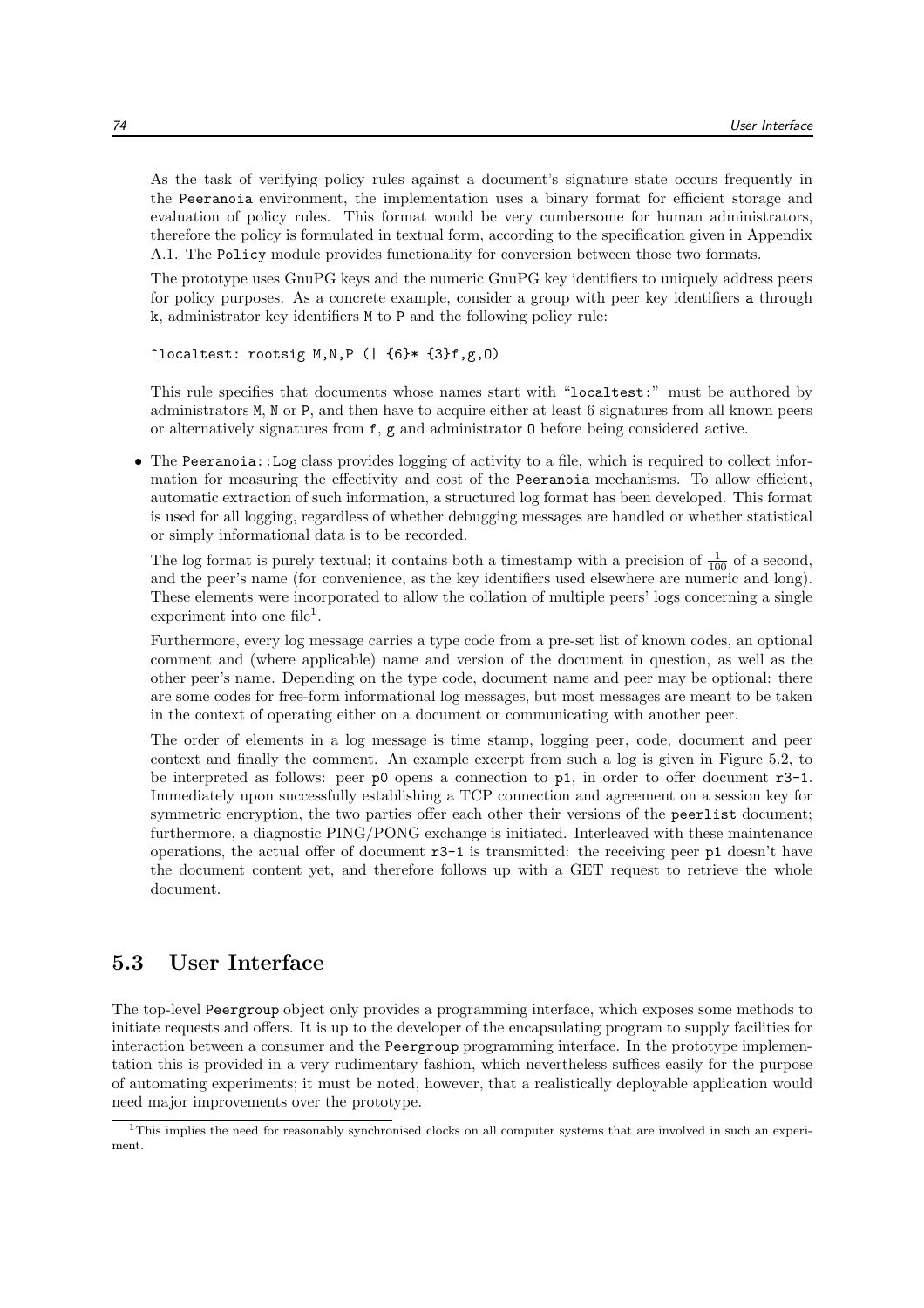1458.62|p0|newout|||p1|opening new conn to 192.168.0.11/9001 1458.63|p1|newinb||||new inbound connection 1458.66|p1|Irekey|||p0|inbound rekey tag 1458.66|p1|Oihave|peerlist|44bf1fc1f9d88849|p0|dequeueing 1458.70|p0|Oihave|r3-1|44c0baf2f9d88849|p1|dequeueing 1458.71|p0|Iihave|peerlist|44bf1fc1f9d88849|p1|handling ihave 1458.71|p0|Iping|||p1|inbound ping tag 212 1458.71|p0|Oihave|peerlist|44bf1fc1f9d88849|p1|dequeueing 1458.73|p0|ckdsig|peerlist|44bf1fc1f9d88849|p1|checking sig delta: 0/0 new h/t 1458.74|p0|valid|peerlist|44bf1fc1f9d88849|p1|1 10 signers 1458.75|p1|Ipong|||p0|logonly inbound pong tag 212 1458.75|p1|Iihave|r3-1|44c0baf2f9d88849|p0|handling ihave 1458.75|p0|Iget|r3-1|44c0baf2f9d88849|p1|inbound request get

Figure 5.2: An example Peeranoia::Log output

The prototype application is controlled by two different means: command line arguments given at startup, and files being dropped in particular directories.

Command line arguments are used to set various parameters that do not change over the time that the application is active. For example, this includes the name of the peer and the location of its document storage directories, but also strategical parameters like the degree of parallelism to use for offers and retrieval requests. For a complete description of directives the reader is referred to the source code (see Section A.3), as that is of minor relevance for the functional description given here.

After the application has started up, it enters the main event handling loop and awaits one of two kinds of events: inbound connections from other peers, or files appearing in a particular request directory.

The administrator can initiate document injection and replication by saving a document as a specifically named file in this request directory; the application detects its existence, interprets its name and triggers the relevant method of the Peergroup object. Document retrievals are handled in a similar manner, with the result of the retrieval becoming available in the peer's document storage directory.

Besides this main application, the prototype implementation includes some separate standalone utility programs which are used to generate and verify signature blocks, extract and analyse log information, and manage policy and peer lists.

# 5.4 Practical Experiences

Overall practical experiences with the prototype were good, with the following few exceptions:

- POE has a rather non-orthodox way of extensively layering unfortunately-labelled concepts. For example, POE calls a task or thread of execution a "session" instead of using a more standard terminology. Such POE idiosyncrasies were some of the reasons for not having been completely successful in strictly separating the tasks of the per-peer communication Peer objects and the top level object.
- Some of the abstraction boundaries that certain POE components use are inconsistent and needlessly complicate code reuse. The choice of employing the POE::Component::\*::TCP modules proved to be especially suboptimal, as their abstractions clashed with our module hierarchy in numerous places.

For example, a newly created TCP client object can not access any caller-supplied information when the connection is successfully established, but only earlier at the object's startup. To solve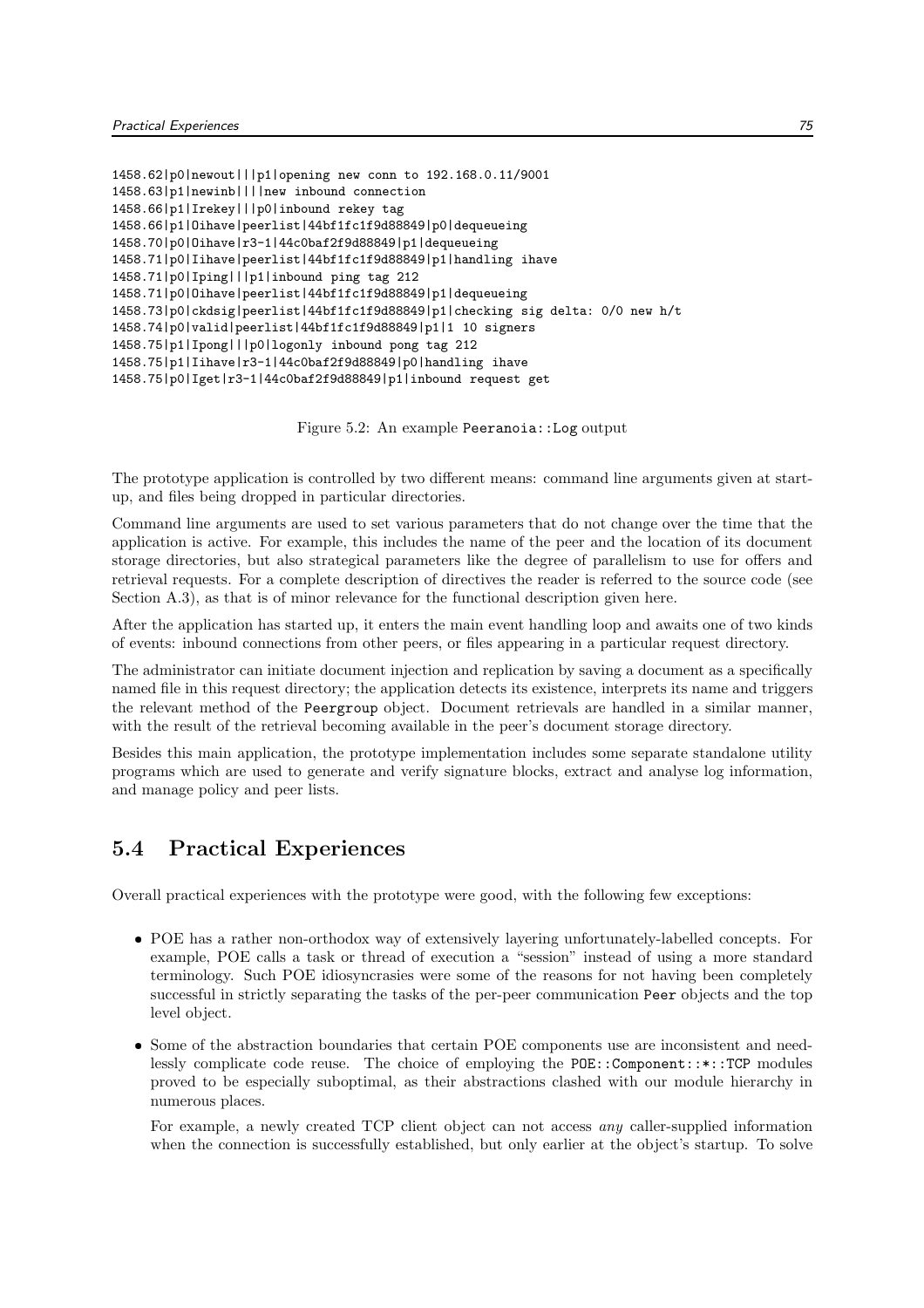this, we had to introduce glue code that copies data around. A lot of our problems with POE stemmed from such design shortcomings.

- POE also lacks a fair number of crucial mechanisms. There is, for instance, no (reliable) mechanism to terminate a session and no way of finding a session's identifier or keeping track of sessions.
- Under heavy load, POE would often misfire and duplicate events and "zombie" sessions would linger (due to deeply buried references to data). This also was a constant problem to code around.
- Debugging of POE applications is hideously difficult, in part due to the extensive layering.

It was also found that the prototype's paranoid approach to verifying integrity of local data was was over-zealous: it would not trust any on-disk data, and recheck all signatures every time a document was handled. This level of paranoia and the comfort of having a key infrastructure came at the price of enormous runtime costs: about half of the CPU time was spent starting up and tearing down external GnuPG processes. For the prototype, this problem was remedied by introducing more intelligent caching of signature verification status and reducing the number of re-verifications of locally stored data. Despite this measure, a realistically deployable system would have to use a native implementation of asymmetric cryptography.

In the next chapter, we will examine the characteristics of the Peeranoia system further: after covering theoretical aspects, we will return again to the prototype implementation and discuss empirical properties and cost measures that were obtained in extensive experiments.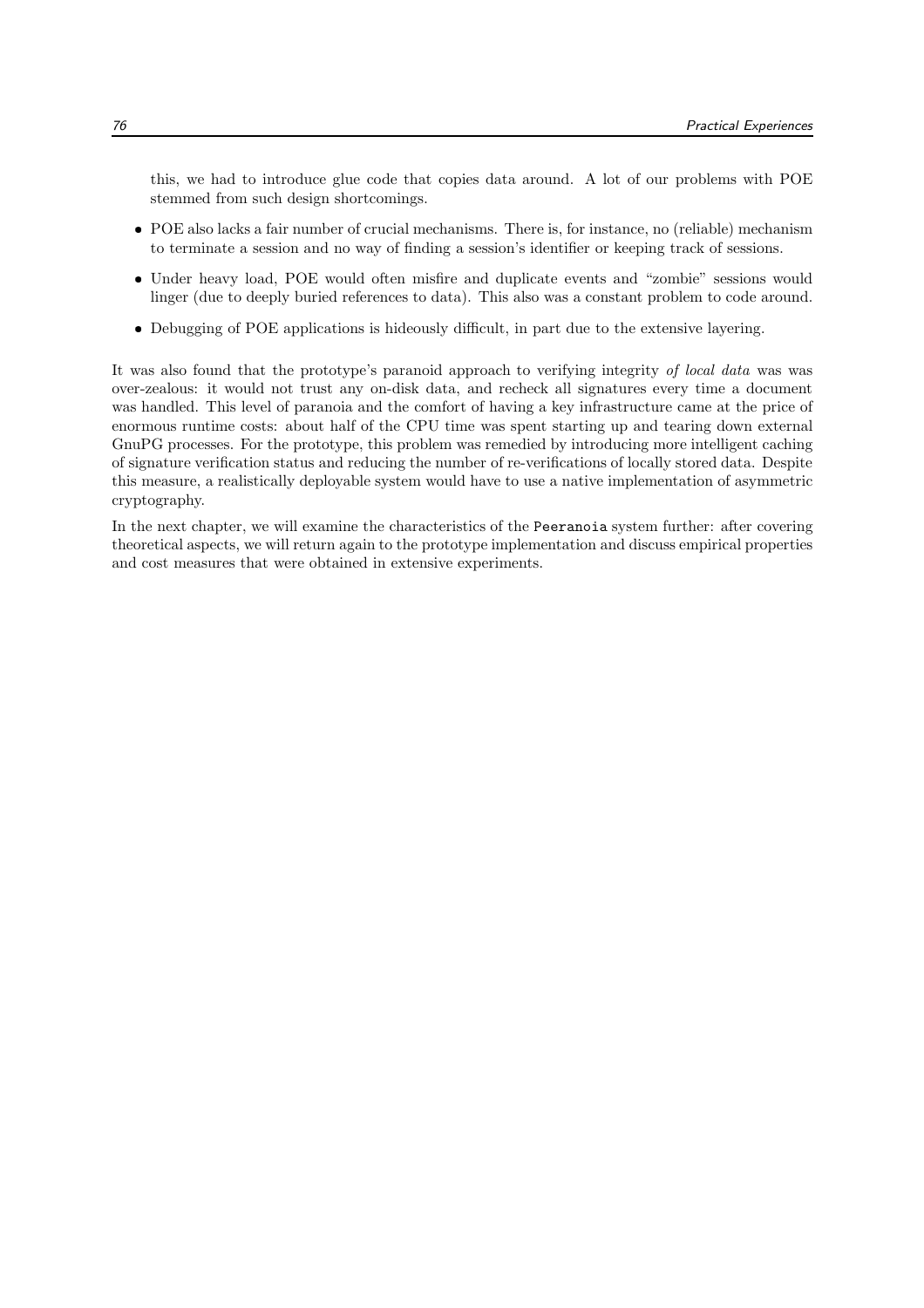# Chapter 6

# Analysis

After elaborating on the design principles, the details of the Peeranoia system and its research prototype in the previous chapters, we now focus on the characteristics of the resulting service.

In this chapter, we answer the remaining core questions of Section 1.3, and provide our arguments and answers in relation to the questions that are still unanswered: how much robustness can be designed into an autonomous distributed mechanism like Peeranoia, and what is the associated computational and communication cost?

Four different perspectives are covered: the expected benefits and design motivations are discussed first, followed by a survey of the handling of various security threats. Next, an analytical model is developed to provide robustness measures and finally, we discuss the cost measures and benefits that were obtained using the research prototype, together with an examination of certain variations of the replication procedure.

# 6.1 Design Influences

The Peeranoia framework as detailed removes the need for a central party for storage or integrity assurances and can be managed efficiently even in decentrally administered environments. The reliance on multiple, suspicious and minimally cooperating parties for backing up local information and integrity verification greatly improves the robustness and resilience of the overall system.

Conceptually, the design borrows from a number of prior efforts, notably the Bayou system (outlined in Section 2.9). Some of the parallel goals of Bayou and Peeranoia are quite visible in the resulting design:

- Peer-to-peer environments with little if any communication infrastructure guarantees are the basis of both Bayou's and Peeranoia's field of operation.
- Eventual consistency and different needs for different applications prompted us to adopt Bayou's distinction of tentative versus committed writes to some extent, in the form of pending versus active documents.
- In Bayou, replicas know the state of affairs with regard to write operations at other replicas (to drive the anti-entropy algorithm) and updates work on partial data with conflict resolution mechanisms. In contrast, Peeranoia operates on opaque content (like OceanStore, see Section 2.10), and therefore supports only superseding full documents. Also, Peeranoia treats all conflicts as the originator's fault and no conflict resolution mechanism is required. However, certified knowledge of what other replicas know or store is the basis of Peeranoia's assurance quality measure, and drives the propagation process here as well.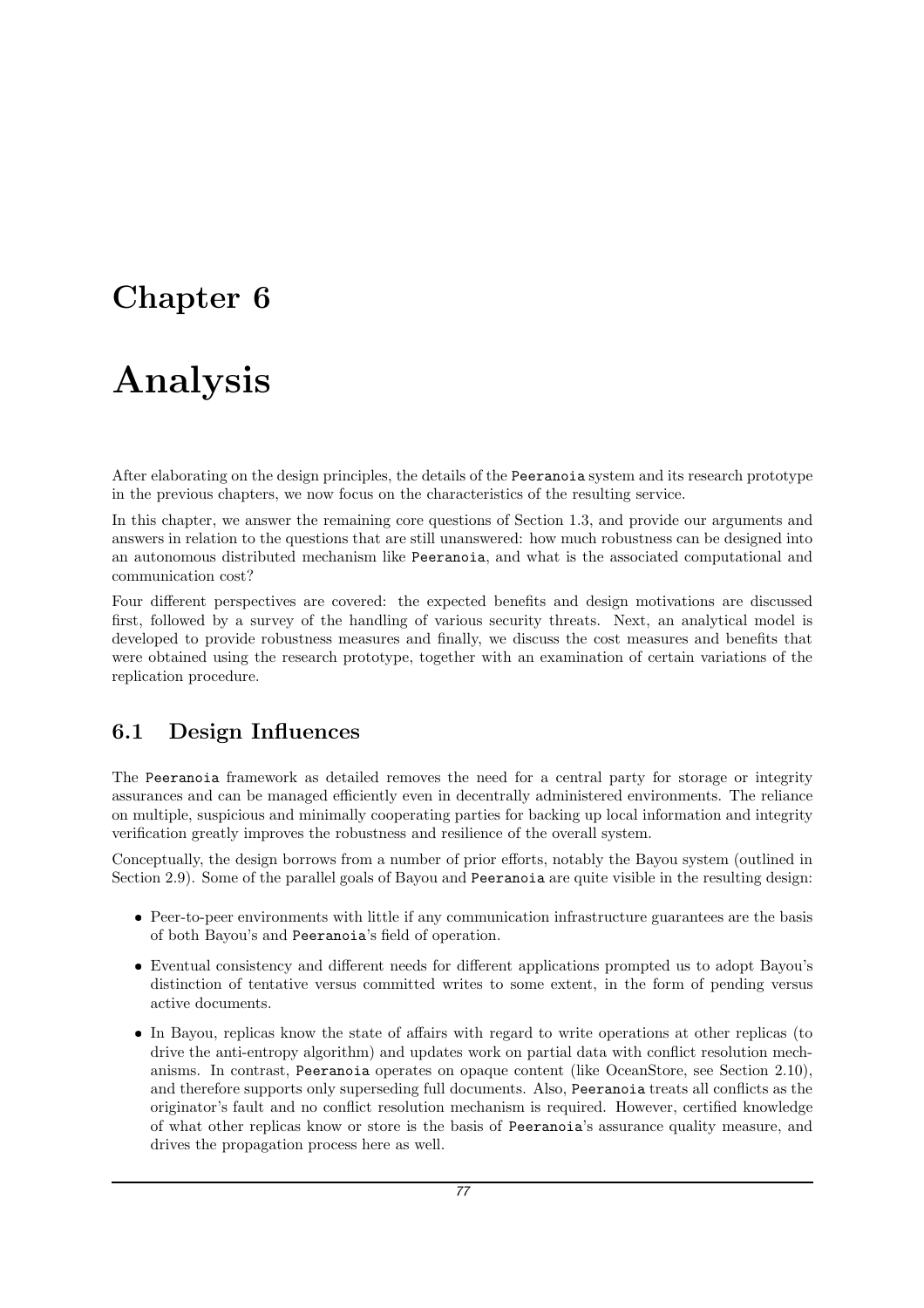- Bayou uses versioning for writes and allows pruning of old writes when stabilised; individual replicas may choose how aggressive to be about pruning. Peeranoia uses versions for documents and allows similar garbage collection of superseded information.
- Bayou does not guard against Byzantine faults but is extremely simple and small. Peeranoia strives for simplicity as well, but needs to take such failures into account and thus can put less trust in other parties' deeds. For example, where Bayou accepts updates from peers unconditionally (after authenticating the peer), Peeranoia needs to take a more suspicious stance until provenance and acceptability of data can be proven.

As Peeranoia aims at robustness in the face of arbitrary failures, information about the document distribution process must be exchanged between parties. In this regard Peeranoia extends Datta's P2P system (see Section 2.9), which exchanges untrusted and partial replication histories with every message. In our case, integrity assurance and replication history are combined into signature blocks, which provide a verifiable partial topological history of data exchanges. The rationale in both cases is similar: this information is used for speculation and fine-tuning of the distribution procedure. Another similarity is the strongly decentralised paradigm that underpins most design components.

The use of asymmetric cryptography however requires us to consider efficiency measured not just in the number of messages but also in computations per message. OceanStore faces similar challenges, and has provided quite some inspirations: both systems distinguish precisely between trusting somebody with data *content* (which does not happen) and trusting some party to *handle* data while adhering to a protocol to provide a service. The notion of a verification tree has proven useful, and versioning is an obvious, common answer to the need for opaque content that changes over time, but most of the other elaborate mechanisms in OceanStore were rejected for reasons of simplicity. Neither erasure codes nor secret sharing are fully compatible with Peeranoia's autonomy goals.

Security-wise the Peeranoia system is superior to any centralised variant, because to falsify (fingerprint) data one would have to subvert many members of the peer group simultaneously, but the high degree of decentralisation makes this infeasible. Also, a technology like Peeranoia that is simple and platformindependent allows multiple different implementations to be used, which further increases variety and decreases the chances of a single attack vector being sufficient for widespread successful intrusions.

The Peeranoia design relies in diversity and redundancy to provide trustworthy integrity assurance. The protocol aims to balance strict assurance against flexibility, but as a consequence of the trade-offs involved, global consistency can be provided with high probability only, not absolute certainty (as other solutions to the Byzantine Generals problems do). On the other hand, the combination of consolidating multiple information elements into a single offer message and the verifiable nature of the content allows Peeranoia to distribute a document to all peers with significantly fewer messages than other mechanisms.

Individual elements are untrusted by default, but cooperation is effected using simple evidence- or reputation-based trust, which is a mechanism similar (but simplified) to GNUnet's trust economy (see Section 2.12).

Our approach also scales well in large environments because of the remote administration capabilities. Overall, this limits any administrator activity that has to be executed on the peer computer system itself to the initial setup phase only. While geared towards file integrity verification, this storage system is useful for other applications where read-often-write-seldom semantics with eventual consistency are sufficient. Specifically, this system lends itself to being applied in the context of a *computer immune* system[86], where it can offer regeneration of damaged or lost data from a known good tamper-resistant source.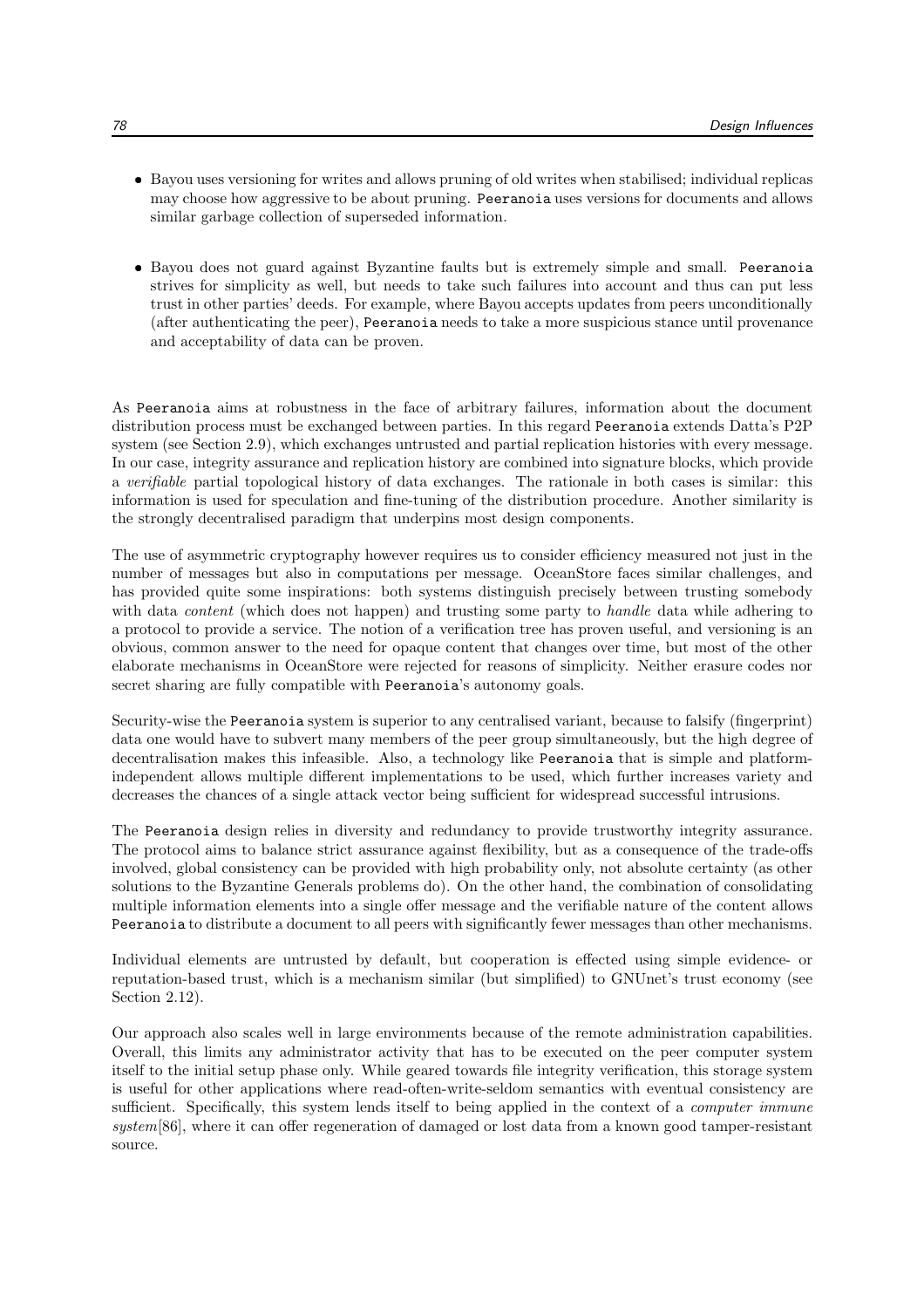# 6.2 Threats and Countermeasures

The overall goal of employing rampant mistrust and digital signatures in Peeranoia is to limit the amount of mischief an arbitrarily malicious adversary might perpetrate. Cooperative techniques are used to ensure that no outside actions, nor any small number of subverted peers within the system can cause more than a graceful degradation of the system's services.

As shown in Section 3.2, our design goals can not be all maximised at the same time. For example, utmost tamper prevention conflicts with high efficiency. The design thus includes certain trade-offs which limits the attainable degree of some goals.

From the perspective of an FIC application, data security and robustness in case of attacks must be given high priority. Therefore, the most important criterion in Peeranoia is to ensure data integrity, followed by availability of integrity assurances to cooperating peers. As a consequence, the worst-case attack scenario results in denial-of-service only, which we will show in the remainder of this section.

However to do so, certain basic assumptions for the environment must be given: First, both asymmetric and symmetric encryption employed in Peeranoia are expected to be practically unbreakable. As the design is not centred on any particular algorithm, the reader is referred to [85] for algorithmic details and methodologies for currently available cryptosystems.

Using asymmetric cryptography and cryptographic hash functions already introduces a non-zero (but minuscule) probability of an adversary undetectably forging data. Therefore, we assume that adversaries are computationally bound and of comparable power to the other parties; the discussion of threats covers this situation only.

#### 6.2.1 External Threats

Parties external to the peer group cannot affect Peeranoia's operations much: all communication is encrypted. Also, new communication sessions are authenticated using the cryptographic identities which every peer has. Connections are only accepted from known peers (or more precisely, connections are dropped immediately by the contacted party unless the initiator can prove with the very first message to be part of the group).

There is also the provision for locally blacklisting such external adversaries. Thus an outside adversary can not effect more than a little waste of computational resources by pretending to be a peer: after the first such failed connection, the responding peer would blacklist the perpetrator.

Passive attacks like traffic analysis can tell an eavesdropper who the group members are but not much more, as the protocol makes provisions for decoy traffic using PING and PONG messages.

Deduction or acquisition of a single session key does not leak any information beyond commands exchanged by the respective two peers and the referenced document names and versions. Furthermore, the rekeying provisions ensure perfect forward secrecy: the acquired session key will be replaced by an independent new key after a configurable period within a connection; also all connections use totally independent random keys.

If an intruder was capable of modifying messages enroute, then any modifications would be caught by Peeranoia's lower-level communication protocol that checks for communication garbles using a CRC on the inside of the symmetrically encrypted message. It is exceedingly improbable that common, well-researched symmetric encryption algorithms (e.g. AES in CBC mode[85]) would allow an attacker sufficiently fine-grained control to both modify the unseen payload as well as keep the CRC intact. Any garbles detected by a message's CRC are not treated as indications of active misbehaviour by the sender; the connection will be dropped as being unreliable but no blacklisting of the other peer happens.

The effect of replaying collected messages blindly is also limited, even without the low-level protocol being designed with strict replay protection. First, the protocol specification suggests that the contacted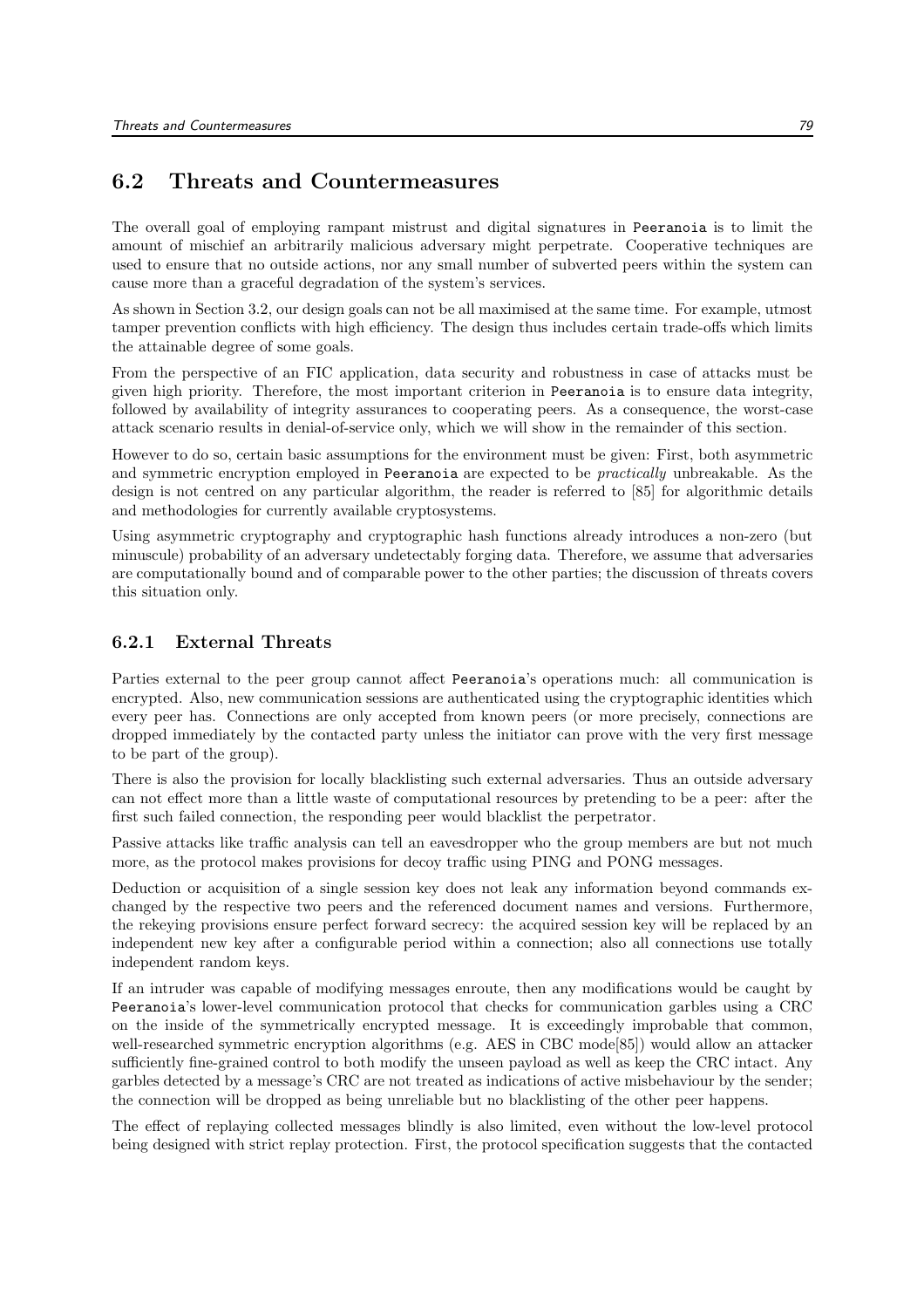peer issues a PING after connection establishment. As message tags are chosen randomly by the sender of a command, the probability of a replayed response message matching this random tag is low. Secondly, even if the intruder replays a whole session from the session key establishment onwards, he faces the problem that there is no visible indication of what messages are requests and which are responses. If the intruder manages to guess correctly, then he will still not be able to affect the overall system negatively. Because the protocol does not have any commands that can force the receiving party into doing something outside the framework of the Good Citizen criteria, the worst possible outcome is that the intruder might offer superseded documents: recipients of such offers will reject these offers.

If an intruder disrupts communication temporarily, then peers will fall back to using their locally available versions of crucial documents. This leads to less stringent integrity assurance but can be argued to be favourable over non-operation. Also losing communication does not affect the existence of the signature blocks on these local documents which include multiple signatures by others. This definitely provides better assurance than a peer's own signature only.

Such communication disruptions can, however, result in peers temporarily misclassifying unreachable others as untrustworthy. In no case can such temporary misclassification affect the safety of data, but progress in exchanging document assurances is of course impeded. In the common benign case, unreachable peers are simply disregarded and allowed to catch up upon restoration of connectivity; the Peeranoia system thus resumes full operation seamlessly. If a peer A happens to misinterpret impeded communications with peer B as malicious, it would blacklists B locally: blacklists are local only and will not affect anybody else's data exchanges with peer B. Given the redundancy built into document exchanges in Peeranoia, B's signatures will still reach A (if indirectly). Blacklists also can be cleared explicitly by administrators (see Section 4.10.4): by injecting a new peerlist document, even this worst case result of communication outages can be resolved easily.

Overall an outside adversary is limited to denial-of-service attacks, and only if he is in control of the underlying communication infrastructure. Otherwise an adversary will only be able to determine the extent of the peer group.

#### 6.2.2 Malicious Administrators

Any tolerance of corrupt administrators can only apply to activities *within* the Peeranoia environment, and is thus quite limited. However, depending on the actual policy requirements in place, the actions of a small number of rogue administrators can be tolerated.

Obviously, a document is threatened if a rogue administrator is expected by policy to certify it as correct: he could insert a forged document and certify it to be correct. Among these, the most interesting target would be documents of global scope, i.e. the group meta-data. If the policy requires only the rogue's signature (and no other administrators' signatures) for the peerlist document to become active, a group split can be produced. An administrator could also (re-)introduce known corrupt peers, and there are some other, slightly contrived scenarios where manipulation of rogue administrators do negatively affect honest parties.

Generally, we assume that Peeranoia administrators are also the system administrators of the actual computers; in this case, the above threat scenarios are insignificant compared to the amount of damage an administrator can cause outside of Peeranoia's environment. A rogue administrator will usually have other, more direct methods of destroying such a distributed system, so trying to guard too extensively against a person who has access to the underlying operating system anyway is rather futile.

If the administration of Peeranoia and the actual computers is separated in a particular deployment, then the hierarchical administrator capabilities of the Peeranoia system can be very beneficial: the administrators can formulate a policy which limits the actions of "junior" administrators to contain potential mischief or mandate a bigger quorum of administrators to sign off updates to documents of higher importance.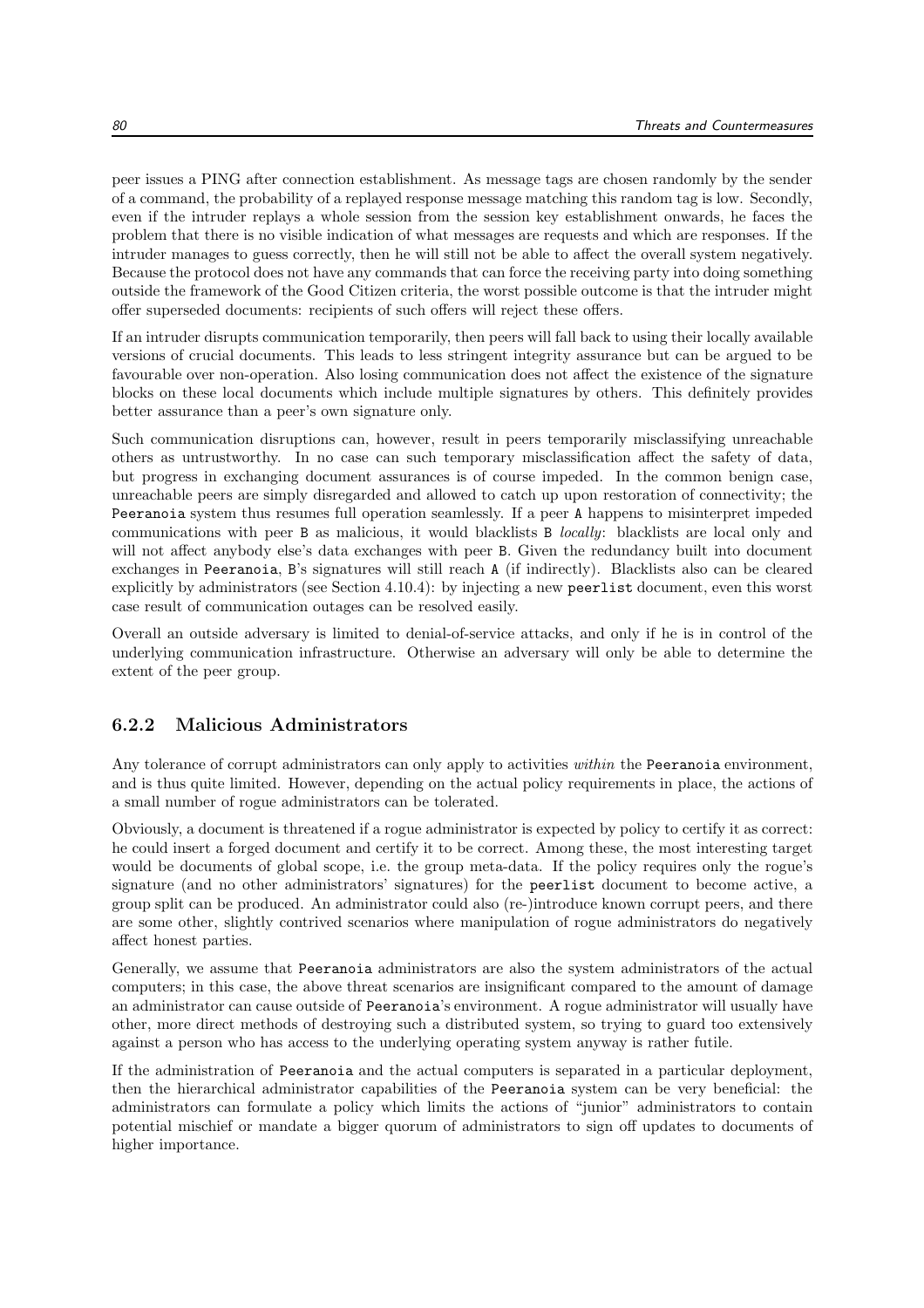#### 6.2.3 Local Threats

Threats internal to a peer group are more interesting and potentially far-reaching, but as we argue in the following, they can still be countered fairly effectively by the application of general mistrust and redundancy to defend in depth. First, we examine threats local to an individual computer system.

The crucial components of our system are the individual peers' private keys. An intruder who has successfully subverted a peer is assumed to have access to that peer's private key and as such has the peer's privileges. However, this does not jeopardise the secrecy of data that the subverted peer stores on behalf of others: all important data is expected to be encrypted for the intended user anyway. Data integrity of these documents is also not threatened, as every document has multiple separate signatures covering it, most specifically the originator's signature which the intruder can not fake or replace without detection.

Subverting a peer will also give the intruder access to the policy document, the list of peers and their public keys, but assuming practically unbreakable asymmetric encryption none of these is a major concern. From a local perspective, the worst case scenario is indeed denial-of-service: documents stored locally can be destroyed or removed but not tampered with undetectably.

#### 6.2.4 Malicious Insertion of Documents

After a particular peer has been subverted, the intruder could use this peer for subsequent malicious activity, locally or affecting the whole peer group. A more promising attack vector than the destruction of locally stored documents is the subversion of the document replication process: partially partaking in the communications allows an intruder to affect certain results globally.

A corrupted peer can insert documents into the peer group successfully, if and only if all its behaviour is within the expected specifications as far as other peers can observe it.

Unless the policy is overly lenient, the malicious peer cannot affect other peers' documents negatively: modification of existent documents is not supported, and superseding documents belonging to others is easy to disallow using originator restrictions in the policy. It is also not required for peers to remove superseded document versions, thus a total history service (cf. [62]) can be provided easily.

A corrupt peer also cannot simply send garbage: any deviation from the Good Citizen criteria leads to disconnection and blacklisting by the detecting peer, therefore the corrupt peer would lose access to the peer group after just a few attempts.

Inserting well-formed documents is of course possible and allows denial-of-service by overwhelming other peers. However, there are a few simple countermeasures that limit this threat vector greatly.

- First, the intruder is at a disadvantage: all the inserted documents to make up the flood must have originator signatures that match the actual data, but signature generation is quite expensive computationally. Assuming roughly comparable computational capabilities for the peers, the intruder is very unlikely to succeed.
- The intruder can, however, attempt to flood the group with bogus IHAVE offers. It is free of cost for an adversary to produce a garbage signature block, and therefore the adversary is at advantage – until it is required to supply a consistent document, which is exactly the mechanism that Peeranoia uses to counter this scenario. Offer handling requires the document in question to be available, as signatures without data are not verifiable and until the document is available, no computing resources of the receiving peer are used at all.

The standard response of any contacted peer will be to send a GET request for the document that the intruder claims to offer. Unless the intruder has such a document with matching signatures, the other peers will deal with no answer or no forthcoming document by simply blacklisting the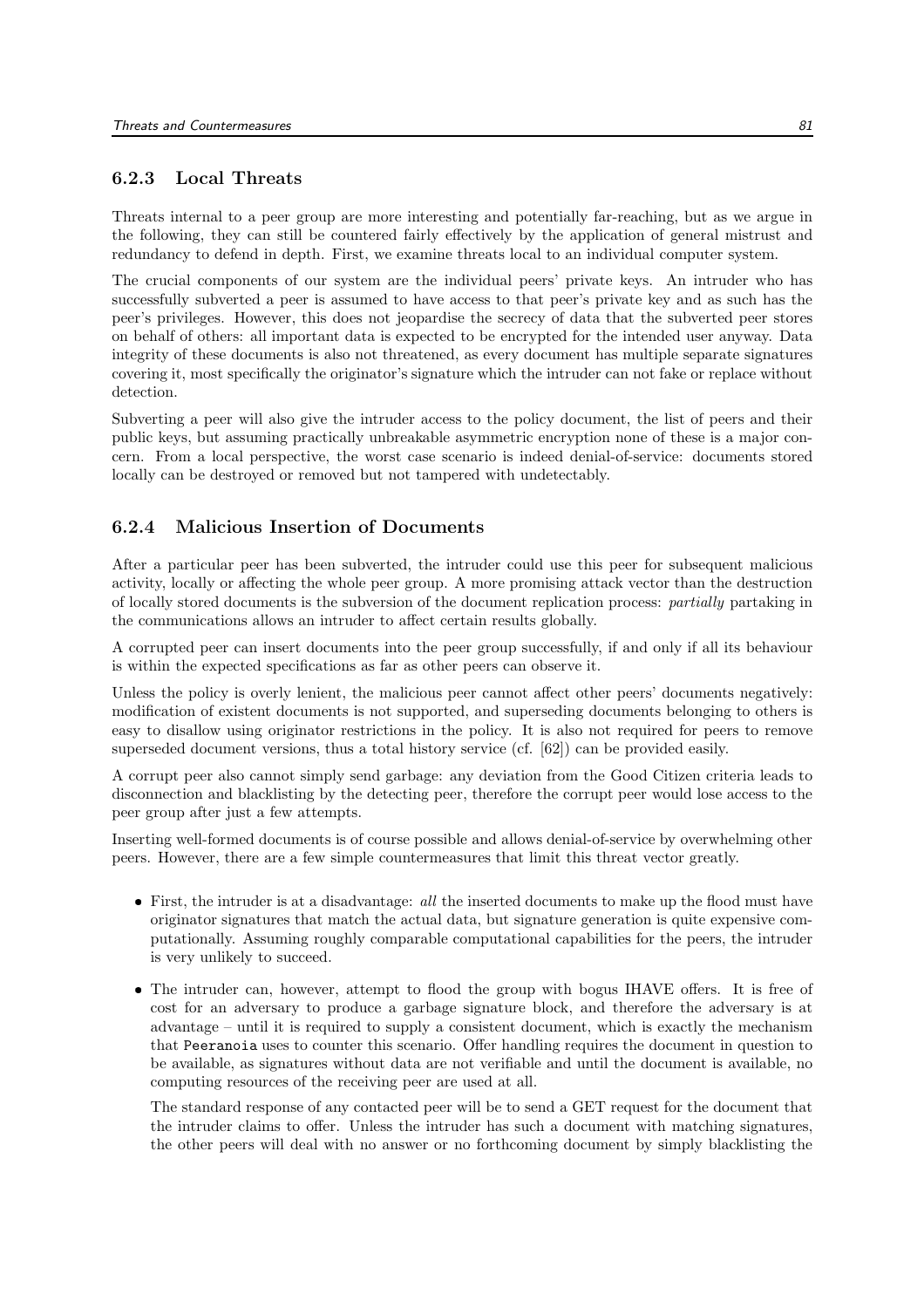intruder as being fraudulent. Therefore, the intruder cannot expect to be able to send more than one bogus offer per target peer (which also will not consume resources on the targets).

 Furthermore, a rate-limiting mechanism for accepting new documents originating at any particular peer is trivial to implement and would allow to blacklist peers that originate more documents per time interval than expected. While neither the specification for Peeranoia nor the research prototype include such a limiting device currently, it would be trivial to add to the policy language. The same argument holds for denial-of-service by insertion of overly large documents.

In these cases the originator would be blacklisted quickly across the entire peer group (very much in contrast to the case of a peer transmitting faulty material, where always the sender is blamed): every document carries an infalsifiable proof of origin which every peer can act upon, regardless of whether it is in direct contact with the perpetrator or merely receives the information from intermediaries.

#### 6.2.5 Conflicting Documents

An intruder who is allowed by the policy to insert documents can insert multiple *conflicting* documents. "Conflicting" in this context means that multiple different documents share the same name, version and originator signature<sup>1</sup> and which are consistent and correct when examined separately.

Such behaviour is detected and countered during the document replication procedure, when a peer receives an offer for a locally available document where the signatures contained in the offer do not match the document content. This detection will result in global blacklisting of the perpetrator in short order. Figure 6.1 shows such a situation, where a dishonest originator R offers two conflicting versions of a document to different parties. These parties propagate "their" versions onwards, and the conflict is detected when peer B sends an offer which connects the two groups for the first time.



Figure 6.1: Detection of a Corrupt Originator

Dealing with this kind of misbehaviour is made a bit more complicated by the replication process not transmitting the document bodies with an IHAVE offer, while the verification of signature requires that document body.

<sup>&</sup>lt;sup>1</sup>Multiple originators can not accidentally produce collisions of name and version because the version identifier is by design totally ordered.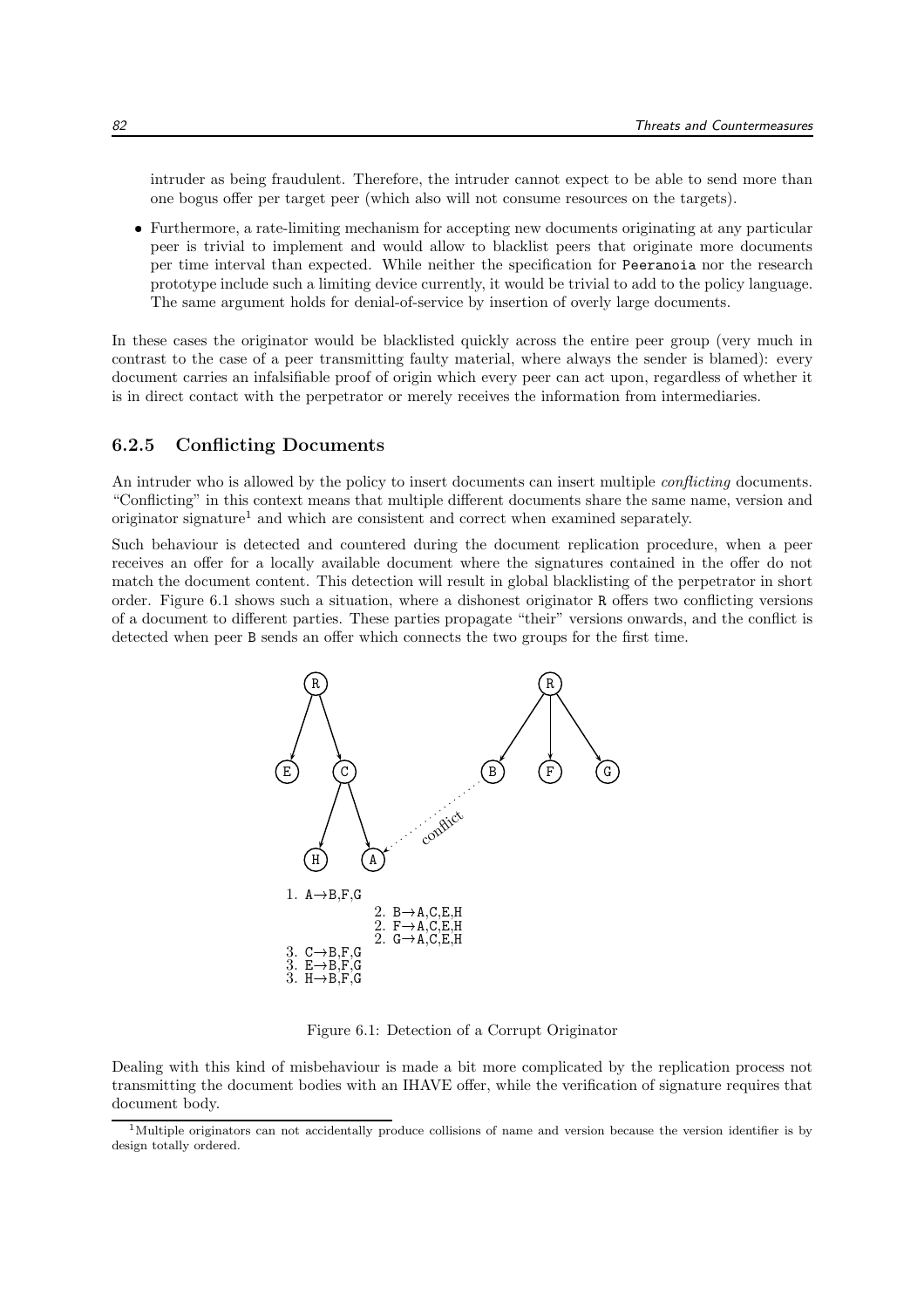The problem arises when peer A is offered a document by B with the signature block not matching the locally available document of the same name and version: if A just blacklists the offering peer B, it might hit an innocent party. The otherwise rigid policy of always immediately blaming the messenger for transmitting broken data must be adjusted for this scenario: it is impossible to determine whether the transmitting peer or the document originator is at fault if only a signature block is available.

Using the example given in Figure 6.1, we assume that peer A has a signature set SigA matching the document content DocA, and that A subsequently receives an offer from peer B that contains SigB which is entirely unlike SigA. Without the data that apparently underlies the signature set SigB, A can not reliably determine who is to blame: B could have received a document DocB which is consistent with its signature block SigB.

But from A's perspective it is impossible to determine whether the problem stems from a corrupt originator that injected two different versions, or whether B has sent corrupt data. It is thus necessary to distinguish more precisely between a bad messenger versus a bad originator, by doing a follow-up retrieval of the offending document.

A must therefore request the whole document DocB from B: if the request fails, B is implicated as being faulty. The same happens if the document is returned and it turns out that DocB is equal to DocA, or if there is any inconsistency in SigB when checked against DocB.

However, if the root signature in SigB verifies and the originator of the document is the same (and if all other signatures in SigB are correct as well), then A can safely conclude that the originator has produced conflicting documents.

Note that merely attempting to verify the root signature from SigB against DocA is not sufficient: B could have tampered with that, and as the root signature is part of all other signatures, none would match the data DocA anymore. This looks exactly the same as a dishonest originator from A's perspective.

Once the conflict has been detected, it is necessary to inform others of the problem to effect fast convergence to the same state: the faulty originator is blacklisted. However, the peer A can not sign (or store) the document DocB after detecting the conflict, because that is against the Verifiability requirement of the Good Citizen criteria. Much less can A offer an unsigned document to anybody. How can the detecting peer A inform others, if it cannot send the conflicting document DocB?

The solution is to perform a recursive "ping-pong" among the peers involved in the deception: using the signatures present in signature block SigB, peer A sends offers of its SigA to all the peers that are part of the "other propagation branch". The recipients of this offer will have to perform an operation analogous to the one A has just completed, that is ask for the document belonging to SigA, detect the conflict and send notificational offers of their view to everybody who needs to know – which involves A, thus looping badly.

To break that loop, a peer must flag a document version as bad when such a conflict is found and stop accepting offers (regardless of the provenance of the signature block) thereafter. It must, however, still accept GET requests for this document so that others can get this peer's version and thus determine the conflict themselves. The offer exchanges listed in Figure 6.1 show the knowledge of the conflict travelling through the whole group.

This recursive scenario is very simple but inefficient, with a peer being part of one branch receiving lots of duplicate offers from peers on the other branch until everybody is convinced of the deception. However, we judge this inefficiency to be preferable over the risk of stale information.

So far, such conflicting documents were assumed to have the same originator, and in this case that peer clearly can be blacklisted, as it is definitely the responsible party. However, if the conflict turns out to involve two different originators, then the one peer whose document version was not conforming to the design specifications should be penalised (but administrator alerts should be generated also).

After a conflict is detected, neither version of the document is propagated any further, but all versions are still available for retrieval. In order to clean up such situations, an administrator is expected to supersede the conflicting version with an empty document, thus allowing all peers to delete the conflicting data.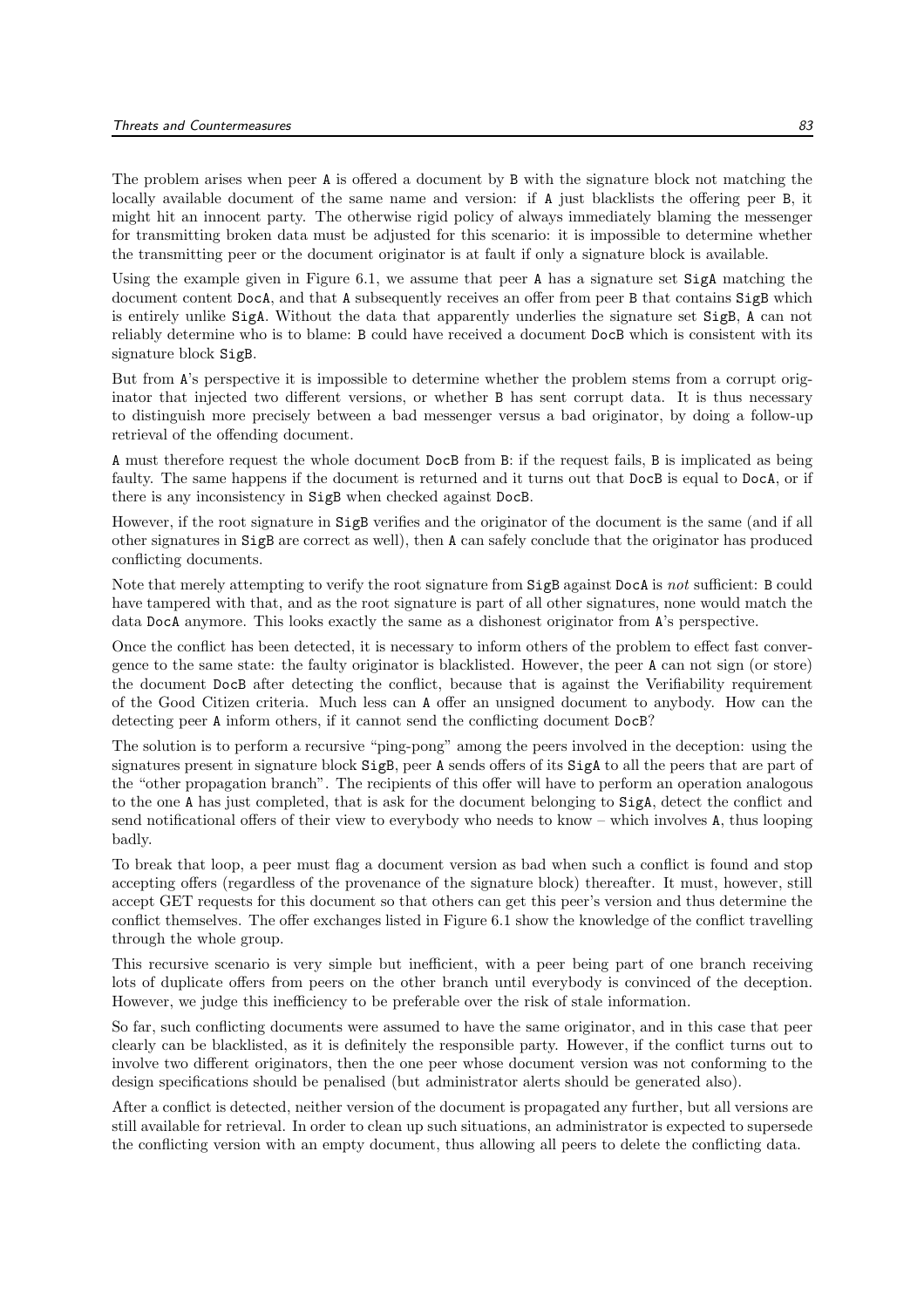#### 6.2.6 Communication Misbehaviour

As outlined above, activities within the framework of Peeranoia are fairly easy to counter. Instead, it is the lack of actions that proves to be more problematic, as the remainder of this chapter will show.

As all data to be exchanged is signed, a corrupt peer cannot send garbage more than once before being cut off; as signatures are organised in a (hierarchical) tree, they can also not be tampered with, and a non-verifiable signature leads to blacklisting of the sender as per the Good Citizen criteria. The same goes for not honouring document requests when connected: all of these are detectable and thus easy to counter. In all cases of corrupt data or inappropriate activity, the connection is dropped by the detector and depending on the severity of the problem, the other party is blacklisted locally.

Misbehaviour affecting the retrieval of previously replicated documents can be dealt with in a straightforward manner: a faulty peer can always answer a request for a document with a negative indication, or with valid but outdated data; it can also ignore subsequent reflexive offers by others, who attempt to inform the faulty peer of a newer document version to be used. However, retrievals are always performed with a certain degree of parallelism, and thus other peers will be queried as well.

A peer ignoring newer information thus must be counted as neutral: not providing full service but also not actively trying to impede progress as being made by others. The same neutral classification applies to a peer that does not communicate with others at all by neither accepting nor initiating connections, because this failure behaviour is visible to others who can easily work around it by choosing alternative, operational communication partners.

The most problematic malicious activities that a peer can exhibit are related to the replication of documents. These are, in ascending order of severity, tampering with signature blocks enroute and intentional ignorance.

 Tampering with signature blocks is the less problematic activity. Because of the construction of the signature tree, the only undetectable manipulation is removal of some signatures. This, however, does not keep the offer from being propagated further. As detailed in Section 4.6, a peer attempting to remove signatures will not be able to remove all of them, nor to remove them very selectively due to their overlapping hierarchical nature: there must be an originator signature and a signature by the sending peer to stay within the Good Citizen requirements. Any offer – no matter how extensively pruned – is a positive and helpful contribution towards reaching the distribution goal, as it is not wasted: any offer informs the recipient of a document's existence and triggers further action by the recipient, which eventually and with high probability will lead to full distribution.

Also, the effects and possible extent of tampering with signature trees are not overly interesting in the face of the fact that a saboteur would gain more disruption by the simpler expedient of being willfully ignorant.

• "Intentional ignorance" is interpreted as a peer which *appears* to others to be functional, but without ever contributing: offers are ignored, documents are not signed, requests are answered negatively or with outdated data. The effect of such a "silent" peer for the replication process is that of an informational black hole: others send it offers, in expectation of cooperation and thus furthering of the document distribution, but waste their efforts on this peer, thus decreasing the probability of the data reaching all honest peers.

In the following sections we provide our arguments showing that Peeranoia's replication mechanism is sufficiently robust to counter silent peers.

## 6.3 Replication Analysis

As pointed out in Section 3.6, there can be no ultimate guarantee of a document reaching all peers during the replication procedure. This is caused by using rumour mongering as distribution mechanism, and by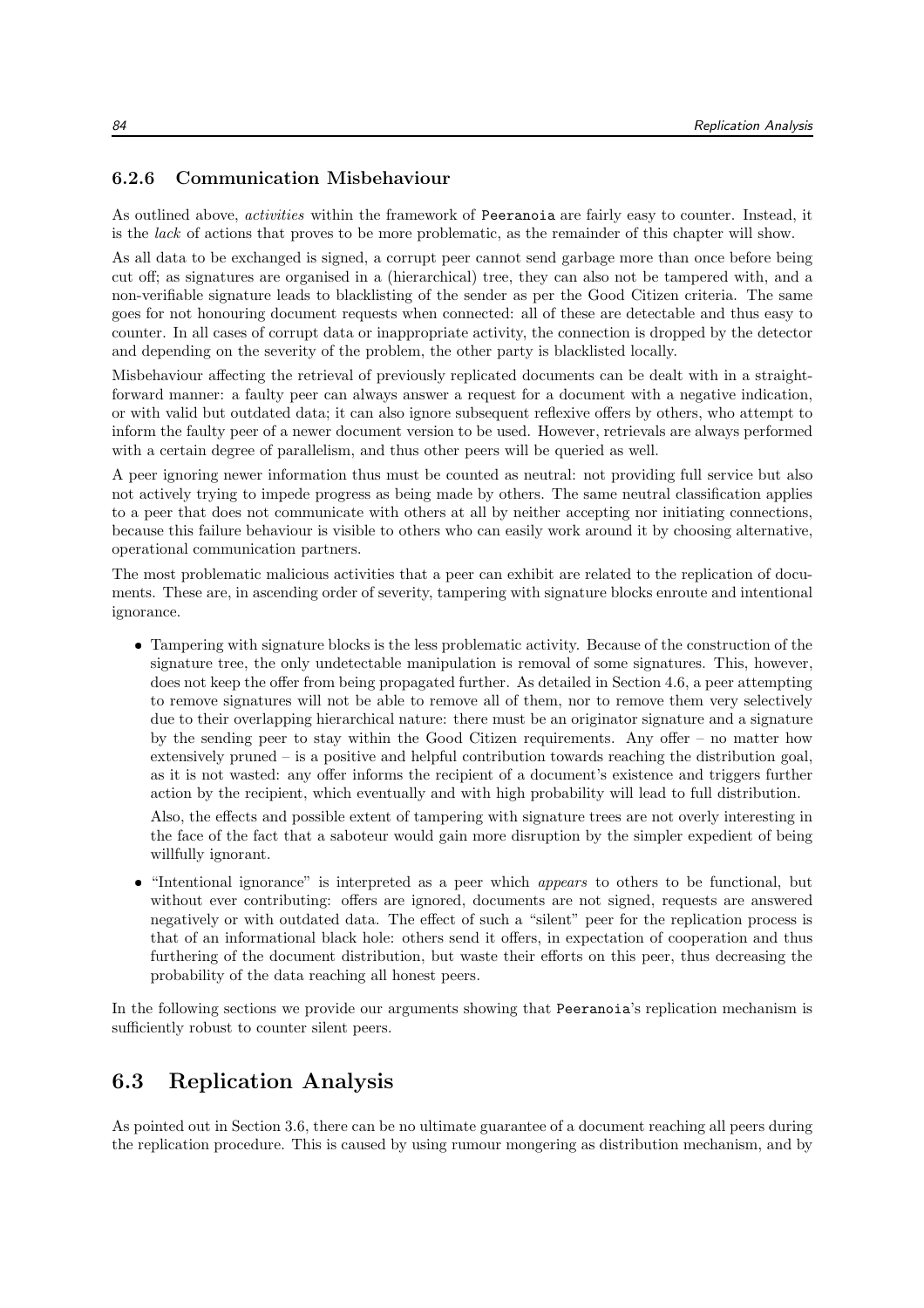the relaxation of the consensus goals, which was chosen to improve efficiency and reduce the necessary timing guarantees.

From a practical perspective, the cause of potential stagnation of the replication without reaching everybody, is that communication choices are probabilistic and independent: it is therefore possible (though unlikely) that by random chance *all* other peers choose not to contact a particular peer.

Therefore, the best attainable property for the offer-based replication in Peeranoia is to reach all peers with high probability. Our claim is that Peeranoia reaches this goal, and in the remainder of this section. we will provide our reasoning to support that claim. Furthermore, it can be shown that the probability of failure can be made arbitrarily small, which suffices for the Peeranoia scenario. We will also outline some extra pull measures that can be used as a backup of offer-based replication, in case a strict guarantee of global consistency is required.

Our main argument can be outlined as such: correct peers forward every interesting offer to multiple other peers in parallel. While a single message can certainly be lost, or be "uninteresting" to the recipient, no single message is crucial to overall success. As peers are autonomous, the likelihood of all messages reaching only a subset of the peer group diminishes sufficiently to make our system viable and safe in practice.

#### 6.3.1 Simplified Model

To examine the offer-based replication analytically, we have developed a simplified model for the propagation of messages, which provides a lower bound for the probability of successfully reaching all peers. As the model necessarily includes simplifications, we discuss the main differences between model and practice and the applicability of the model in the next section.

For modelling, we focus on a single message that is distributed by an originating peer among a group of correctly operating peers. In this simplified model, correct operation is defined as "every non-duplicate message received is forwarded to multiple other peers".

Let G be the number of peers in the group and  $N$  be the degree of parallelism in the replication. The simplified model does not use the notion of different document states and does not vary this degree of parallelism through the propagation process.

Let  $t$  be a global logical time or round counter, reflecting the number of processed offers. This reduces the model to a synchronous model which is the standard for analysing epidemic algorithms[52]. Every offer a peer receives and handles increases  $t$  and exactly one message is handled at time  $t$ . As messages are sent in parallel and asynchronously, the choice of the next message and peer to be considered is arbitrary (but unimportant for this simplified model).  $t = 0$  denotes the time when the originating peer is given the message to distribute.

Let  $i(t)$  denote the number of informed peers at time t (i.e. the peers that have seen the update at this time);  $i(0)$  is defined as 1 (the originating peer knows the message but has not sent out its offers yet). Peers that are target of a message at time t are counted towards  $i(t)$ , even if they have not yet handled the message themselves. Let  $q(t)$  be the number of "queued messages" at time t: the number of peers that have received the message before or at time t but have not processed it yet.  $q$  must be considered as we are dealing with multiple messages being generated at the same time, of which only one is disposed of in a single round.  $q(0)$  is defined as 1 (the originating peer is waiting to operate).

Let  $\delta(t)$  be a number between 0 and N inclusive that denotes the number of new peers that are targeted in disposal of the message at time t.  $\delta(0)$  is fixed at 1;  $\delta(1)$  is fixed at N (the originating peer can only choose new peers at this time). At any time t, exactly N peers will be chosen as targets of the newly created message; however, there is no guarantee that we choose only new peers (or any new peers at all). For all other t,  $\delta(t)$  is a probabilistic function with values in the range [0, N]. In the simplified model its values are chosen according to the probability of randomly choosing peers out of the group (but excluding the operating peer itself).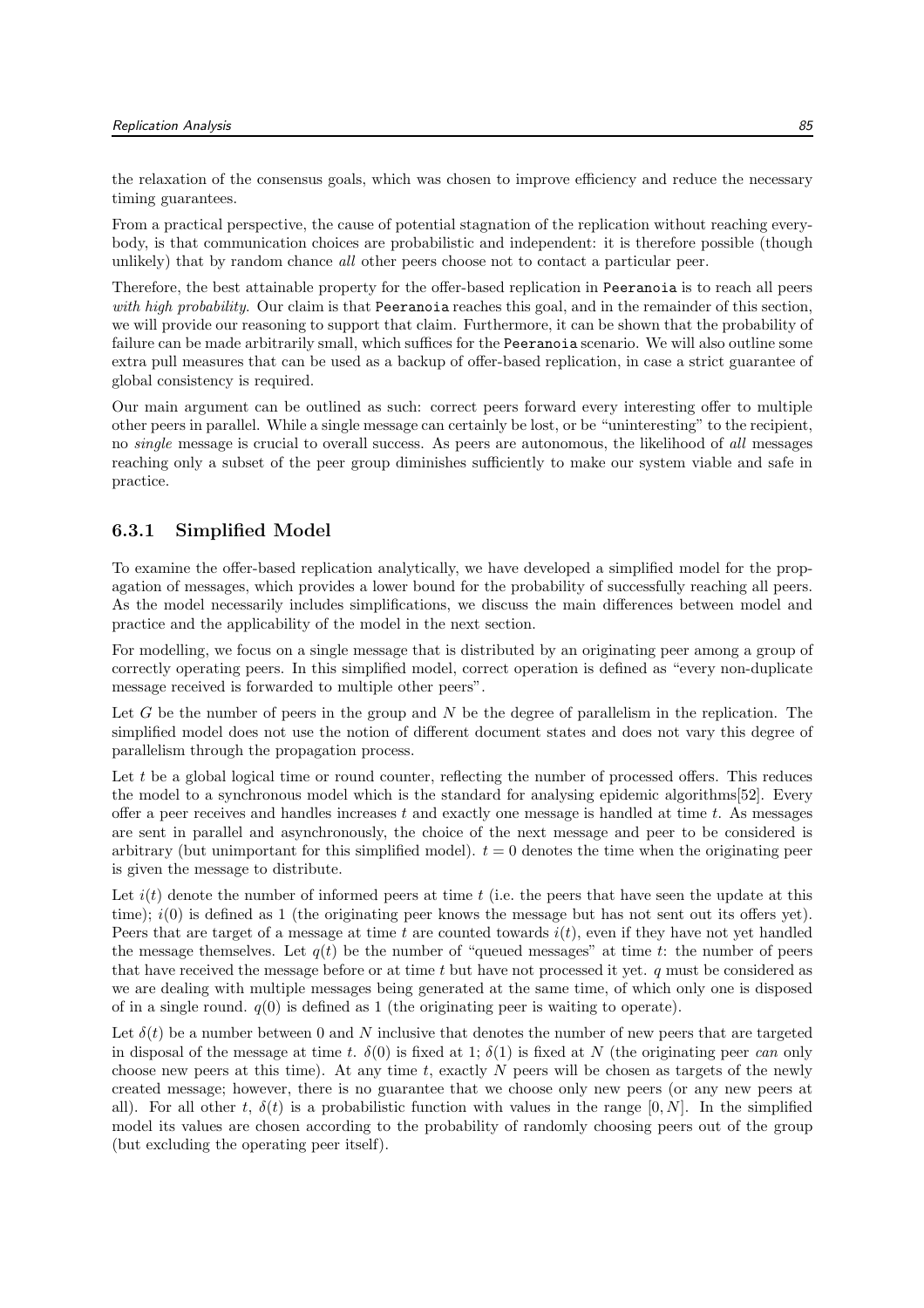$i(t)$  is recursively defined as  $i(t + 1) = i(t) + \delta(t)$ : the number of informed peers at a time depends on the state of the previous round and how many new peers are contacted in this round.

 $q(t)$  is recursively defined as  $q(t + 1) = q(t) + \delta(t) - 1$ : every round handles one message, and generates up to  $\delta(t)$  new messages to be handled in the future. If we do not choose any new peers in a round, then we start working off the queue.

The model has two termination criteria:  $q(t) = \delta(t) = 0$  means we have run out of messages to process and  $i(t) = G$  which means we have reached our goal of informing all peers. Figure 6.2 shows the model in C-pseudocode.

```
t=0; i=1; q=1; delta=1;
while(1)
{
 t=t+1; q=q-1;
  /* compute delta as delta(t) */
  i=i+delta;
  if (i == G)/* terminate: success */
    break;
  q=q+delta;
  if (q==0)
    /* terminate: failure */
    break;
}
```
Figure 6.2: Simplified Model in C-pseudocode

Obviously our goal is to show that  $i(t)$  equals G at some time with high probability.

 $i(t)$  is obviously monotonically increasing with t: if a peer receives a duplicate of a message it has seen earlier, the message will be discarded and the number of informed peers stays constant. If a new message is received, it is sent out to N others. At best,  $i(t + 1) = i(t) + N$ ; at worst  $i(t + 1) = i(t)$  as these N offers could be perceived as duplicates by all the recipients. Thus  $i(t)$  is not strictly monotonically increasing.

To prove that  $i(t)$  reaches its maximum G with high probability, we look at the overall probability of success and show that it increases strictly monotonically with N. The only way for the model to terminate with failure is to select duplicate peers in multiple subsequent steps until the queue is exhausted.

Increasing the parallelism to  $N+1$  means that every message reaching a new peer now produces up to  $N+1$  queued messages (up from N). Looking at this from the perspective of an automaton, we gain another positive transition in every step t and the probability of the one non-contributing, potentially bad choice (of reaching no new peers) goes down. Thus higher parallelism drowns the probability of bad choices.

The probability of function  $\delta(t)$  producing a value k is finite and computable, the tree of possible transitions is finite (if large) and thus the number and probability of positive terminations versus bad terminations can be computed.

As  $\delta(t) = k$  with a probability equal to that of choosing exactly k new peers out of  $G - 1$  peers, we can express the probability in terms of  $t$ ,  $i(t)$ , N and G as such:

$$
P(\delta(t) = k) = \prod_{m=1}^{k} \frac{G - i(t) - m + 1}{G - m} \prod_{m=1}^{N-k} \frac{i(t) - m}{G - k - m} {N \choose k}
$$
(6.1)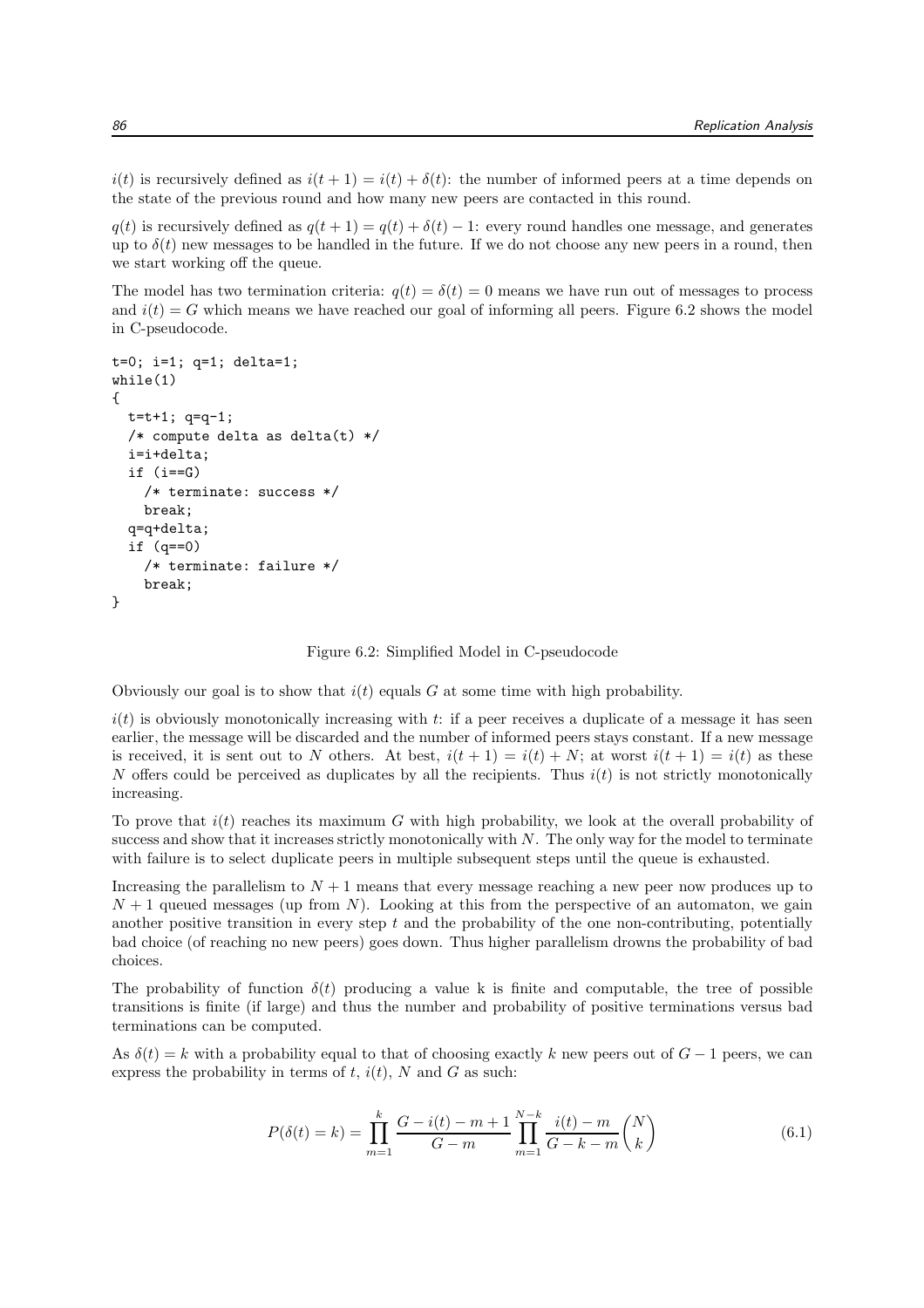The first term represents the probability of choosing k previously uninformed peers from the group, the second term specifies that  $N - k$  informed peers are chosen as well and the binomial covers the number of ways to pick k out of N.

The sum of the values of  $\delta(t)$  over time t is the cardinality G of the peer group, if a sequence of target choices is successful. As there is a finite number of sequences, we can compute the overall probability of success as the sum of the compound probabilities of the decision sequences where the model terminates successfully; each such sequence has as probability the product of the probabilities of the individual choices at each time t.

With increasing P, the number of possible sequences rises for  $N = 2$  and 3, then decreases monotonically down to a minimum of 1 (with  $N = P - 1$ , there can be no bad termination). With increasing N, the possibilities of failure decrease as more messages are available which all have to terminate as duplicates for overall failure. Figure 6.3 shows the results; we note that the probability of success follows  $1 - \frac{G}{2e^N}$ closely.



Figure 6.3: Simplified Model Performance

As an alternative, the model also can be interpreted as describing a non-deterministic finite state machine (or FSM) with  $\epsilon$ -transitions. The nodes of that FSM are all the possible pairs  $(i, q)$ , describing the overall state of involved peers and queued offers. The edges model the transitions that the handling of one offer can produce: as such, the edges correspond to the various values of  $\delta(t)$ . The start node of the FSM is  $(1, 1)$ , and the terminal nodes are the nodes  $(G, x)$  for all values of x (indicating success), and  $(x, 0)$  for all  $x < G$ . All transitions are  $\epsilon$ -transitions, but each has the probability of the event  $\delta(t) = k$  associated. Figure 6.4 shows the knowledge state transitions for a group of size  $G = 5$  and degree of parallelism  $N=2$ .

#### 6.3.2 Applicability of the Simplified Model

The above model is representative for the real system insofar as it establishes lower bounds for probability of success; the differences between the model and the real system ensure substantially better performance.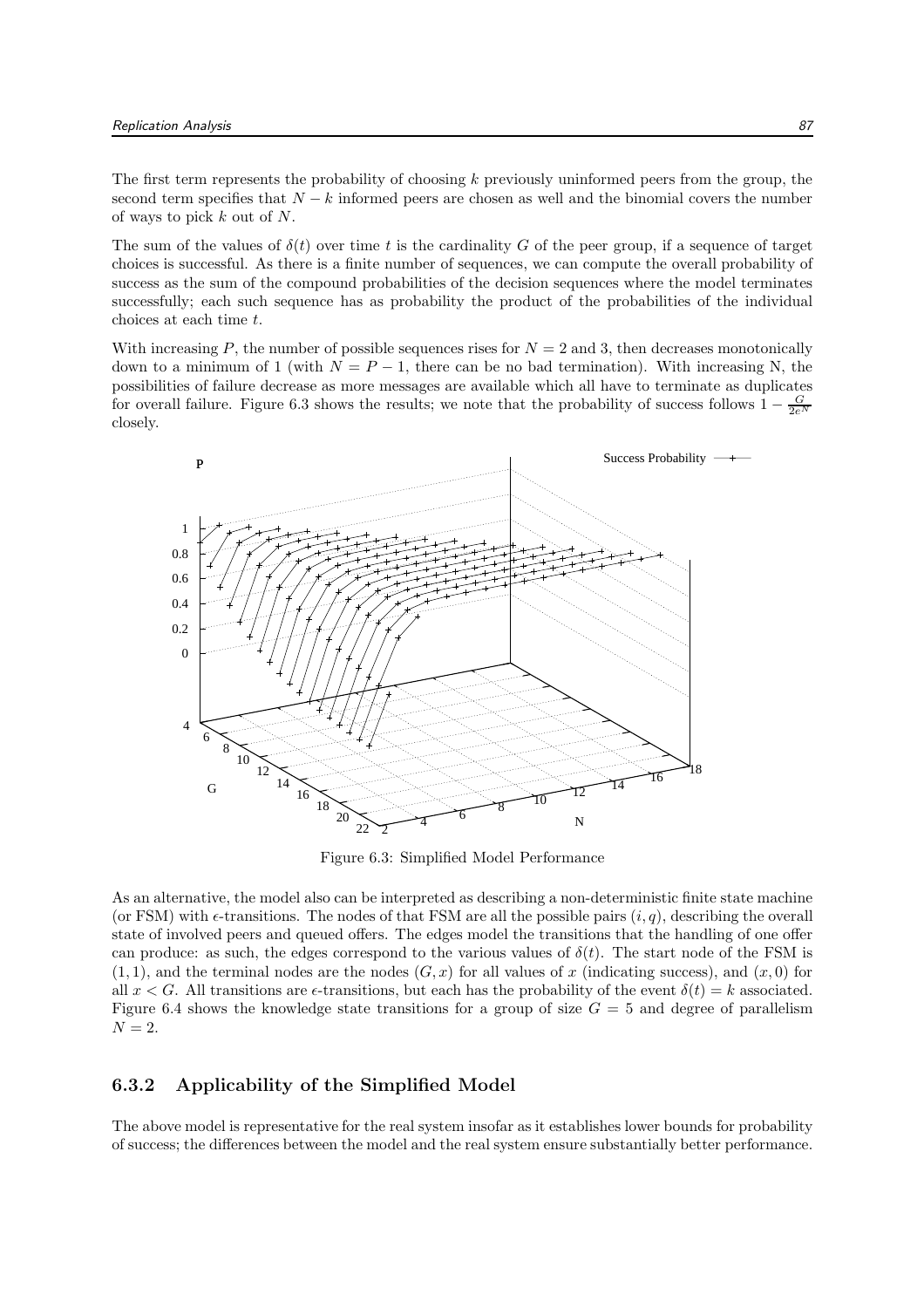

Figure 6.4: An example FSM for  $G = 5$ ,  $N = 2$ 

The real system follows roughly the same program as the simplified model: whenever a message is received, verify it, select a set of candidate peers and distribute the message to them as required. Ignore messages after everybody is fully informed or when the message does not indicate an information differential<sup>2</sup>. Therefore, the real system has at least the same probability of success as the simplified model.

However, the simplified model only covers a single message being distributed among the peers. In the real system, each peer contributes its own signature upon first reception of a document and thus produces another distinct message. Therefore we have G related messages to distribute (with G being the size of the group), and a failure scenario requires that none of these distribution runs reaches a particular peer which is of course much less likely than that of failure of a single run.

A more important difference, however, is that in the model all messages are equal and free of content whereas in the real system, messages have an incremental payload of signatures: every document acquires a history of prior exchanges which is self-verifying and allows peers to transitively infer information about the document's distribution state.

This has major effects on the classification of duplicate messages: in the simplified model, every message that reaches a peer multiple times is considered a worthless duplicate that does not contribute towards the goal of informing all peers. In the real system reception of a message is coupled with the payload that the message carries, and the payload is taken into account: only if the content of the message is exactly the same as known locally, is the message discarded as duplicate. In all other cases new information is exchanged and distributed further onwards and thus provides a contribution towards informing everybody of everybody else's signatures.

The history payload reduces the number of real duplicates (and thus the probability of failure) drastically. For example, in the simplified model an exchange from peer C back to originating peer A is a duplicate. In reality, the first communication reaching A from C is assuredly not a duplicate as C's signature is communicated newly. Even subsequent exchanges from C to A can still convey new information, as long as either C or A have accumulated different message states in the meantime.

The time-and-path-reflecting nature of the messages' payload in the real system also allows us to design various candidate functions which use mechanisms other than simple random choice. Some of these provide substantial improvement to maximise information flow and minimise the probability of noncontributing duplicates. A discussion of such strategies and their effects follows in Section 6.4.

<sup>2</sup>This is a simplification of the strategical decisions required, which are discussed in more detail in Section 6.4.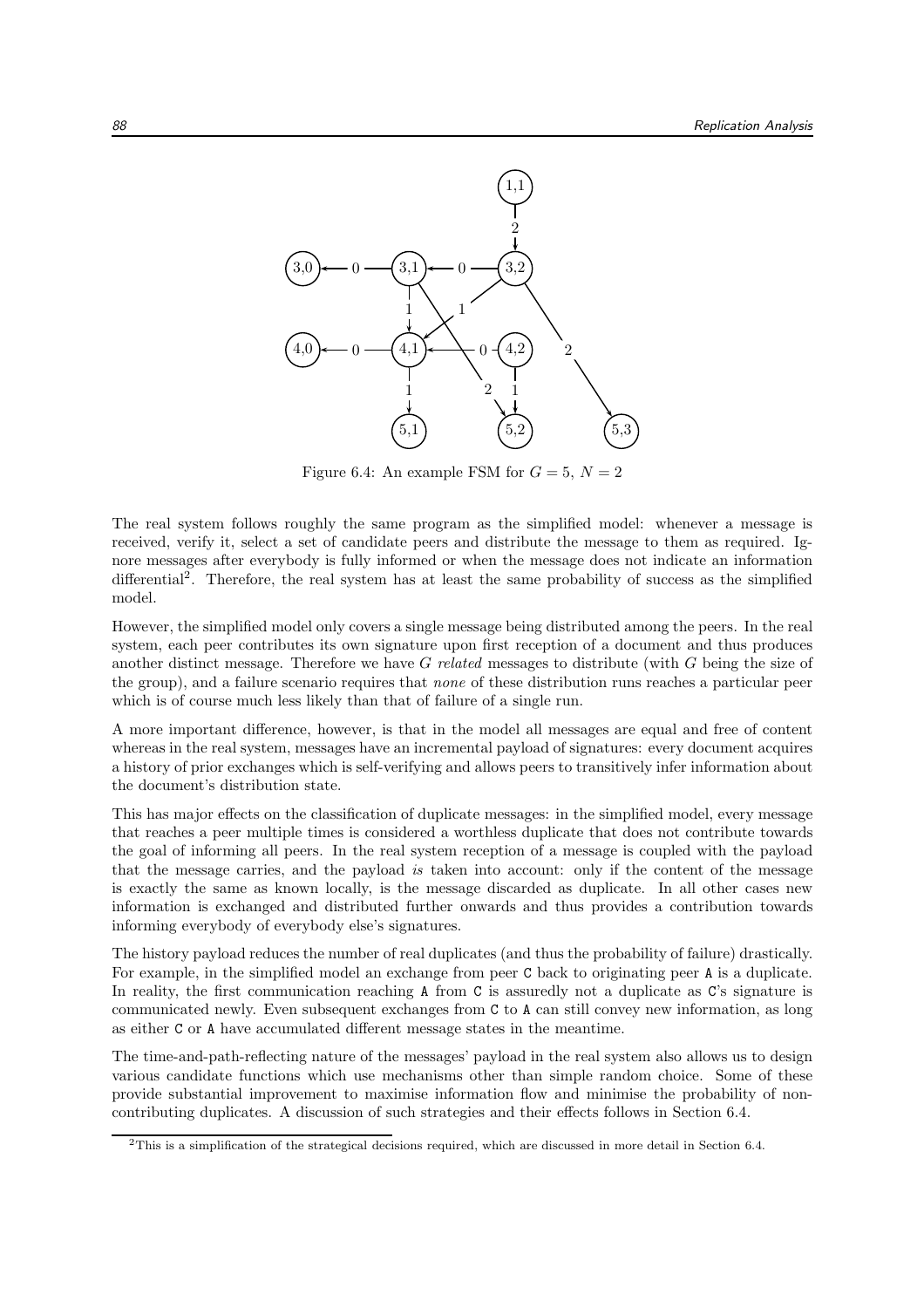The model does not take corrupt peers into account, but the behaviour in case of up to B corrupt peers can be incorporated with only minor changes and the main applicability argument remains valid. From the perspective of the candidate function  $\delta(t)$ , the bad peers are part of  $i(t)$ : talking to them does not result in any progress towards the goal as they will (at worst) disregard the message. The probabilities of the individual scenarios thus worsens;  $\delta(1)$  is no longer certain to be N as we could choose up to B corrupt peers and so on. The termination criteria and transition mechanism stays the same. Of course, the likelihood of choosing duplicates or corrupt peers is now higher, but as long as the value of parallelism is sufficiently large with  $N > B + 1$ , at least one message per time t reaches non-corrupt peers and thus results in furthering the distribution.

# 6.4 Empirical Cost Analysis

To answer the remaining fundamental question of how much the Peeranoia mechanisms costs in terms of computation and communication overheads, the prototype implementation was used extensively to obtain analytical performance measurements.

In this section, we will describe the framework for these experiments, and the expected outcomes. As a number of interesting observations are made, some successful refinements of the (initially very simple) propagation strategy will be discussed as well.

### 6.4.1 Experimental Environment

The test environment included a number of separate computer systems, all of which ran up to 10 instances of the Peeranoia prototype application to simulate that number of peers.

Using different numbers of such physical machines, it was possible to simulate group sizes between 10 and 100; this upper limit was chosen arbitrarily, not because of technical restrictions but rather because we do not expect a larger single Peeranoia group in a practical situation.

The computer systems used for these experiments are of current standard PC specification (Pentium IV CPU, about 5500 MIPS, 1 GB main memory) and are connected using a private, switched 100 Mbit Ethernet. The communication protocol is TCP, with each peer listening on a separate IP address and port.

In early experiments we attempted to simulate larger peer groups on a single machine, to eliminate any negative effects that the network data transmission might cause. These experiments included groups of up to 40 peers, but were abandoned for two reasons: first, a number of memory leakage problems with the POE event handling framework became apparent and severely affected the reliability of the obtained results. The second and more important reason for reducing the amount of simulated peers per real computer was that the timing differences between only local and networked communications are negligible. Most of the workload of the application and incurred delay is related to cryptographic operations, and the extra latency of document transmission is insignificant in comparison.

Experiments were conducted in series with varying group size and strategy parameters. Each series included numerous repeated replication runs with documents with different policy requirements. A separate controlling computer system provides automatic remote administration of all simulation machines (using SSH), so that the experiments could be performed unattended.

Each experiment was conducted as follows:

1. First, the simulators are primed with the necessary initial information: the controlling computer transfers the pre-generated peerlist documents to all simulation machines. These peerlist documents are made to contain just the GnuPG keys of peers for the intended group size.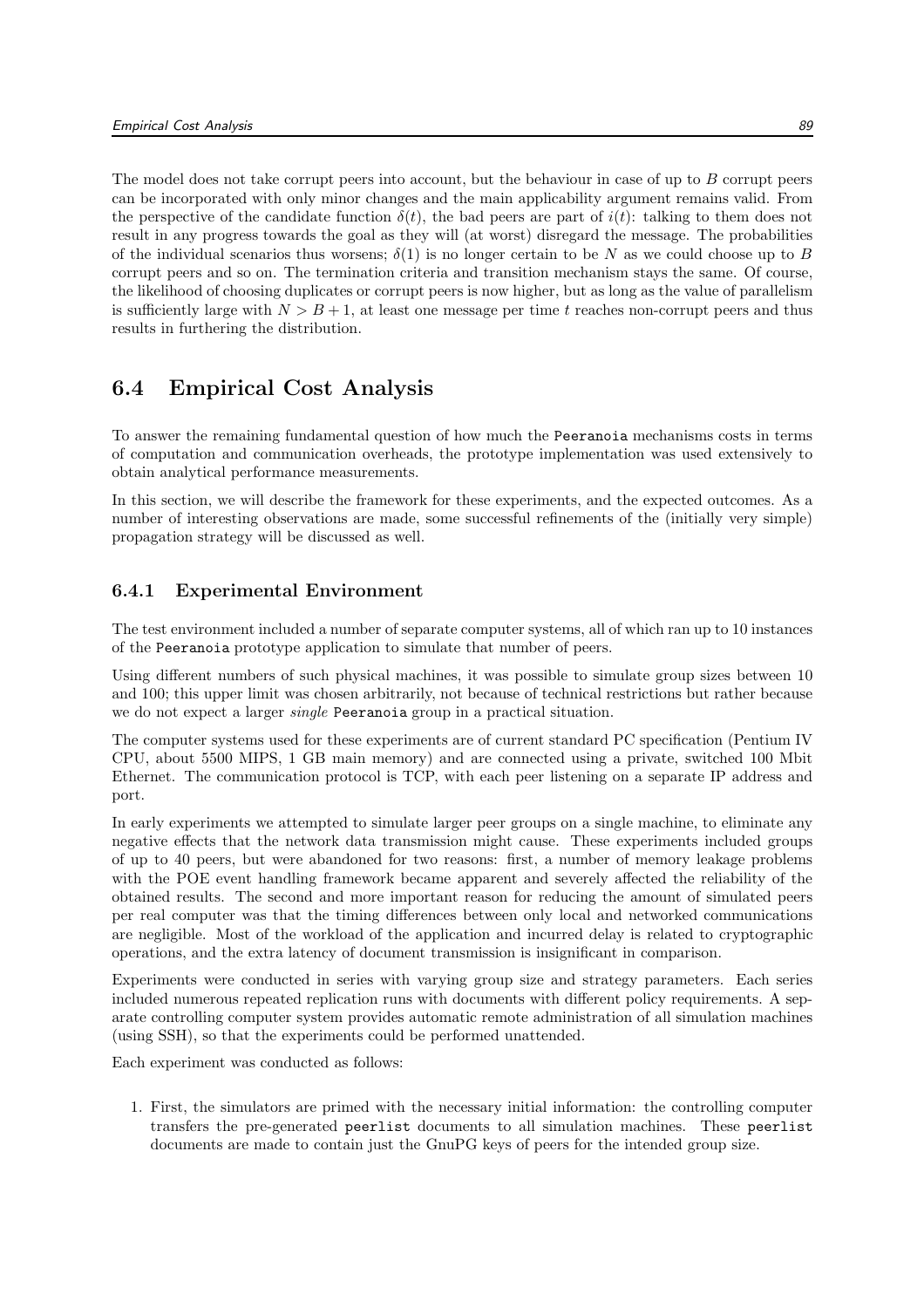The accompanying policy document is simple, but sufficient for the experiments: it associates a number of document name prefixes with an increasing number of peer signatures for activeness. For the experiments no human administrators are used, as the goal was to establish measurements of the automatic replication components only.

The peerlist document is provided to every simulated peer with a full signature set, i.e. pre-signed by every peer in the group. This was done to avoid extra efforts to complete the integrity assurance process for this document, so that no factors besides the ones related to newly injected documents affect the performance observations.

- 2. After priming the simulation computers, the controller remotely starts the prototype application on the simulation computers. The application is given the appropriate command line arguments to select a propagation strategy, parallelism parameters etc., and its log output is collected on the controller.
- 3. The controller then injects documents for replication at one peer. These documents are very small (less than a kilobyte in size), and their names are chosen to match the given policy rules in turn, so that every number of required signatures is tested.
- 4. After document injection, the controller observes the combined logs from all simulation machines to detect the termination of the replication process. As the controller has access to the simulation computers' logs, it simply looks for new log entries; if activity has ceased, the experiment is considered completed.
- 5. When the controller determines that the replication process has finished, it repeats the experiment with further document injections. The experiments were repeated with multiple separate documents for every number of required signatures, in order to avoid artefacts in the observations that are caused by the random aspects of the Peeranoia procedures.
- 6. After the planned experiments with one set of strategy parameters and group sizes is completed, the controller remotely terminates the applications on the simulation computers. The application's start-up parameters persist for the life time of the application instance, therefore it is necessary to start the application again for different sets of parameters: the complete cycle is repeated for every propagation parameter set and group size.

The collated logs on the controlling computer are then evaluated. Timing and cost measurements are extracted and plotted to aid our analysis of the effects of different parameter sets, which will be given in the following sections.

#### 6.4.2 Measurements and Expectations

The goal of the experiments was to verify the viability of the Peeranoia replicated storage system, focussing specifically on computational cost. The predominant component of computational expense is performing asymmetric cryptographic operations. As the main measure of cost, we used the number of offers that are exchanged, with the following rationale.

Clearly, any storage system's two main aspects are document injection and retrieval. The latter is an unsophisticated and cheap operation, whose cost is easy to determine: every retrieval operation requires a (fixed) number of parallel requests, followed by the same number of signature block verifications. The governing factor is the degree of parallelism, which is in a linear relationship with the cost.

The document injection case is more complex, with two factors contributing to the computational cost: first, every document's content must be retrieved (after an initial offer is received, see Section 4.9). Every peer performs exactly one such reflexive retrieval requests per document; thus this factor's cost is linearly related to the group size.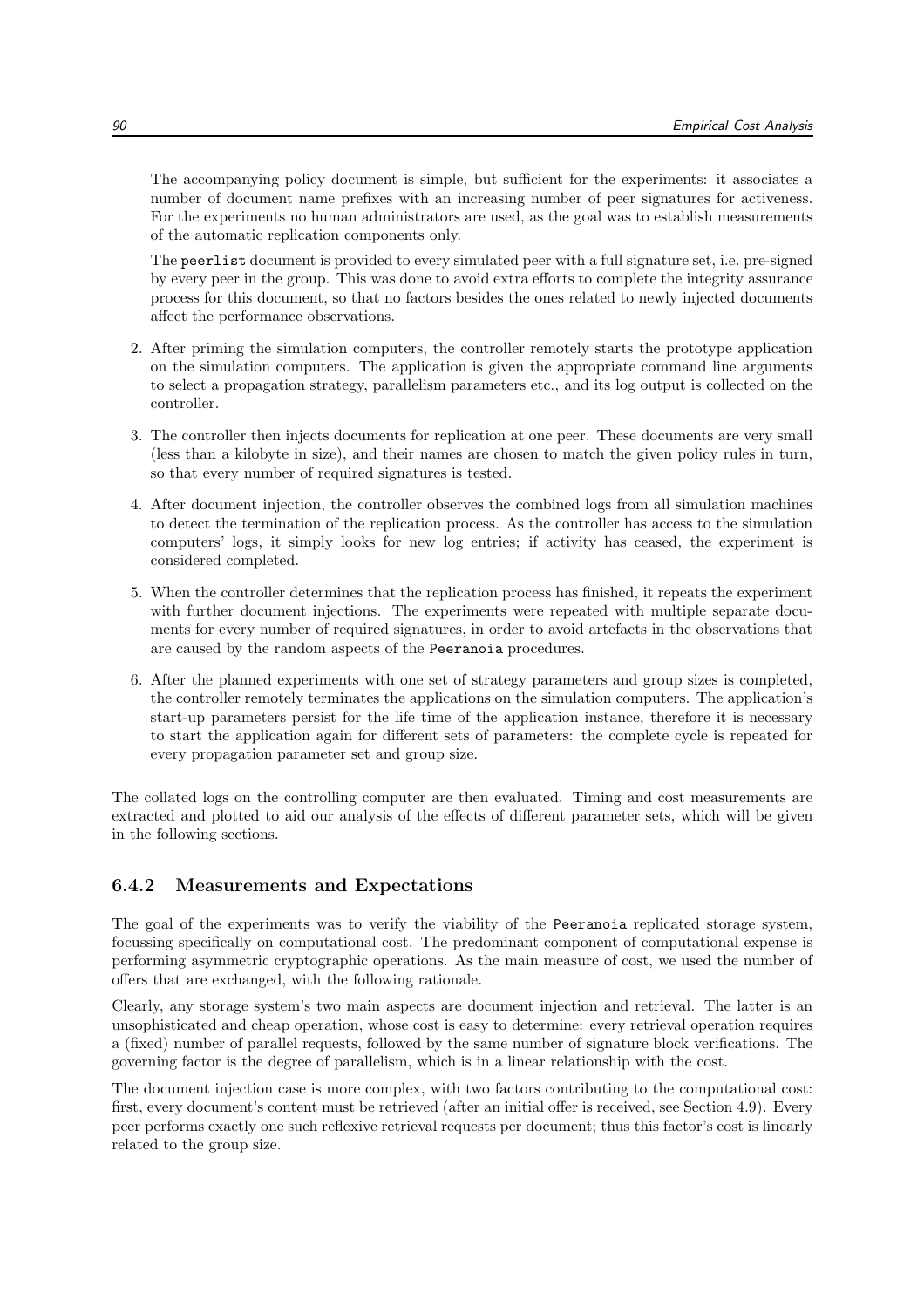The second factor is the number of offers that are exchanged overall. As the handling of each offer requires multiple signature verifications, this is the predominant factor of computational expense; especially as offers are flooding the network in an epidemic manner.

The absolute minimum number of offers required for *fully* informing a group of size G is  $2G - 2$  which is achieved by two rounds of offers in the fashion of a linear loop. The first round "infects" peers and the second round serves to distribute remaining signatures to everybody. Figure 6.5 shows this transfer for a small group of size  $G = 4$ , with the edges of the graph depicting the flow of new signature information  $\text{only}^3$  Because such a linear transfer does not provide any redundancy whatsoever, this is clearly insufficient for a robust service and is thus a theoretical lower bound only.



Figure 6.5: Linear Offers and the Flow of New Information

A more realistic expectation of mean message numbers would be  $G^2$  in a group of size G: every peer must sign once, and every other peer most learn all others signatures. Clearly this can not be claimed to be a strict upper bound, because distributed consensus requires a degree of redundancy of messages. A second reason is that peers in Peeranoia usually have no up-to-date global knowledge, and therefore cannot synchronise termination of the replication process precisely. This leads to a certain degree of superfluous offers.

Therefore message numbers are expected to grow roughly squarely with the group size, but the construction of the offer payloads allows for a substantial reduction of messages: every offer can carry multiple new signatures. Therefore any particular amount of new information can be exchanged either with many offers carrying just one new element each or with a smaller number of combined offers. As we show in the following sections, with the best replication strategies that were examined, a reduction of about 50% of the required messages could be reached.

#### 6.4.3 Data Extraction and Plotting

All propagation strategies were subjected to similar test schedules, varying all involved parameters: group size, parallelism and other propagation parameters, and number of signatures required until active.

- Tested group sizes ranged between 10 and 100, with the earlier strategies being tested only in groups of up to 40 peers.
- For the parallelism parameter, the evaluated choices were 2, 3 and 4; these correspond to a survivability threshold of 1, 2 or 3 corrupt peers, respectively.
- Different policy requirements were simulated, using documents with various numbers of required signatures for activeness. This number of required signatures varies between 3, 5, 8 and 10 for a

<sup>3</sup>Every offer contains the full signature knowledge at the sender, some of which is already present at the recipient.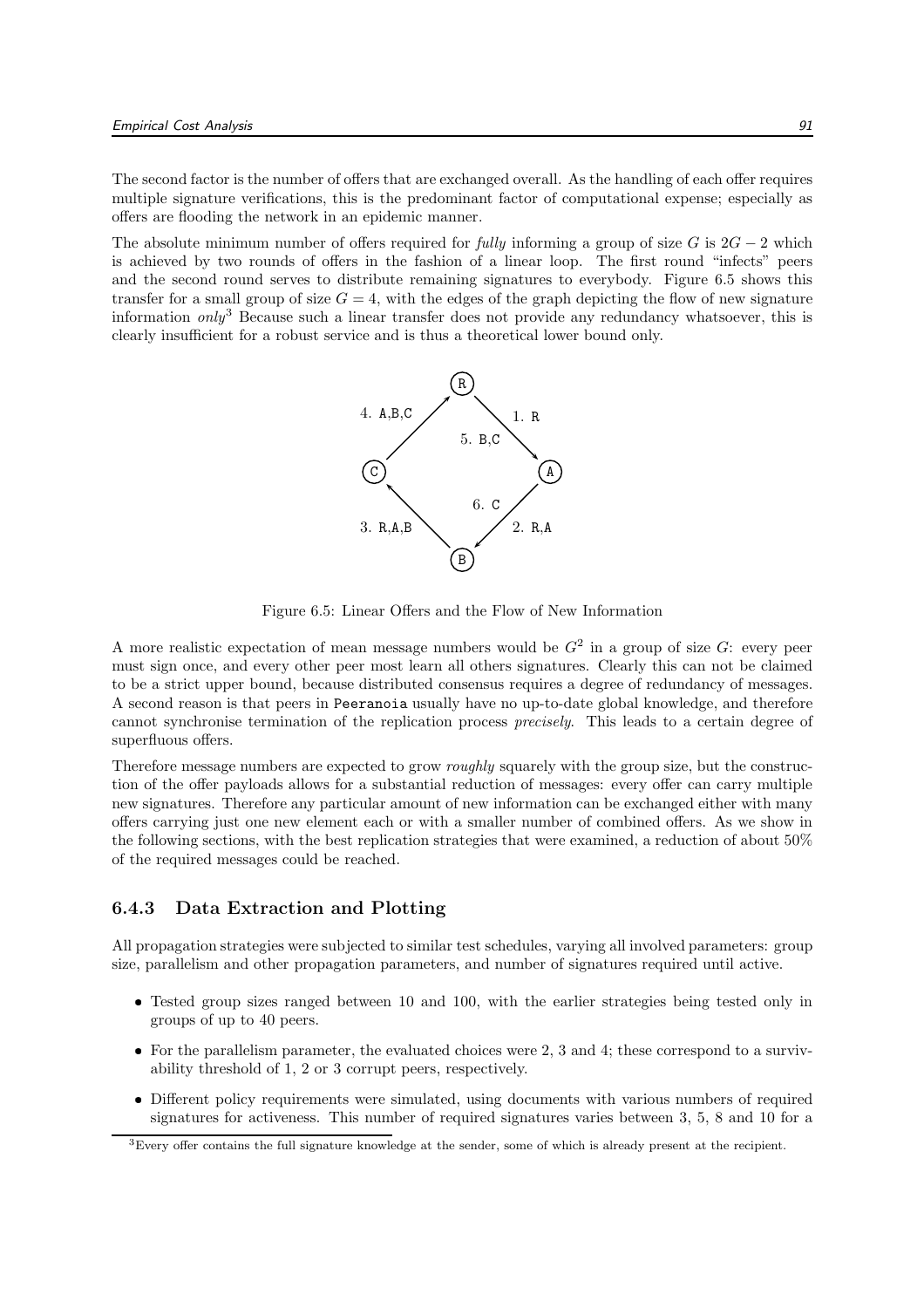group of size 10, and otherwise ranges from 5 to the group size, in increments of 5. For each such signature requirement, five separate runs were executed and the results averaged.

From the experimental results, four separate measures were extracted and used for comparison:

- the number of offers required until the document reaches activeness first,
- until the originator classifies it as active,
- until it is active at all peers,
- and finally the total number of offers.

Clearly these measures are monotonically increasing in the given order. On certain plots, these states are labelled in an abbreviated form as "f","o","a" and "d".

Separately, the timing behaviour of offer exchanges was studied. Plots of offers being received and sent, and of contributing versus duplicate offers over time have been included where appropriate. In such time plots, the state transitions for first, originator and global activeness of a document are also shown, with key "state" and small circular symbols (e.g. Figure 6.10 on page 95).

#### 6.4.4 Strategy Evolution

The two major elements of a propagation strategy are the means of selecting candidates for offers and the criteria for termination of replication efforts. The main consideration is how to intelligently dispose of an offer that has been received at a peer, with two conflicting goals in need of balance: diffusion versus efficiency. On one hand, everybody should be informed as quickly as possible of the latest signature state but on the other hand we would prefer not to send overly much redundant information and thus waste bandwidth.

In pursuit of this balance, Peeranoia's design aims for having a document reach activeness everywhere first, and operating efficiently afterwards. Applying this goal to the document propagation process, an offer must be sent out with a high degree of redundancy while the document is only pending, so that malicious peers can not keep the crucial information from being distributed. As soon as the active state is reached, pushing as hard is no longer required and thus efforts can be reduced (but not terminated immediately so that full distribution can be reached).

This strategy is similar to the one suggested by Datta et al. in [51], where the probability of sending further offers is reduced as the propagation progresses over time. The rationale in both scenarios is that rumour mongering loses efficiency the fewer uninformed parties are left; the reduction of offers allows a graceful tapering off of the efforts.

In the Peeranoia design all evaluated propagation strategies operate along similar outlines:

- If a received offer does not indicate an information differential between sender and recipient, then it is considered to be a duplicate and is ignored.
- Otherwise, the offer triggers the selection of candidates for subsequent offers to be sent. The exact mechanisms of the candidate selection functions differ, but all simply return a list of other peers.
- If the document is pending, a high degree of parallelism is used: this number of peers are chosen from the candidate set and offers are sent to them. Most strategies use a fixed number for this parameter, which we will denote as  $H$  henceforth.
- If the document is active, a lower degree of parallelism  $L$  can be used. Most tested strategies use the lowest practical parallelism parameter, 1, for this stage, but some variations were examined.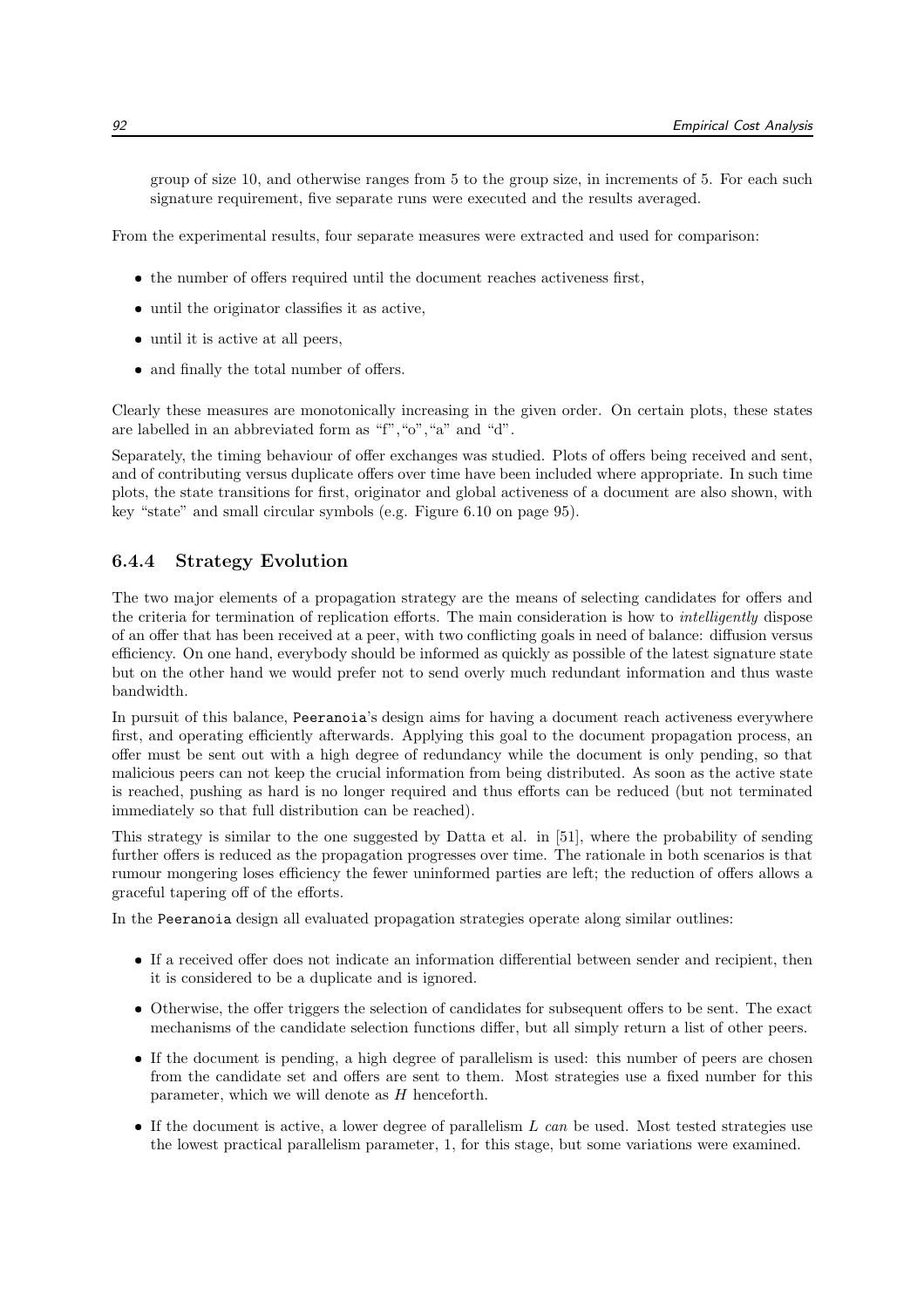Clearly, the accumulation of knowledge across the whole group leads to an increase of offers being classified as duplicates and dropped, which in turn lets the propagation run out slowly.

As document activeness is only observed locally, every propagation strategy will introduce unwanted duplicate offers and fall short of absolute precision. However, we argue that robust trade-offs do exist and present some possible approaches in the following sections. First, we focus on the candidate selection function and examine some variants thereof in Section 6.4.5 to 6.4.9. This is followed by a discussion of alternative termination criteria in 6.4.10.

#### 6.4.5 Na¨ıve Flooding

The first successfully implemented strategy followed the outline above very closely. A fixed, high degree of parallelism is used until activeness is reached, after which parallelism is reduced to 1, i.e. linear forwarding of offers only. This simple strategy uses purely random candidate selection, excepting the peer which runs the selection function, and with the addition of offering newer information back to the sender reflexively when needed.

Experiments with this strategy were conducted for group sizes 10, 20, 30 and 40 and with parallelism 2, 3 and 4. The observed performance in different group sizes was comparable. Total offer numbers were observed to be growing almost linearly with the required signatures, and remained below  $0.65G^2$  for all group sizes and  $H = 2$ .



Figure 6.6: Offer Numbers,  $G = 20$ ,  $H = 2$ , naïve flooding

Figure 6.6 displays the number of offers required for the state transitions from pending to activeness at the originator, further on to activeness everywhere and to final completion of the document propagation. The numbers of required offers are plotted for documents requiring different levels of integrity assurance (i.e. different signature requirements). The offer numbers span almost isomorphic triangles, indicating that the relative cost of reaching a particular state does not change much for higher signature requirements. For low parallelism,  $H = 2$ , the propagation strategy is clearly viable.

Figure 6.7 elaborates on the increasing costs for higher levels of assurance: the number of offers required for any particular state transition rises almost linearly with the number of signatures required for activeness. The unguided, naïve nature of the data exchanges is also visible in the extensive difference between the first peer reaching activeness versus the time when the document becomes active at its originating peer.

The almost linear cost increase is less pronounced in larger groups, as shown in Figure 6.8 which contrasts the largest tested group of 40 peers with the small group of Figure 6.8. For low assurance levels, it can be observed that many peers become active early, all peers are active after about half the overall offers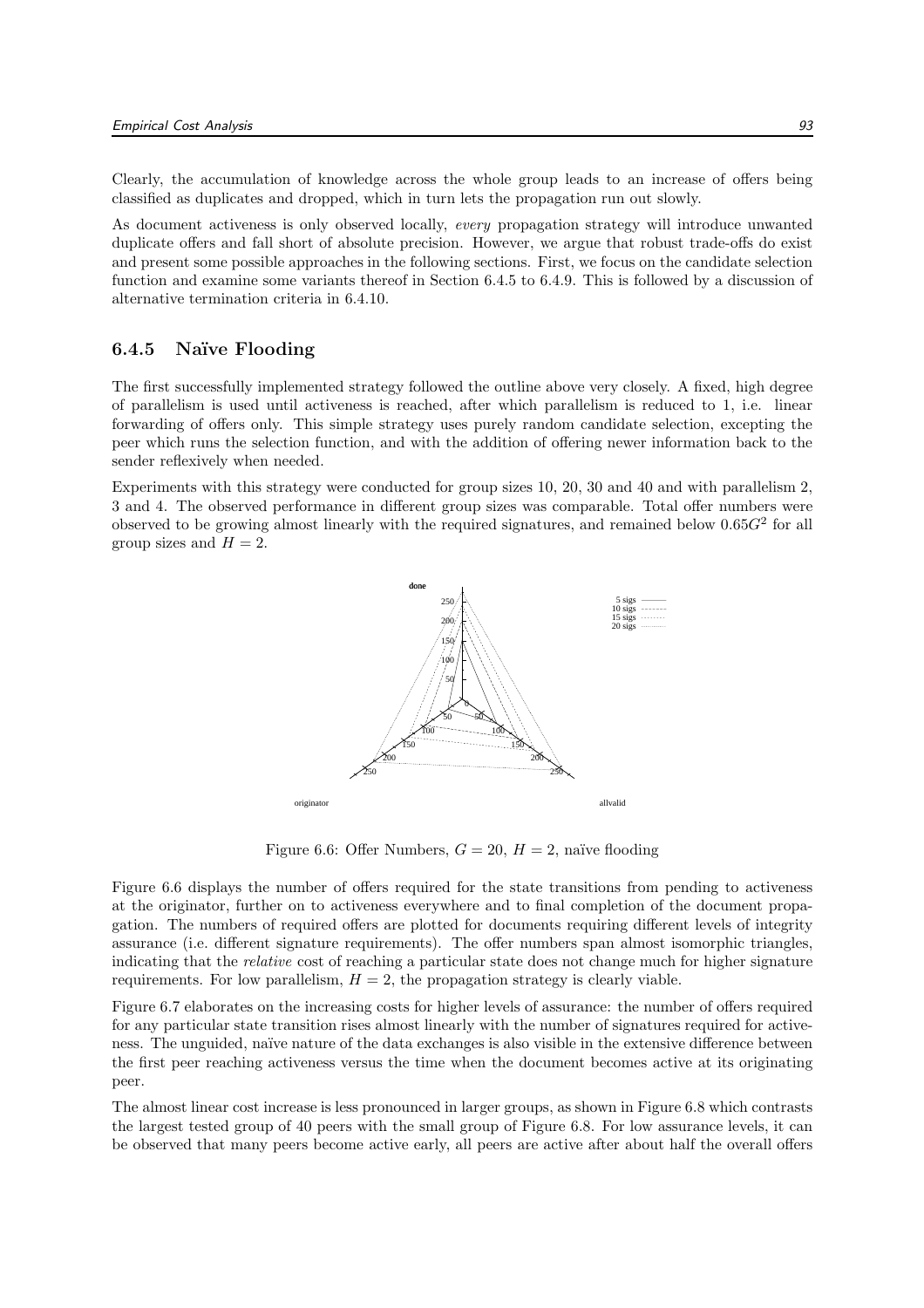

Figure 6.7: Offer Numbers,  $G = 10$ ,  $H = 2$ , naïve flooding



Figure 6.8: Offer Numbers,  $G = 40$ ,  $H = 2$ , naïve flooding

and full synchronisation is reached with a long trailing phase. With increasing signature requirements, the trailing phase is reduced down to a minimum — but which is still greater than zero: even when all peers' signatures are required for activeness to be reached, some offers are generated during that transition which are received post-transition (and discarded as duplicates).

These previous three graphs clearly show that with low parallelism  $H = 2$ , the offer cost is below 0.65 $G<sup>2</sup>$ for every group size and even the highest number of signatures required before activeness.

Unfortunately, a very much reduced performance has been observed for higher degrees of parallelism. Figure 6.9 plots the required offers for the various state transitions as surfaces, for a medium-sized group of  $G = 20$ . The almost linear increase of cost with higher signature requirements is again evident in the right-to-left slope of the surfaces, but the required number of offers do increase less favourably with the degree of parallelism. The total cost doubles between  $H = 2$  and 4 (for the group of 40 peers, the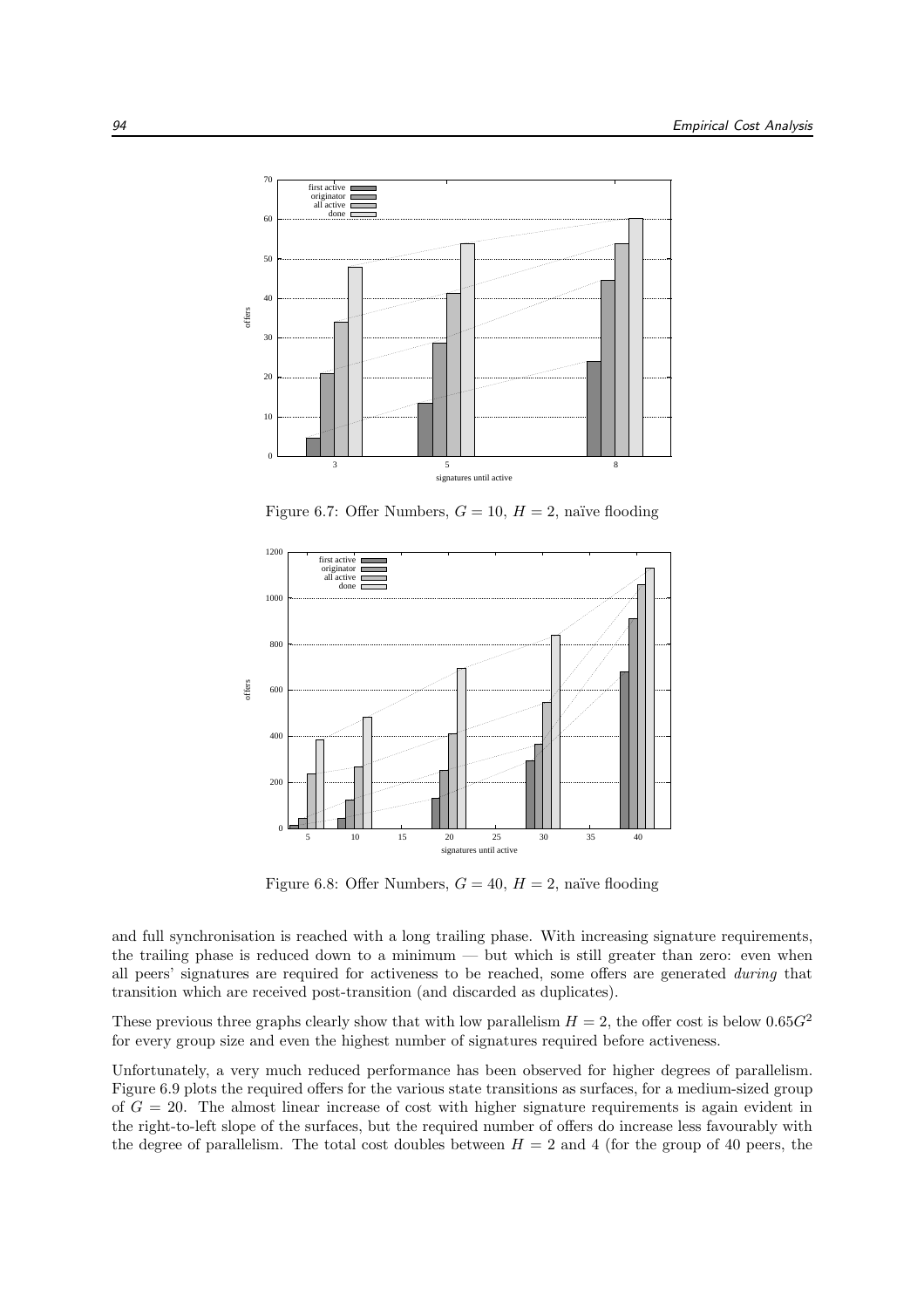required offers actually  $quadruple)$ ; with degrees of parallelism  $H$  above 2, the expected offer number of  $G^2$  is exceeded drastically.



Figure 6.9: Offer Numbers,  $G = 20$ , naïve flooding

To assess the reasons for this disappointing decrease in performance, the timing of offer exchanges and transported information were examined. In Figures 6.10 and 6.11, we plot the number of offers being sent against time, and also discern between offers that transported new information and those that the recipient discarded as duplicates. The plots also include the state transitions for first activeness, originator and all active (which occur always and necessarily in this order<sup>4</sup>).



Figure 6.10: Offer Timing,  $G = 20$ ,  $H = 2$ , 15 signatures, naïve flooding

Figure 6.10 shows that for low parallelism, the ratio between contributing and duplicate offers is very good: the first and few duplicates occur only after the active state is reached at some peer, with the majority of the duplicates happening in the final trailing phase where some duplication is inevitable.

<sup>4</sup>Because of certain technical restrictions, only a single symbol is available for all state transitions in these timing graphs.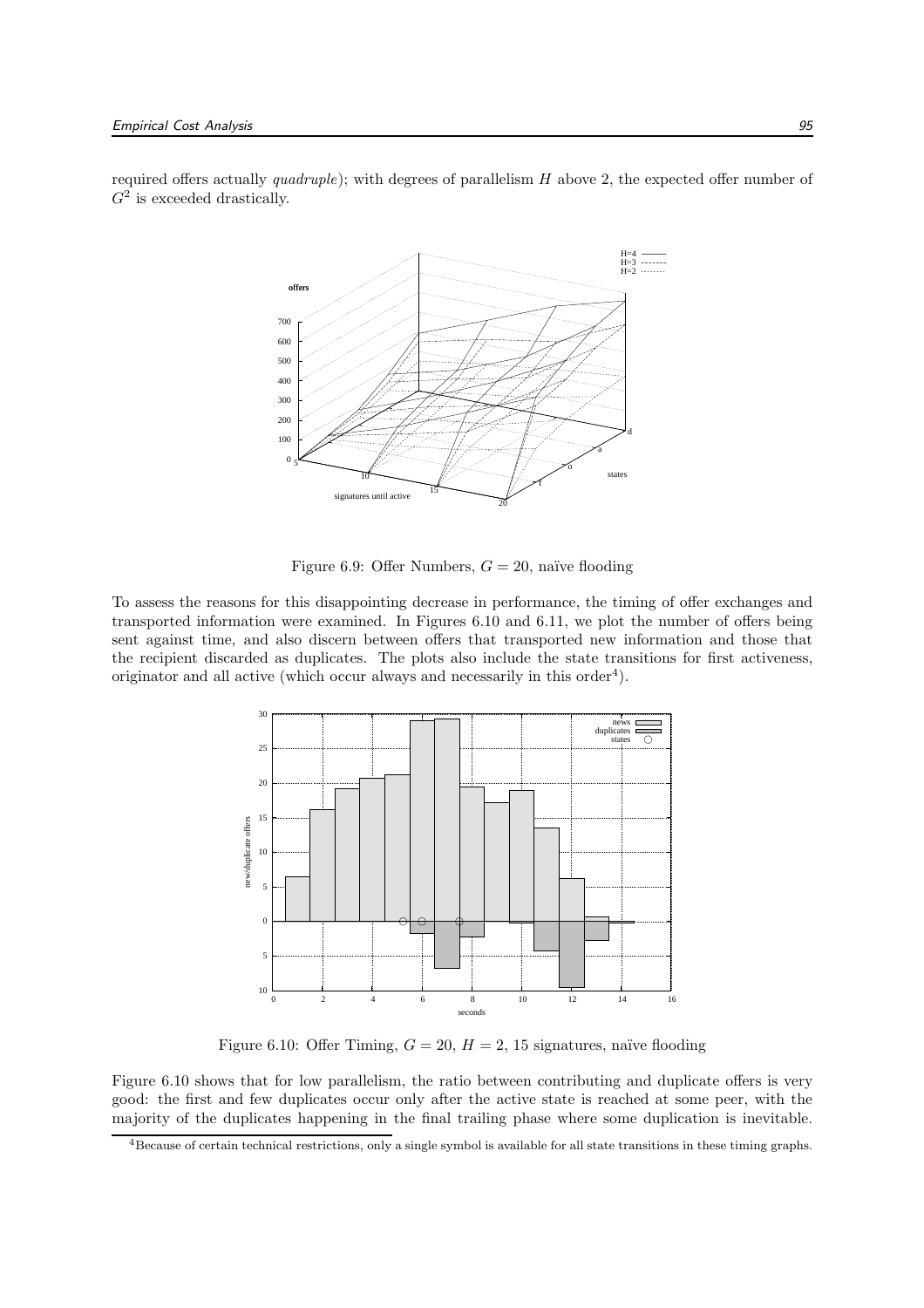However, it is also apparent that within a very short period of time, a lot of offers are generated: after an initial exponential ramp-up, every second more than G offers are sent, each of which triggers another  $H = 2$  further offers.

While almost every offer contributes *some* new information to the overall goal of global synchronisation, the information density of an individual offer is not very high – and every offer requires expensive cryptographic verification measures to be performed. The large number of offers exchanged at the beginning of the distribution run becomes more pronounced with higher degrees of parallelism, and constitute veritable "offer storms", with lots of messages being exchanged quickly but for very little informational gain.

Figure 6.11 depicts this behaviour for  $H = 3$  in a larger group of 30 peers: the initial exponential ramp-up, where new peers are involved for the first time, occurs during the first 4 seconds, after which all are busy flooding the group, and every second sees almost 2G new offers being sent. This rate of offers is sustained until just after everybody has reached the active state; the ratio of contributing versus discarded offers starts to deteriorate a lot earlier, after the first peer classifies the document as active.



Figure 6.11: Offer Timing,  $G = 30$ ,  $H = 3$ , 30 signatures, naïve flooding

After about 20 seconds, we can see that all peers have reached the activeness transition and now more data is discarded than positively incorporated. In this larger group the random nature of choosing peers for offers reduces efficiency especially badly in the later stages of distribution, where most information is already replicated everywhere: the likelihood of randomly targeting one of the few peers still needing a particular item of knowledge is low, thus the amount of duplicates increases.

From these timing graphs two main causes for this inefficiency can be identified: random, unguided choice of targets and bad offer timing. Both deficiencies were addressed in different strategy variants, as the next sections detail.

The first problem tackled is the suboptimal offer timing that the naïve flooding strategy exhibits. A single offer can carry potentially multiple new signatures (and thus reduce the number of offers required to distribute the full set of information). But with the naïve propagation strategy, offers are sent out immediately upon reception and completion of the candidate selection process. Peers do not wait long enough to actually accumulate multiple signature sets before generating offers.

This is visible in Figure 6.11 where large number of messages were exchanged quickly, most of which indeed carrying new information; subsequent examination of the logs showed that during the early stages of the distribution, each message generally carried only a single new signature. The higher the degree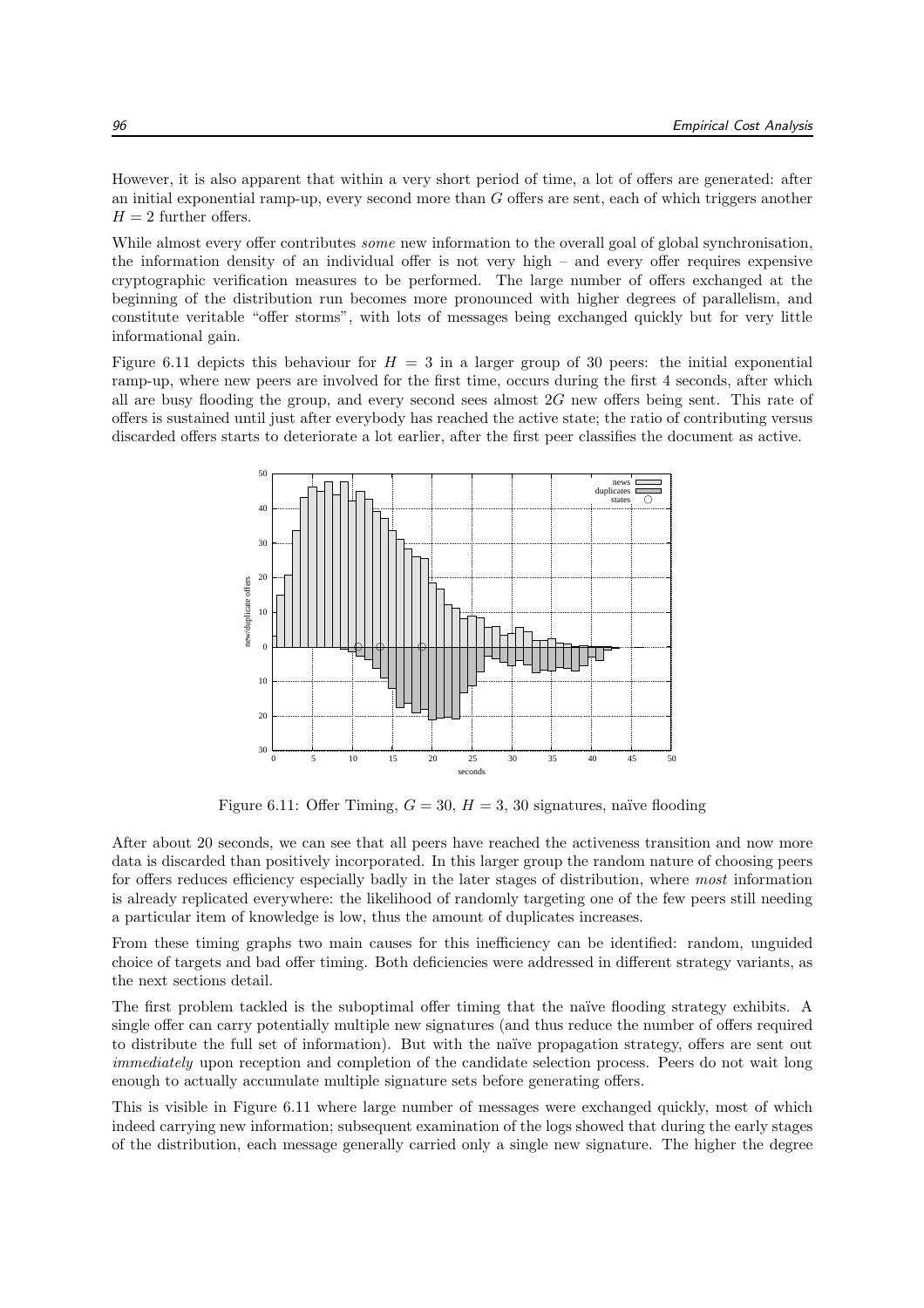of parallelism, the more pronounced this problem becomes as every offer triggers another  $H$  subsequent offers. On the other hand, the propagation is reasonably fast.

#### 6.4.6 Fan-In

To reduce the unnecessary duplication of efforts during these offer storms, the idea of a fan-in period was considered and eventually implemented with good results. The idea is to allow peers to accumulate and combine more knowledge into individual offers (at the cost of some artificial delay), thus reducing the overall number of required offers.

Every received offer that indicates an information differential triggers subsequent offers to be sent by the recipient. With the fan-in variant, a random delay is introduced between reception of an offer and the transmission of any triggered offers<sup>5</sup>. During the delay period, receiving additional offers for this document leads to more signatures being available at the peer in question; all of this knowledge is incorporated into one offer just before it is finally sent. Furthermore, during the delay period no extra offers of the same document will be scheduled to be sent to any particular peer.

Experimental results suggested that a delay uniformly distributed in [0, 30] seconds is practical. Figure 6.12 succinctly shows the resulting average phase shift of 15 seconds between offers being triggered and being sent out; the slowed down ramp-up of involving multiple peers at the start is also clearly visible. During the pronounced trailing consolidation phase post activeness everywhere, fewer and fewer new offers are created, as less and less new information is available to be distributed. The main negative aspect of this variant is very obvious in this figure, too, with the distribution now requiring about 90 seconds.



Figure 6.12: Queue Timing,  $G = 40$ ,  $H = 4$ , 20 signatures, fan-in [0, 30] seconds

This trailing phase is illustrated quite clearly by Figure 6.13: there are very few duplicates until all peers reach the active state. After this transition, most of the remaining offers that are dequeued over time, fall in the category of discardable duplicates and do not contribute to progress towards global synchronisation. This high number of duplicates is related to the second problem with the naïve flooding strategy, random choice of offer targets, and an improved strategy is described in Section 6.4.8.

Figure 6.14 provides an overview of the behaviour of the fan-in strategy with regard to different degrees of parallelism (in stark contrast with Figure 6.9 on page 95). It is clearly observable that the number of required offers differs very little between low and high degree of parallelism (visible as the close proximity between the surfaces). The delay helps very much to spread the load of more parallel offers over time.

Comparing the first activeness transition in Figures 6.14 and 6.9, we also note that the number of offers required for that transition is disproportionately lower with the fan-in variant. This is caused by each

<sup>&</sup>lt;sup>5</sup>The initial offer by the originator is not delayed, because there is no potential for accumulation of knowledge yet.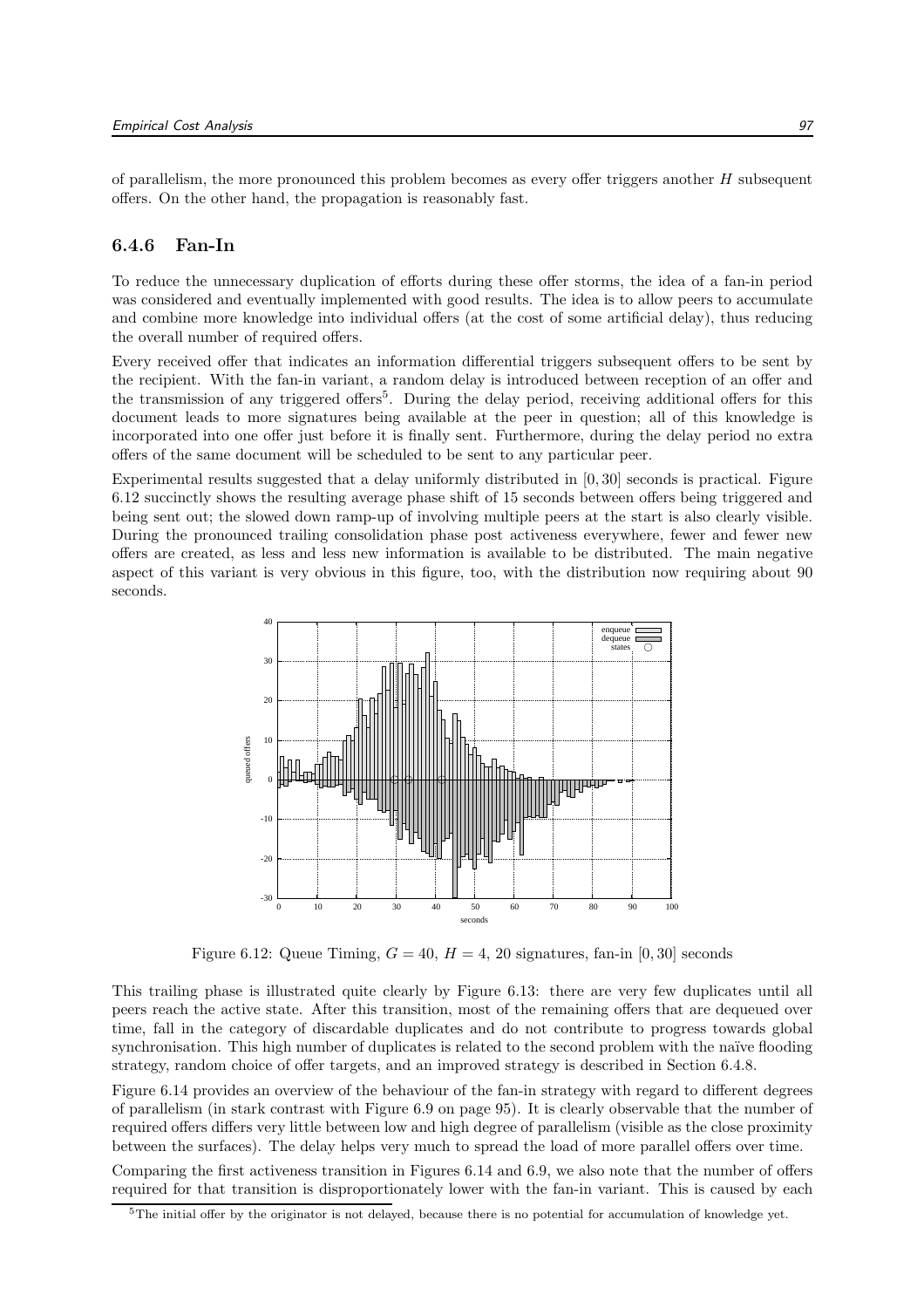

Figure 6.13: Duplicates,  $G = 40$ ,  $H = 4$ , 20 signatures, fan-in [0, 30] seconds



Figure 6.14: Offer Numbers,  $G = 20$ , fan-in [0, 30] seconds

offer carrying much more information on average.

Overall, the addition of the fan-in delay resulted in a substantial reduction of required offers, but at the cost of increasing the time required for replication. As Peeranoia does not aim for real-time updates, we consider this longer replication time much less important than the reduction in computational cost.

Experiments with different fan-in values showed that the potential savings effect of the delay is proportionally related to the number of peers that are informed and actively propagating a document. This means that a fan-in delay in the earliest stages of document insertion has less effect than later. This suggests another potential measure for cost reduction in the form of an adaptive fan-in period: depending on the group size and how many peers are involved, the fan-in could be increased until the document is valid and then decreased again for the trailing consolidation phase.

However, this variation was not pursued further for two reasons: from the duplicate offer plots it is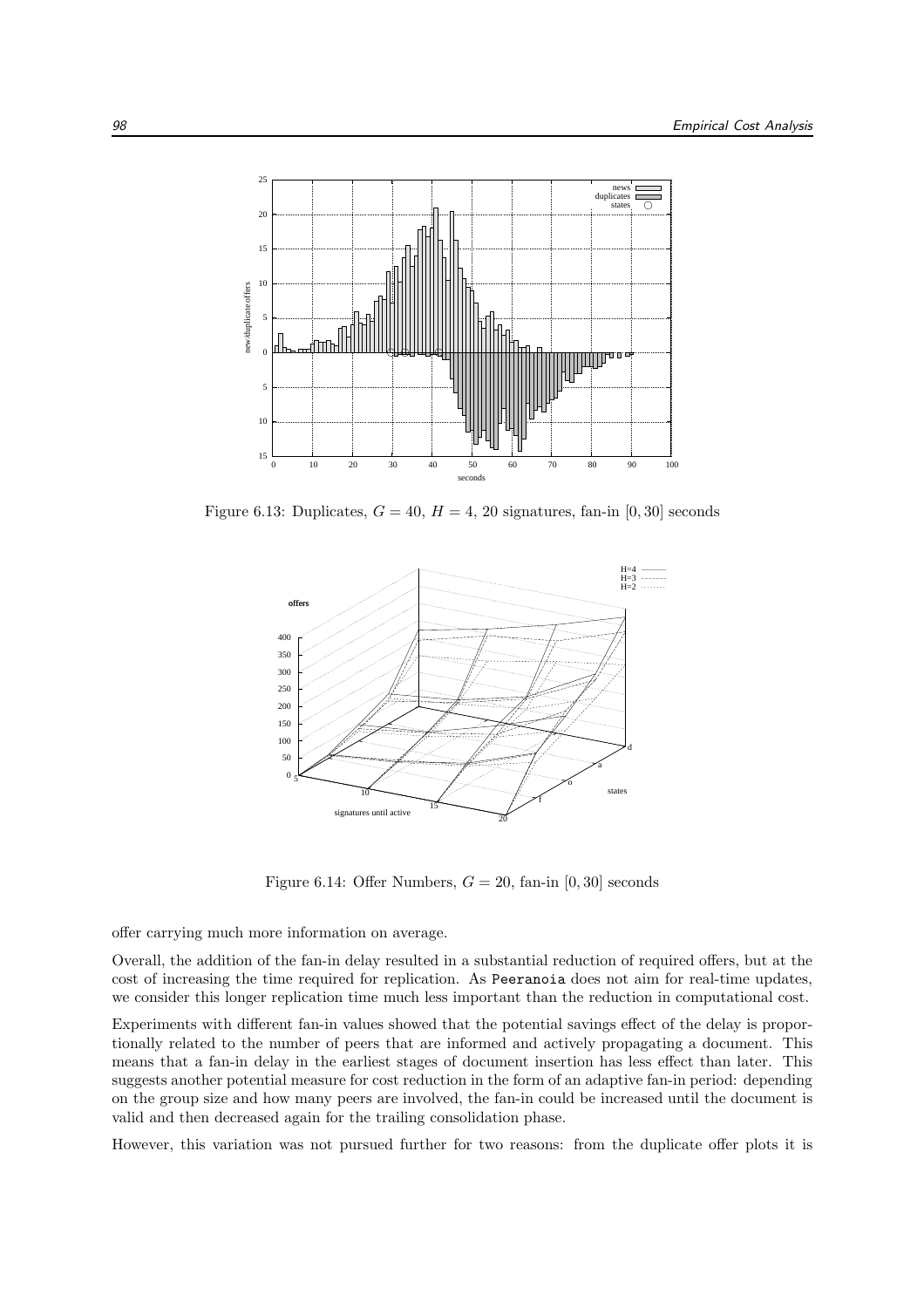already clear that very few offers up to activeness everywhere are duplicates; this is the phase where fan-in provides most benefits. Second, this variation does not address the reduced efficiency caused by the large amount of duplicates during the consolidation phase.

#### 6.4.7 Variable Degree of Parallelism

The trade-off between efficiency and redundancy has been visible quite distinctly in the propagation strategies discussed so far, with redundancy being favoured by the naïve strategy. But adding a fan-in delay is clearly just one possible modification for this balance, and some others have been examined as well.

An attempt was made to control the amount of redundancy *adaptively*, using feedback from the propagation process in form of the document state: while the document is pending, a very high value of  $H$ is used. Subsequently, this number of parallel offers is reduced gradually, controlled by the number of signatures the document has already acquired. This adjustment is performed independently by every peer which is sending offers, as activeness is observed locally. The expectation was an improvement of the speed of convergence by getting most peers involved quickly and thus earlier state transitions.

This variation was tested with the degree of parallelism tied to the number of further signatures required for activeness: Starting with 10 offers at the onset, the number of parallel offers is ramped down to 2, until activeness is reached. After that, both variants behave the same with  $L = 1$ .

Figure 6.15 shows the effects of this modification, contrasting it with the fixed parallelism variant (both employing a fan-in in [0, 30] seconds). We observe that initially a large number of offers per second are generated, which leads to a quick activeness transition; state transition times are reduced by more than half, and so far the expectations were met. However, the time until overall completion does not decrease markedly, because the overabundance of offers during the early phase causes a large number of queued offers that prolong the trailing phase of post-activeness consolidation.



Figure 6.15: Timing Comparison of Adaptive and Fan-in Strategies,  $G = 30$ , 10 signatures

Figure 6.16 demonstrates the excessiveness of the initial distribution phase even better: the high degree of parallelism at the onset produces substantially too many offers. All the state transitions require more offers with this adaptive variant than with plain fan-in, with the extended trailing phase between all active and completion being a major cost factor. Also, the number of offers until overall completion occasionally exceeds  $G^2$  — while the fan-in variant stays below  $\frac{G^2}{2}$ .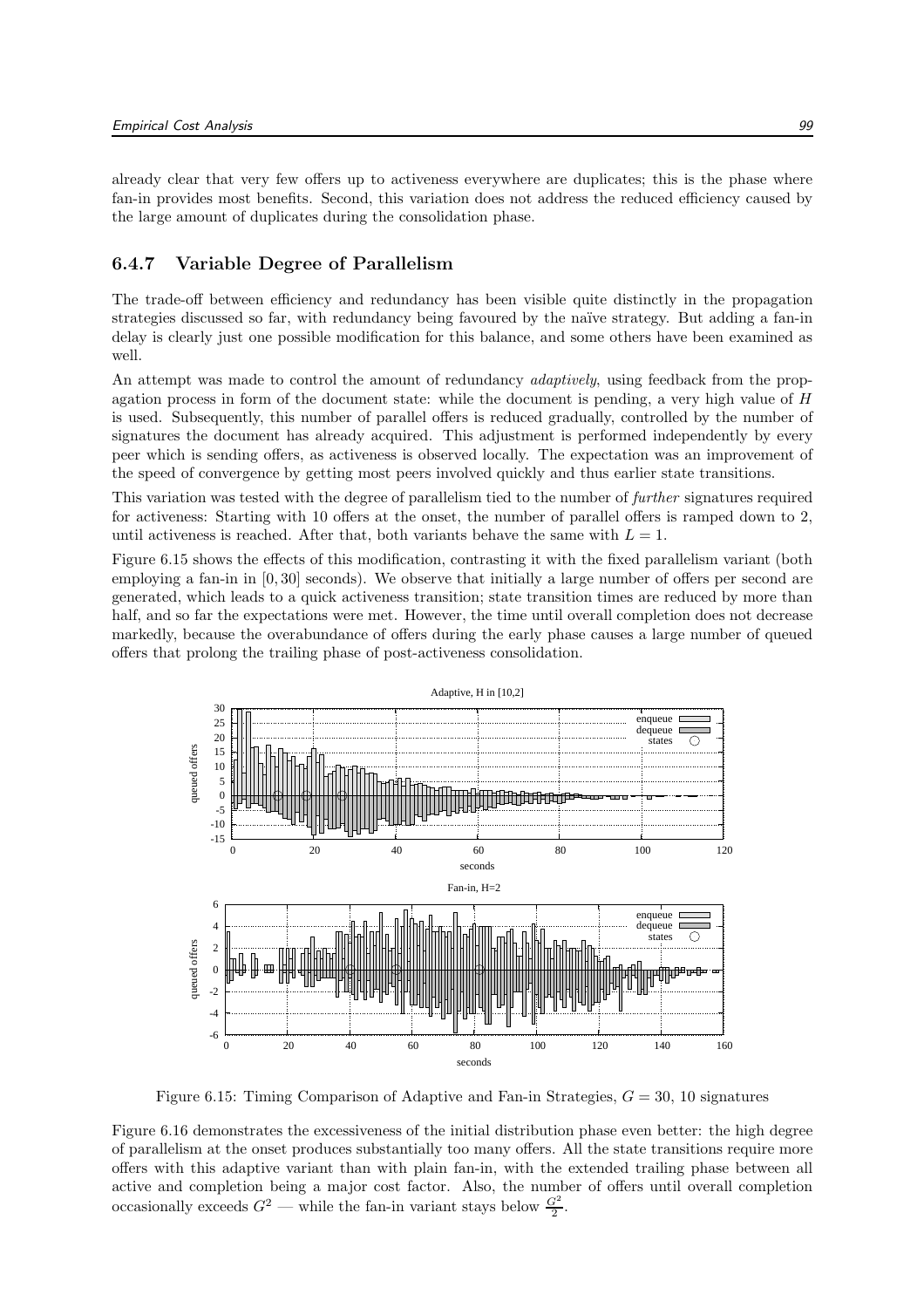

Figure 6.16: Offer Comparison of Fan-in and Adaptive Strategies,  $G = 30$ 

The reasons for this increase of offers are that the candidate selection is still purely random, and that the high parallelism during the sending of the very first offers lowers the amount of transported new information per offer. This degraded ratio completely offsets the benefits of fan-in and makes the adaptive strategy actually perform *worse* than the naïve flooding strategy. In our opinion, the increase in required offers is of higher importance than the reduction in time, and therefore this variation was not developed any further.

#### 6.4.8 Directed Flooding

After examining possible timing and parallelism parameters in the previous two sections, more focus was given to the candidate function: purely random choice clearly does work, but can there be improvements? Does the pool of candidates for an offer really have to be the whole peer group?

The time-and-path-reflecting hierarchical nature of the offers' payload suggests that a candidate function could use this extra information. The expectation is that choosing candidates with the exchange history factored in should allow the peer to detect that certain information is already known to particular other peers; these others could therefore safely be excluded from the candidate set, and the offers be sent where they still can "do some good". This more informed directing of offers towards those in need of information should maximise the information flow and reduce duplicates.

Unfortunately, there is no way to precisely infer the *complete* global state of knowledge from the locally available information and without direct communication with every other peer. Therefore, any heuristic mechanism trying to target peers in need of information will necessarily be imperfect, and a certain degree of duplicates is inevitable. Nevertheless, a lot of obvious duplicates can be avoided by examining a signature tree's topology and the local history of exchanges. To support this claim, a candidate function was implemented which peruses all locally available information, in order to reduce the candidate set to include only the peers that seem to need this information. This "directed flooding" strategy still closely follows the overall structure given in Section 6.4.4. Its main difference to other strategies lies in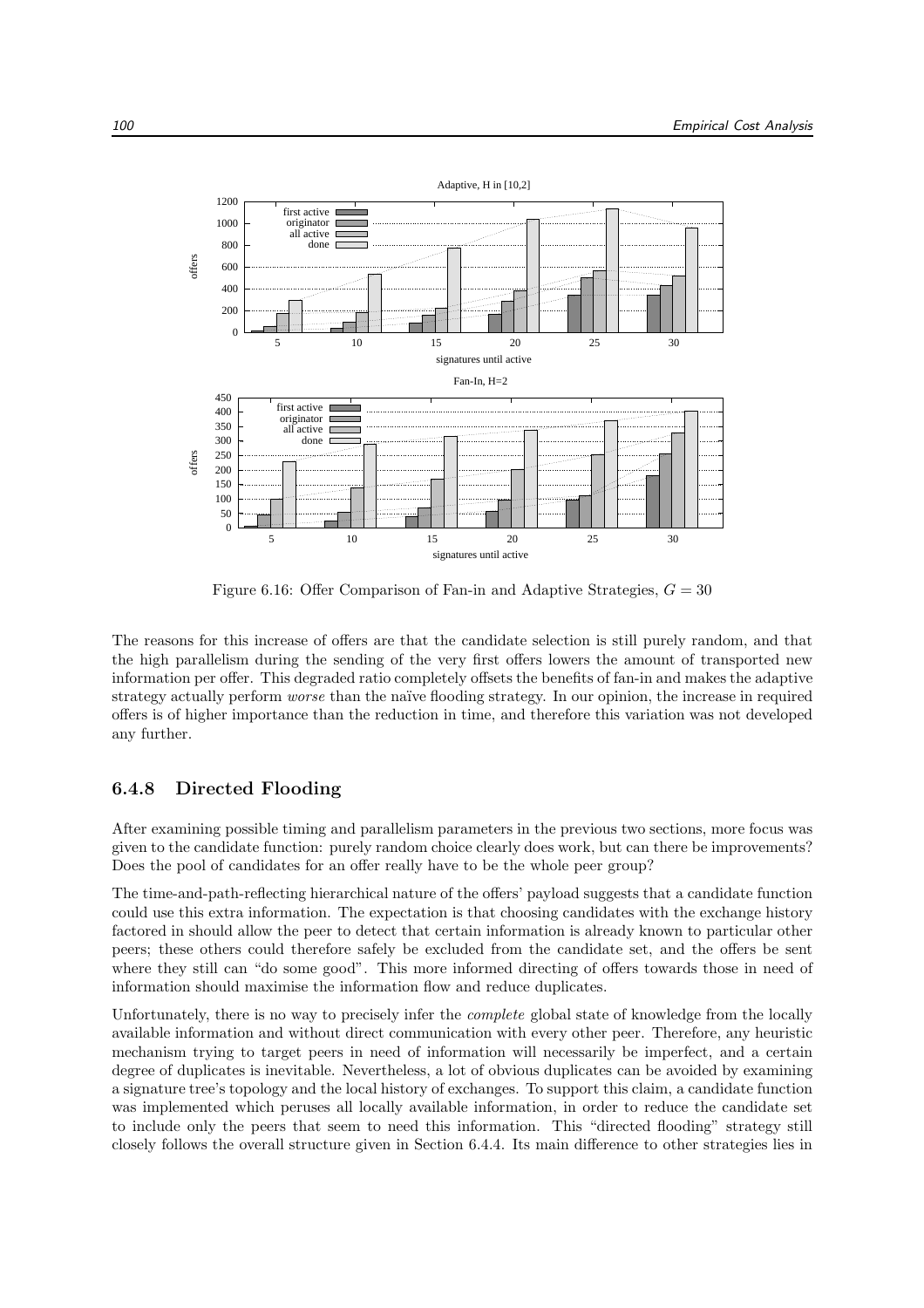the candidate selection function; the strategy can therefore be used with or without fan-in or variable parallelism.

The selection function requires that a history of past exchanges is kept: every peer must remember which signatures were directly offered to or received from other peers. This information is used during the selection to reduce the candidate set from all peers to only the ones that are "interested". A peer being interested is interpreted as one where there is no local indication that the peer knows a particular signature yet. From these interested candidates,  $H$  or  $L$  are selected randomly and offers are sent to them.

The propagation termination remains mostly unchanged: duplicate offers are ignored, and after activeness the degree of parallelism is reduced to  $L = 1$ . There are two differences worth noting:

- Offers which indicate less available information at the sender are not reflexively answered (but of course the sender is definitely part of the interested candidates). This is a minor difference, which only limits the number of triggered further offers strictly to the degree of parallelism. With the naïve strategy, reflexive offers did not count towards that number.
- Offers are ignored if there are no more interested peers. This is of higher relevance, because of its potential for negative effects: if the decision about being interested is based on guesswork, then the peer might mistakenly exclude peers from the candidate set.

For this reason, this decision is based only on verifiable strict knowledge. Every signature currently available to the deciding peer is compared to what is known about the candidate peer's knowledge. Only if the candidate definitely knows every one of these signatures is it excluded as uninterested. A peer is expected to know and remember a signature under the following circumstances:

- if the candidate has been offered this signature by the deciding party in the past,
- if it has offered this signature directly to the deciding party,
- or if the candidate has signed the document in question, enveloping the signature being tested (see Section 4.6.4).

There were two main expectations for this modification:

- a reduction of duplicates (but not complete avoidance, as the signature state at the candidate peer could have changed between the last direct communication and the time of the propagation decision), and
- easier detection of corrupted peers, as a history of their actions is kept everywhere.

For comparability, the implementation of directed flooding was tested with the same choices for parameters H and L, and the beneficial modification of a fan-in delay in [0, 30] seconds was also retained. Interestingly enough, the expectations were met only partially: the fan-in variation performs about as well as the directed strategy, both offer-wise as well as from a timing perspective. There is also quite some variation in most plots, with offer numbers fluctuating up to 10% between repeated experiments: offer timing and choice of communication peers are heavily affected by randomness, which produces extremely different signature knowledge structures. This in turn affects the amount of state information that can be derived from the signature structures, which can reduce the effectiveness of the candidate selection: candidates are only excluded if it is *certain* that they have the same knowledge as the deciding party. In all other cases, the candidate must be given the benefit of the doubt.

As an example scenario, we present again a group of size  $G = 30$ , and compare fan-in and directed strategy, for  $H = 2$ . Figure 6.17 contrasts the timing and amount of duplicate offers of directed and fanin variants for one representative signature requirement (but averaged over a number of experiments); it shows that there is only a slight reduction of duplicate offers. As expected, almost no duplicates occur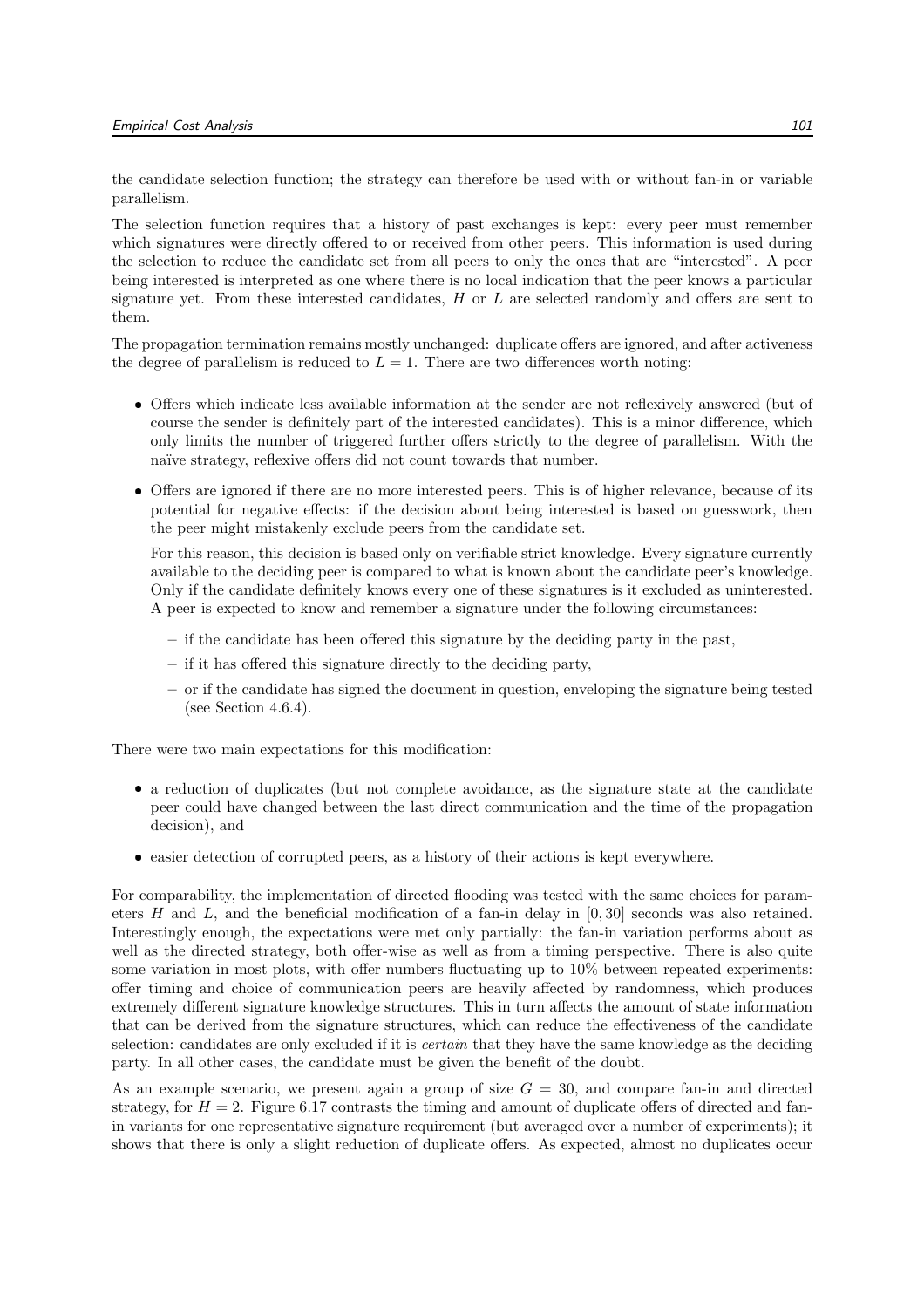

Figure 6.17: Duplicate Comparison of Directed and Fan-in,  $G = 30, H = 2, 15$  signatures



Figure 6.18: Offer Comparison of Directed and Fan-in,  $G = 30, H = 2$ 

during the early stages of the distribution, because there is still much undistributed knowledge; during the last consolidation, the quality of the local estimates of still interested peers clearly deteriorate and duplicates happen more often. The graph also shows that the times for the particular state transitions are comparable, with the directed variant requiring a few seconds more for activeness but about the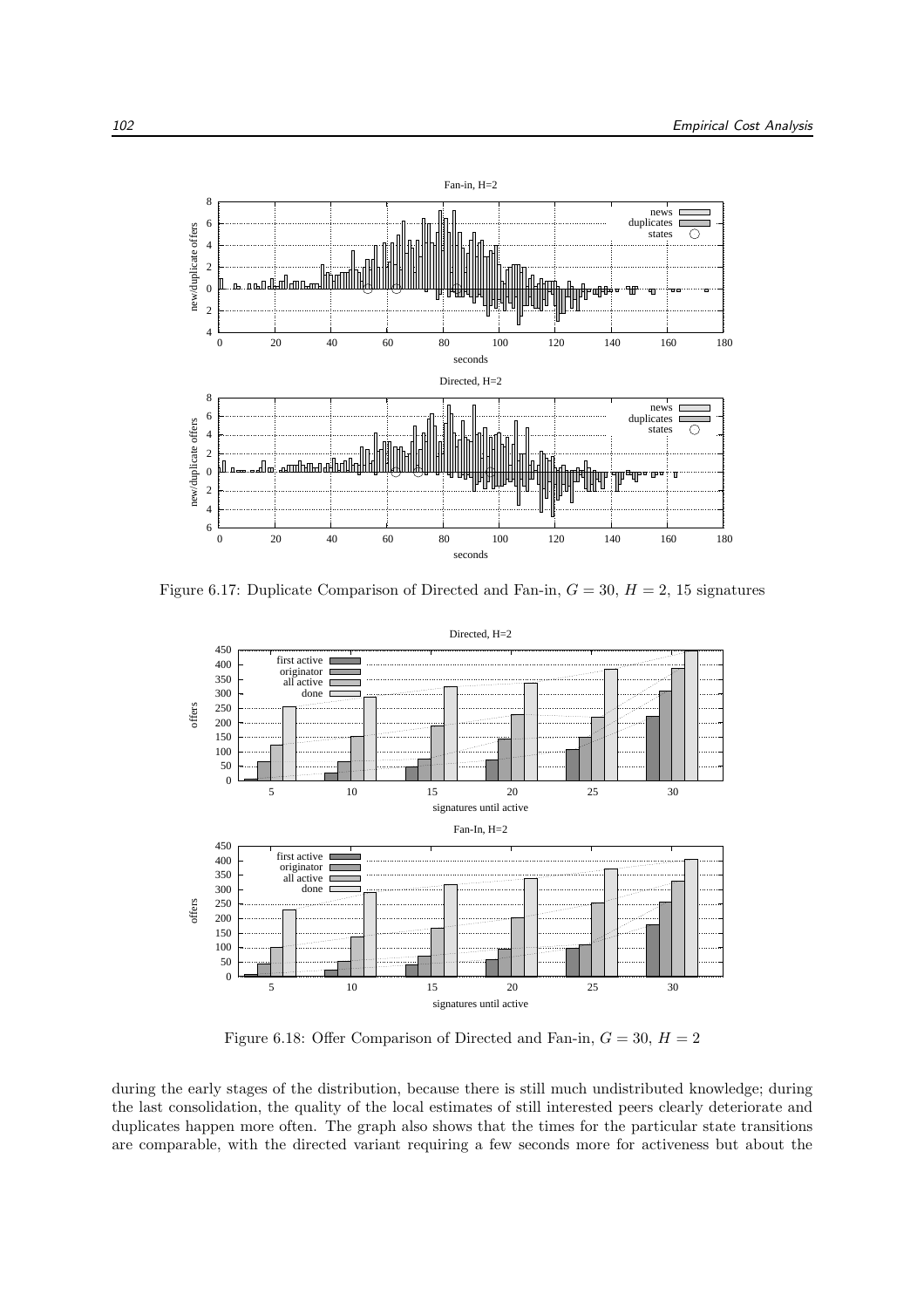same time for completion.

The number of required offers are compared in Figure 6.18 and again we note the lack of major differentiation between directed and fan-in strategies, at least for the low degree of parallelism  $H = 2$ .



Figure 6.19: Offer Numbers, Directed Strategy,  $G = 30$ 



Figure 6.20: Offer Numbers, Directed Strategy,  $G = 80$ 

A more positive outcome concerns this strategy's performance with different parameter sets: We noted that there is very little sensitivity to changes in the degree of parallelism.

As Figure 6.19 shows in the minimal distance between surfaces, the offer cost is very similar for all state transitions and degrees of parallelism, except for the offers for overall completion: here, the highest degree of parallelism produces surplus offers that are scheduled for transmission after global activeness is reached. As the prototype implementation does not purge offers once queued, these extra offers are transmitted during the final consolidation phase and degrade the otherwise good overall performance.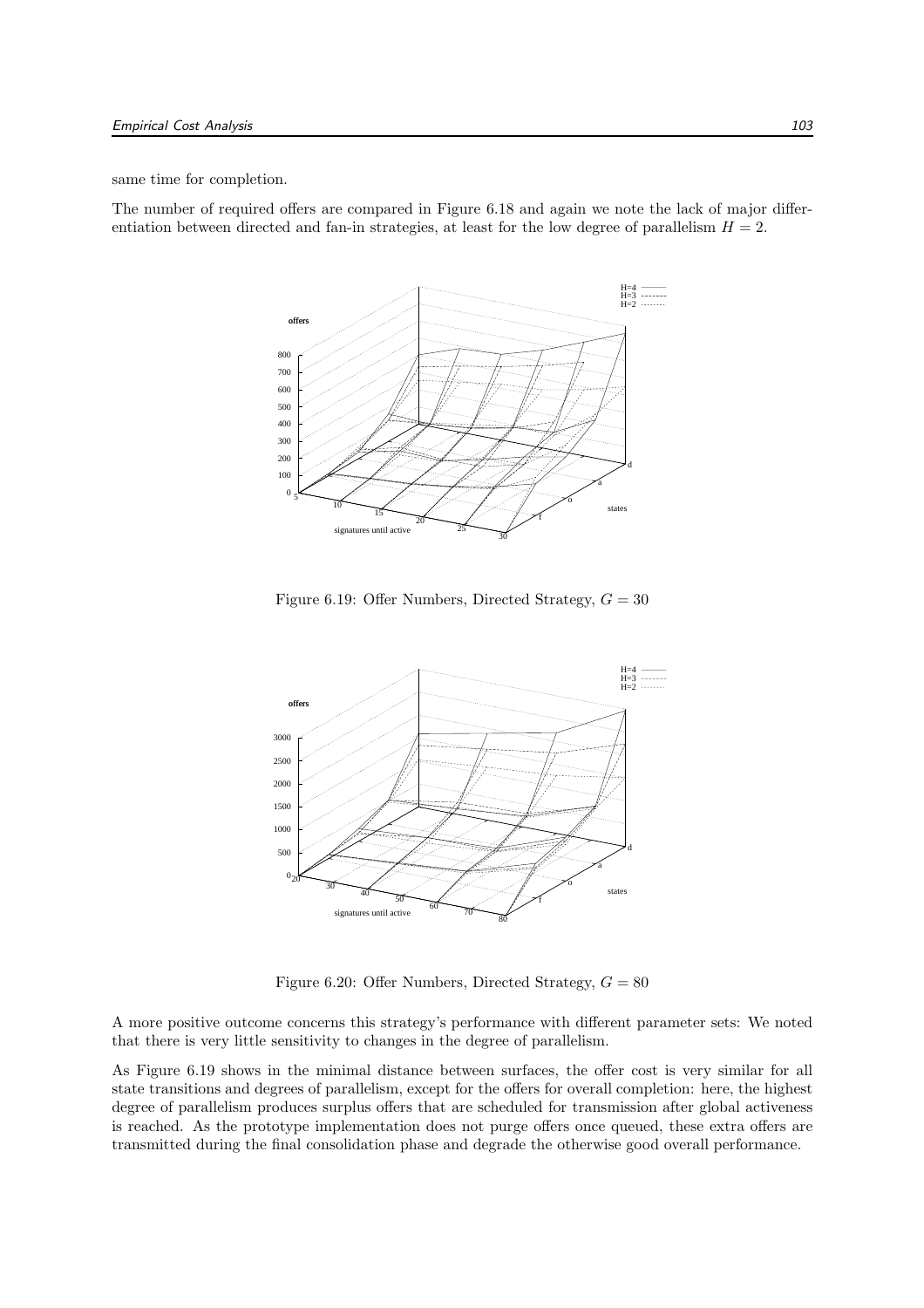Figure 6.19 also shows the differences for various levels of integrity assurance clearly, with a mostly linear relationship between the number of signatures for activeness and the required offers to reach that state. This behaviour is evident across all the tested group sizes; a second demonstration of this for a group of 80 peers is given in Figure 6.20 .

Overall, the directed strategy performed sufficiently well, requiring at worst about  $G<sup>2</sup>$  messages for full distribution (with  $H = 3$ ). This worst case was observed in the smallest group  $(G = 10)$ , and the behaviour actually improves substantially for larger groups (down to  $0.3G<sup>2</sup>$  with  $G = 100$ ). This clearly demonstrates the feasibility of the method.



Figure 6.21: Offer Numbers, Directed Strategy,  $H = 3$ ,  $G/2$  signatures

Figure 6.21 displays an offer comparison for all group sizes that the directed strategy was evaluated for; the parallelism parameter was fixed at  $H = 3$  and  $G/2$  signatures were required for activeness: these were chosen as practical, realistic requirements. Higher degrees of parallelism do not substantially worsen this performance, nor does requiring more signatures for integrity assurance. We note that validity at the originator is usually reached after about a third of the overall offers, and validity everywhere after about half. The remaining half of the offers are expended during the final consolidation process; this characteristic prompted the consideration of strategy variants which stop earlier in Section 6.4.10.

#### 6.4.9 Biased Flooding

As further variation of the candidate selection, it was considered to build a bias towards particular goals into the directed selection. The expectation was that in order to speed up activeness, it would be useful to concentrate signatures where they are needed, i.e. at the peers already involved. This should result in activeness at the originator fastest, with the remainder of the peer group being updated at a more leisurely speed and without a high degree of parallelism.

Such an "inward" bias was implemented on top of the directed strategy: the candidate selection function was modified to choose peers from the known signers preferably, and to fall back to contacting others only if there are too few involved parties.

After some experimentation it was realised that this strategy is flawed: document offers do not provide feedback to the sending party. In this inward-biased scenario, peers generally continue sending duplicate offers to the small group subset of already involved peers. As duplicate offers are ignored on the recipients'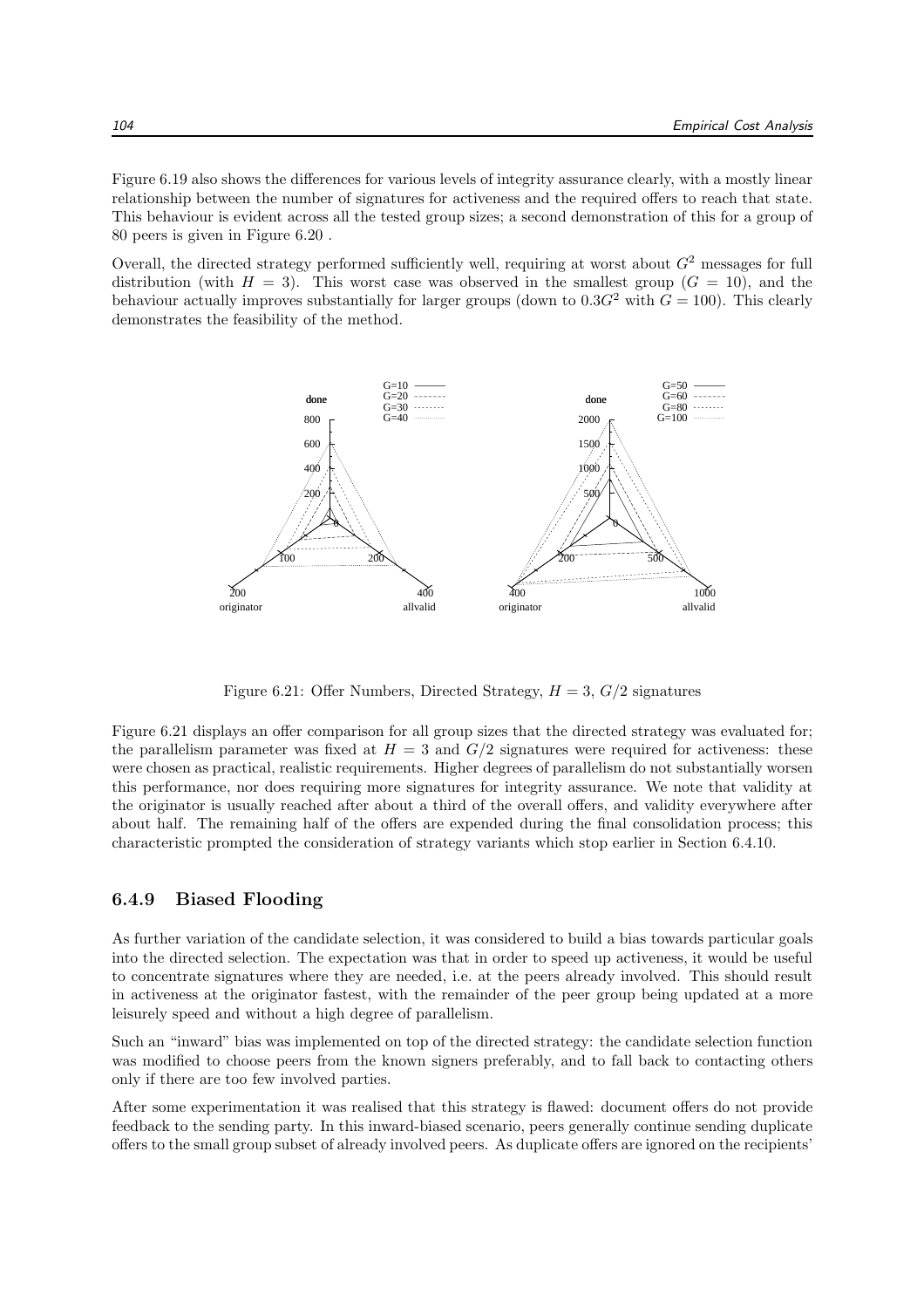side, the result is commonly complete stagnation of the propagation process: documents do not reach enough peers to become active at all.

The underlying reason that causes the dismal performance is the lack of knowledge of the global distribution state. The local state known at a peer represents the global state insufficiently well to be used for such biasing: a peer could effectively determine that stagnation is impending and decide to contact peers outside the involved parties, if and only if the peer had access to trustworthy indications of the signature state at all others. Unfortunately, information about others' knowledge does not filter back to each and every peer – by design: the transitivity of the exchanged information allows indirect knowledge transfers, which Peeranoia uses for efficiency. Contacting every peer directly to gain such a snapshot of the global state of affairs is clearly non-viable: it reduces the mechanism to the low efficiency of the original solutions to the Byzantine Generals problem.

With polling the global state being infeasible, stagnation can not be predicted precisely by a peer, because there is no such prediction mechanism that operates on local knowledge only and does not involve unwarranted trust assumptions. As an alternative attempt of salvaging the situation, other modifications to the candidate selection function were considered in order to avoid stagnation altogether.

Unfortunately, any such modification either introduces more duplicates than the bias ever could prevent in the first place, or evolves into performing further distributed consensus operations within the document distribution process. As an example of the first problem, we examine the idea of using duplicate offers as indicators of the need to contact peers outside of the involved group instead of dropping the offer. This produces lots of unnecessary offers because some duplicates are necessary for robustness: not every duplicate is indicative of impending global stagnation.

The second problem is closely related to Claim 1 of Section 4.6: It is not possible for a peer to prove a local absence of knowledge in a transitive, independently verifiable manner to others. If mere rumours are used to guide the replication process, either the number of duplicates increases due to the bad quality of the propagation decision, or worse, an intruder can negatively affect the global distribution by crafting suitably misleading rumours.

Of course, such indications of lacking knowledge can be integrity-protected and made verifiable, just not in a transitive manner: trying to communicate a peer's state to other peers more extensively (i.e. maximising local knowledge at the expense of extra offers) is basically distributed consensus yet again and thus prohibitively costly.

For these reasons it is futile to attempt to widen the audience adaptively when stagnation is impending, because only local information is available. That local information will either rarely reflect the global state reliably or would be too easy to manipulate for an adversary.

As a variation of the original biased variant, an outwards-biased selection was also examined: this selection function prefers uninvolved peers over involved ones. The original expectation was that the bias towards uninvolved peers would maximise the speed of document distribution. A similar argument regarding locality of knowledge versus global state applies and renders this strategy mostly unusable. With an outward bias, it is activeness at the originator that suffers because too little feedback makes it back to the originator, once peers are involved and the bias excludes them. But while not as absolute a disaster as the inward-biased variant, the outward-biased strategy certainly provides no improvement over directed flooding without bias; neither biased variations were pursued any further.

#### 6.4.10 Alternative Termination Criteria

After discussing variants of the candidate selection function in the previous sections, the second major strategy aspect must be examined: the termination criteria. With all strategies presented so far, this was simply defined as ignoring offers when they indicate no information differential: because all propagation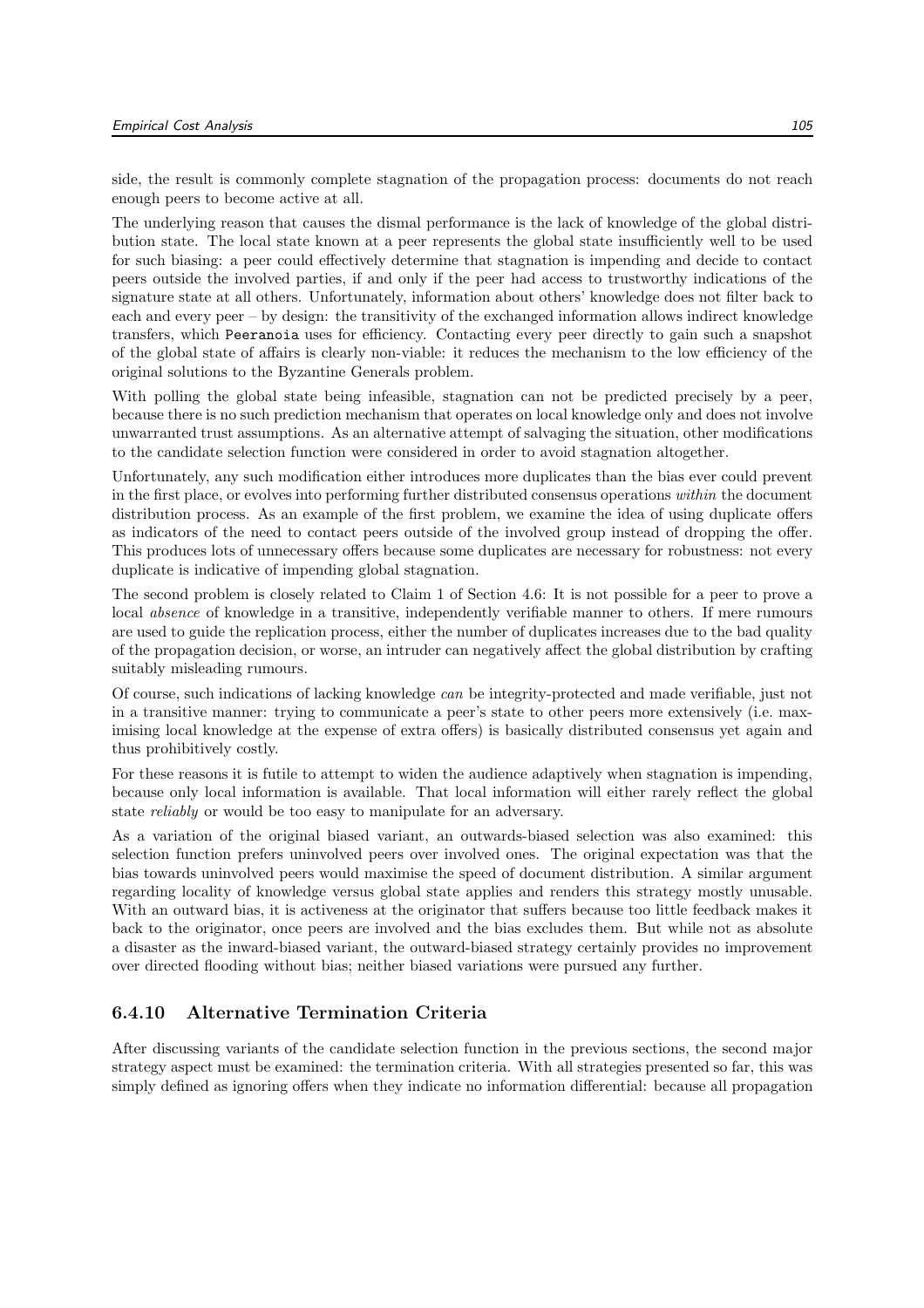activity is triggered by offers, the convergence towards full signature knowledge everywhere increases duplicates, which do not trigger further offers, and thus the propagation process tapers off gradually.

Obviously this is not the only possible way of dealing with when and how to cease replication efforts; because of the autonomy goals of the Peeranoia environment, any termination criteria can use only local information as decision basis. Taken together with the mistrust and efficiency design principles, this implies that any such criteria will be necessarily imprecise in their decision: repeatedly polling all others to get their precise state is prohibitively expensive and contrary to the efficiency goals. On the other hand, using indirect assurances of somebody's state (see Section 4.6) either requires trust in the messenger (which the mistrust principle forbids), or peers must repeatedly sign their state (which is extremely inefficient).

This imprecision can have two effects: stagnation short of distributing the whole signature set to every peer, or inefficient continuation of efforts after everybody is informed. The latter is clearly not a major concern. The former can be problematic, depending on the overall replication goal: unless the document has become active, it can not be used for FIC purposes.

But reaching activeness everywhere and full distribution of all signatures are not the same. As a reduced goal we propose to aim for activeness only in a subgroup centred around the document originator. With this goal, replication can be allowed to cease once an active document state is reached at the originator, and in the "compact" subgroup of peers that is spanned by the originator's initial offers.

We argue that this kind of limited replication can be useful where documents of local importance are involved. As discussed in Sections 3.9 and 3.6, most data in the Peeranoia environment is of local importance only and uses the replicated storage service only as a backup. The policy designates the number of peers that must be involved in storing and certifying the document, and with the reduced goal it would be expected that the document becomes active only at a subgroup of this size.

To examine this proposal practically, the propagation strategy structure was reviewed. It turned out that the only necessary adjustment for this reduced goal was to set the degree of parallelism for active documents, L, to 0. With this change, peers are allowed to cease sending any further offers once the document has reached the active state.

This early stopping was combined with the directed selection strategy and tested in groups of up to 40 peers. Interestingly enough, the independent random choice of interested peers still allows most documents to reach global activeness: the whole group is spanned by the offers. But past activeness everywhere, the propagation efforts cease very quickly (but not instantly, as offers that were queued before the state transition are sent when their fan-in delay expires).

Figure 6.22 shows a comparison of the directed strategy and the early stopping variant in a group of size  $G = 30$  and with parallelism  $H = 3$  until active; as expected, not a lot of difference is observed before activeness is reached everywhere and the state transitions are of comparable cost. The difference in the consolidation phase is very pronounced, of course: with the directed strategy, offers after activeness still produce a single further offer as long as new information is transported. The early-stopping variant simply stops generating new offers after activeness is reached, and only previously queued offers are processed during this late stage, thus the consolidation stage is a lot shorter and less costly. However, this comes at the disadvantage of potentially not fully informing every peer.

While positive results were obtained with this termination criterion, this moving away from the original goal of full distribution is a major change. We are of the opinion that this variant should not be the only termination mechanism in a practical deployment of Peeranoia; instead, it is suggested to extend the policy language so that an administrator can flexibly decide on the intended replication scope of documents. The performance of handling documents of local importance would certainly benefit from using this compact replication only.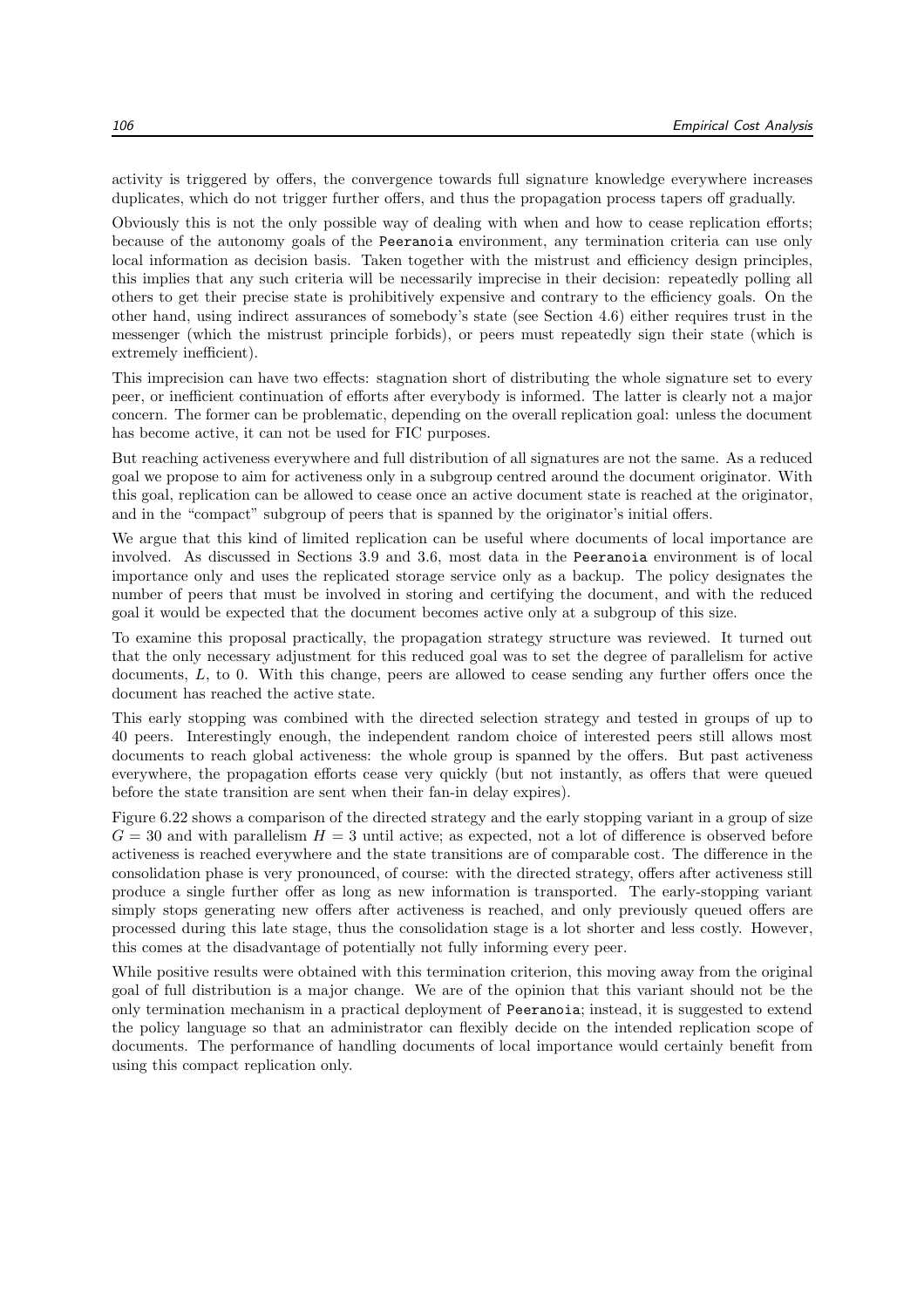

Figure 6.22: Offer Comparison of Directed and Early-Stopping Strategies,  $G = 30, H = 3$ 

Such a policy extension could also provide a combination of early stopping and full distribution: if the parameter L is allowed to be chosen so that  $0 \le L \le 1$ , the result would closely resemble the probabilistic propagation decision that Datta's P2P protocol employs (see Section 2.9).

### 6.5 Summary

After developing the mechanisms and detailed functionality descriptions of Peeranoia's components, this chapter focussed on analysing the resulting system, its expected benefits and associated costs. We covered the theoretical behaviour with regard to security threats, and also presented empirical cost measurements for a variety of document propagation strategies that evolved over time.

Peeranoia borrows conceptually from a variety of prior efforts. As is evident from our design principles and the balancing trade-offs that were chosen, the simplicity of systems like Bayou was very influential. Peeranoia's minimal trust infrastructure resembles GNUnet's extensive trust economy to a certain extent, leavened by our desire to maximise autonomy. This resulted in data propagation protocols that share certain traits with Datta's P2P system. Overshadowing all these influences, however, is Peeranoia's embracing of paranoid mistrust.

To limit the amount of mischief any small number of adversaries might produce, Peeranoia uses layered encryption and overlapping signatures for all documents. The overall result is that the Peeranoia service is robust in the face of arbitrarily faulty peers. The main threat that Peeranoia is susceptible to is denial-of-service: if an intruder controls the underlying communication infrastructure, or if numerous peers decide to sabotage the document propagation process by willful ignorance, then the service quality will degrade.

Note, however, that the service will degrade *gracefully* and in one specific regard only: full replication of data cannot be *strictly* guaranteed (unless inefficient replication parameters are chosen by the administrators), and in case of corruption of a majority of peers, the probability of having every party replicating everything is reduced.

Apart from full replication, all other security properties of the Peeranoia service remain intact regardless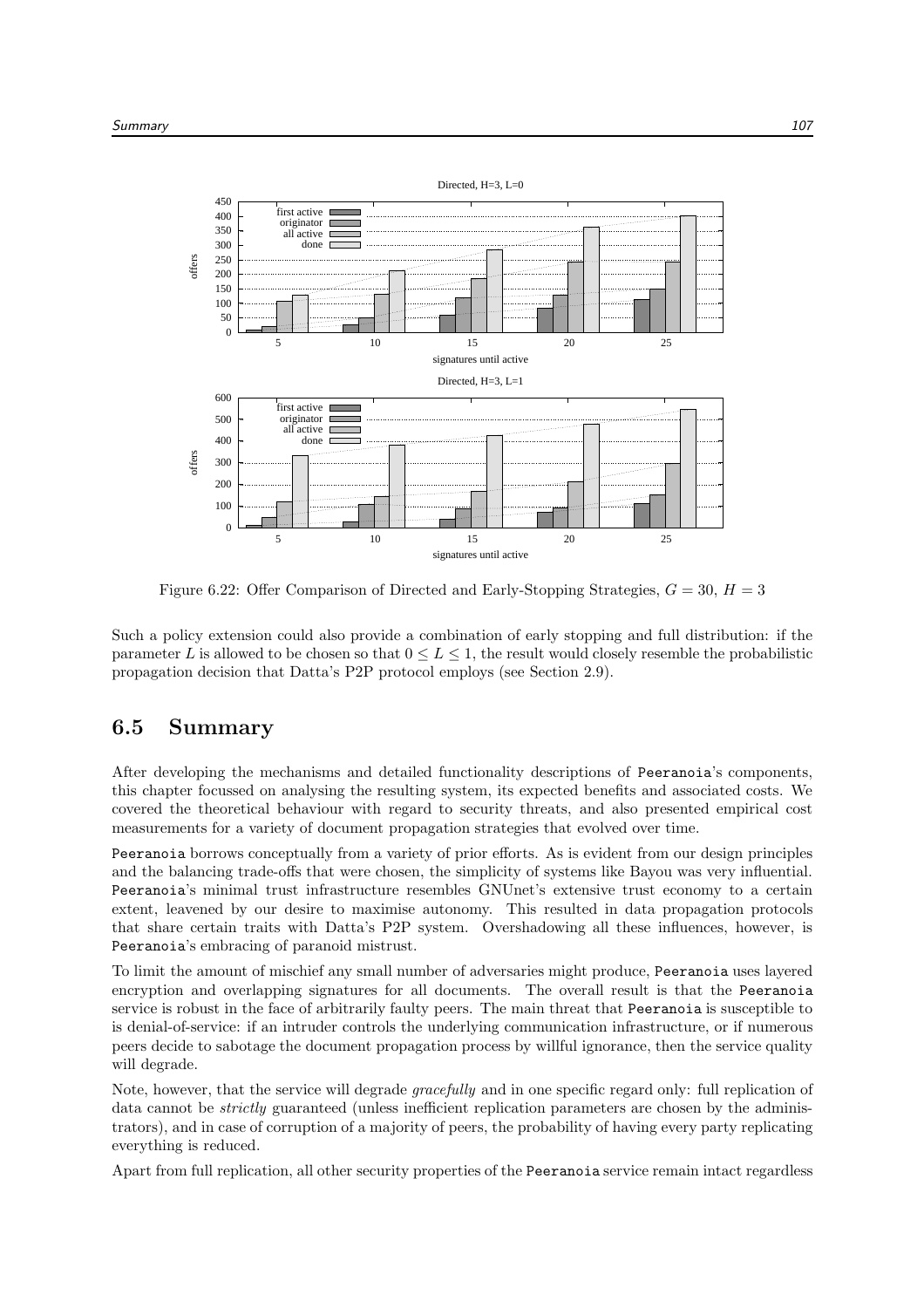of corrupt peers: document integrity is still verifiable and better than any local-only assurance could provide, data secrecy remains guaranteed and due to caching, a peer normally will be able to proceed with its FIC work even if *all* other peers are faulty.

For the case of no faulty peers, the simplified model shows that even with a very moderate degree of parallelism used in the document propagation process, the probability of reaching all parties is sufficiently close to unity to make the service viable in practice – especially as the model is necessarily much simpler and very much more inefficient than the actually implemented mechanisms.

This probabilistic robustness of the Peeranoia service is the result of balancing computational and communicational efficiency against mistrust; the Peeranoia service also allows an administrator to adjust this balance for every single document; thus, flexibility and adaptability for a wide spread of application requirements is given.

In the second half of the chapter, the practical usability of the service was examined and a cost analysis of a number of propagation strategies was presented. This analysis emphasises the predominant expected situation without faulty or subverted parties: inefficiency in this case would hurt practical deployment very badly. As Peeranoia does not need to provide real-time semantics for using in an FIC setting, the main measure of cost that was analysed is the number of required offers for full distribution: offer handling requires multiple signature verifications which accounts for the majority of the computational expense.

Showcasing the development of a number of improvements beyond the originally implemented naïve propagation strategy, it was shown in numerous experiments that a roughly square growth of messages with the size of the group must be accepted. However, heuristical exploitation of locally available knowledge at a peer can be used to fine-tune the propagation decisions. This introduces a significant reduction factor into the overall cost: the best observed strategy requires only about  $0.3G<sup>2</sup>$  offers in a group of size G for full distribution (and with a moderate parallelism of  $H = 3$ ).

These observations also led to the examination of a variant which relaxes the distribution goals and allows for stopping short of reaching everybody, just after the document has become active. This variation provides further cost reductions, but at the cost of shifting away from the more desirable goal of full replication. Overall the empirical cost measurements clearly proved practical viability.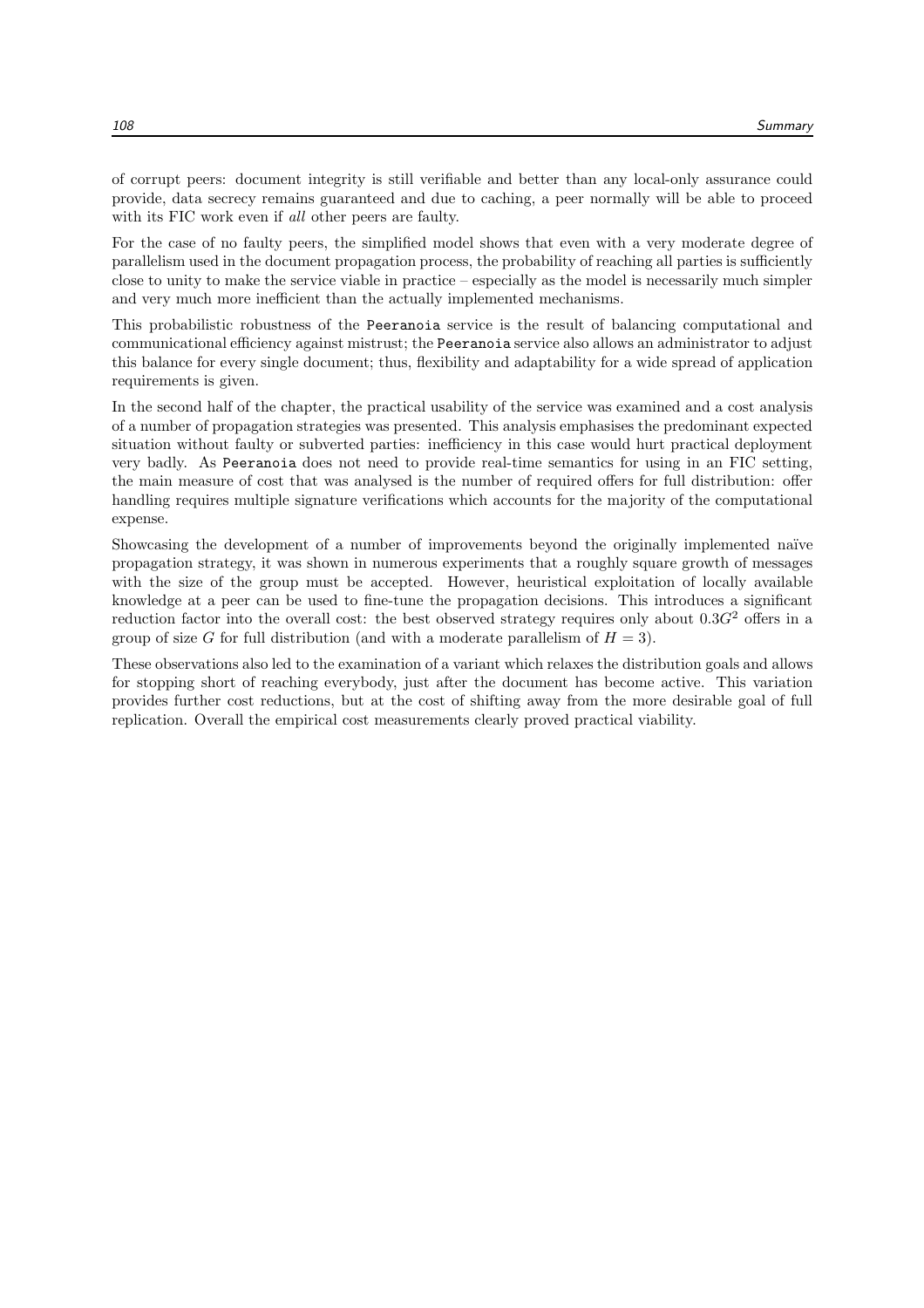### Chapter 7

# Conclusion

The aim of this thesis was to evaluate whether it is possible to combine decentralised cooperation of untrusted parties with the security-critical needs of an FIC application, in order to provide improved data integrity assurance. Given the introspective nature of FIC (and most other IDS) systems, locally stored data is not overly trustworthy, and other commonly used approaches to remedy this problem leave a lot to be desired in the areas of scalability, ease of deployment and robustness.

In this thesis, we have evaluated the resulting problem domain extensively and identified conflicting design goals at the core of any such cooperative mechanism. Certain trade-offs must be made in the design of such a service. These are mainly related to the conflict between efficiency and robustness, but the goals of simplicity and autonomy also have some impact.

Building a service using cooperation between autonomous, independent parties is not exactly trivial, but it is definitely feasible. Introducing the extra requirement of not being able to trust any individual component complicates matters very much, especially when a decentralised environment is assumed: there are various systems for (strict) coordination of independent parties, some of which are robust in the face of malicious adversaries, and others are exceedingly simple – but none manage to combine all elements suitably.

We examined the requirements of an FIC application setting to identify a set of guiding design principles and trade-offs. The three principles used are Autonomy, Simplicity and Mistrust. After finding a workable balance between them, we used this to define our cooperative storage and integrity assurance mechanism. The resulting mechanism clearly demonstrates that a practical trade-off between independence and cooperation is possible, and that such a trade-off results in beneficial characteristics for an FIC application.

Apart from this more philosophical examination of the contrast between altruism and mistrust, we derived a behavioural specification of a *practical* service from these design principles: the Peeranoia service. The design details of this system clearly reflect the intended application domain, but sufficient flexibility was built in to cover a wide range of uses.

The resulting service provides tamper-resistant replicated data storage, utilises peer-to-peer techniques and provides robustness against malicious failure of a limited number of peers. At the core of the Peeranoia service lies the idea of using digital signatures to provide a trade-off between efficiency and mistrust: signatures provide positive proof of data integrity which can be verified by everybody independently. By exploiting this transitivity of the integrity assurance, we achieved a substantial reduction of the communication overhead compared to other distributed systems.

We then developed the specification into a prototype implementation and examined it analytically. This prototype was used to evaluate the communication and computational cost of our system for a variety of replication strategies and environmental scenarios. These experiments have shown the system to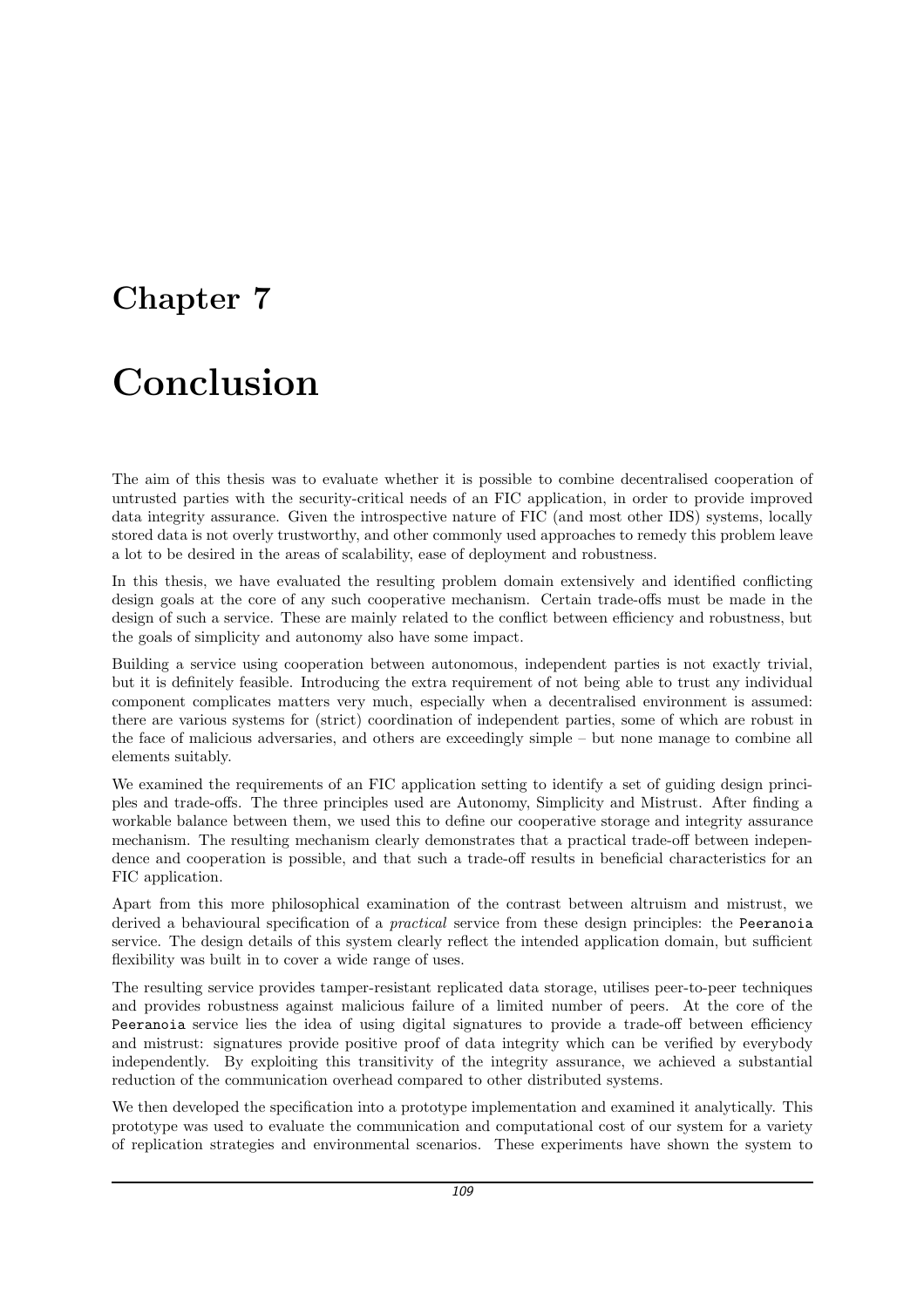scale into hundreds of peers. Besides proving the practical viability of the Peeranoia service cost-wise, the evaluation of the prototype's strategies also demonstrated some interesting possibilities for further research.

The chosen balance between the goals of autonomy and mistrust necessitates that the Peeranoia service relies only on locally available and verifiable information. This property, taken together with the efficiency goals, introduces the relaxation of consensus to eventual consistency, which is one of the few shortcomings of our system: there is no ultimate guarantee that data reaches every party for replication.

This is partially a consequence of the push-only data distribution model, and some works in the area of epidemic flooding[52, 51] suggest potential modifications to provide a better compromise between the simplicity of randomised (push) flooding and the reliability of anti-entropy (push-pull). The distribution mechanism could be adapted to switch to a periodic pull phase after the document has become active: the consolidation phase, when most parties are already involved, is where push flooding is least efficient. Another useful suggestion would be to have all parties periodically poll others for status, so that a peer can detect easier that it has been missed during a previous distribution procedure. While the Peeranoia specification currently does not enforce any such fall-backs to pulling, the protocol certainly already includes the required functionality: the HEAD command allows regular expressions in its arguments. In effect, such modifications would improve the attainable distribution guarantees to strict consensus again, but at the cost of extra communication overhead.

But even without strict consensus the integrity assurance provided to independent peers and the flexibility of our system already exceeds the capabilities of other (more centralised) FIC systems. Peeranoia does not require special-purpose cryptographic hardware or trusted networks for its operation, supports decentralised control by multiple independent administrators, and offers benefits to any application which needs tamper-resistant, secure, replicated storage with read-often-write-seldom semantics.

Based of the results presented in this thesis, we believe that Peeranoia can be classified as a successful practical example of a mechanism for improving security applications in decentralised environments.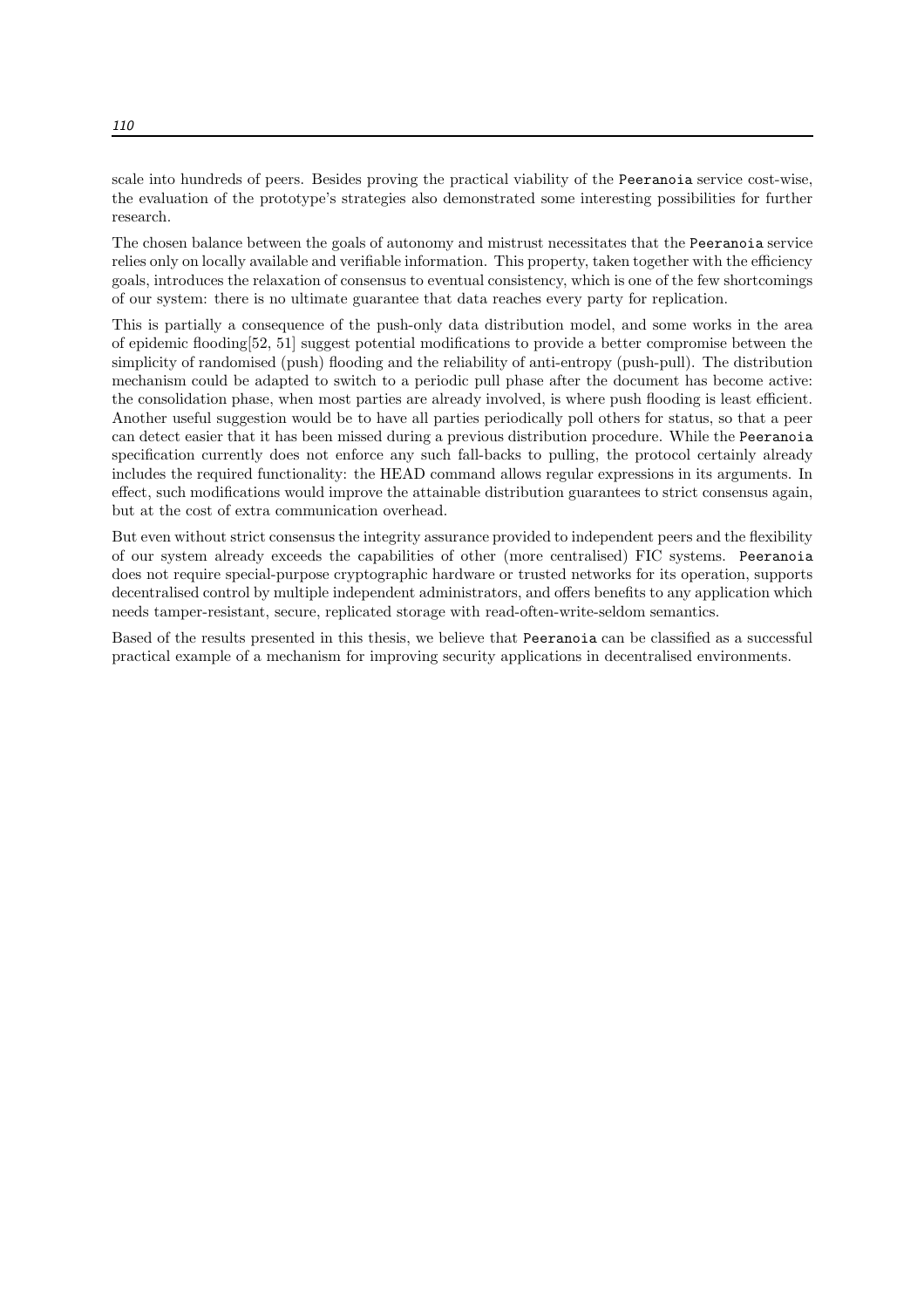## Appendix A

# Specifications and Source Code

### A.1 Policy Language Specification



Figure A.1: Policy Language Syntax Diagram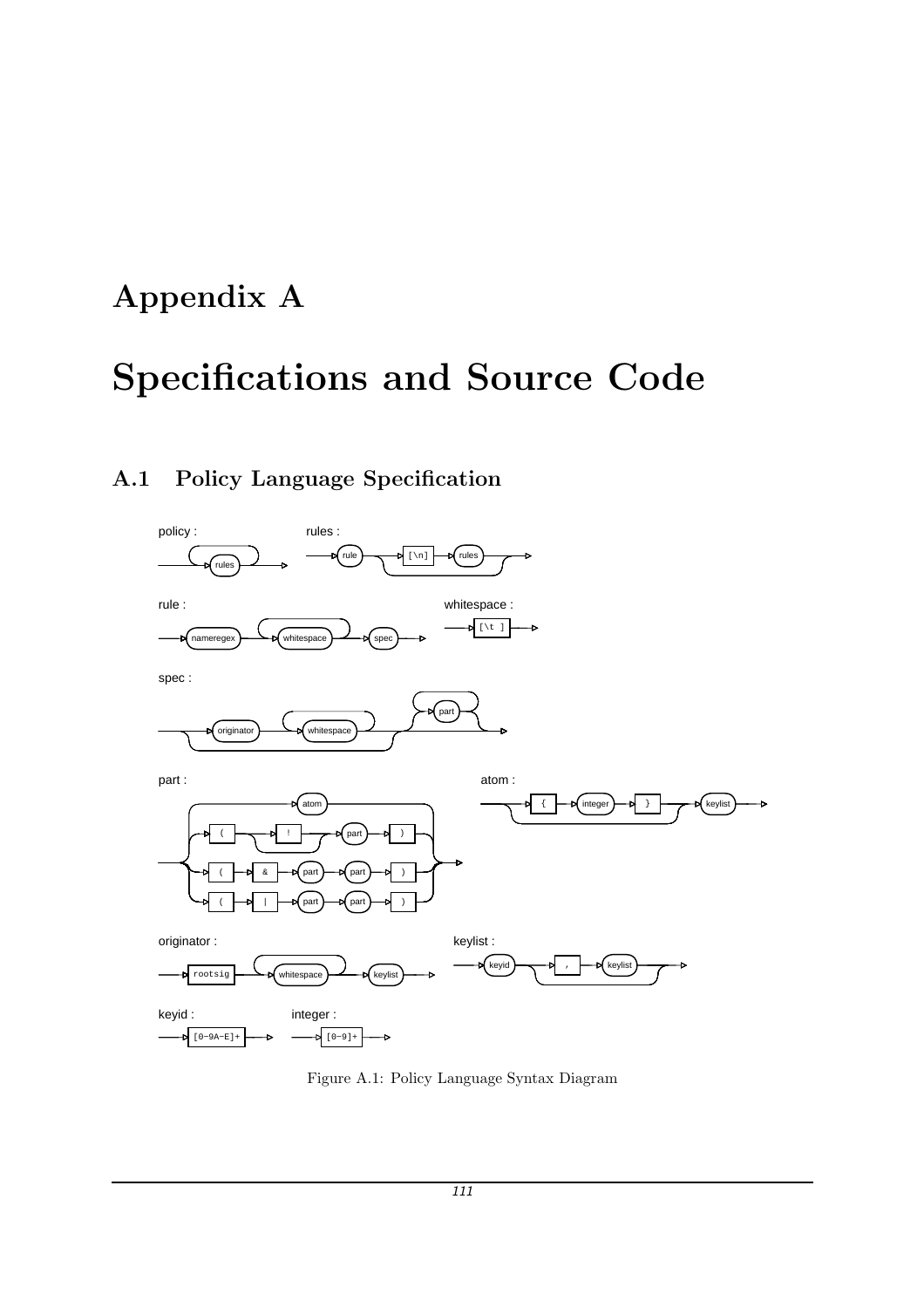The policy is expressed in clear text (see Figure A.1), with one rule per line and the lines being separated with the ASCII LF character.

Every rule specifies which documents it is applicable to, using a Perl-compatible regular expression that is matched against the document name. Only the first matching rule is applied.

Every rule controls whether a document is valid and active by specifying which peer signatures the document must bear. This is provided by giving arbitrarily complex boolean formulas in pre-fix notation. The operand in these formulas are lists of (public) key identifiers, with an optional integer quantifier which controls how many signatures by members of the list must be present. A non-existent quantifier is treated as having the value 1. The quantifier is interpreted inclusively: value n means "n or more signatures from the list must be present for logical truth".

A rule can also contain an optional originator restriction, which is also a list of key identifiers, but here only the originator signature is checked against the list. No quantifier is possible for an originator restriction.

The key identifiers used in the key lists are the numeric key identifiers of the underlying asymmetric cryptographic infrastructure; in case of the prototype implementation, these are hexadecimal GnuPG key identifiers.

#### A.2 Protocol and Message Specifications

#### A.2.1 Communication Overview

All communication is executed point-to-point between known peers, with the transport protocol being TCP. Data is exchanged in variable-size messages, all of which are encrypted.

There is no general acknowledgement of messages (some elicit responses, though). Messages can be sent by both parties, and there is no explicit client-server distinction (except during communication startup).

#### A.2.2 Communication Startup

The connecting peer establishes a TCP connection with the other peer, with address parameters extracted from the peerlist document.

The initiator then generates a session key, encrypts this session key with the contacted peer's public key and signs the result with its private key. This encrypted and signed session key is transmitted by the initiator as the first message to the contacted peer.

The session key should contain random data and incorporate the current timestamp at the initiator as a replay protection. The contacted party must verify the signature on the session key and drop the connection if the key is not suitable. Also, if the timestamp difference is more than 10 minutes, the contacted party should drop the connection.

After accepting the connection, the contacted party should acknowledge the startup by sending a PING request. From this point onwards, the roles are symmetric and there is no client-server distinction.

Both peers must then inform each other of their respective versions of the group meta-data (the peerlist document) by exchanging IHAVE messages. A peer detecting a newer version of the meta-data object must retrieve this newer version.

The communication session should be kept alive for a prolonged period of time to minimise the startup overhead cost. There is no maximum allowable session duration.

Once every hour, a new session key should be established (via REKEY, see below). Both parties must keep a counter of elapsed time since the last rekeying and on exceeding the interval, a peer must initiate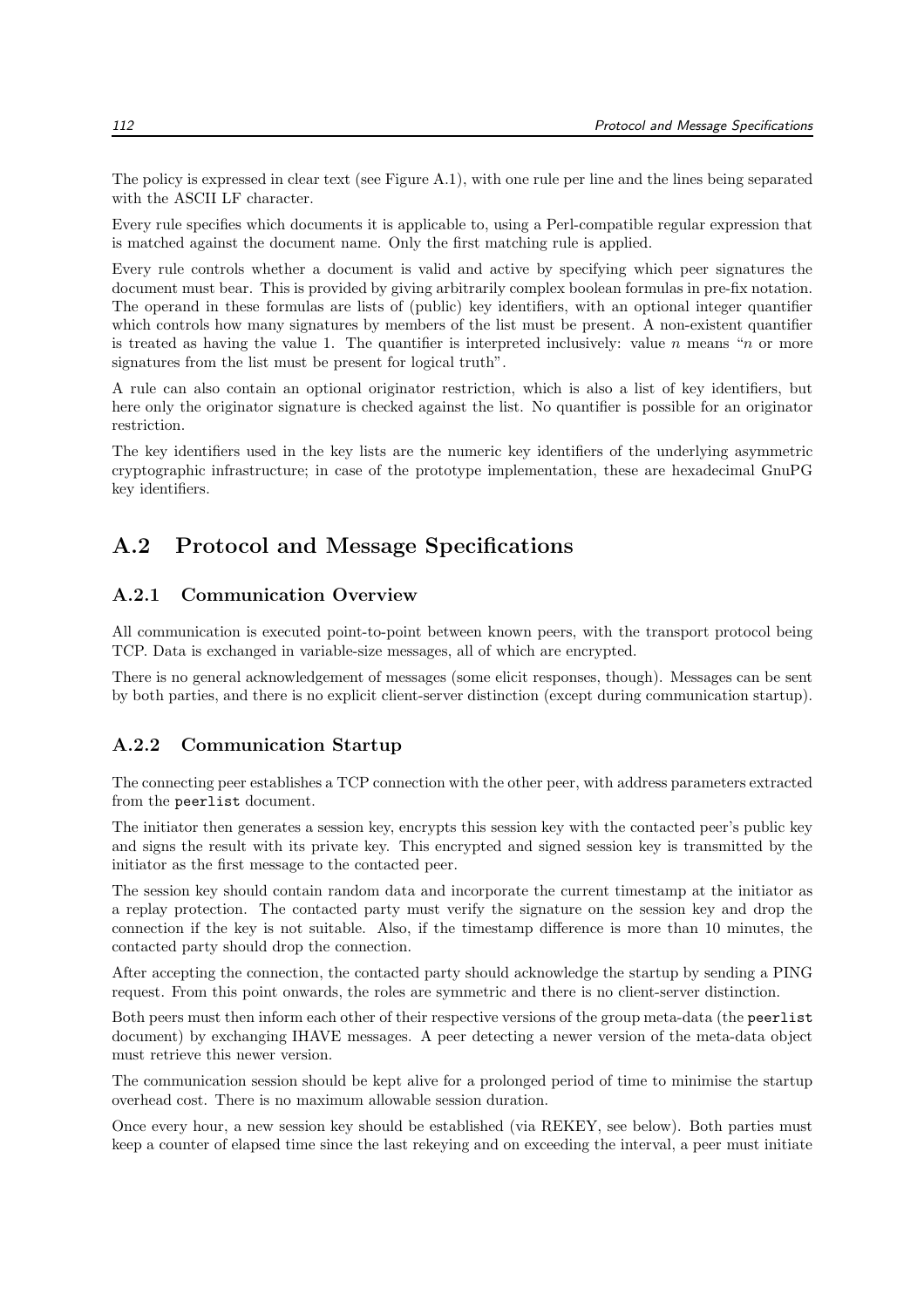a rekey operation. After successfully establishing a new session key, both parties reset that counter. Simultaneous rekeying is not supported, therefore the interval must be adjusted using a random fudge factor of up to 10%.

#### A.2.3 Termination of Communications

There is no explicit protocol shutdown mechanism; a peer can shut down at any time by simply dropping the TCP connection.

If any low-level data corruption is detected, then the detecting party should terminate the connection. The same holds for timeout problems on the transport level.

#### A.2.4 Message Formats

The low-level, "wire" format consists of only two elements: a message length (4 bytes) and a argument block (variable length). All numeric message components are in network byte order (big endian representation).

For all messages except the very first, the argument block is encrypted symmetrically with the current session key (using AES in CBC mode with a 128 bit key); with the first message, the argument block contains the asymmetrically encrypted and signed session key.

The decrypted argument block of the low-level format is of fixed format, containing the following components: a tag (1 byte), a command (1 byte), the length of the optional argument block (4 byte), the optional argument block (variable length), and the CRC (4 bytes).

The tag is set randomly by the issuer of the request; if the request elicits a response, the response message must carry the same tag. For requests that do not elicit responses the tag is ignored. An issuer must keep track of unanswered, pending requests and must not reuse the same tag (with the particular communication partner) before the request is conclusively handled.

The CRC must span all other fields of the message. For some commands, the argument block is optional. The command must be one of the following list.

#### A.2.5 Protocol Commands

REKEY, 0x01: Rekey commands do not elicit a response (but a PING/PONG cycle is suggested). This command can be issued at any time by either peer. Peers should modify the base validity period with a random factor of up to  $+/-10\%$  of the base period to avoid concurrent rekeys.

The argument block for this command must contain the asymmetrically encrypted and signed new session key. The issuer of a rekey request sends this new session key, and stops accepting the old session key.

The accepting side of a rekey should afterwards run a PING against requester, to make sure that connection is live again. Concurrent rekey requests result in undefined behaviour, and the connection will be dropped.

- PING, 0x02 and PONG, 0x03: PING commands are used to check connection status and produce filler traffic. The argument block is optional for both PING and PONG, and its contents are simply ignored. PING commands must be answered with PONG commands with the same tag.
- IHAVE, 0x04: The IHAVE command elicits no response and is used to offer a document (version) to the other peer.

Ihave commands must have an argument block identifying the document and transporting the signature state at the sender. This requires the following components: length of the document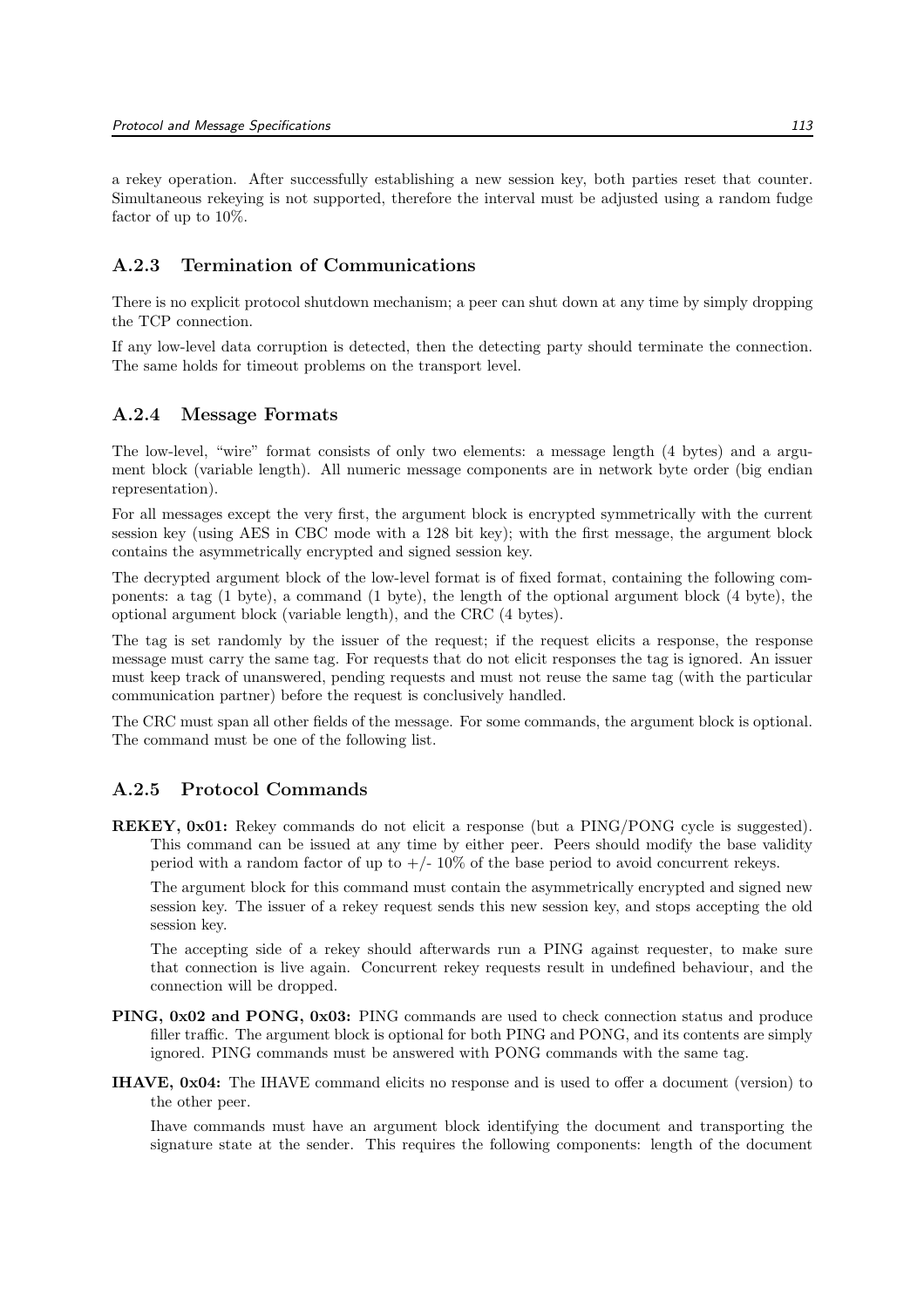name (1 byte), document name (variable), version (8 byte), length of the signature block (4 bytes), signature block (variable).

If multiple versions of a document must be offered concurrently, then IHAVE commands should be issued in order of their version, newest first.

GET,  $0x05$ : The GET command asks the recipient to respond with a particular document. The GET command must have an argument block that identifies the the document: name regexp length (1 byte), name regexp (variable), version (8 bytes).

The version identifier with all bits set is reserved and is used as a wildcard meaning "any version of this document". The document name regexp must be a Perl-compatible regular expression.

A GET command must be answered with a GETANSWER command with the same tag, regardless of success.

GETANSWER, 0x06: A GETANSWER command transports (potentially multiple) documents in its argument block. If there is no matching document available, a zero-length argument block is sent.

Otherwise, the argument block has the following format: length of the document name (1 byte), name (variable), version (8 bytes), length of the signature block (4 bytes), signature block (variable), length of the document data (4 bytes), document data (variable).

Multiple documents can be contained in a single GETANSWER: the length indicator for the argument block is compared against the sum of the lengths of the individual elements.

- HEAD, 0x07: The HEAD command retrieves the signature block of a document. Its argument block is the same as for the GET command, and it must be answered with a HEADANSWER command.
- HEADANSWER, 0x08 : The HEADANSWER command is similar to GETANSWER, but transports only signature blocks (not document bodies). Therefore, its argument block is identical to IHAVE's argument block.

A zero-sized argument block in HEADANSWER indicates that no matching document is available.

#### A.2.6 peerlist Format

The group meta-data document, peerlist, is the only object with a specific format; all other documents are opaque and interpreted only by the originator.

The peerlist contains the policy specification and the list of public keys of all involved parties (peers and administrators). All keys must bear some information identifying the key owner; in case of the prototype implementation, GnuPG's key comment facility was used. For permanent peers, the peer's IP address and listening TCP port must be given in text form, separated by a colon. For administrators, an email address must be used. The actual key material must be self-signed, and must be collated into one (binary) object.

The format of the peerlist is as follows: length of the policy text (4 bytes), policy text (variable), length of the key data (4 byte), key data (variable).

#### A.2.7 Signature Data Representation

Signatures on documents are stored in signature blocks, which contain a depth-first linearisation of the signature tree. The storage format consist of multiple instances of the following elements: length of the signature (4 bytes), number of child signatures (4 bytes), signature data (variable).

The very first signature must be the originator's signature, and every document must have at least this signature before being injected into the peer group for storage and certification. The originator signature must cover the document name length, the data length, the name, version and the document data.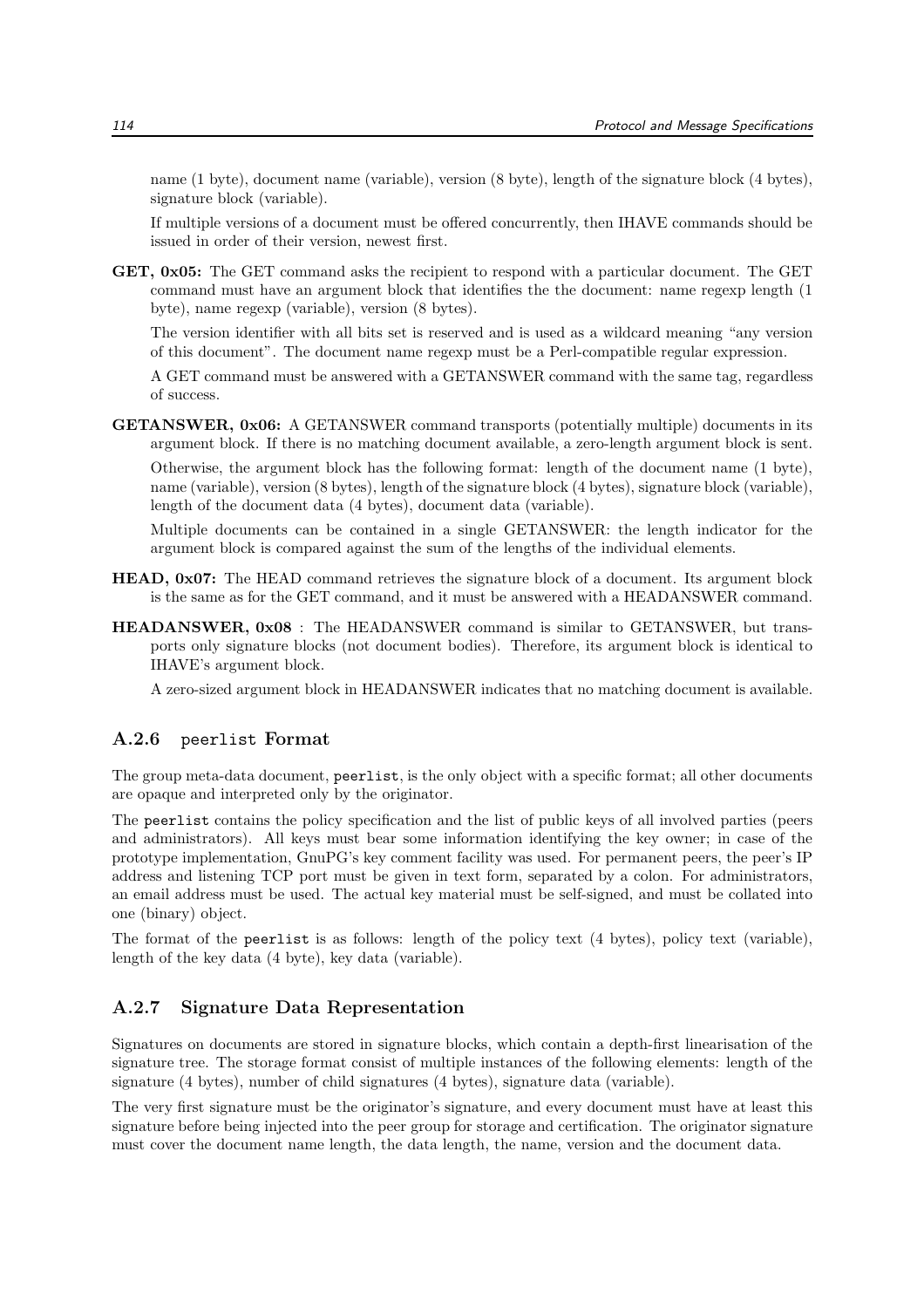All signatures downstream of the originator must cover the same elements as the originator's, and also the concatenated parent signatures (up to and including the root signature).

### A.3 Source Code Availability

The prototype implementation described in Section 5 consists of roughly 15000 lines of Perl code. This size and the experimental, unrefined nature of the implementation make the inclusion of the source code in this thesis infeasible.

For these reasons, the complete sources are made available upon request: if you wish to experiment with Peeranoia, please contact the author via email at az@bond.edu.au or az@snafu.priv.at.

The source code is available as "open source", licensed under the GNU General Public License Version 2.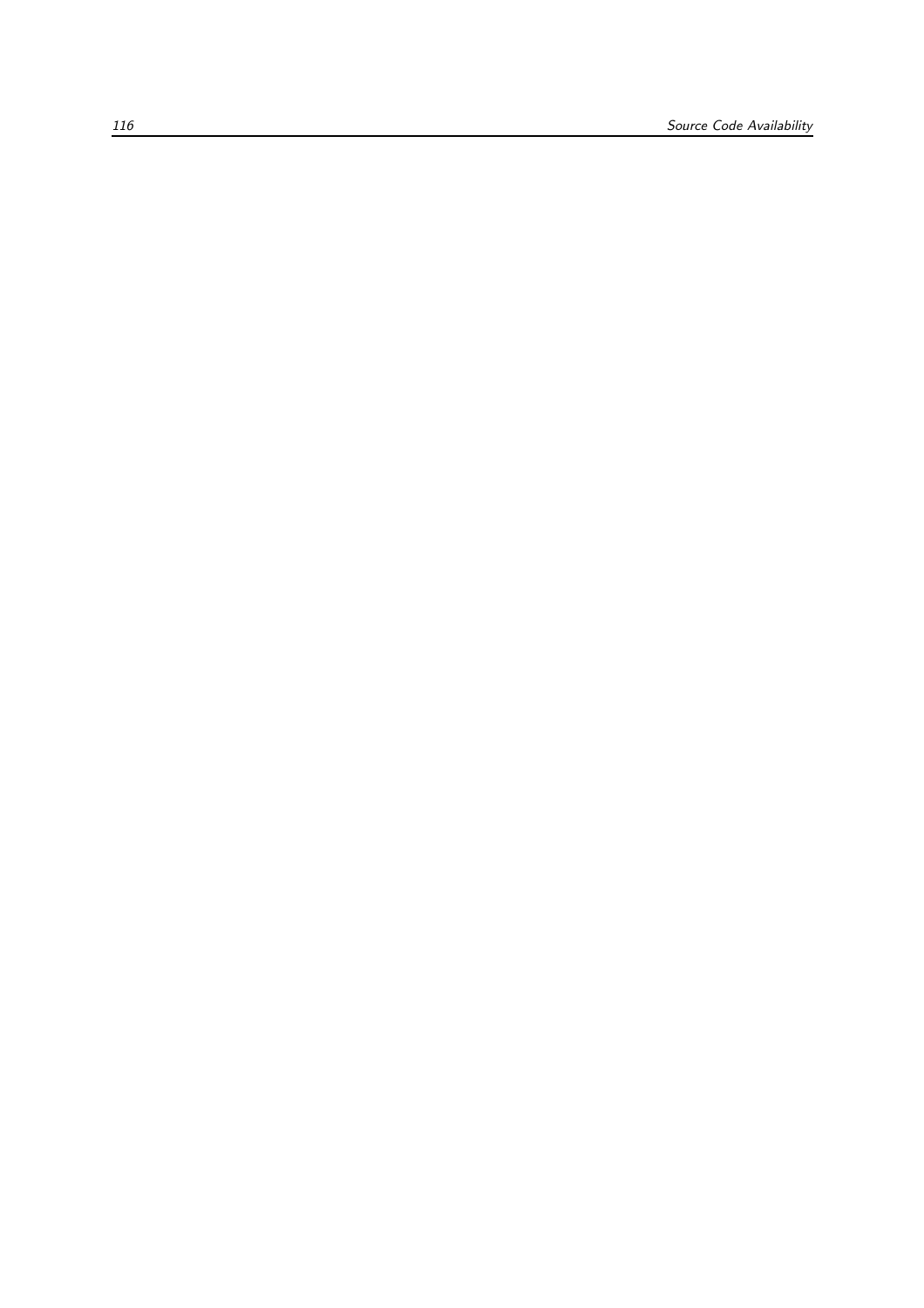## Bibliography

- [1] Wichert Akkerman and James Troup. Debian Server Compromises. http://wiggy.net/debian/, 2003.
- [2] Gene H. Kim and Eugene H. Spafford. The design and implementation of Tripwire: a file system integrity checker. In Proceedings of the 2nd ACM Conference on Computer and Communications Security, pages 18–29. ACM Press, 1994.
- [3] Rainer Wichmann. Samhain. http://la-samhna.de/samhain/index.html, 2002.
- [4] Rami Lehti and Pablo Virolainen. AIDE (advanced intrusion detection environment). http://www.cs.tut.fi/~rammer/aide.html, 2000.
- [5] Tripwire Inc. Tripwire manager. http://www.tripwiresecurity.com/products/manager/, 2002.
- [6] Dave Dittrich. Root Kits and hiding files/directories/processes after a break-in. http://staff. washington.edu/dittrich/misc/faqs/rootkits.faq, 2002.
- [7] Michael A. Williams. Anti-trojan and trojan detection with in-kernel digital signature testing of executables. http://www.trojanproof.org/sigexec.pdf, 2002.
- [8] Calvin Ko, Timothy Fraser, Lee Badger, and Douglas Kilpatrick. Detecting and countering system intrusions using software wrappers. In Proceedings of the 9th Usenix Security Symposium. USENIX Association, 2000.
- [9] Carl Ellison. SPKI/SDSI and the Web of Trust. http://world.std.com/~cme/html/web.html, 2001.
- [10] Thomas Wu, Michael Malkin, and Dan Boneh. Building intrusion-tolerant applications. In Proceedings of the USENIX Security Symposium, pages 79–92. USENIX Association, 1999.
- [11] Calvin Ko, Timothy Fraser, Lee Badger, and Douglas Kilpatrick. Detecting and Countering System Intrusions Using Software Wrappers. In Proceedings of the 9th USENIX Security Symposium. USENIX Association, 2000.
- [12] Bill McCarty. SELinux: NSA's Open Source Security Enhanced Linux. O'Reilly Media, Inc., 2004.
- [13] S. Forrest, A. Perelson, L. Allen, and R. Cherukuri. A change-detection algorithm inspired by the immune system, 1995.
- [14] Secunia. Vulnerability Report Microsoft Internet Explorer 6.x. http://secunia.com/product/ 11/, 2006.
- [15] Matt Miller. Elfsign. http://www.hick.org/code/skape/elfsign/, 2003.
- [16] Axelle Apvrille, David Gordon, Serge Hallyn, Makan Pourzandi, and Vincent Roy. Digsig: Runtime authentication of binaries at kernel level. In LISA '04: Proceedings of the 18th USENIX conference on System administration, pages 59–66. USENIX Association, 2004.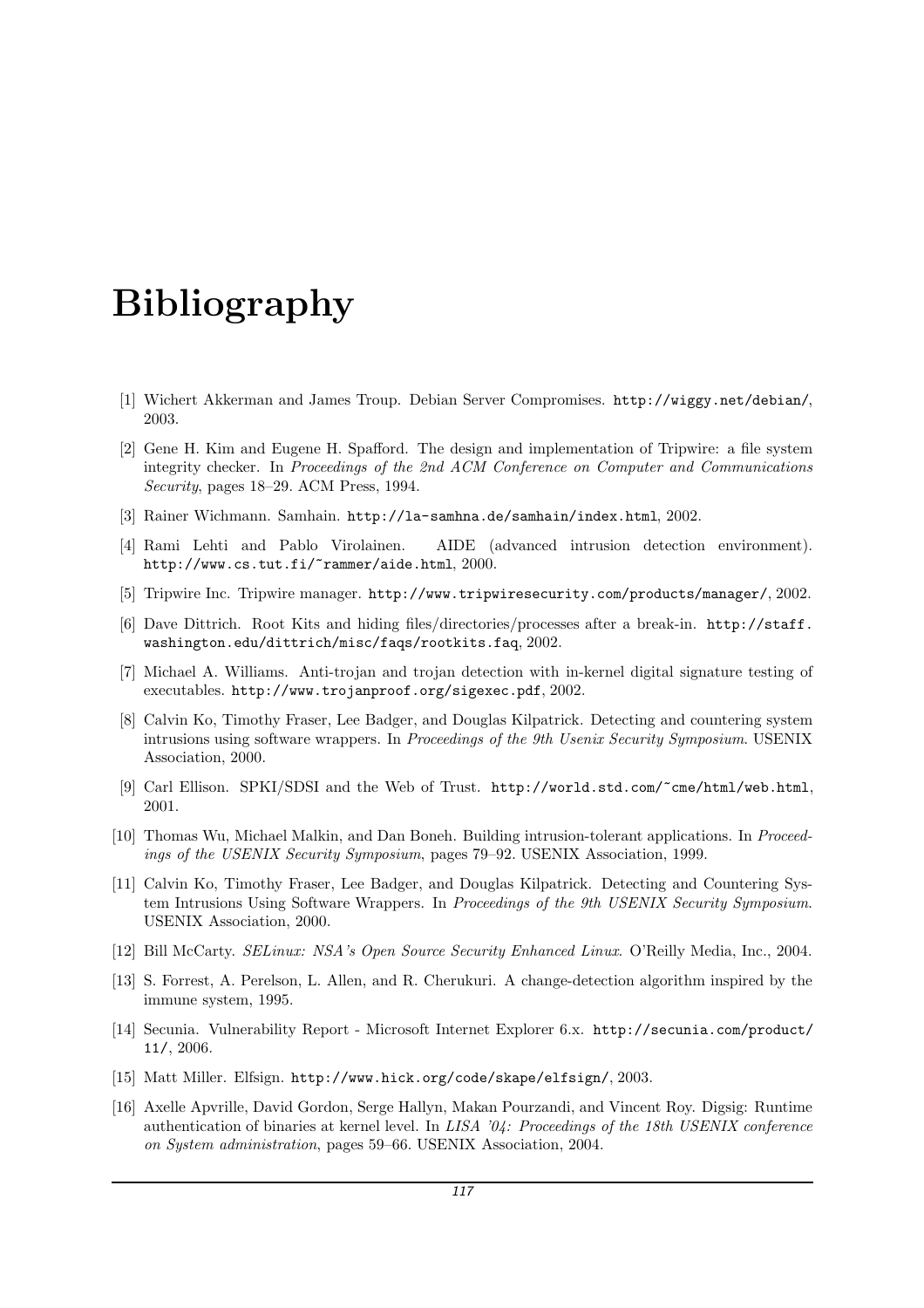- [17] Werner Koch. Gnu Privacy Guard. http://www.gnupg.org/, 1999.
- [18] Ken Thompson. Reflections on trusting trust. Commun. ACM, 27(8):761–763, 1984.
- [19] M. Pease, R. Shostak, and L. Lamport. Reaching agreement in the presence of faults. J. ACM, 27(2):228–234, 1980.
- [20] Leslie Lamport, Robert Shostak, and Marshall Pease. The Byzantine Generals problem. ACM Transactions on Programming Languages and Systems (TOPLAS), 4(3):382–401, 1982.
- [21] Philip M. Thambidurai and You-Keun Park. Interactive consistency with multiple failure modes. In Symposium on Reliable Distributed Systems, pages 93–100, 1988.
- [22] Michael J. Fischer and Nancy A. Lynch. A lower bound for the time to assure interactive consistency. Information Processing Letters, 14(4):183–186, 1982.
- [23] Michael J. Fischer, Nancy A. Lynch, and Michael S. Paterson. Impossibility of distributed consensus with one faulty process. J. ACM, 32(2):374–382, 1985.
- [24] Malte Borcherding. Partially authenticated algorithms for byzantine agreement. In Proceedings of the 9th International Conference on Parallel and Distributed Computing Systems, pages 8–11, 1996.
- [25] A. W. Krings and Thomas Feyer. The byzantine agreement problem: Optimal early stopping. In HICSS, 1999.
- [26] Shafi Goldwasser and Yehuda Lindell. Secure computation without a broadcast channel. In Proceedings of the 16th International Symposium on Distributed Computing (DISC), 2002.
- [27] Christian Cachin. Distributing trust on the Internet. In Conference on Dependable Systems and Networks (DSN-2001), 2001.
- [28] Christian Cachin, Klaus Kursawe, and Victor Shoup. Random oracles in Constantinople: Practical asynchronous Byzantine agreement using cryptography. In Proceedings of the 19th Annual Symposium on Principles of Distributed Computing. ACM Press, 2000.
- [29] Fred B. Schneider. Implementing fault-tolerant services using the state machine approach: a tutorial. ACM Comput. Surv., 22(4):299–319, 1990.
- [30] Leslie Lamport. Time, clocks, and the ordering of events in a distributed system. Commun. ACM, 21(7):558–565, 1978.
- [31] Michael K. Reiter. Secure agreement protocols: reliable and atomic group multicast in rampart. In Proceedings of the 2nd ACM Conference on Computer and communications security, pages 68–80. ACM Press, 1994.
- [32] Kim Potter Kihlstrom, Louise E. Moser, and P. M. Melliar-Smith. The SecureRing protocols for securing group communication. In Proceedings of the 31st Annual Hawaii International Conference on System Sciences (HICSS), volume 3, pages 317–326. IEEE Computer Society Press, 1998.
- [33] Miguel Castro and Barbara Liskov. Practical Byzantine fault tolerance. In OSDI: Symposium on Operating Systems Design and Implementation. USENIX Association, 1999.
- [34] Tushar Deepak Chandra and Sam Toueg. Unreliable failure detectors for reliable distributed systems. Journal of the ACM, 43(2):225–267, 1996.
- [35] D. A. Agarwal, O. Chevassut, M. R. Thompson, and G. Tsudik. An integrated solution for secure group communication in wide-area networks. In 2001 IEEE Symposium on Computers and Communications, 2001.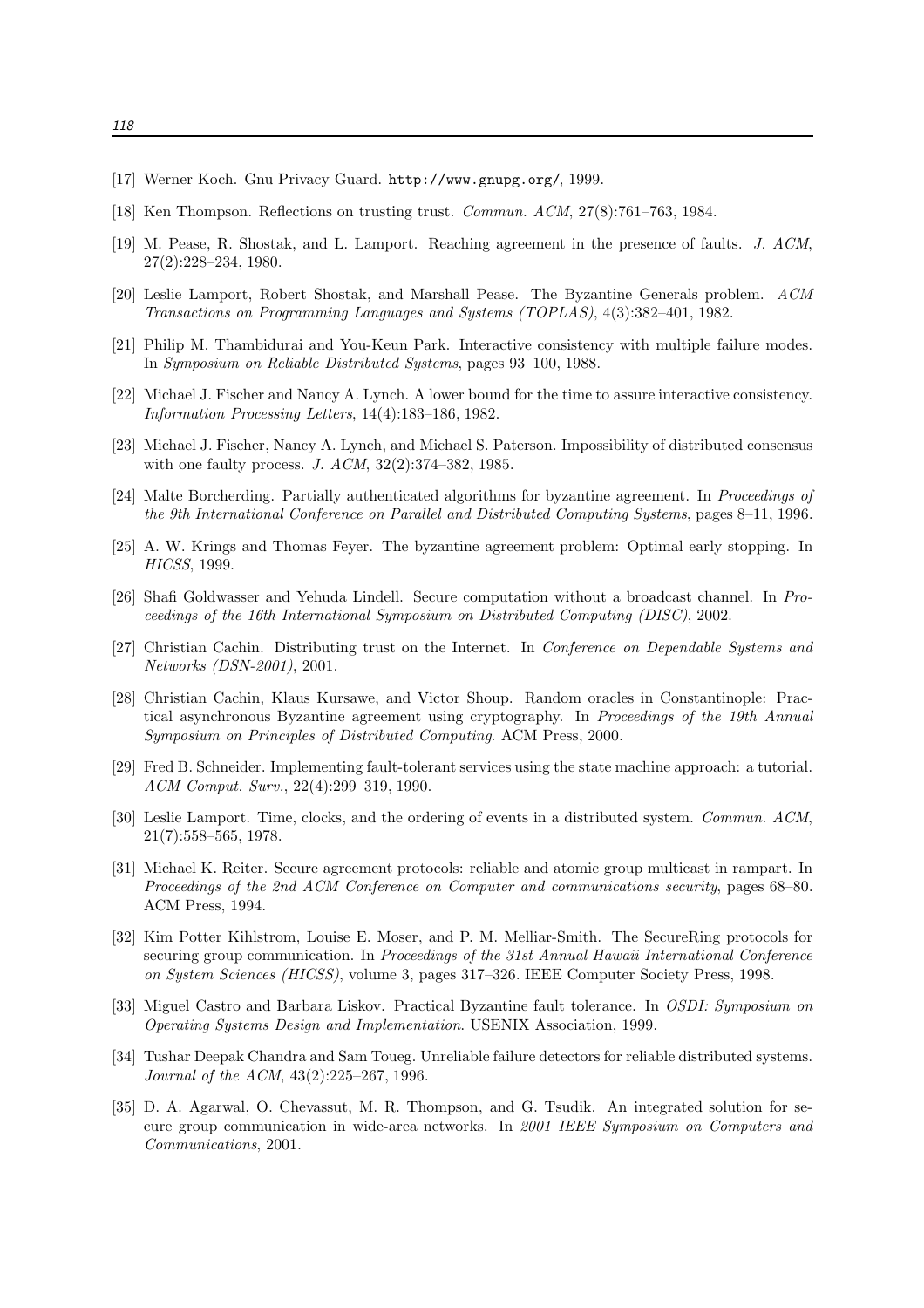- [36] Leslie Lamport. Specifying concurrent program modules. ACM Trans. Program. Lang. Syst., 5(2):190–222, 1983.
- [37] M. P. Herlihy and J. M. Wing. Axioms for concurrent objects. In POPL '87: Proceedings of the 14th ACM SIGACT-SIGPLAN symposium on Principles of programming languages, pages 13–26. ACM Press, 1987.
- [38] Michael K. Reiter. Secure agreement protocols: reliable and atomic group multicast in Rampart. In Proceedings of the 2nd ACM Conference on Computer and communications security, pages 68–80. ACM Press, 1994.
- [39] Miguel Castro and Barbara Liskov. A correctness proof for a practical byzantine-fault-tolerant replication algorithm. Technical report, Massachusetts Institute of Technology, 1999.
- [40] Gene Tsudik. Message authentication with one-way hash functions. In INFOCOM (3), pages 2055– 2059, 1992.
- [41] Michael J. Wiener. Performance comparison of public-key cryptosystems. CryptoBytes, 4(1), 1998.
- [42] Miguel Castro and Barbara Liskov. Authenticated byzantine fault tolerance without public-key cryptography. Technical Report MIT/LCS/TM-595, Massachusetts Institute of Technology, 1999.
- [43] Miguel Castro and Barbara Liskov. Proactive recovery in a Byzantine-Fault-Tolerant system. In Proceedings of the 4th Symposium on Operating Systems Design and Implementation (OSDI 2000), pages 273–288. USENIX Association, 2000.
- [44] Dahlia Malkhi and Michael Reiter. Byzantine quorum systems. In Proceedings of the twenty-ninth annual ACM symposium on Theory of computing, pages 569–578. ACM Press, 1997.
- [45] Dahlia Malkhi and Michael K. Reiter. An architecture for survivable coordination in large distributed systems. Knowledge and Data Engineering, 12(2):187–202, 2000.
- [46] Dahlia Malkhi and Michael K. Reiter. Secure and scalable replication in phalanx. In Symposium on Reliable Distributed Systems, pages 51–58, 1998.
- [47] Andrew D. Birrell, Roy Levin, Michael D. Schroeder, and Roger M. Needham. Grapevine: an exercise in distributed computing. Commun. ACM, 25(4):260–274, 1982.
- [48] P. Mockapetris and K. J. Dunlap. Development of the domain name system. In SIGCOMM '88: Symposium proceedings on Communications architectures and protocols, pages 123–133. ACM Press, 1988.
- [49] J. Postel. RFC 821: Simple mail transfer protocol. ftp://ftp.internic.net/rfc/rfc821.txt, August 1982.
- [50] Alan Demers, Dan Greene, Carl Houser, Wes Irish, John Larson, Scott Shenker, Howard Sturgis, Dan Swinehart, and Doug Terry. Epidemic algorithms for replicated database maintenance. SIGOPS Oper. Syst. Rev., 22(1):8–32, 1988.
- [51] Anwitaman Datta, Manfred Hauswirth, and Karl Aberer. Updates in highly unreliable, replicated peer-to-peer systems. In Proceedings of the 23rd International Conference on Distributed Computing Systems, ICDCS2003, 2003.
- [52] Richard M. Karp, Christian Schindelhauer, Scott Shenker, and Berthold Vöcking. Randomized rumor spreading. In IEEE Symposium on Foundations of Computer Science, pages 565–574, 2000.
- [53] Dahlia Malkhi, Yishay Mansour, and Michael K. Reiter. On diffusing updates in a Byzantine environment. In Symposium on Reliable Distributed Systems, pages 134–143, 1999.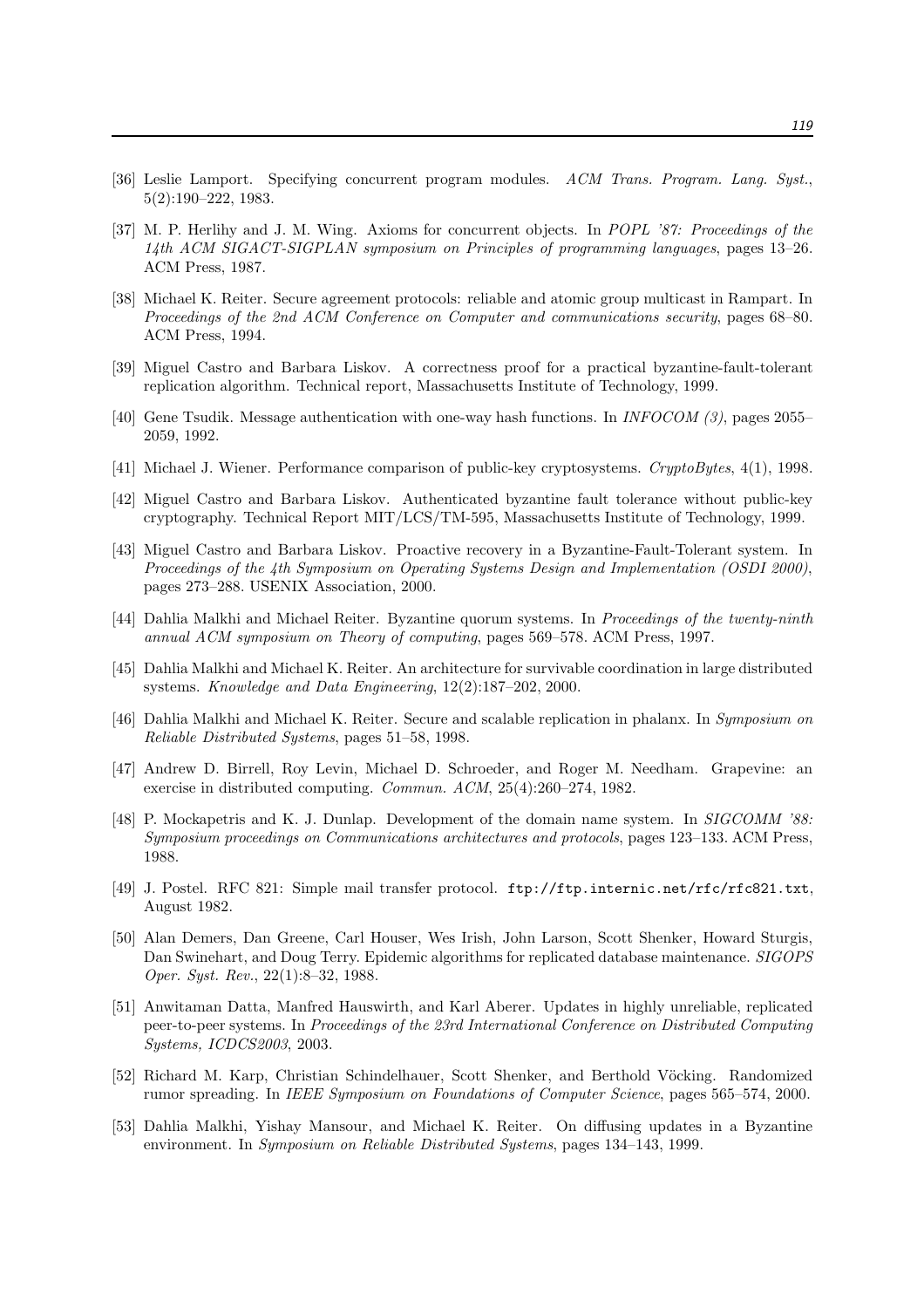- [54] A. J. Demers, K. Petersen, M. J. Spreitzer, D. B. Terry, M. M. Theimer, and B. B. Welch. The Bayou architecture: Support for data sharing among mobile users. In *Proceedings IEEE Workshop* on Mobile Computing Systems  $\mathcal{O}(A)$  Applications, pages 2–7, 8-9 1994.
- [55] Karin Petersen, Mike J. Spreitzer, Douglas B. Terry, Marvin M. Theimer, and Alan J. Demers. Flexible update propagation for weakly consistent replication. In Proceedings of the 16th ACM Symposium on Operating SystemsPrinciples (SOSP-16), 1997.
- [56] Brent Welch. Customization and flexibility in the exmh mail user interface. In Proceedings of the Tcl/Tk Workshop, pages 261–268. USENIX Association, July 1995.
- [57] Sean Rhea, Chris Wells, Patrick Eaton, Dennis Geels, Ben Zhao, Hakim Weatherspoon, and John Kubiatowicz. Maintenance-free global data storage. IEEE Internet Computing, 5(5):40–49, 2001.
- [58] David Bindel, Yan Chen, Patrick Eaton, Dennis Geels, Ramakrishna Gummadi, Sean Rhea, Hakim Weatherspoon, Westley Weimer, Christopher Wells, Ben Zhao, and John Kubiatowicz. OceanStore: An extremely wide-area storage system. Technical Report UCB//CSD-00-1102, University of California, Berkeley, 2000.
- [59] John Kubiatowicz, David Bindel, Yan Chen, Steven Czerwinski, Patrick Eaton, Dennis Geels, Ramakrishna Gummadi, Sean Rhea, Hakim Weatherspoon, Chris Wells, and Ben Zhao. OceanStore: an architecture for global-scale persistent storage. In Proceedings of the ninth international conference on Architectural support for programming languages and operating systems, pages 190–201. ACM Press, 2000.
- [60] J. Blomer, M. Kalfane, R. Karp, M. Karpinski, M. Luby, and D. Zuckerman. An XOR-based erasureresilient coding scheme. Technical report, International Computer Science Institute, Berkeley, 1995.
- [61] H. Weatherspoon, C. Wells, and J. Kubiatowicz. Naming and integrity: Self-verifying data in peerto-peer systems. In Proc. of International Workshop on Future Directions of Distributed Systems, 2002.
- [62] Ross J. Anderson. The Eternity service. http://www.cl.cam.ac.uk/users/rja14/eternity/ eternity.html, 1997.
- [63] D. Mazieres and F. Kaashoek. Escaping the evils of centralized control with self-certifying pathnames. In Proceedings of ACM SIGOPS, 1998.
- [64] Russel Sandberg, David Goldberg, Steve Kleiman, Dan Walsh, and Bob Lyon. Design and implementation of the Sun Network Filesystem. In Proc. Summer 1985 USENIX Conf., pages 119–130. 1985.
- [65] Maurice Herlihy and J. D. Tygar. How to make replicated data secure. In CRYPTO, pages 379–391, 1987.
- [66] Adi Shamir. How to share a secret. Commun. ACM, 22(11):612–613, 1979.
- [67] Emin Martinian. DIBS: Distributed internet backup system. http://sf.net/projects/dibs, 2002.
- [68] Christian. Grothoff. An excess-based economic model for resource allocation in peer-to-peer networks. Wirtschaftsinformatik, Jun 2003.
- [69] Faruck Morcos, Thidapat Chantem, Philip Little, Tiago Gasiba, and Douglas Thain. iDIBS: An improved distributed backup system. In Proceedings of the 12th International Conference on Parallel and Distributed Systems, 2006.
- [70] Matt Blaze, Joan Feigenbaum, and Jack Lacy. Decentralized trust management. In Proceedings 1996 IEEE Symposium on Security and Privacy, pages 164–173, 5 1996.